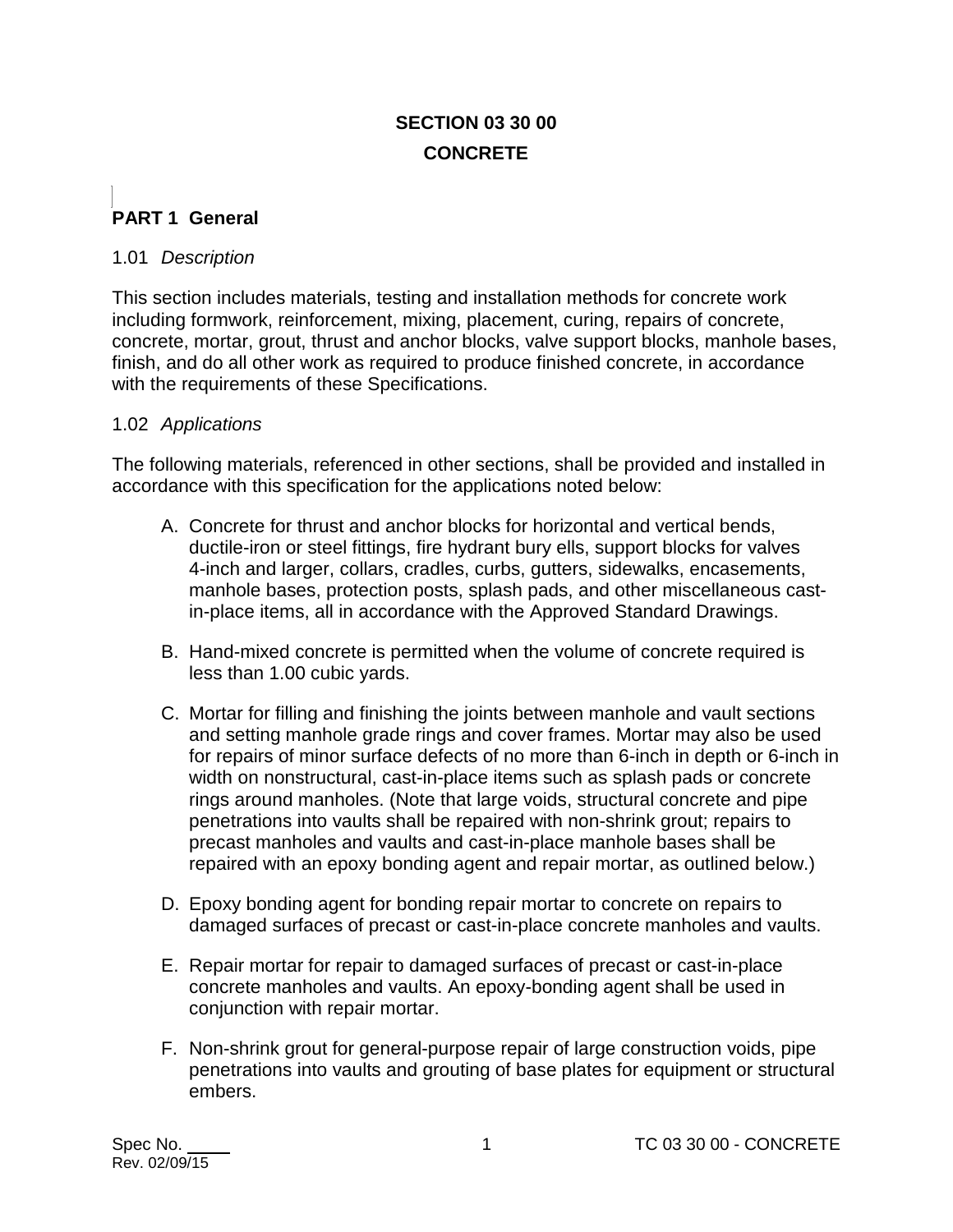- G. Epoxy adhesives for grouting of anchor bolts shall conform to page 51 in the Greenbook Subsections 304-1.7.
- H. Protective epoxy coating for application to reinforcing steel within existing concrete structures exposed during construction.
- I. Damp-proofing for application to the exterior surfaces of concrete manholes and vaults located at or below the water table or where showing evidence of moisture or seepage, and as directed by the Owner's Representative.

## 1.03 *Delivery, Storage, and Handling*

Deliver reinforcing steel to the site bundled and tagged with identification. Store all reinforcing steel on skids to keep bars clean and free of mud and debris. If contaminated, all bars shall be cleaned by wire brushing, sand blasting or other means prior to being set in forms.

Where ready-mix concrete is used, the Contractor shall provide certified load tickets at the time of delivery of each load of concrete. Each load ticket certificate shall contain the following:

- A. Name of vendor
- B. Name of Contractor
- C. Project location
- D. Mix designation number
- E. Load total quantity, by weight of cement, sand, and each class of aggregate
- F. Amount of water added at the batch plant (including water in aggregate)
- G. Maximum allowable water to be added at the site for specific design mix
- H. Time and Date (to nearest minute, corresponding to when the batch was dispatched, when it left the plant, when it arrived at the job, the time that unloading began, and the time that unloading was finished
- I. Brand and type of cement
- J. Brand type and amount of admixture
- K. Number of revolutions of the drum or blades (batching to discharge)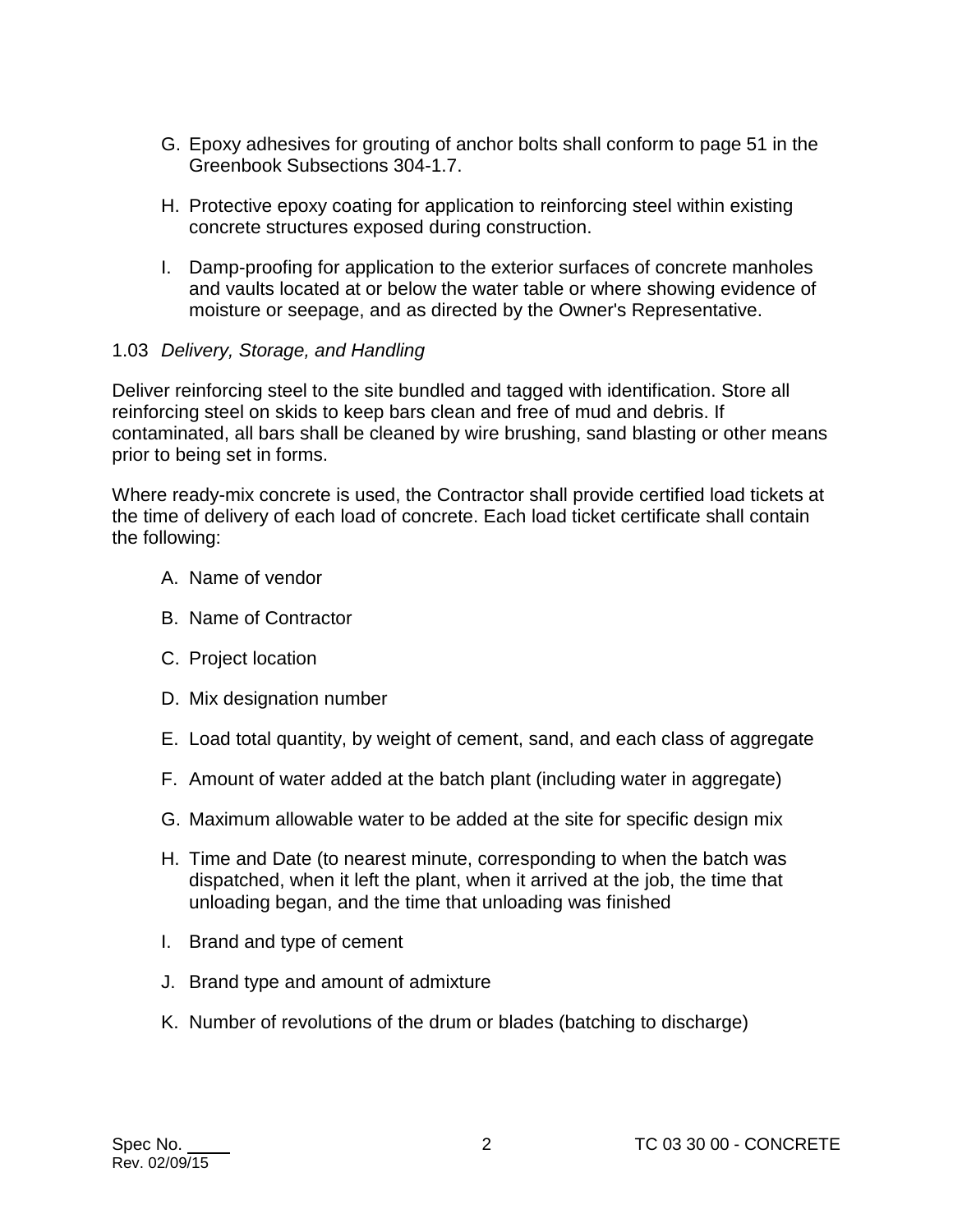When a truck mixer or agitator is used for transporting concrete to the delivery point, discharge shall be completed within 1.5 hours or before 300 revolutions of the drum or blades, whichever occurs first, after the introduction of the cement to the aggregates. Under conditions contributing to quick stiffening of the concrete, or when the temperature of the concrete is 85◦ F or above, the time allowed may be less than 1.5 hours (see page 357).

# **PART 2 Products**

#### 2.01 *General*

- A. All Portland cement concrete, mortar and grout shall conform to the provisions of Sections 201, 202 and 303 of the Greenbook.
- B. In certain circumstances, rapid-setting concrete may be required. Accelerating admixtures shall conform to Greenbook Subsections 201-1.2.4, ASTM C-494 and may be used in the concrete mix as permitted by the Owner's Representative. Calcium chloride shall not be used in concrete.
- C. Hand mixed concrete materials type and proportions shall be submitted and approved by the Owner's Representative prior to application on site. The maximum slump shall be 6-inch.

#### 2.02 *Reinforcing Steel*

- A. Unless specified elsewhere all reinforcing steel shall conform to ASTM A 615, Grade 60.
- B. Reinforcing steel shall be fabricated in accordance with the current edition of the Manual of Standard Practice, published by the Concrete Reinforcing Steel Institute.

#### 2.03 *Welded Wire Reinforcement*

Welded wire reinforcement shall conform to ASTM A 185.

#### 2.04 *Tie Wire*

Tie wire shall be 16-gage minimum, black, soft annealed. 16 gauge wire ties, manufactured by American Wire Tie, Inc., or equal. When epoxy coated reinforcing steel is shown on the drawings, PVC coated wire ties shall be used. The minimum PVC coating shall be 0.7 mils.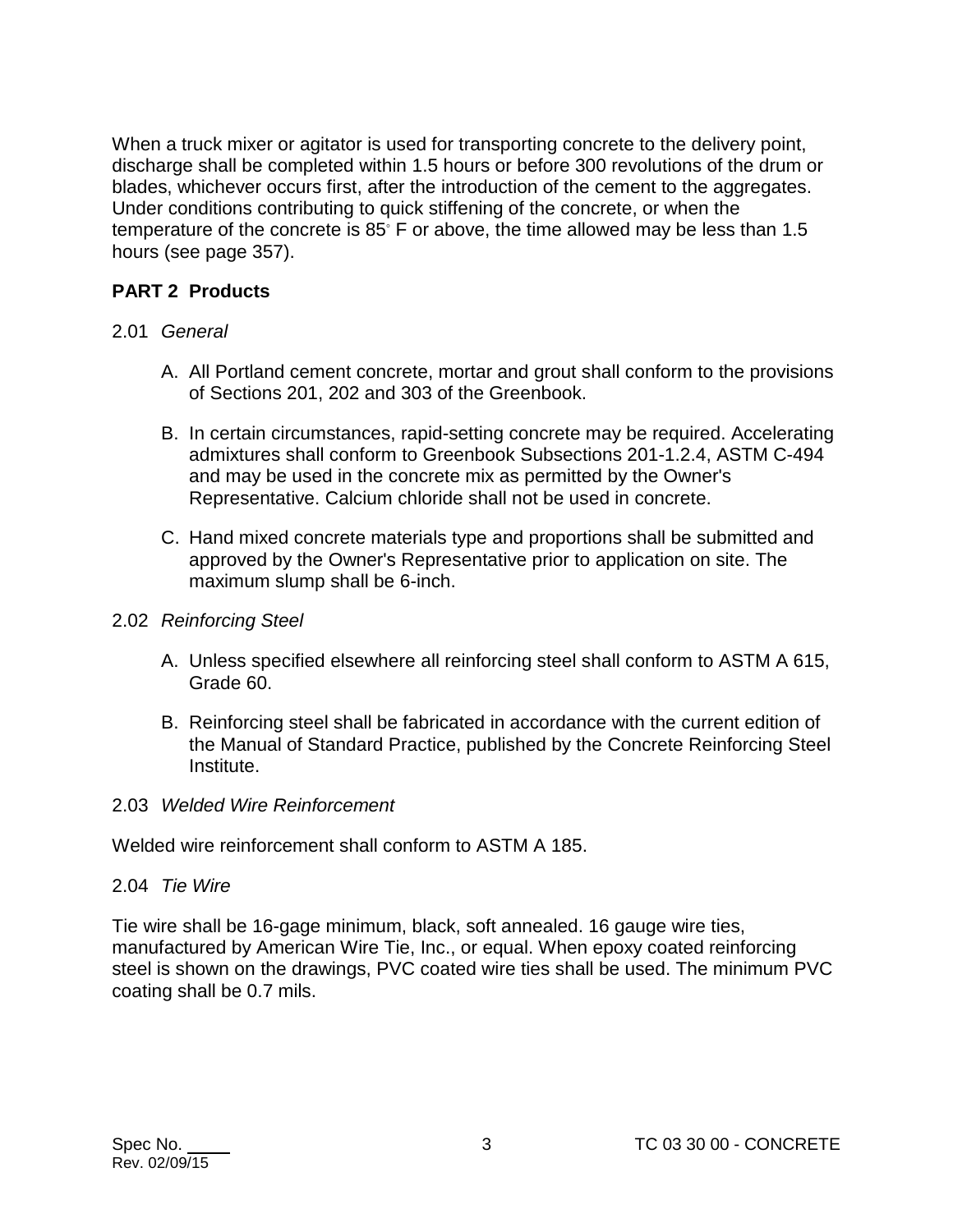#### 2.05 *Forms*

- A. Forms shall be accurately constructed of clean lumber. The surface of forms against which concrete is placed shall be smooth and free from irregularities, dents, sags or holes.
- B. Metal form systems may be used upon approval of the Owner's Representative. Include manufacturer's data for materials and installation with the request to use a metal form system.
- C. Form release compound shall be non-staining clear coating free from oil, silicone, wax, and not grain rising. Form compound shall be VOC compliant.

## 2.06 *Epoxy Bonding Agent*

The epoxy bonding agent shall be an epoxy-resin-based product intended for bonding new mortar to hardened concrete and shall conform to ASTM C 881. The bonding agent shall be selected from the Approved Materials List found on the CVWD website.

## 2.07 *Repair Mortar*

Repair mortar shall be a two-component, cement-based product specifically designed for structurally repairing damaged concrete surfaces. The repair mortar shall exhibit the properties of high compressive and bond strengths and low shrinkage. A medium slump repair mortar shall be used on horizontal surfaces, and a non-sag, low-slump repair mortar shall be used on vertical or overhead surfaces. Repair mortar shall be selected from the Approved Materials List.

## 2.08 *Non-Shrink Grout*

Non-shrink grout shall be a non-metallic cement-based product intended for filling general construction voids or grouting of base plates for equipment or structural members. The non-shrink grout shall exhibit the properties of high compressive and bond strengths and zero shrinkage, and shall be capable of mixing to a variable viscosity ranging from a dry pack to a fluid consistency as required for the application. The non-shrink grout shall be selected from the Approved Materials List.

## 2.09 *Epoxy Adhesive*

Epoxy adhesive shall be a high-modulus epoxy-resin-based product intended for structural grouting of anchor bolts and dowels to concrete. The epoxy adhesives shall conform to ASTM C 881. A pourable, medium-viscosity epoxy shall be used on horizontal surfaces, and a heavy-bodied, non-sag epoxy gel shall be used on vertical surfaces. The epoxy adhesives shall be selected from the Approved Materials List.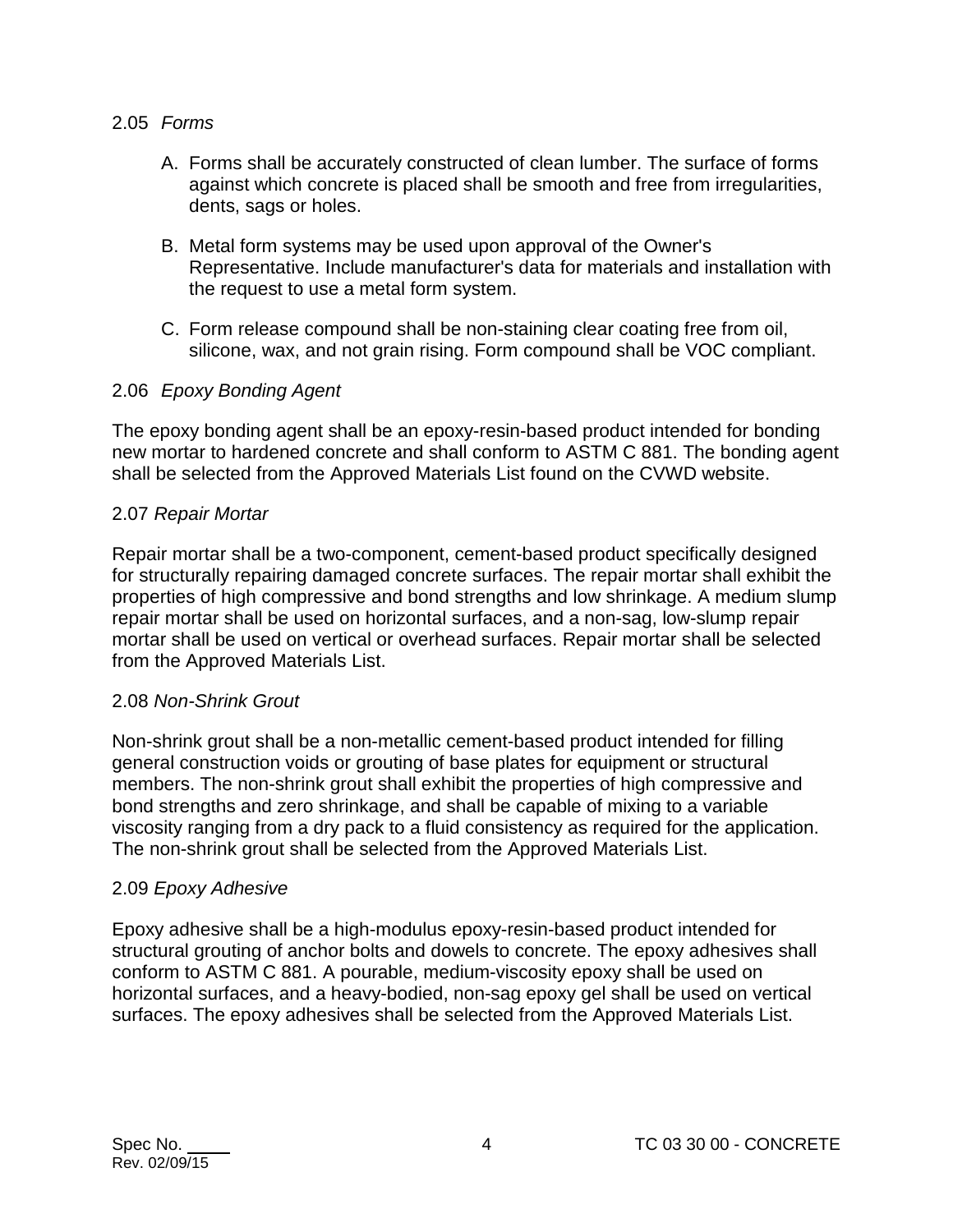## 2.10 *Protective Epoxy Coating*

The protective epoxy coating shall be an epoxy-resin-based product exhibiting high bond strength to steel and concrete surfaces, and shall conform to ASTM C 881. The protective epoxy coating shall be selected from the Approved Materials List.

## 2.11 *Damp-Proofing For Concrete Structures*

Damp-proofing material shall consist of two coats of a single-component self-priming, heavy-duty cold-applied coal-tar selected from the Approved Materials List.

## **PART 3 Execution**

#### 3.01 *General*

The placement of concrete shall conform to the provisions of Section 303 of the Greenbook and as described below.

#### 3.02 *Formwork*

- A. The Contractor shall notify the Owner's Representative a minimum of one working day in advance of intended placement of concrete to allow for checking the form lines, grades, and other required items before placement of concrete.
- B. The form surfaces shall be cleaned and coated with a form release compound prior to installation. The form surfaces shall leave uniform form marks conforming to the general lines of the structure.
- C. The forms shall be braced to provide sufficient strength and rigidity to hold the concrete and to withstand the necessary fluid pressure and consolidation pressures without deflection from the prescribed lines.
- D. Unless otherwise indicated on the drawings, all exposed sharp concrete edges shall be ¾ inch chamfered.

#### 3.02 *Reinforcement*

The following procedures apply to all cast-in-place concrete with the exception of thrust blocks and valve support blocks. No reinforcement is required for concrete thrust blocks or concrete valve support blocks.

A. Place reinforcing steel in accordance with the current edition of Recommended Practice for Placing Reinforcing Bars, published by the Concrete Reinforcing Steel Institute.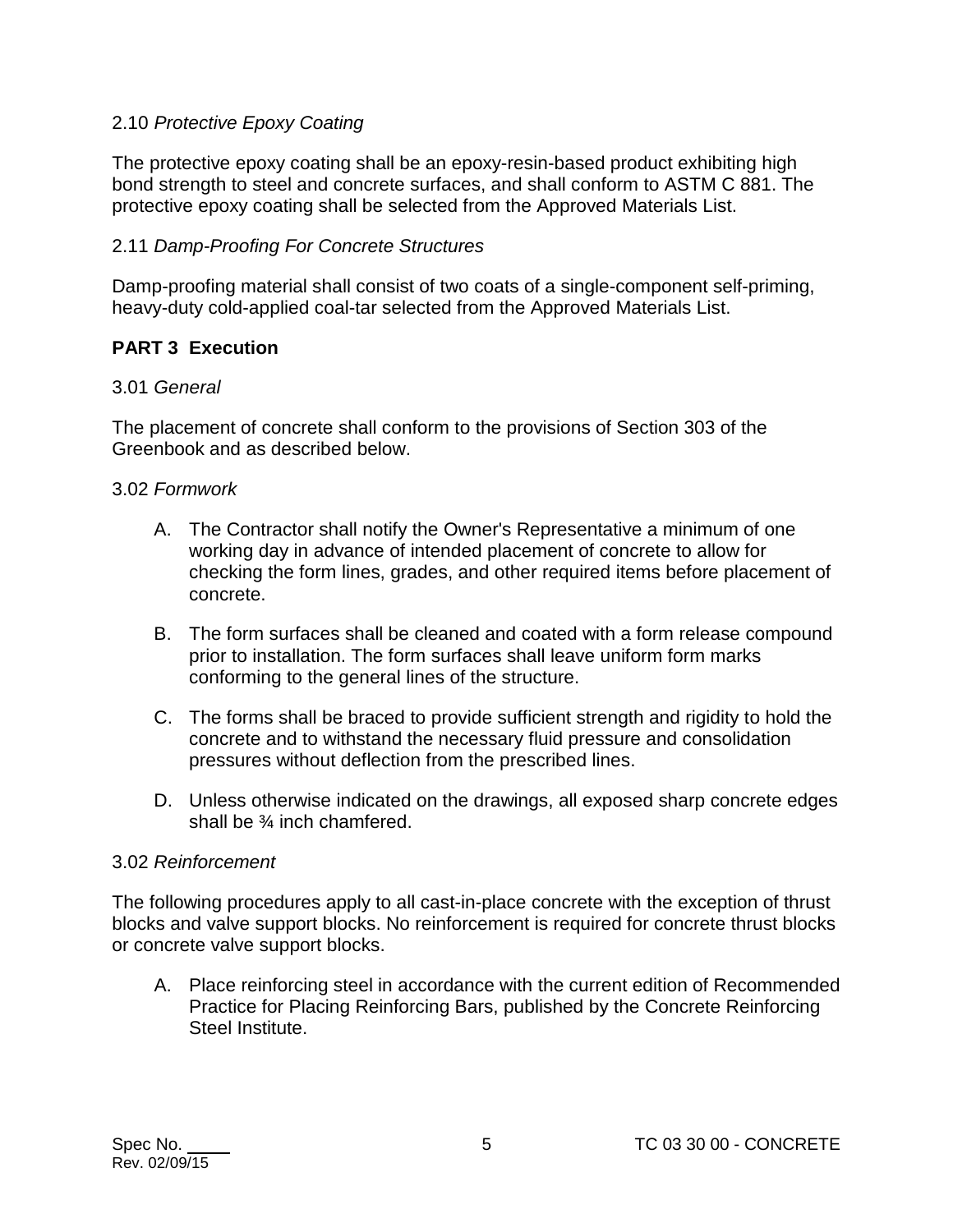- B. All reinforcing steel shall be of the required sizes and shapes and placed where shown on the drawings or as directed by the Owner's Representative.
- C. Do not straighten or re-bend reinforcing steel in a manner that will damage the material. Do not use bars with bends not shown on the drawings. All steel shall be cold bent - do not use heat.
- D. All bars shall be free from rust, scale, oil, or any other coating that would reduce or destroy the bond between concrete and steel.
- E. Position reinforcing steel in accordance with the Approved Drawings and secure by using annealed wire ties or clips at intersections and support by concrete or metal supports, chairs, slab bolsters, concrete blocks, spacers, or metal hangers. Do not place metal clips or supports in contact with the forms. Bend tie wires away from the forms in order to provide the concrete coverage equal to that required of the bars. If required by the Owner's Representative, the Contractor shall install bars additional to those shown on the drawings for the purpose of securing reinforcement in position.
- F. Concrete blocks (dobies), used to support and position reinforcement steel, shall have the same or higher compressive strength as specified for the concrete in which it is located. Where the concrete blocks are used on concrete surfaces exposed to view, the color and texture of the concrete blocks shall match that required for the finished surface. Wire ties shall be embedded in concrete block bar supports.
- G. Place reinforcement a minimum of 2-inch clear of any metal pipe, fittings, or exposed surfaces.
- H. The reinforcement shall be so secured in position that it will not be displaced during the placement of concrete.
- I. All reinforcing steel, welded wire reinforcement, and tie wire shall be completely encased in concrete.
- J. Reinforcing steel shall not be welded unless specifically required by the Approved Drawings or otherwise directed by the Owner's Representative.
- K. Secure reinforcing dowels in place prior to placing concrete. Do not press dowels into the concrete after the concrete has been placed.
- L. Minimum lap for all reinforcement shall be 40 bar diameters unless otherwise specified on the Approved Drawings.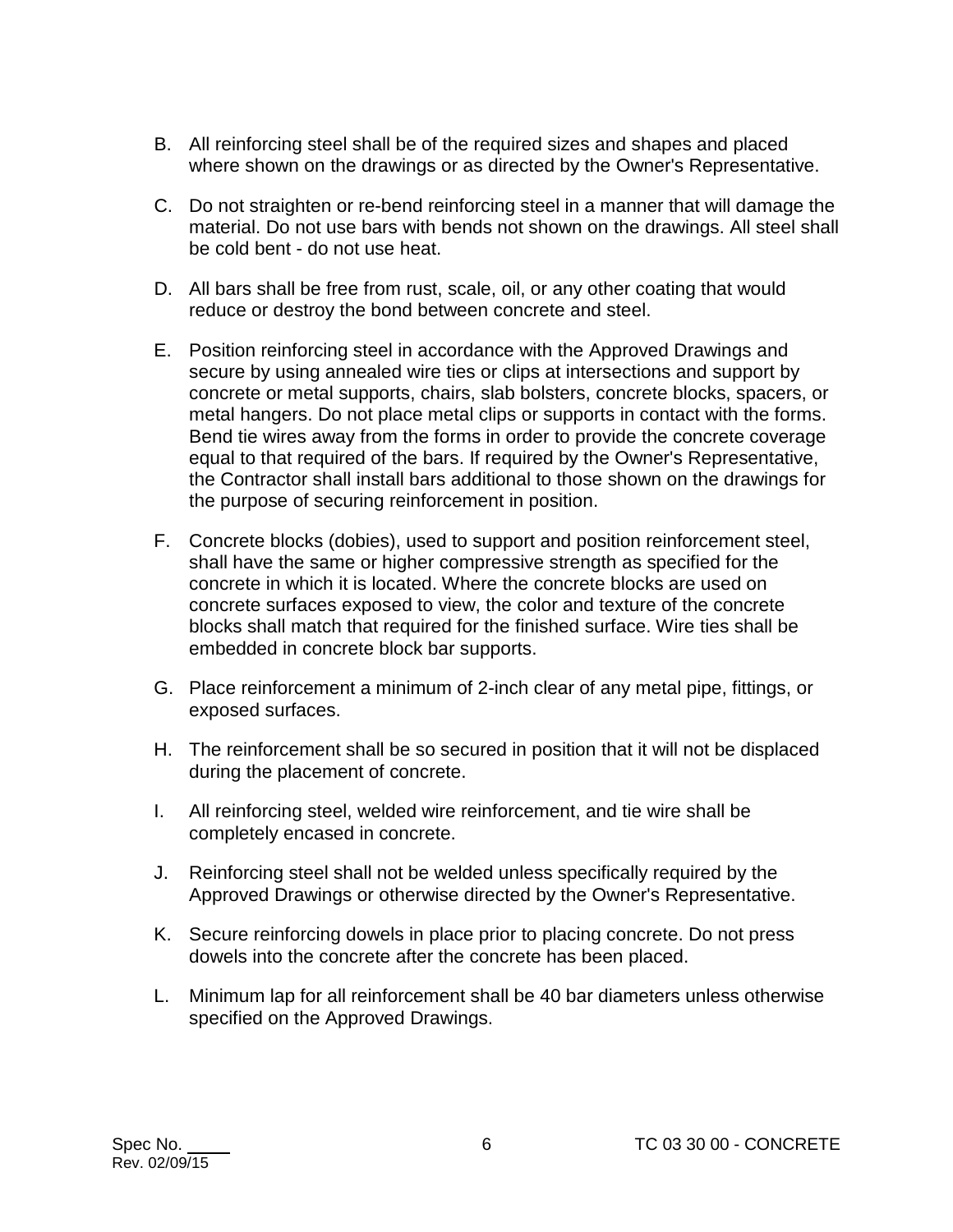- M. Place additional reinforcement around pipe penetrations or openings 6-inch diameter or larger. Replace cut bars with a minimum of one-half of the number of cut bars at each side of the opening, each face, each way, same size. Lap with the uncut bars a minimum of 40 bar diameters past the opening dimension. Place one same size diagonal bar at the four diagonals of the opening at 45 degree to the cut bars, each face. Extend each diagonal bar a minimum of 40 bar diameters past the opening dimension.
- N. Welded wire reinforcement is to be rolled flat before being placed in the form. Support and tie welded wire reinforcement to prevent movement during concrete placement.
- O. Extend welded wire reinforcement to within 2-inch of the edges of slabs. Lap splices at least 1-1/2 courses of the reinforcement and a minimum of 6-inch. Tie laps and splices securely at ends and at least every 24 inches with 16-gage black annealed steel wire. Pull the welded wire reinforcement into position as the concrete is placed by means of hooks, and work concrete under the reinforcement to ensure that it is at the proper distance above the bottom of the slab.
- P. Reinforcing steel as specified herein may be used in place of welded wire reinforcement shown in the Approved Standard Drawings or on the Approved Drawings with the approval of the Owner's Representative.
- Q. During form construction provide slots, openings, chases, recesses, grounds, nailers and screeds required by other trades and subsequent work. Ensure that conduits, pipes, sleeves, anchors, hangers and ties are secured in forms before concrete is placed.

#### 3.03 *Embedded Items*

All embedded items, including bolts, dowels and anchors, shall be accurately set, and shall be maintained in position by templates while being embedded in concrete. Accuracy of placement is the responsibility of the Contractor.

#### 3.04 *Mortar Mixing*

The quantity of water to be used in the preparation of mortar shall be only that required to produce a mixture sufficiently workable for the purpose intended. Mortar shall be used as soon as possible after mixing and shall show no visible sign of setting prior to use. Remixing of mortar by the addition of water after signs of setting are evident shall not be permitted.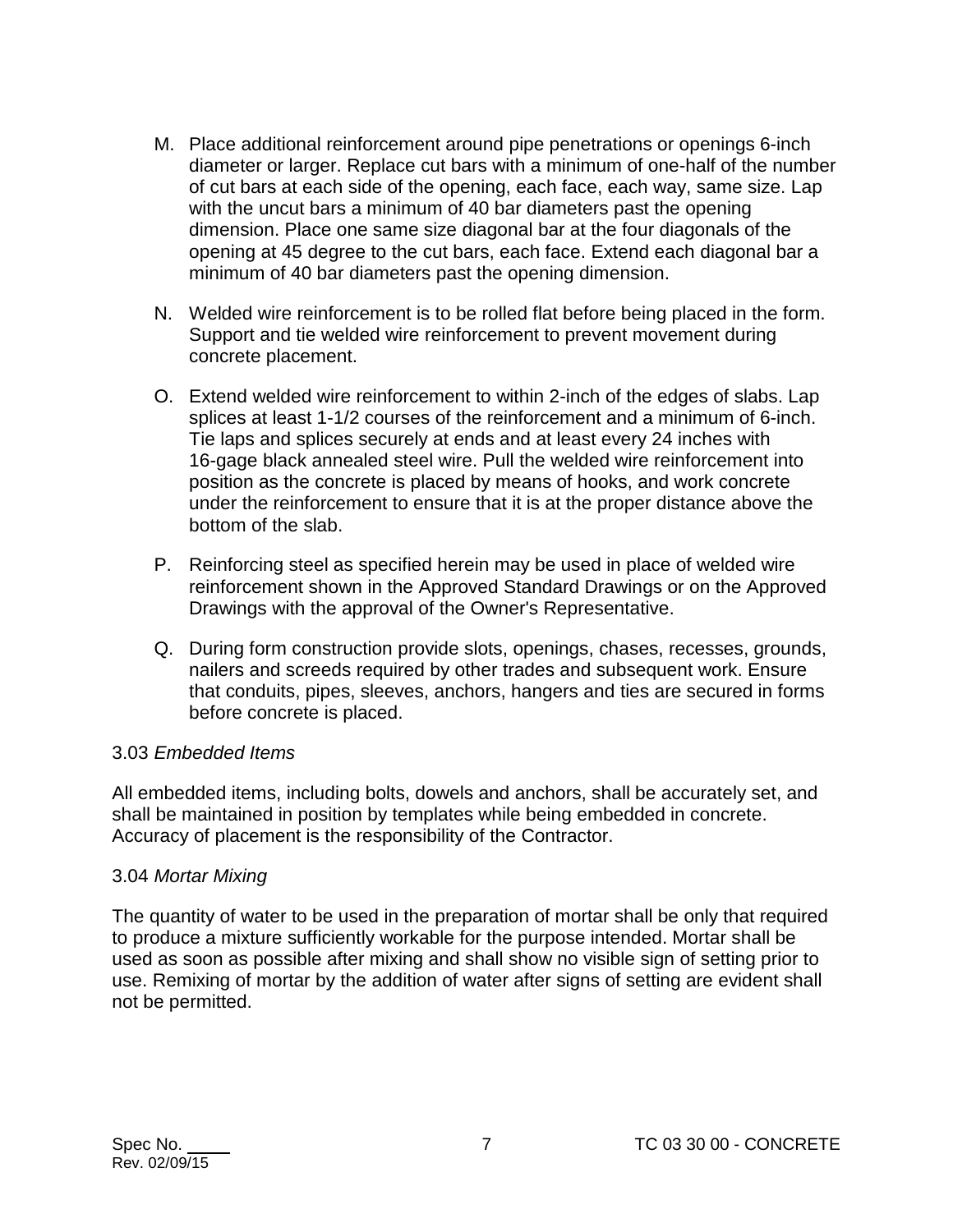#### 3.05 *Mixing And Placing Concrete*

- A. Hand mixed concrete mixing method shall be in accordance with Greenbook 201-1.4.4.
- B. All concrete shall be placed in forms before taking its initial set.
- C. No concrete shall be placed in water except with permission of the Owner's Representative.
- D. As the concrete is placed in forms, or in rough excavations (i.e. thrust or anchor blocks), it shall be thoroughly settled and compacted throughout the entire layer by internal vibration and tamping bars.
- E. All existing concrete surfaces upon which or against which new concrete is to be placed shall be roughened, thoroughly cleaned, wetted, and grouted before the new concrete is deposited.
- F. Non-Conforming Work or Materials: Concrete which upon or before placing is found not to conform to the requirements specified herein shall be rejected and immediately removed from the work. Concrete which is not placed in accordance with these Specifications, or which is of inferior quality, shall be removed and replaced by and at the expense of the Contractor.
- G. No concrete shall be placed except in the presence of CVWD's Inspector. The Contractor shall notify the Inspector at least 48 hours in advance of placement of any concrete.
- H. The placement of concrete during adverse weather conditions shall be in accordance with Greenbook 303-1.8.8. The temperature of concrete when it is being placed shall not be more than 90˚ F.

## 3.06 *Concrete Finishing*

- A. Concrete shall be placed and consolidated by methods that will not cause segregation of the aggregates and will result in a dense homogeneous concrete which is free of voids and rock pockets.
- B. The surfaces of concrete exposed to view shall be smooth and free from projections or depressions.
- C. Exposed surfaces of concrete not poured against forms, such as horizontal or sloping surfaces, shall be screeded to a uniform surface, steel-toweled to density the surface, and finished to a light broom finish.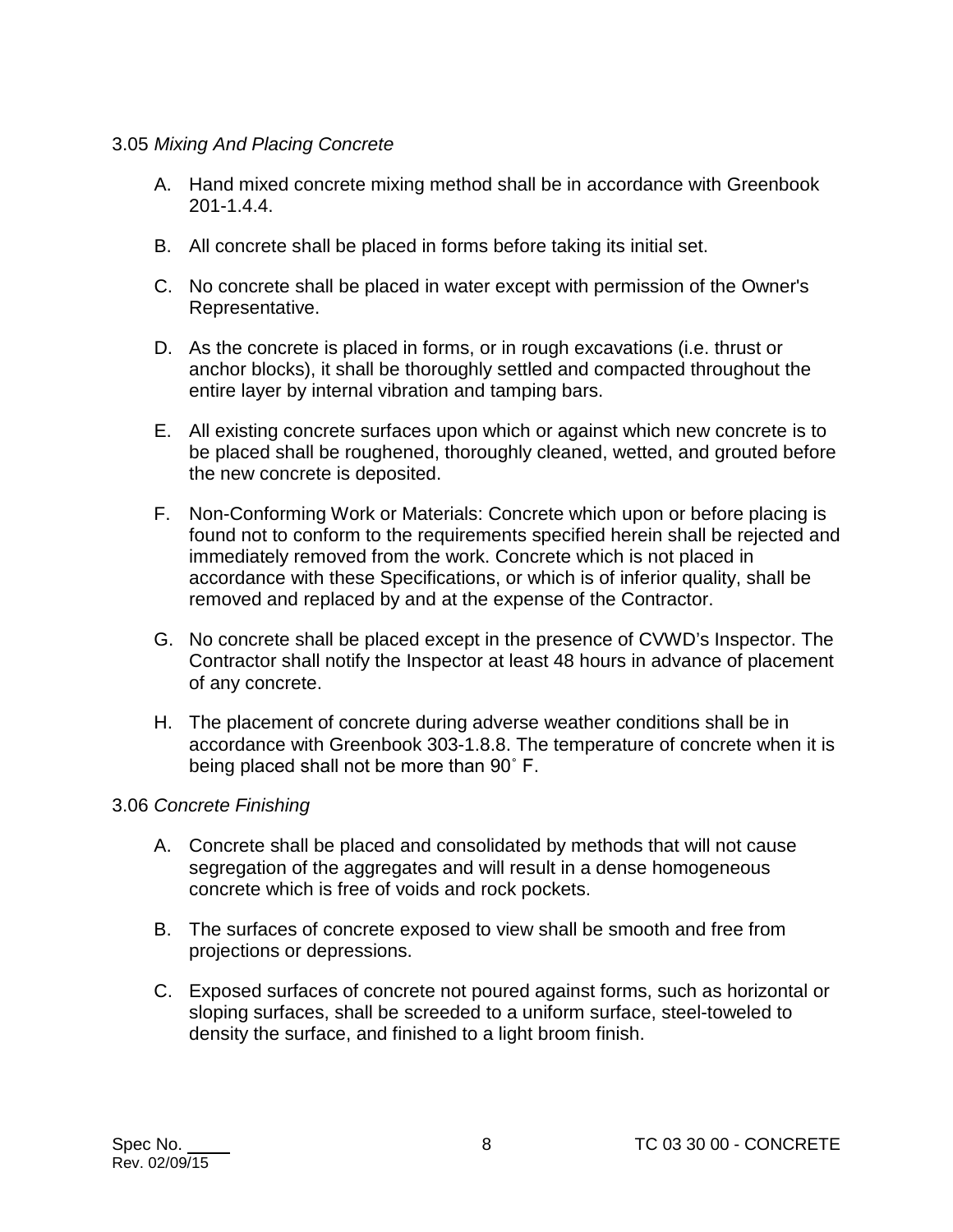D. If rock pockets, in the opinion of the Owners representative, are of such an extent or character as to affect the strength of the structure materially or to endanger the life of the steel reinforcement, the Owner's Representative may declare the concrete defective and require the removal and replacement of the portions of the structure affected.

## 3.07 *Protection and Curing Of Concrete*

The Contractor shall protect all concrete against damage. Exposed surfaces of new concrete shall be protected from the direct rays of the sun by covering them with plastic film wrap and by keeping them damp for at least 7 days after the concrete has been placed, or by using an approved curing process. Exposed surfaces shall be protected from frost by covering with tarps for at least 5 days after pouring.

#### 3.08 *Repairs to Damaged Concrete Surfaces*

Minor surface damage to hardened cast-in-place or precast concrete may be repaired, at the discretion of the Owner's Representative, using the specified materials in accordance with the manufacturer's recommendations and the following procedures:

- A. Cast-in-place or precast concrete for manholes and vaults: Remove loose or deteriorated concrete to expose a fractured aggregate surface with an edge cut to a ninety degree angle to the existing surface. Clean all debris from the area, apply a 20 mil coat of epoxy bonding agent to the prepared surface, and place repair mortar while the epoxy is still wet and tacky. On horizontal surfaces, for repair depths greater than 2 inches, add aggregate to the repair mortar as recommended by the manufacturer. On vertical or overhead surfaces, for repair depths greater than 2 inches, apply the repair mortar in successive lifts, scarifying the lifts, allowing them to harden, and applying a scrub coat of the material prior to proceeding with the next lift. Cure the material as for concrete in accordance with this specification.
- B. General Purpose: Remove loose and deteriorated concrete by mechanical means, sandblasting or high-pressure water blasting. Clean all debris from the area and apply non-shrink grout in a 1/4-inch minimum thickness, at the desired consistency, ranging from a dry pack, to a fluid-poured into a formed area, according to the application. Cure the material as for concrete in accordance with this specification.

## 3.09 *Epoxy Adhesives for Anchor Bolt Installation*

Anchor bolts grouted in place with an epoxy adhesive shall be installed using the specified materials in accordance with the manufacturer's recommendations and the following general procedures: Drill the hole with a rotary percussion drill to produce a rough, unpolished hole surface. The hole shall be sized to the manufacturer's recommendations and should be approximately 1/4-inch wider than the diameter of the bolt, with a depth equal to 10 to 15 times the bolt diameter. Remove debris and dust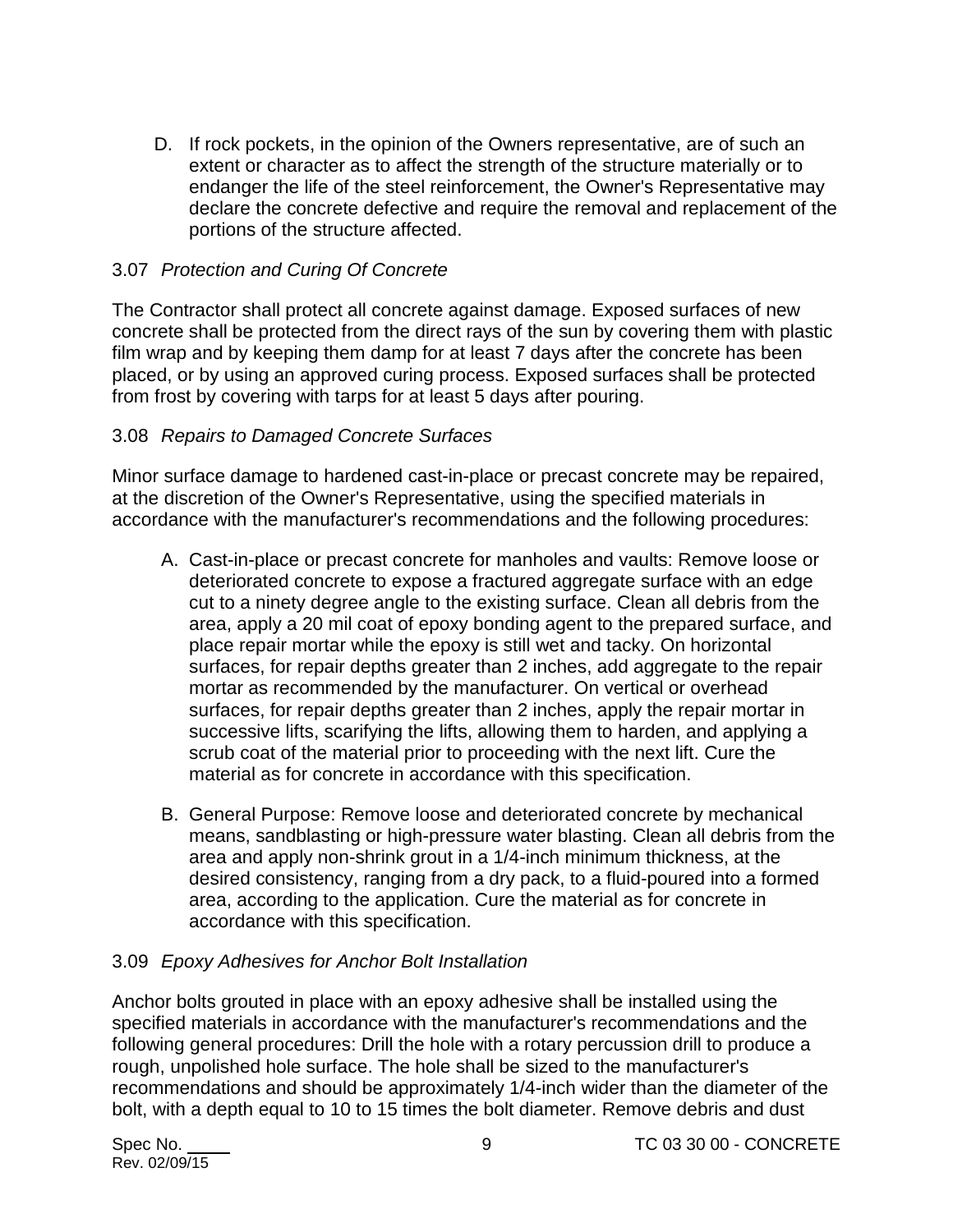with a stiff bristle brush and clean using compressed air. Utilizing a medium-viscosity epoxy for horizontal surfaces, and a gel-type non-sag epoxy for vertical surfaces, apply the material to fill the hole to approximately half its depth. Insert the bolt, forcing it down until the required embedment depth and projection length are attained and then twist the bolt to establish a bond. Secure the bolt firmly in place in the permanent position until the epoxy sets.

# 3.10 *Protective Epoxy Coating*

Following core drilling at existing concrete structures, clean the exposed concrete surface and ends of reinforcing steel and apply two coats of protective epoxy coating for a total dry film thickness of 10-15 mils. Allow the material to cure between coats and prior to continuing the installation through the penetration.

# 3.11 *Damp-Proofing for the Exterior of Concrete Structures*

Following completion of the exterior surfaces of manholes and vaults, including necessary repairs and piping penetrations into the structure, apply the specified material to prepared concrete surfaces in accordance with the manufacturer's recommendations. The surfaces to be coated shall be fully cured and free of laitance and contamination. The material shall be applied to all exterior surfaces below a point 12 inches above the water table or indications of seepage or moisture as directed by the Owner's Representative. Apply two 15 mil coats, curing between coats, prior to backfill and/or immersion in accordance with the manufacturer's recommendations.

## 3.12 *Thrust and Anchor Blocks*

Thrust blocks and anchor blocks shall be installed as shown on the Approved Drawings, Approved Standard Drawings or as directed by the Owner's Representative.

- A. Thrust Block Placement: Thrust blocks shall be located at all unrestrained pipe fittings and shall bear against firm, undisturbed soil. The thrust blocks shall be centered on the fitting so that the bearing area is exactly opposite the resultant direction of the thrust (refer to the Approved Standard Drawings). Thrust block concrete shall not hinder maintenance access to the valve operators. The shape and location of all thrust block excavations shall be approved by the Owners Representative prior to pouring concrete. Prior to filling the pipeline with water, concrete thrust blocks shall cure for a minimum of three (3) days unless an approved accelerating admixture, as described earlier in this section, is used.
- B. Anchor Block Placement: For all vertical bends in pipelines (downward bends) that do not have restrained joints, the fittings shall be retained in place by means of an anchor block. Prior to filling the pipeline with water, concrete anchor blocks shall cure for a minimum of seven (7) days. Accelerating admixtures shall not be used in concrete anchor blocks.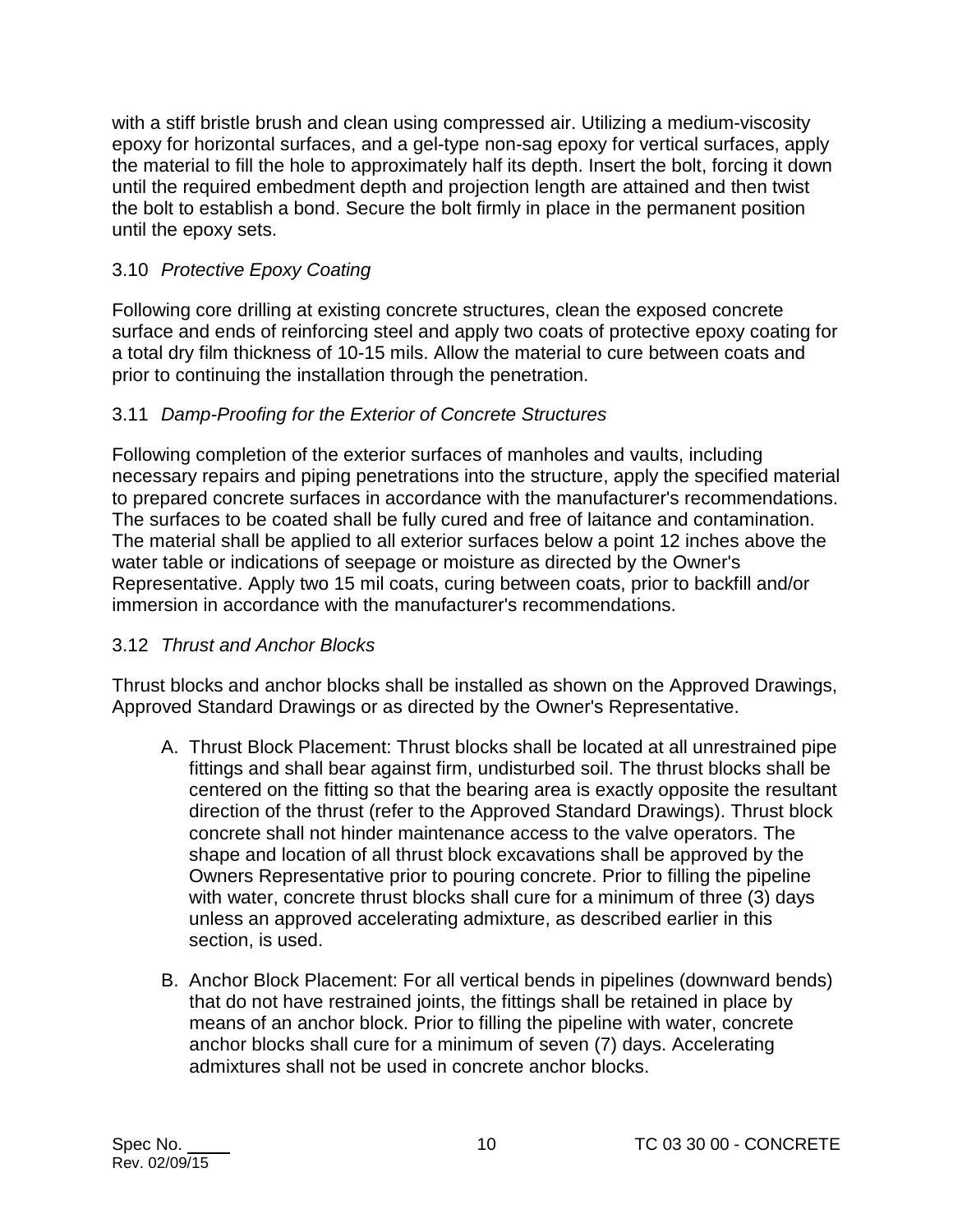# 3.13 *Valve Support Blocks*

Valve support blocks shall be installed as described below and in accordance with the Approved Standard Drawings:

- A. Support blocks below valves shall be cut into the side of the trench a minimum of 12 inch.
- B. Support blocks shall extend up to the horizontal centerline height (springline) of the adjoining pipe and shall have a minimum depth below the valve of 12 inch.
- C. Support blocks shall be installed so that the valves will be accessible for repairs.

# **END OF SECTION 03 30 00**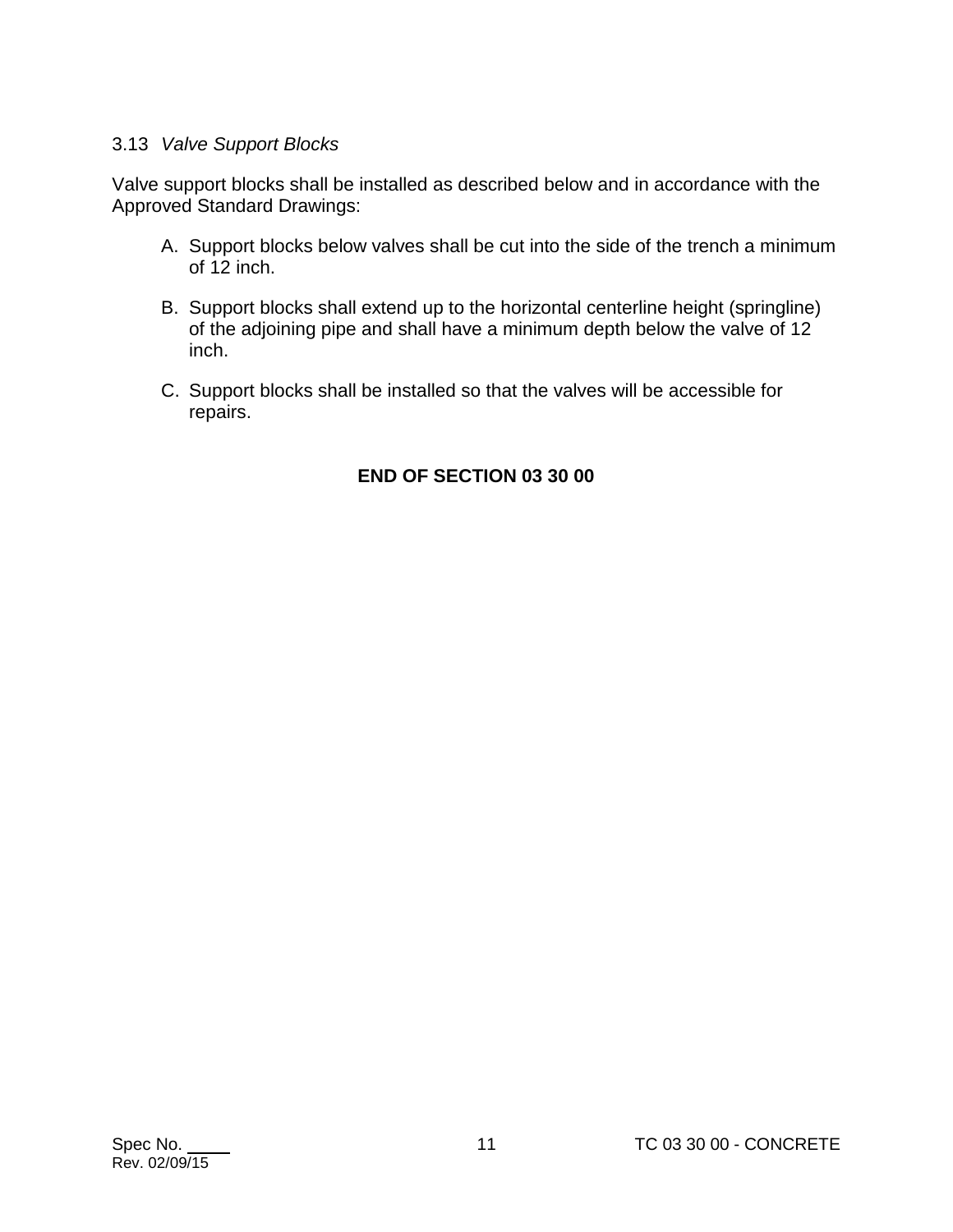PAGE INTENTIONALLY LEFT BLANK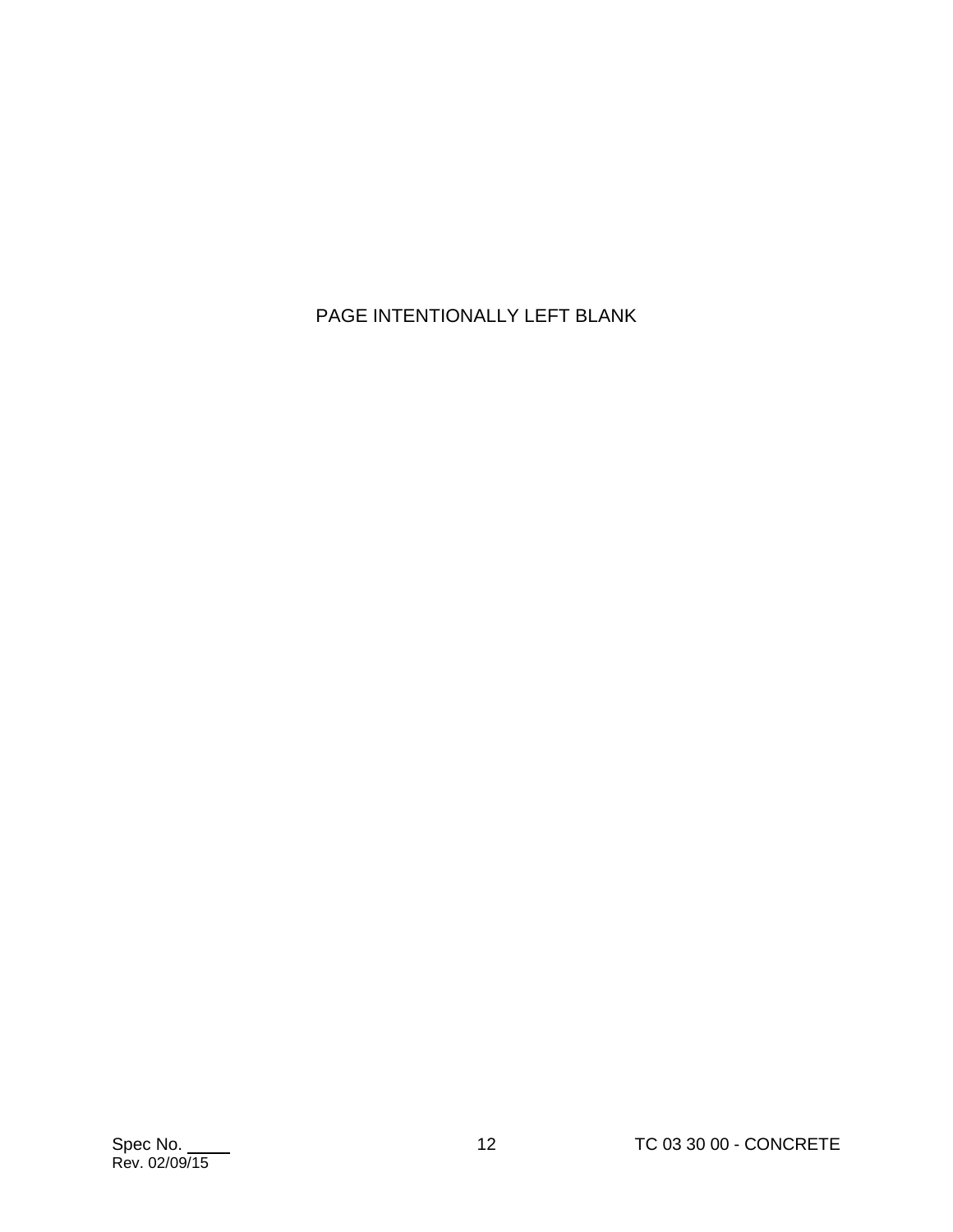# **03 30 00.10 PIPE SLOPE PROTECTION**

## **PART 1 General**

#### 1.01 *Description*

This section includes materials, testing and installation for pipe slope protection as shown on the Approved Plans.

#### 1.02 *Service Application*

Pipe slope protection is required wherever the profile of the ground surface above the pipeline exceeds 15 percent and where no pavement or bituminous road surfacing is to be laid over the exposure of the pipe after backfill.

- A. Slopes 15 to 50 Percent: Where the profile lies between 15 and 50 percent, cut-off walls shall be constructed as shown on the Approved Standard Plans.
- B. Slopes More than 50 Percent: Where the profile exceeds 50 percent, cutwalls shall be provided on a horizontal spacing of 10 feet, center to center, and surface slope protection shall be provided between walls.

## **PART 2 Products**

## 2.01 *Cut-Off Walls*

Cut-off walls shall be one of two types according to the Approved Standard Drawings. The following materials are acceptable for the various configurations in the construction of the cut-off walls, as shown on the Approved Plans:

- A. Portland Cement: Cement shall be Type II ASTM C 150
- B. Concrete: Concrete shall be class 560-C-3250 with a 4-inch maximum slump.
- C. Masonry: All masonry block units shall conform to ASTM C 90, with a minimum compression strength of 1,500 pounds per square inch (psi) @ 28 days. Masonry units shall be 8x8x16 standard block.
- D. Mortar and Grout: Mortar and grout shall conform to Section 202-2.2 Mortar, Grout and Water in accordance with the latest edition of the Standard Specifications for Public Works Construction (SSPWC).
	- a. Mortar compressive strength shall be 1,800 psi @ 28 days.
- E. Grout compressive strength shall be 2,000 psi @ 28 days.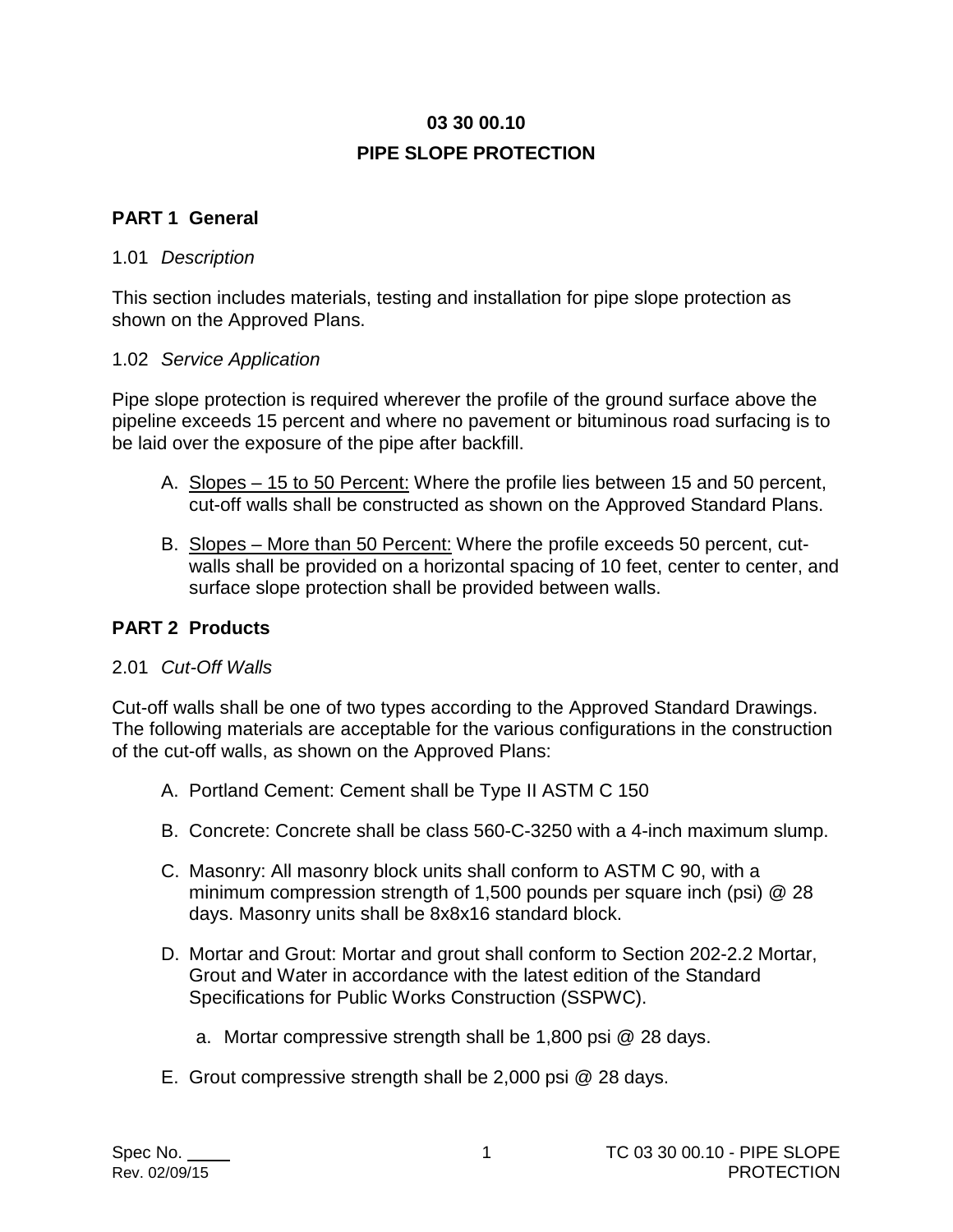Reinforcing Steel: Reinforcing steel shall be per ASTM A 615 Grade 40 and shall be installed in accordance with the Approved Standard Drawings.

## 2.02 *Concrete Surface Slope Protection*

The following materials are acceptable for the construction of concrete surface slope protection, as shown on the Approved Plans:

- A. Portland Cement: Cement shall be Type II ASTM C 150
- B. Concrete: Concrete shall be class 520-C-2500 with a 4-inch maximum slump.
- C. Welded wire reinforcement shall be per ASTM A 185 and shall be installed in accordance with the Approved Standard Drawings.

# **PART 3 Execution**

- 3.01 *Construction Installation*
	- A. Cut-off Walls:
	- B. Reinforced concrete and masonry cut-off walls for pipe slope protection shall be constructed after pipe trench backfill and trench compaction has been completed and accepted by the Owner's Representative.

Reinforced concrete cut-off walls shall have forms in-place with all reinforcing bars steel wire tied and secured. The Owner's Representative shall approve steel reinforcing prior to pouring concrete.

Masonry block cut-off walls shall be placed on an 8-inch thick concrete footing. Masonry block cut-off wall shall have No. 4 reinforcing steel bars placed 8 inches on center and centered in each cell with a horizontal No. 4 bar placed every 8 inches on center. The Owner's Representative shall approve all steel reinforcement prior to filling all of the masonry cells with cement mortar.

C. Concrete Surface Slope Protection:

Concrete surface for pipe slope protection shall be placed after pipe trench backfill and trench compaction has been completed and accepted by the Owner's Representative.

Reinforcement shall be 6-inch square No. 10 gage welded wire which shall be placed and secured with the Owner's Representative approval prior to pouring concrete.

#### **END OF SECTION 03 30 00.10**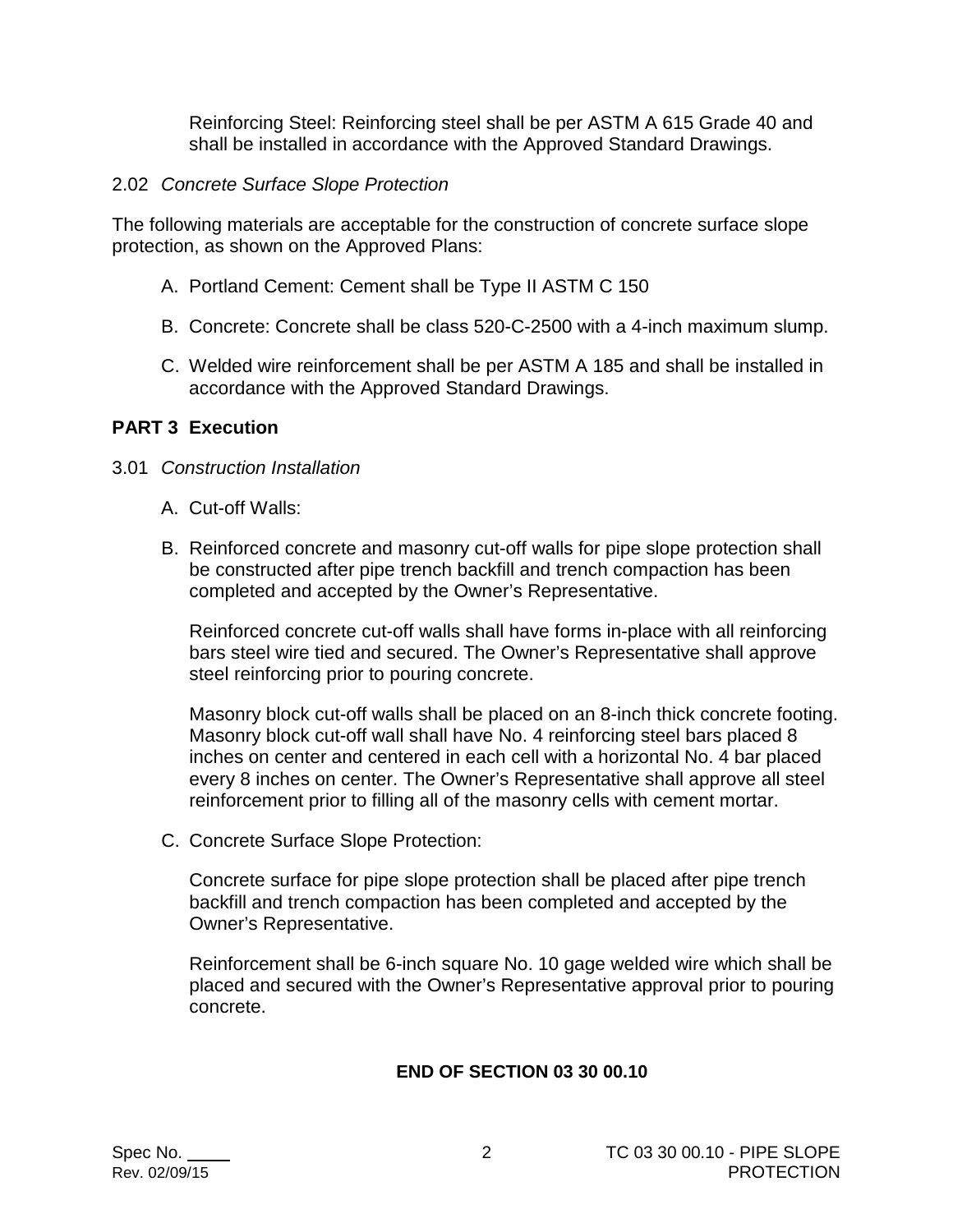# **SECTION 10 10 10 UTILITY MARKER POST**

## **PART 1 General**

#### 1.01 *Description*

This section includes furnishing all materials and equipment and performing all operations necessary to furnish, fabricate and install utility markers as shown on the Drawings.

The utility marker post shall provide daytime and nighttime delineation of CVWD facilities. Utility marker post shall be vehicle impact resistant and provide long-term desert environment durability.

Utility marker post shall be a single piece marker capable of permanent installation by one person using a manual driving tool.

## **PART 2 Products**

#### 2.01 *General*

Utility marker posts shall be constructed of a durable, UV resistant, continuous glass fiber and resin reinforced, thermosetting composite material which is resistant to impact, ozone, and hydrocarbons within a service temperature range of -40°F to +140°F. Utility marker posts shall be selected from the Approved Materials List.

Marker shall be permanently identified with the manufacturer's name and the month and year of fabrication. The letters shall be a minimum of 3/8 inch in height, and permanently affixed to the rear of the marker. A black line or indicator mark shall be stamped horizontally across the front of the marker near the bottom to indicate proper burial depth.

## 2.02 *Color*

Marker shall be pigmented throughout the entire cross section so as to produce a uniform *color,* which is an integral part of the material. Ultraviolet resistant materials shall be incorporated in the construction to inhibit fading or cracking of the delineator upon field exposure.

Color of a utility maker post shall be consistent with ANSI standard Z535.1 Safety Colors for temporary marking and facility identification

## A. General

1. BLUE - Potable Water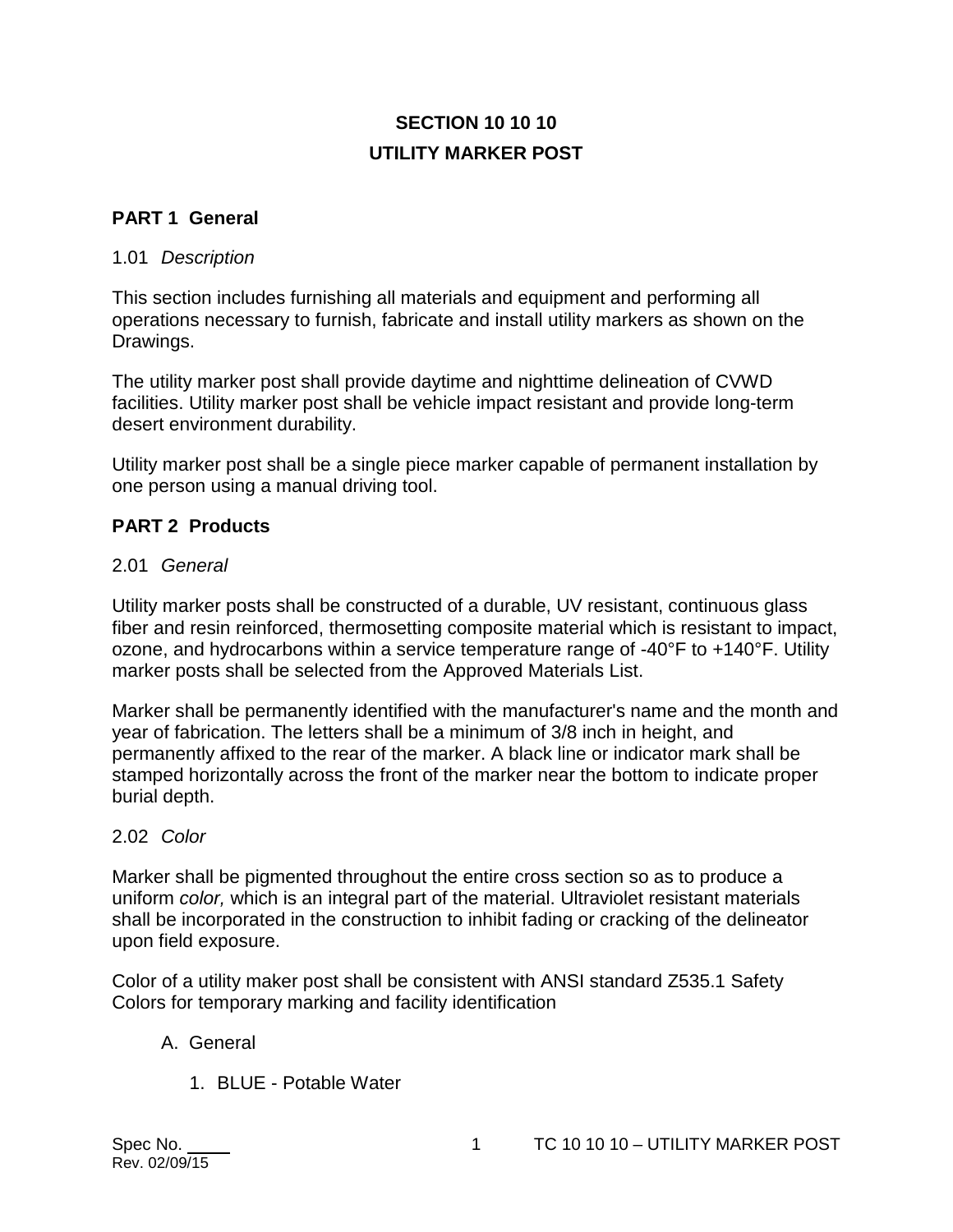- 2. PURPLE Non-potable Water and Slurry Lines
- 3. GREEN Sewers and Drain Lines
- 4. WHITE Irrigation Water

#### 2.03 *Offset Distance Brass Tag*

A brass tag shall be affixed to the utility marker post with a 1/8 inch aluminum pop-rivet. The brass tag shall be a minimum of 1-inch in diameter and stamped with the offset distance in feet to the facility (centerline of pipe or center of manhole etc.) from the post. The tag shall face the facility or indicate the direction of offset with an arrow.

#### 2.04 *Printed Graphics, Lettering and Reflective Sheeting*

Printed graphic and lettering shall be printed directly on posts at the factory. Ink shall not fade, flake, smear or peel on delivery or when exposed in a high heat environment.

Decals or sticker will not be allowed as they do not withstand the harsh desert environment.

Reflective sheeting shall be three inches wide across the top of the utility marker post and provide adequate nighttime delineation. Reflective sheeting shall be white High Intensity Grade and shall meet ASTM D4956-09 Type III/V.

## **PART 3 Execution**

#### 3.01 *General*

Utility marker posts shall be installed where shown on the Drawings in accordance with Approved Standard Drawing I-27. Unless otherwise specified, Utility Marker Posts are required if valves, combination air valve assemblies, blowoff assemblies, cathodic protection vaults, PRV vaults or other CVWD facility installed outside the paved roadway, or as directed by the Owner's Representative.

#### 3.02 *Location*

Utility Marker Posts shall be located inside the public right-of-way or easement in such a position as to minimize the probability of damage from vehicle impact. Unless otherwise specified, Utility Marker Posts shall be located at a point two (2) feet inside the public right of-way. If the distance between the facility and the right-of-way is excessive, the utility marker post shall be placed 15 feet off the facility or as directed by the Owner's Representative.

Utility marker posts shall be placed facing the direction of vehicle travel unless otherwise directed by the Owner's Representative.

## **END OF SECTION 10 10 10**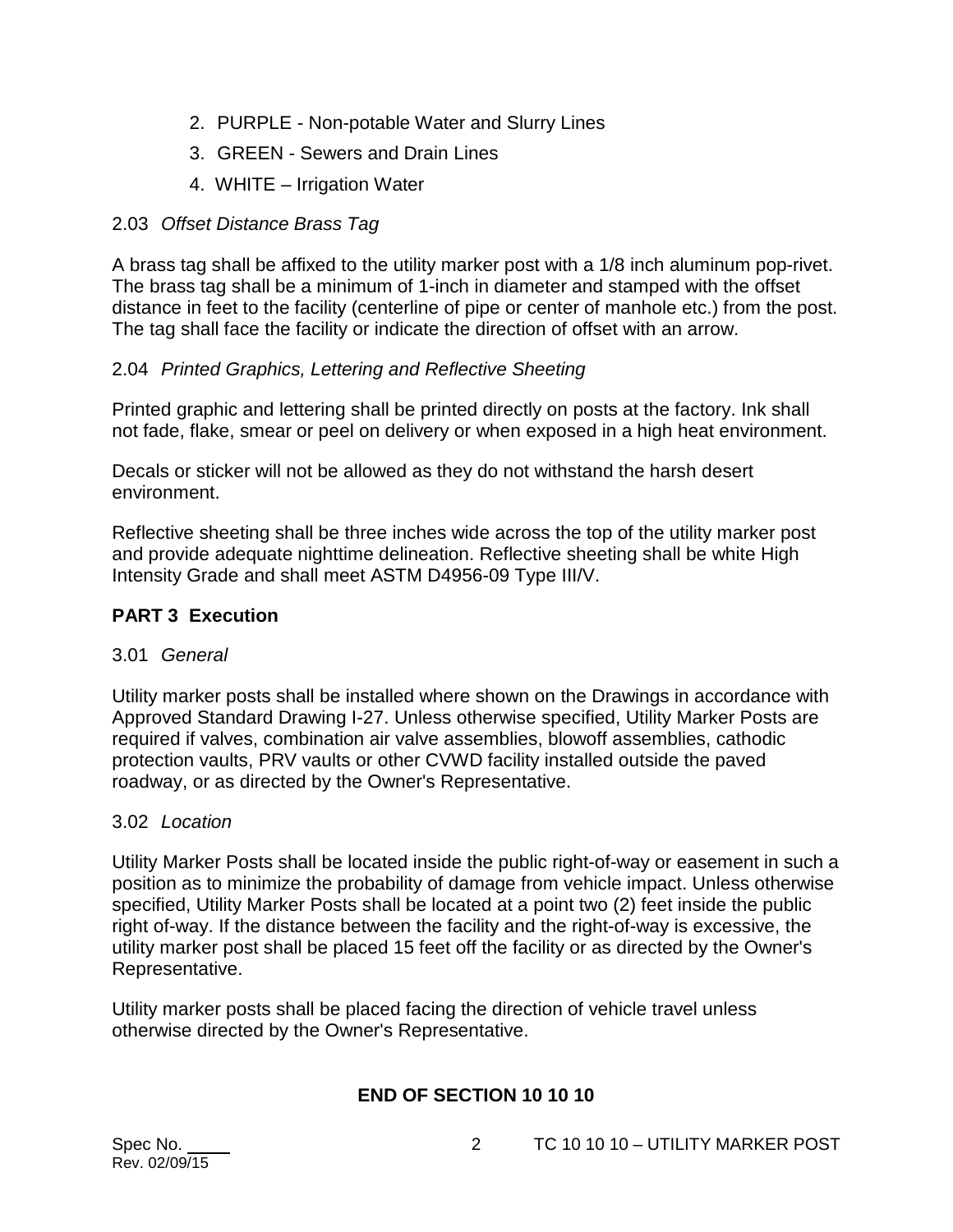#### **SECTION 31 23 17**

#### **TRENCHING, EXCAVATION, BACKFILL AND COMPACTION**

#### **PART 1 General**

#### 1.01 *Description*

This section includes materials, testing and installation for trenching, excavation, loading, transporting, backfilling and compaction for piping, water system appurtenances, structures, manholes and vaults as shown on the Drawings.

#### 1.02 *Geotechical Testing*

The Developer or Contractor shall engage in the services of a geotechnical engineering firm or individual licensed in the State of California to monitor soil conditions during earthwork, trenching, bedding, backfill and compaction operations. Sampling and testing procedures shall be performed in accordance with the latest Edition of the Greenbook and as follows:

- A. The soils technician shall be present at the site during all backfill and compaction operations. Failure to have the soils technician present will subject such operations to rejection.
- B. Determine laboratory moisture density relations of existing soil.
- C. Sand equivalent testing shall be run in accordance with Calif. Test 217 or ASTM D 2419.
- D. Sample backfill material and perform sieve analysis in accordance with ASTM C 136.
- E. Express "relative compaction" as a percentage of the ratio of the in-place dry density to the laboratory maximum dry density.

A report of all soils tests performed shall be stamped and signed by the soils firm or individual and shall be submitted by the Contractor prior to the filing of the Notice of Completion by CVWD. The report shall document the sampling and testing of materials, the location and results of all tests performed, and shall certify that materials and work are in compliance with this specification.

#### 1.03 *Verification of Existing Conditions*

It shall be the responsibility of the Contractor to examine the site of the work and to make all investigation necessary, both surface and sub-surface, to determine the character of materials to be encountered and all other existing conditions affecting the work.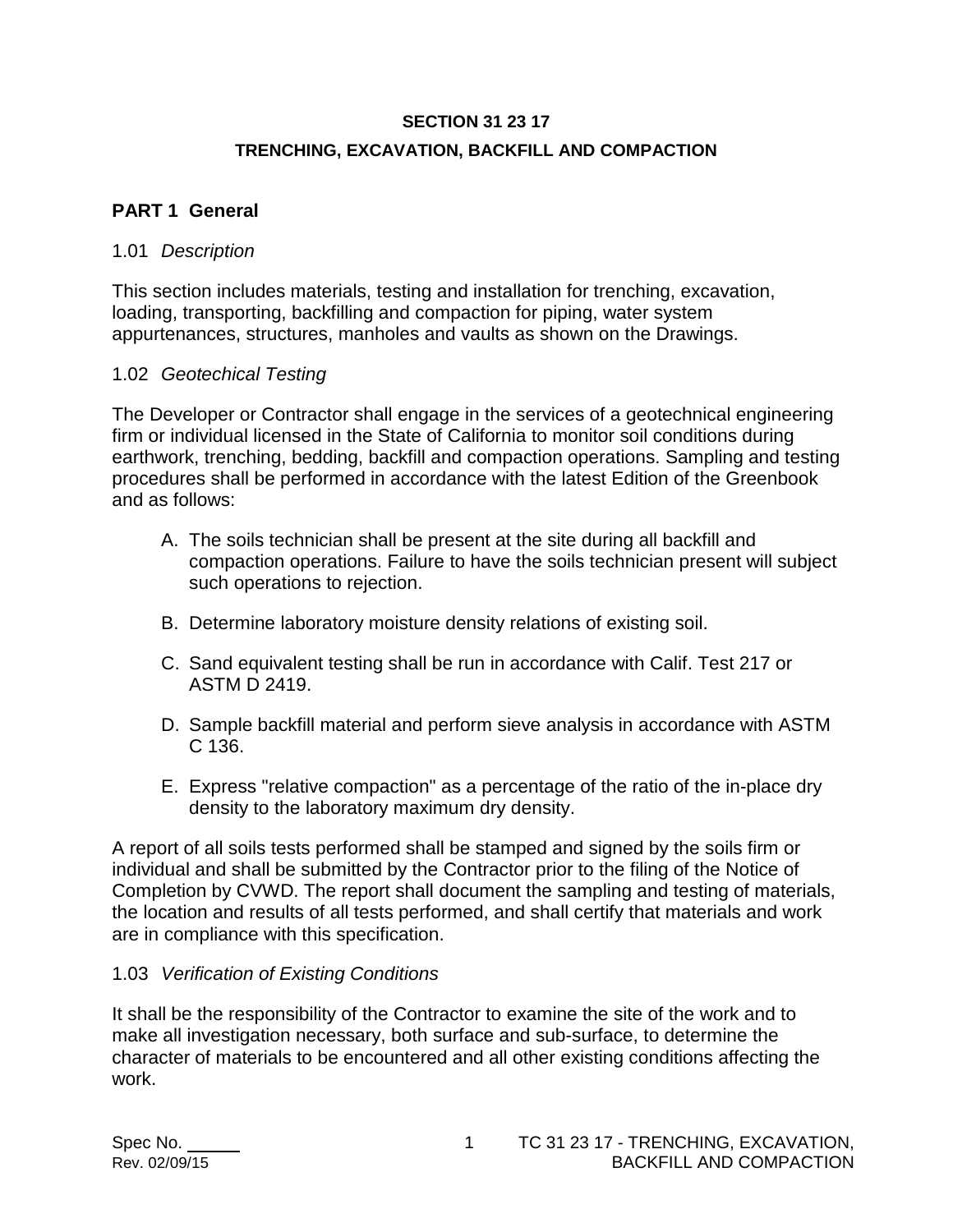#### 1.04 *Regulation Compliance*

The contractor shall become familiar and comply with all federal, state, county and municipal rules and regulations pertaining to the work to be performed.

#### 1.05 *Safety and Compliance Submittals*

A. Emergency Contact Information:

The Contractor shall file with CVWD a written list giving names, addresses, and telephone numbers of at least two (2) representatives who can be contacted at any time (24 hours a day*/*7 days a week) in case of emergency. The representatives shall be fully authorized and equipped to correct unsafe or inconvenient conditions on short notice. The Contractor shall promptly notify CVWD of all changes in the listing.

B. Safeguarding Trenching, Excavations, Earthwork and Preservation of Property:

All trenching and excavations activities shall be adequately shored and braced so that the earth will not slide or settle and so that all existing improvements of any kind will be fully protected from damage. Any damage resulting from a lack of adequate shoring and bracing shall be the responsibility of the Contractor. The Contractor shall make all necessary repairs or reconstructions at the Contractor's expense as directed by the Owner's Representative and shall bear all other expenses resulting from such damage.

C. Trenching, Excavation and Earthwork Safety Measure:

The appropriate safety measures for the construction of a pipeline, sewer, non-potable water, storm drains, boring and jacking pits, or similar trenches or open excavations, or the use of such a trench or open excavation, shall include in the appropriate bid items for such work the costs necessary to provide adequate sheeting, shoring, and bracing, or equivalent method for the protection of all personnel entering the trench or excavation, which shall conform to all applicable safety orders, including the Construction Safety Orders of the California Division of Industrial Safety, in accordance with the requirements of the California Occupational Safety and Health Act (Cal/OSHA). Protection of workers within the trenches shall also be as required by California Labor Code, Section 6705 and Title 8, California Code of Regulations, Sections 1539 -1543.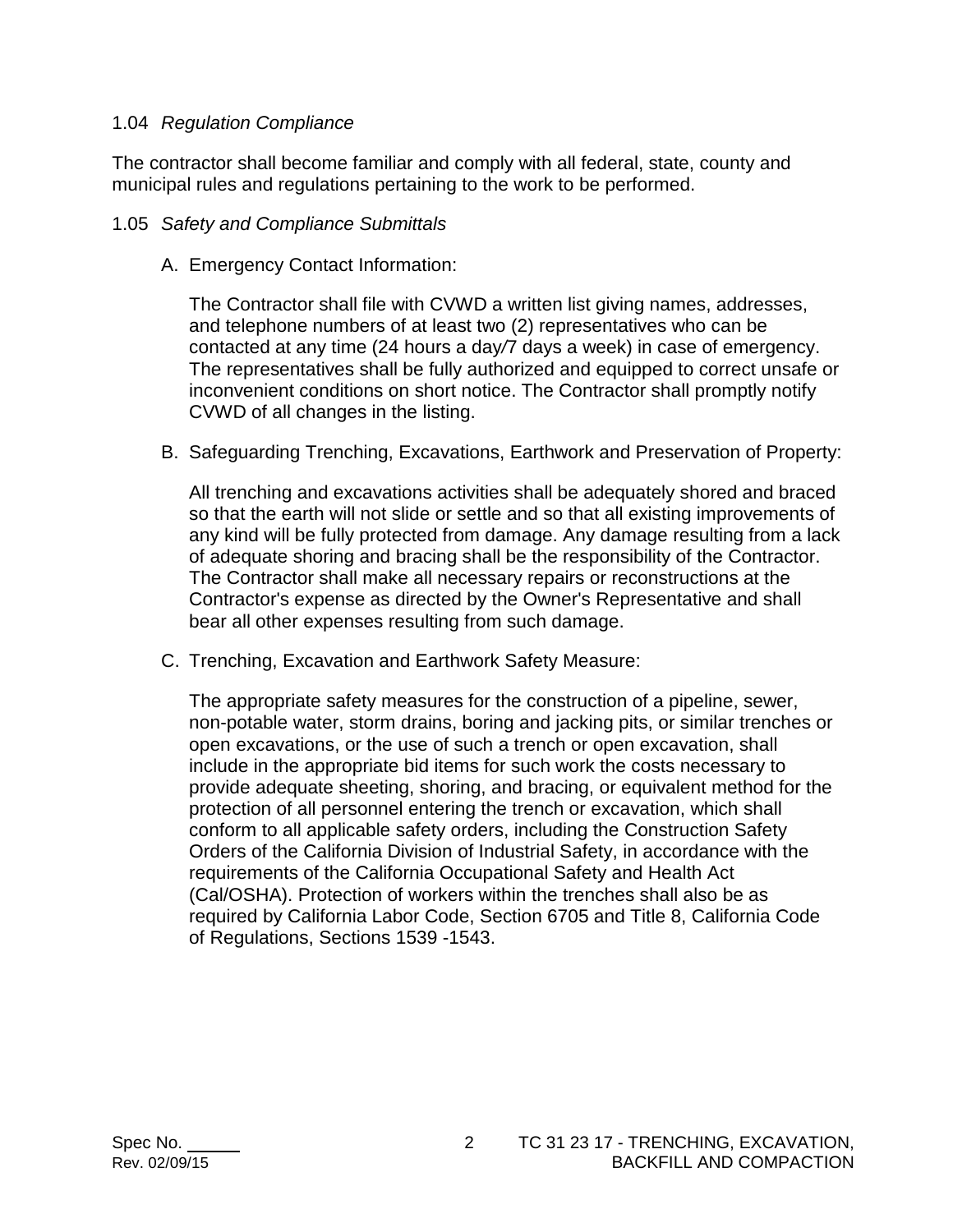D. Excavation 5 Feet or More In Depth:

As required by State Regulations and Codes the Contractor shall SUBMIT detailed drawings showing the design and calculations for all shoring, bracing, sloping of the sides of excavation, or other provisions for worker protection against the hazard of caving ground during the excavation of trenches or structure excavation. The Contractor's detailed plan shall include a description of the methods, schedule and equipment, including trench shields, to be used for earthwork operations. The Contractor's plan shall identify the locations of temporary soil stockpiles. The Contractor's detailed plan shall be submitted before starting any trench or structure excavation 5 feet or more in depth. The Contractor shall be in possession of CVWD's written acceptance of the detailed plan before starting any trench or structure excavation 5 feet or more in depth. If the Contractor's detailed drawings vary from the shoring system standards established in the Construction Safety Orders of the State of California, the Contractor's detailed plan shall be prepared and signed by a civil or structural engineer licensed in the State of California.

E. Excavation Permit – Cal/OSHA.

For all trench or structure excavations 5 feet or more in depth the Contractor shall provide a copy of the excavation permit issued by Cal/OSHA.

#### 1.06 *Construction Water*

Construction water is a limited resource and is subject to availability. It will be provided by CVWD at the most current acceptable rate per acre-foot when construction occurs in CVWD's water service area. Construction water consumption charges will be billed to and paid for by the Contractor on a monthly basis. The Contractor is not required to pay a monthly service charge or to provide a meter deposit. The Contractor is required to pay the required fee for relocation of any construction meter and must provide a minimum of three (3) working days advance notice. Unless otherwise approved by the Owner's Representative, only one construction meter will be provided per construction site. Additional meters will be subject to meter deposits and monthly service charges. All construction meter and consumption charges are listed in the most current revision of the Regulations Governing Domestic Water Service available at CVWD.

Contractor must apply for the construction meter in person at CVWD's customer service counter. CVWD shall install a construction meter at or adjacent to the construction site on the nearest available fire hydrant within four working days of receipt of the Contractor's meter application. Installation may be expedited at the Owner's Representatives discretion.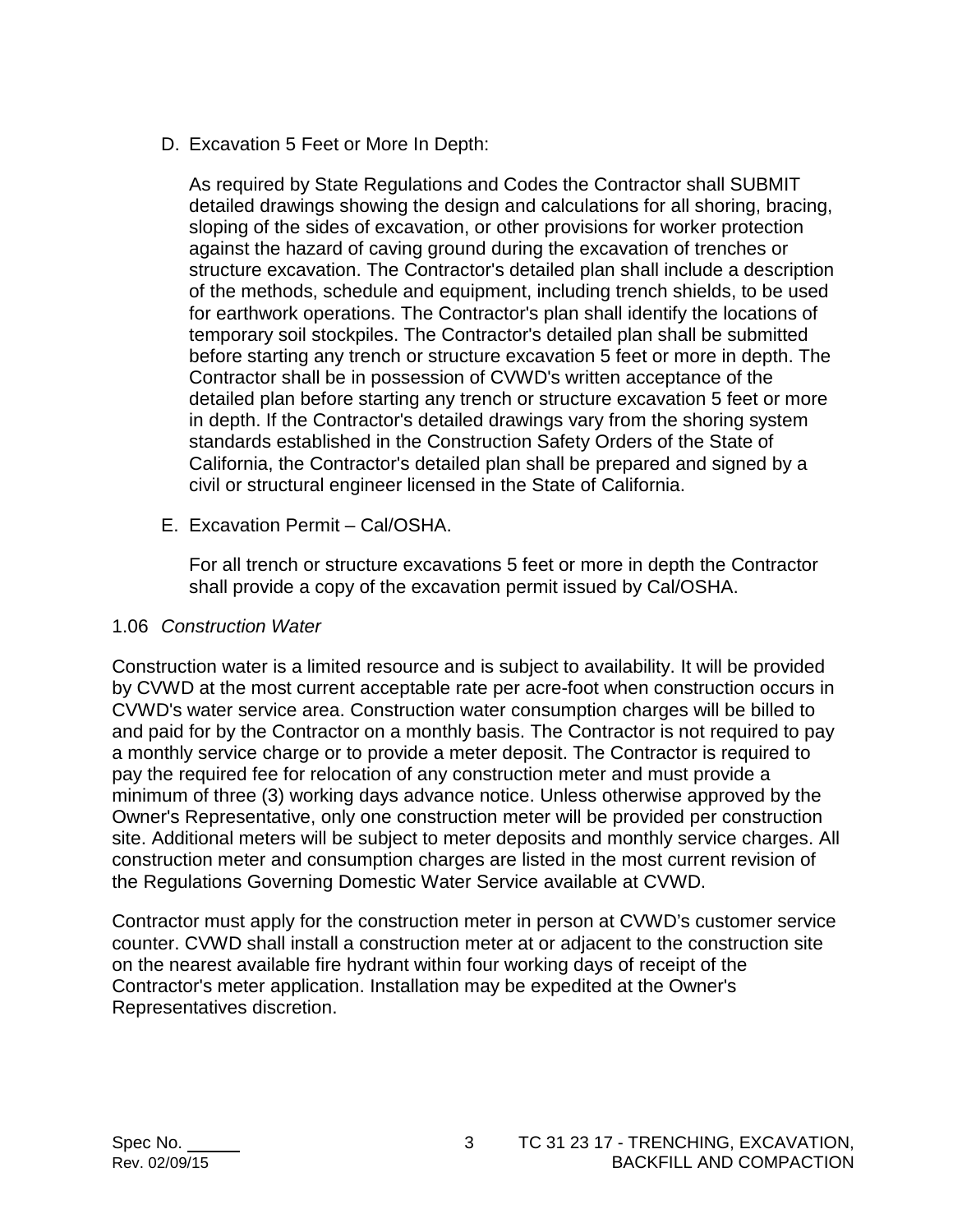CVWD reserves the right to remove Contractor's construction meter without prior notice for Contractor's failure to pay consumption fees, for water shortages, and for any unforeseeable circumstances which could negatively impact water service. Contractor shall be fully responsible for total water consumption through the meter and for security of the construction meter.

## 1.07 *Pipe Zone*

The pipe zone includes the full width of the trench from 6 inches below the bottom of the pipe to 12 inches above the top of the pipe and extends into manhole or vault excavations to the point of connection to or penetration of such structure.

## 1.08 *Trench Zone*

The trench zone includes the portion of the trench from the top of the pipe zone to the bottom of the pavement zone in paved areas, or to the existing surface in unpaved areas, and extends into manhole or vault excavations above the pipe zone.

## 1.09 *Pavement Zone*

The pavement zone includes the concrete or asphalt concrete pavement and aggregate base section placed over the trench zone and extends into manhole or vault excavations above the trench zone.

# 1.10 *Protection of Existing Utilities and Facilities*

Operations under or adjacent to existing facilities or appurtenances thereto, shall be performed in such a manner as not to interfere with the safe operation or use of such facilities and structures, and proper precautions shall be taken to prevent damage to such facilities. In the event that any damage does occur to existing facilities, all necessary repairs shall be by and at the expense of the Contractor.

# 1.11 *Protection of Existing Landscaping*

Contractor shall preserve and protect all cultivated and planted areas, and vegetation such as trees, plants, shrubs and grass on or adjacent to the Site, which as determined by the Owner's Representative, do not unreasonably interfere with the performance of the Contract. Contractor shall be responsible for damage to any such areas and vegetation and unauthorized cutting of trees and vegetation, including, without limitation, damage arising from the performance of its work through operation of equipment or stockpiling of materials. All costs in connection with any repairs or restoration necessary or required by reason of any such damage or unauthorized cutting shall be borne by the Contractor.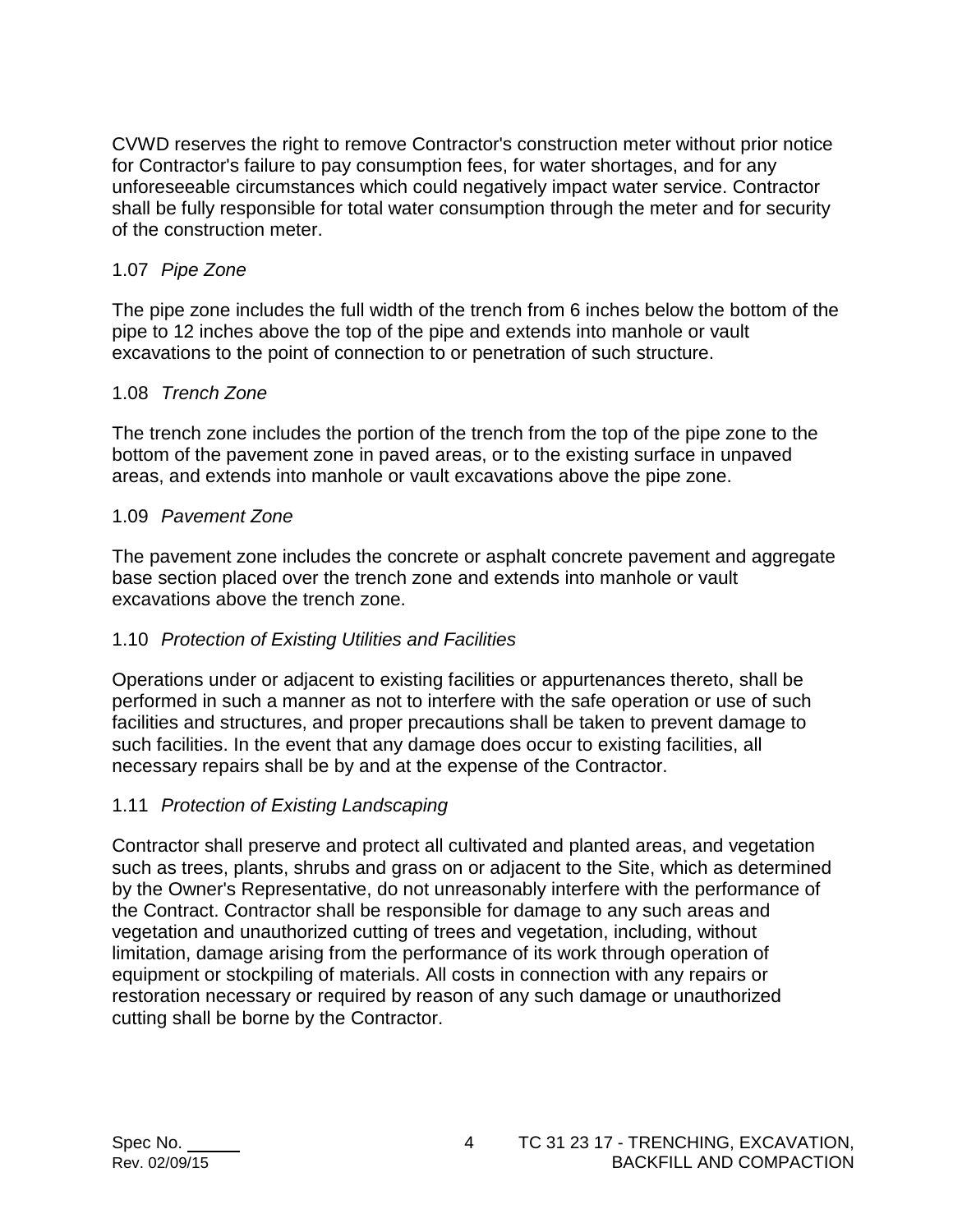## 1.12 *Access*

The Contractor shall provide continuous, unobstructed access to all driveways, water valves, hydrants, manholes or other property or facilities within or adjacent to the work areas.

## 1.13 *Excess Excavated Materials*

- A. The Contractor shall remove and legally dispose of all excess excavated material, clearing and grubbing debris and demolition materials and any other materials deemed necessary to facilitate the project in accordance with all State and Federal Regulations.
- B. It is the intent of these specifications that all surplus material shall be legally disposed of by the Contractor. Before acceptance of the work by CVWD, the Contractor shall provide CVWD with written releases signed by all property owners with whom the Contractor has entered into agreements for disposing of excess excavated material, absolving CVWD from any liability connected therewith.

## 1.14 *Changes in Line and Grade*

If conflicts are encountered that are not shown on the drawings during the construction that may require revisions to the drawings, the Owner's Representative shall be notified immediately. The Contractor shall not deviate from the specified line and grade without prior written approval by the Owner's Representative.

## 1.15 *Hydrostatic Testing*

Pre-testing of the piping system may be performed by the Contractor for his own convenience and at his own expense. Final hydrostatic pressure testing shall be conducted as specified in Section 331400.

# **PART 2 Products**

## 2.01 *General*

Fill and backfill material shall consist of select material obtained from the excavation, imported material, bedding material, or unclassified material. All materials used in and above the pipe zone shall be capable of attaining the required relative density as shown on the Drawings. The Contractor shall import at their expense materials in excess of the approved material obtained from excavation as required to complete the fill, backfill, and grading work as indicated.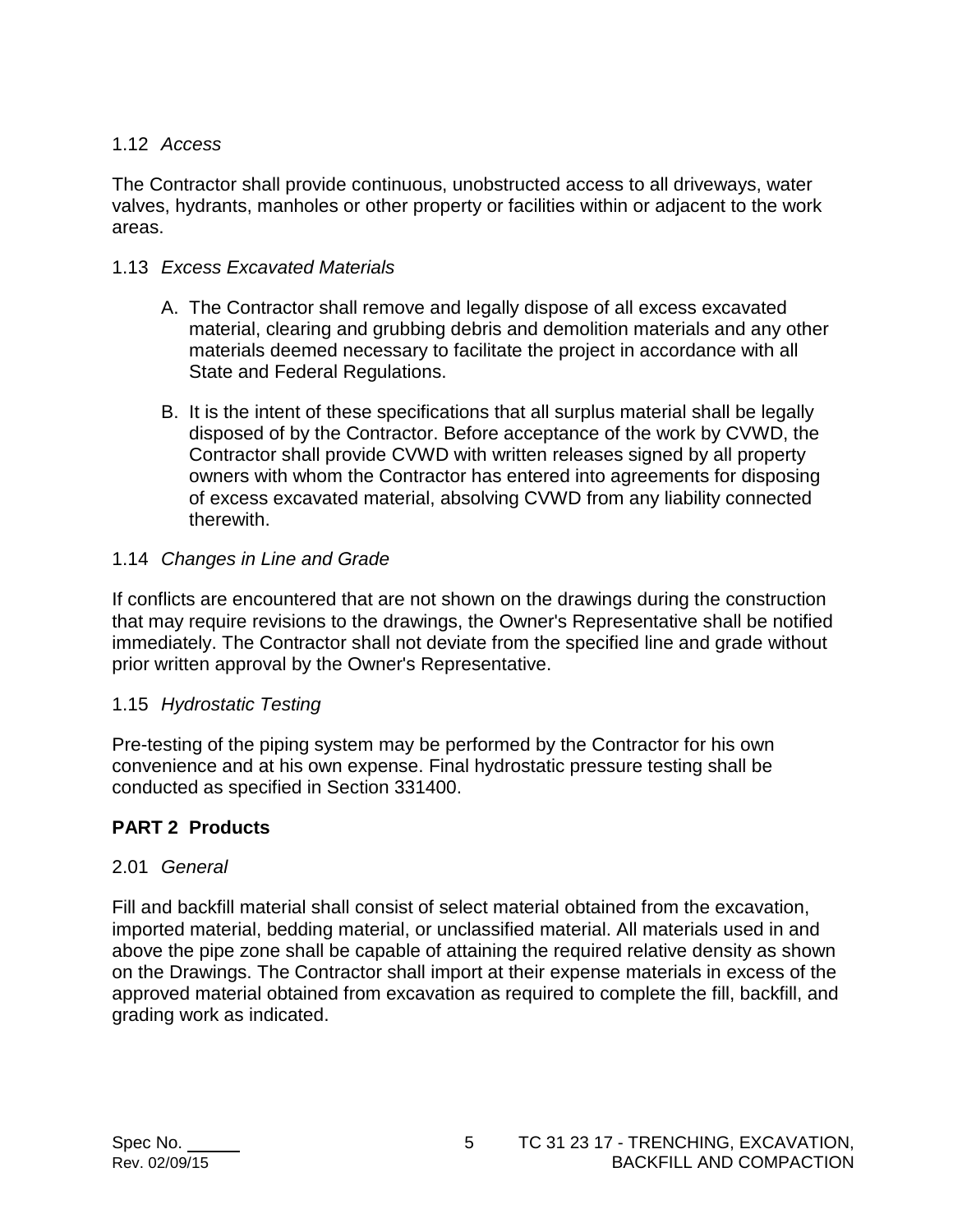## 2.02 *Pipe Bedding*

Bedding material shall be sand, gravel, crushed aggregate or free draining material in accordance with the trench details shown on the Drawings.

#### 2.03 *Backfill* - *Pipe Zone*

Pipe bedding material shall be sand, gravel, crushed aggregate, or native free-draining granular material having a sand equivalent of not less than 30 per ASTM 02419, or having a co-efficient of permeability greater than 1.4 inch per hour, as shown in the trench details on the Drawings. In addition, pipe bedding material shall conform to Greenbook Subsection 306-1.2.1.

#### 2.04 *Backfill-Trench Zone*

Backfill material for use within the Trench Zone shall conform in all ways to backfill material for use in the Pipe Zone.

Native materials may not be used in lieu of backfill material within the Trench Zone unless such native materials meet all of the requirements specified for backfill material within the Pipe Zone as shown in the trench detail on the Drawings.

## **PART 3 Execution**

#### 3.01 *Clearing and Grubbing*

- A. Areas where work is to be performed shall be cleared of all trees, shrubs, rubbish, and other objectionable material of any kind, which, if left in place, would interfere with the proper performance or completion of the contemplated work, would impair its subsequent use, or would form obstructions therein.
- B. Organic material from clearing and grubbing operations will not be incorporated in the trench backfill and shall be removed from the project site or retained and incorporated into the topsoil.
- 3.02 *Pavement and Concrete. Removal*

Bituminous or concrete pavements, curbs, and sidewalks shall be removed and replaced in accordance with Greenbook Section 300-1.3.2.

- 3.03 *Shoring, Shielding and Bracing*
	- A. The Contractor's design and installation of shoring shall be consistent with the rules, orders, and regulations of CAL-OSHA.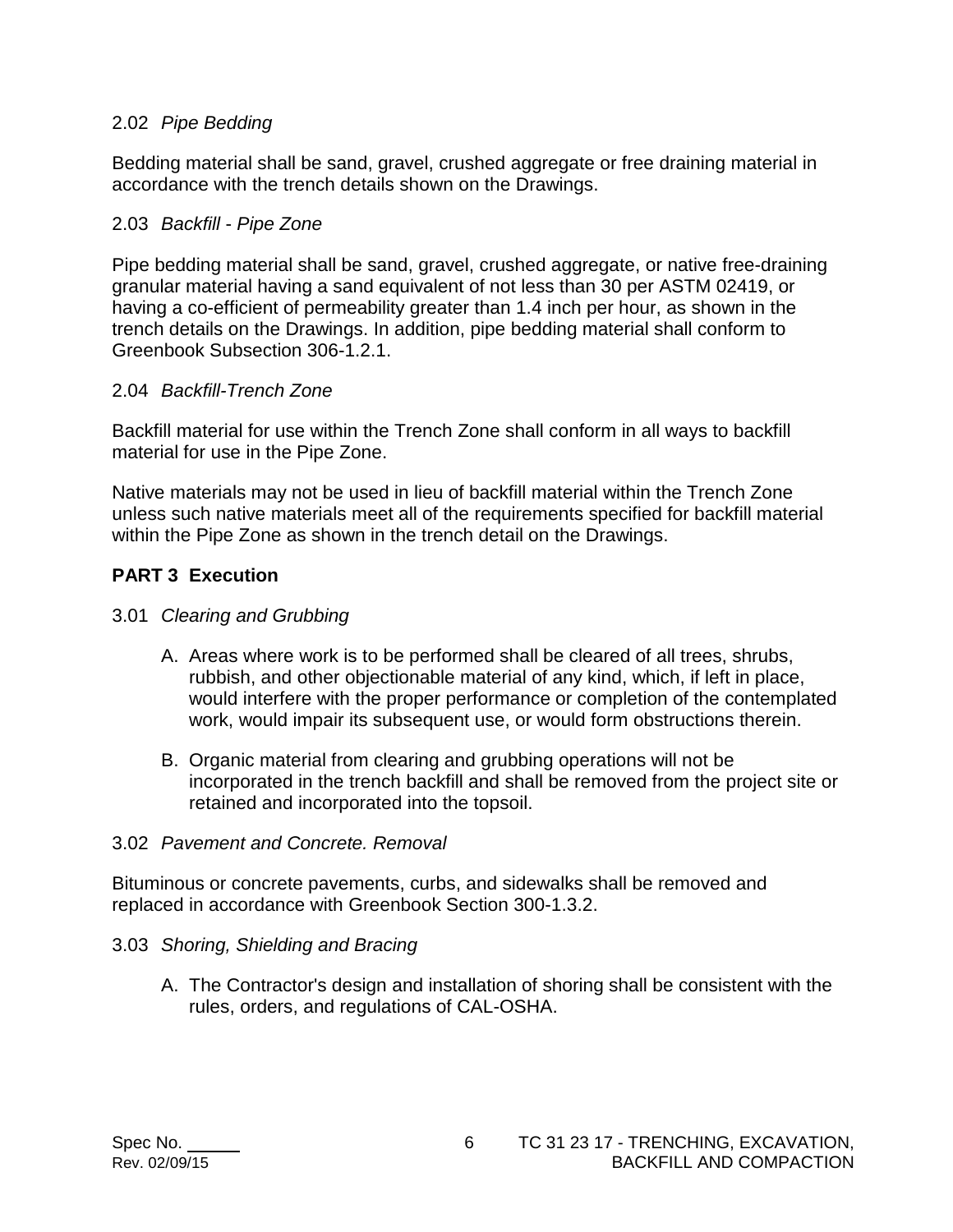- B. Excavations shall be shored, sheeted, braced and supported such that the walls of the excavation will not slide or settle and all existing improvements of any kind, either on public or private property, will be fully protected from damage.
- C. The shoring and sheeting shall be arranged so as not to place any stress on portions of the completed work until the general construction has proceeded far enough to provide ample strength.
- D. Care shall be exercised in the moving or removal of trench shields, sheeting, and shoring to prevent the caving or collapse of the excavation faces being supported.

#### 3.04 *Excavation and Placement* of *Pipe Bedding*

In areas where the pipe trench is in granular material suitable for bedding, the bottom of the trench shall be excavated and trimmed so that the pipe will be uniformly bedded on the required grade. In all other materials, the pipe trench shall be over-excavated below the established grade line of the outside bottom of pipe as shown on the Drawings*.*

In areas where the pipe trench encounters unsuitable material (clay, non-granular material etc.), the unsuitable material shall be over-excavated to a minimum depth of 6 inches below the established grade line of the outside bottom of the pipe or as determined necessary in the field by the Engineer of Record and approved by the Owner's Representative.

In areas where the pipe trench excavation encounters rock, hardpan, shale or similar hard and unyielding materials, the trench shall be over-excavated to a minimum depth of 4 inches below the established grade line of the outside bottom of the pipe or as determined by the Engineer of Record and approved by the Owner's Representative.

The over-excavation shall be placed to the required grade with compacted pipe bedding material as shown on the Drawings and approved by the Owner's Representative.

In the event that excessively wet, soft, spongy, or similarly unstable material is encountered at the surface upon which the bedding or base material is to be placed, the unsuitable material shall be removed to the necessary depth determined by the Engineer of Record, and as acceptable to the Owner's Representative. Restore the trench with crushed rock enclosed in geotextile filter fabric as shown on the Drawings or as directed by the Owner's Representative. Larger size rocks, up to 3 inches, with appropriate gradation, may be used if recommended by the Geotechnical Engineer and Engineer of Record. Place the appropriate bedding or base material on this restored foundation.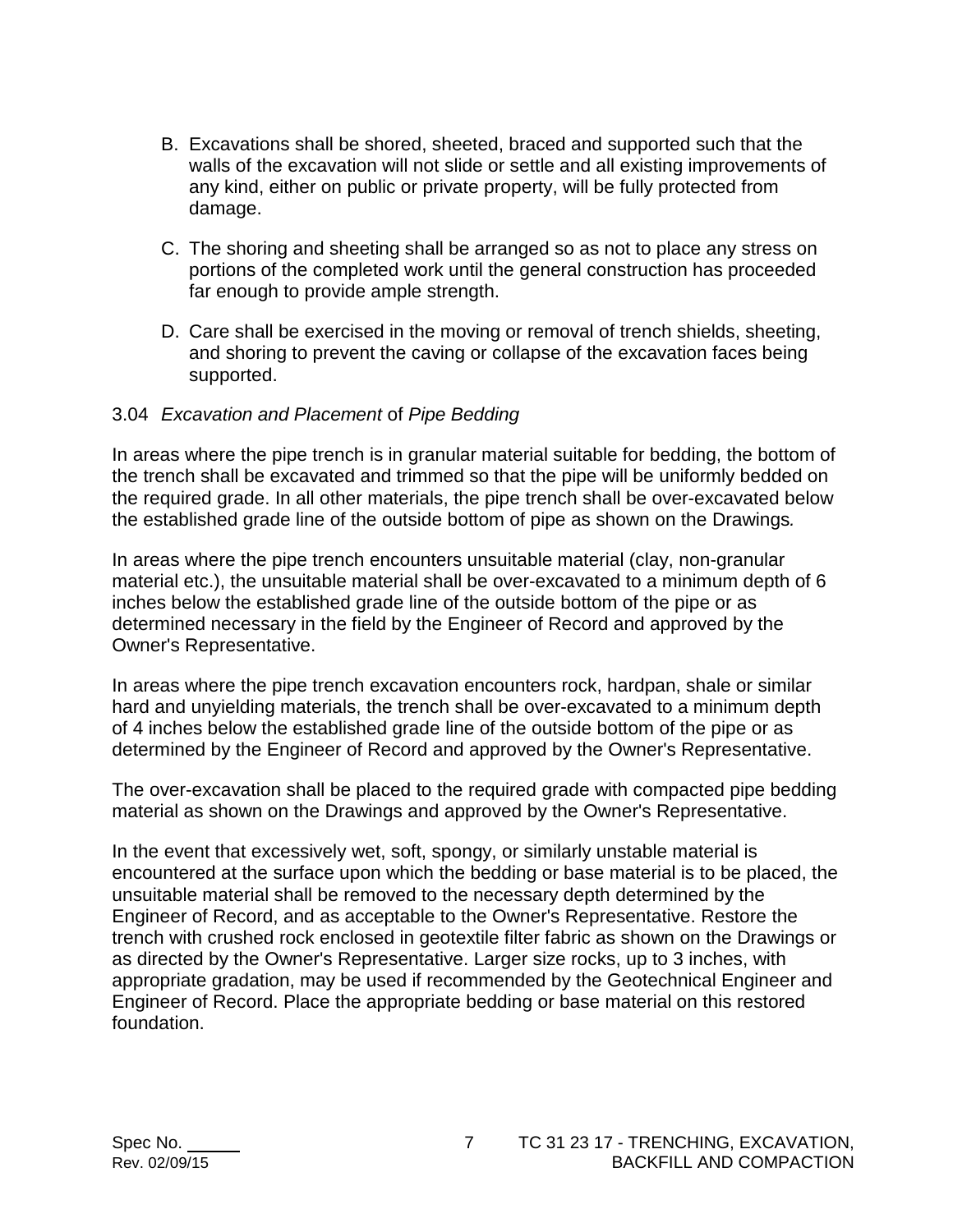## 3.05 *Correction of Over-Excavation*

Should the excavation for the pipeline be carried below the grade without instruction from the Owner's Representative, it shall be refilled to proper grade with pipe zone material compacted to 90 percent relative compaction or crushed rock, at the expense of the Contractor. If compaction tests are required by the Owner's Representative, they shall be at the expense of the Contractor.

#### 3.06 *Structures, Manholes and Vaults*

- A. The Contractor shall prepare an excavation large enough to accommodate the structure and permit grouting of openings and backfilling operations. The walls of the excavation shall be sloped or shored per the requirements of CAL-OSHA.
- B. Manholes and vaults shall be placed at the location and elevation as shown on the Drawings.
- C. Manhole and vault excavations shall be backfilled with the materials and methods as specified for the Pipe Zone, Trench Zone and Pavement Zone.

## 3.07 *Pipe Zone Backfill*

- A. Care shall be taken in placing the imported granular backfill material simultaneously around the main pipeline and appurtenance pipes so that the pipe barrel is completely supported and that no voids or un-compacted areas are left beneath the pipe or on the sides of the pipe. Care shall be taken to place material simultaneously on both sides of the pipe to prevent lateral movement. This area shall be mechanically compacted to attain 85 percent relative density as shown on the Drawings. Care shall be taken when compacting near water service lines to prevent the crushing or denting of the copper water service lines. Additional lifts of 12-inch or less thickness may be required on 16-inch or larger diameter pipe to attain complete support of the pipe haunch area. Soils tests may be taken on this layer of backfill.
- B. After the spring line backfill has been satisfactorily conpacted, backfill of the remainder of the Pipe Zone may proceed. Do not drop sharp, heavy pieces of material directly onto the pipe or the tamped material around the pipe.
- C. Place and compact the backfill material at a maximum of 12-inch lifts. Compact all material placed in the Pipe Zone by mechanical methods. Sand cone tests shall be taken on this layer of backfill.
- D. The use of a backhoe-mounted compaction wheel is prohibited within the pipe zone to 12-inch above the top of the pipe.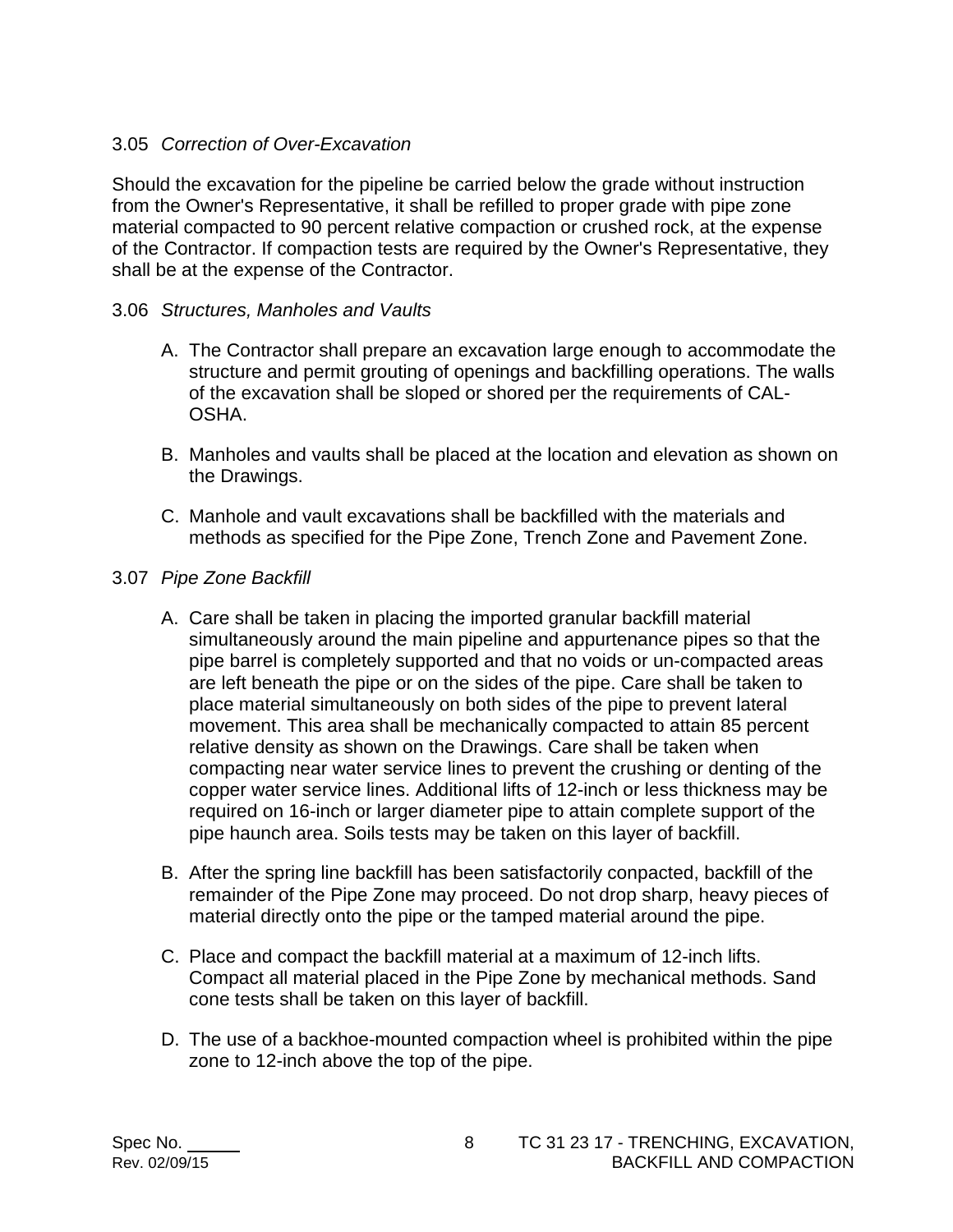- E. Under no circumstances shall consolidation by water settling or water-setting methods (i.e. jetting, diking, etc.) be permitted.
- 3.08 *Trench Zone Backfill*
	- A. After the Pipe Zone material has been placed, compacted, approved by the Geotechnical Engineer and accepted by the Owner's Representative, backfill in the Trench Zone may proceed.
	- B. Compaction using vibratory equipment, tamping rollers, pneumatic tire rollers, or other mechanical tampers shall be performed with the type and size of equipment necessary to accomplish the work. The backfill shall be placed in horizontal layers of such depths as are considered proper for the type of compacting equipment being used in relation to the backfill material being placed. Each layer shall be evenly spread, properly moistened, and compacted to the specified relative density. The Contractor shall repair or replace any pipe, fitting, manhole, or structure damaged by the installation operations as directed by the Owner's Representative.
- 3.09 *Compaction Requirements*
	- A. Compaction shall be accomplished by mechanical means. Consolidation by water settling methods such as jetting or flooding is prohibited.
	- B. If the backfill fails to meet the specified relative compaction requirements; the backfill shall be reworked until the requirements are met. All necessary excavations for density tests shall be made as directed by the Owner's Representative.
	- C. Compaction tests shall be performed at random depths, and at random intervals not to exceed 300 feet, as directed by the Owners Representative.
	- D. Relative compaction shall be determined by the impact or field compaction test made in accordance with ASTM D 1557 Procedure C.
	- E. Unless otherwise shown on the drawings or otherwise described in the specifications for the particular type of pipe installed, minimum relative compaction in pipe trenches shall be as follows:
		- 1. Pipe zone 85 percent relative compaction.
		- 2. Trench zone 90 percent relative compaction.
		- 3. Structural section in paved areas per agency requirements, 95 percent minimum.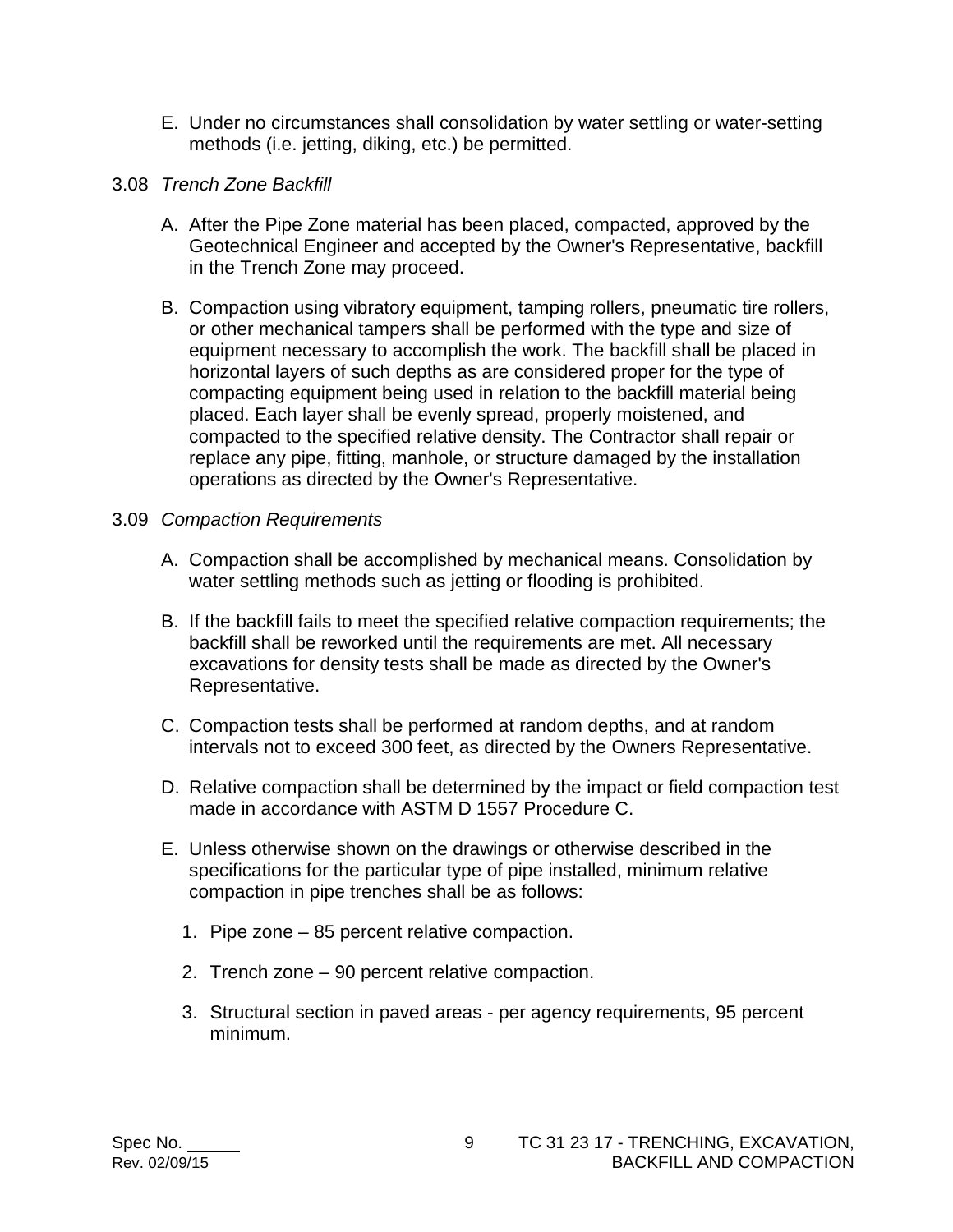- 4. Backfill Material for over-excavation or foundation stabilization 90 percent relative density.
- F. All excavations are subject to compaction tests.
- 3.10 *Restoration of Existing Improvements*
	- A. After the Trench Zone material has been placed and satisfactorily compacted and accepted by the Owner's Representative, the restoration of the Pavement Zone may proceed.

# **END OF SECTION 31 23 17**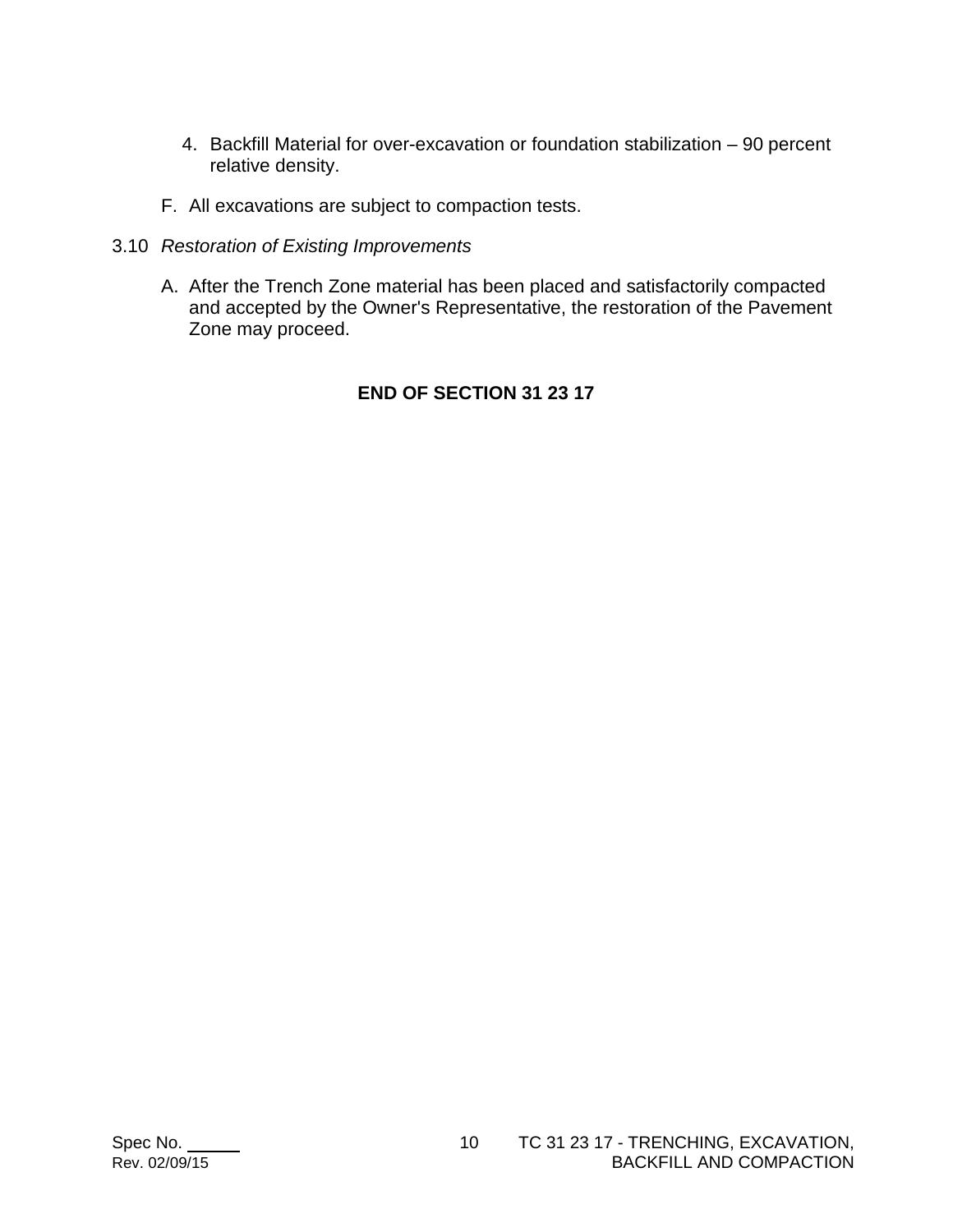PAGE INTENTIONALLY LEFT BLANK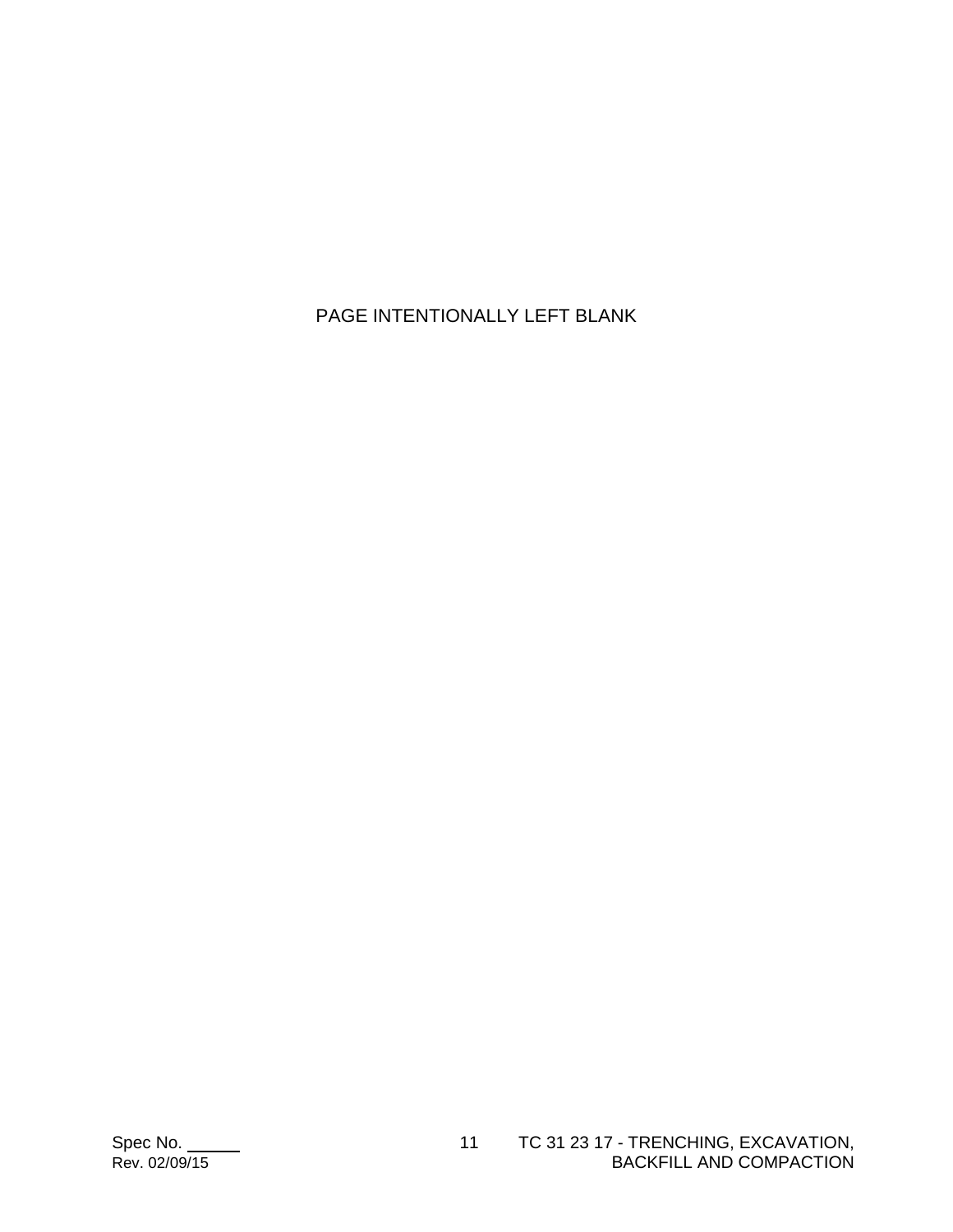# **31 23 17.10 STABILIZATION FABRIC**

## **PART 1 General**

#### 1.01 *Description*

This section consists of furnishing and placing woven stabilization fabric for subgrade enhancement in construction of structures and trenches as shown on the Approved Plans.

#### 1.02 *Submittals*

Submittals shall be provided by the Contractor for the following:

- A. Manufacturer's materials specification and product literature.
- B. Contractor responsible for submitting samples.
- C. Manufacturer's certificate shall be provided to the Owner's Representative in accordance with SSPWC Subsection 213-1.3.
- 1.03 *Protection and Identification*

Each roll of geotextiles shall be protected and marked to identify the manufacture, type, length, width, and production identification number in accordance ASTM D 4873 and SSPWC Subsection 213-2.3. Treat geotextiles to resist degradation from exposure to sunlight. Furnish geotextiles in covers to protect against damage from moisture, sunlight, shipping and storage.

#### 1.04 *Storage and Handling*

Storage and handling shall comply with SSPWC Subsection 213-1.4.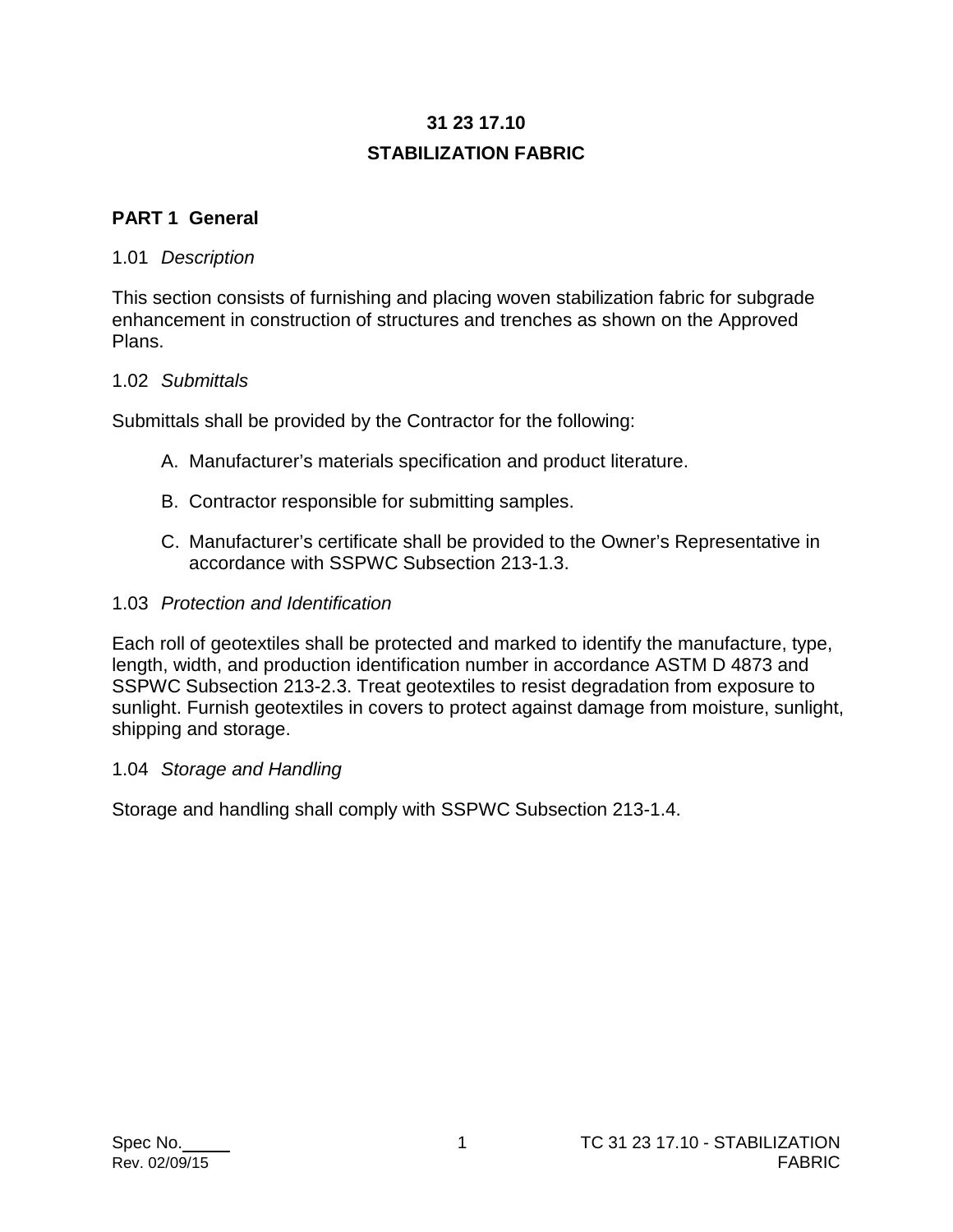# **PART 2 Materials**

## 2.01 *General*

Woven stabilization fabric shall meet the following minimum requirements.

| Property (1)                                       | <b>Test Method</b> | <b>Requirements (1)</b>         |
|----------------------------------------------------|--------------------|---------------------------------|
| Wide Width Tensile Strength                        | <b>ASTM D 4595</b> | 225 lbs/in                      |
| Grab Tensile Strength                              | <b>ASTM D 4632</b> | 370 lbs                         |
| <b>Grab Tensile Elongation</b>                     | <b>ASTM D 4632</b> | 15%                             |
| <b>Trapezoid Tear Strength</b>                     | <b>ASTM D 4533</b> | $100$ lbs                       |
| <b>CBR Puncture Strength</b>                       | <b>ASTM D 6241</b> | 950 lbs                         |
| <b>Apparent Opening Size</b><br>(ASO) <sup>1</sup> | <b>ASTM D 4751</b> | 70 US Sieve                     |
| Percent Open Area                                  | COE-02215          | 4%                              |
| Permittivity                                       | <b>ASTM D 4491</b> | $0.28 \text{ sec}^{-1}$         |
| Permeability                                       | <b>ASTM D 4491</b> | $0.01$ cm/sec                   |
| <b>Thickness</b>                                   | <b>ASTM D5199</b>  | $15 \text{ mil}$                |
| <b>Flow Rate</b>                                   | <b>ASTM D 4491</b> | 18 gal/min/ft18 gal/min/ft $^2$ |
| UV Resistance (at 500 hours)                       | <b>ASTM D 4355</b> | 90% strength retained           |

(1) Minimum average roll values.

<sup>1</sup> ASTM D 4751: AOS is a Maximum Opening Diameter Value

## **PART 3 Execution**

#### 3.01 *General*

The Contractor shall notify CVWD before stabilization fabrics are placed. Stabilization fabric shall only be placed after verifying that conditions are satisfactory for installation.

#### 3.02 *Preparation*

During grading or trenching the Contractor shall take care not to disturb the subgrade. This may require use of lightweight dozers for low strength soils such as saturated, cohesionless or low cohesion soils.

Prior to placing stabilization fabric, the surface shall be prepared to a smooth condition free of debris, depressions, or obstructions that may damage the fabric.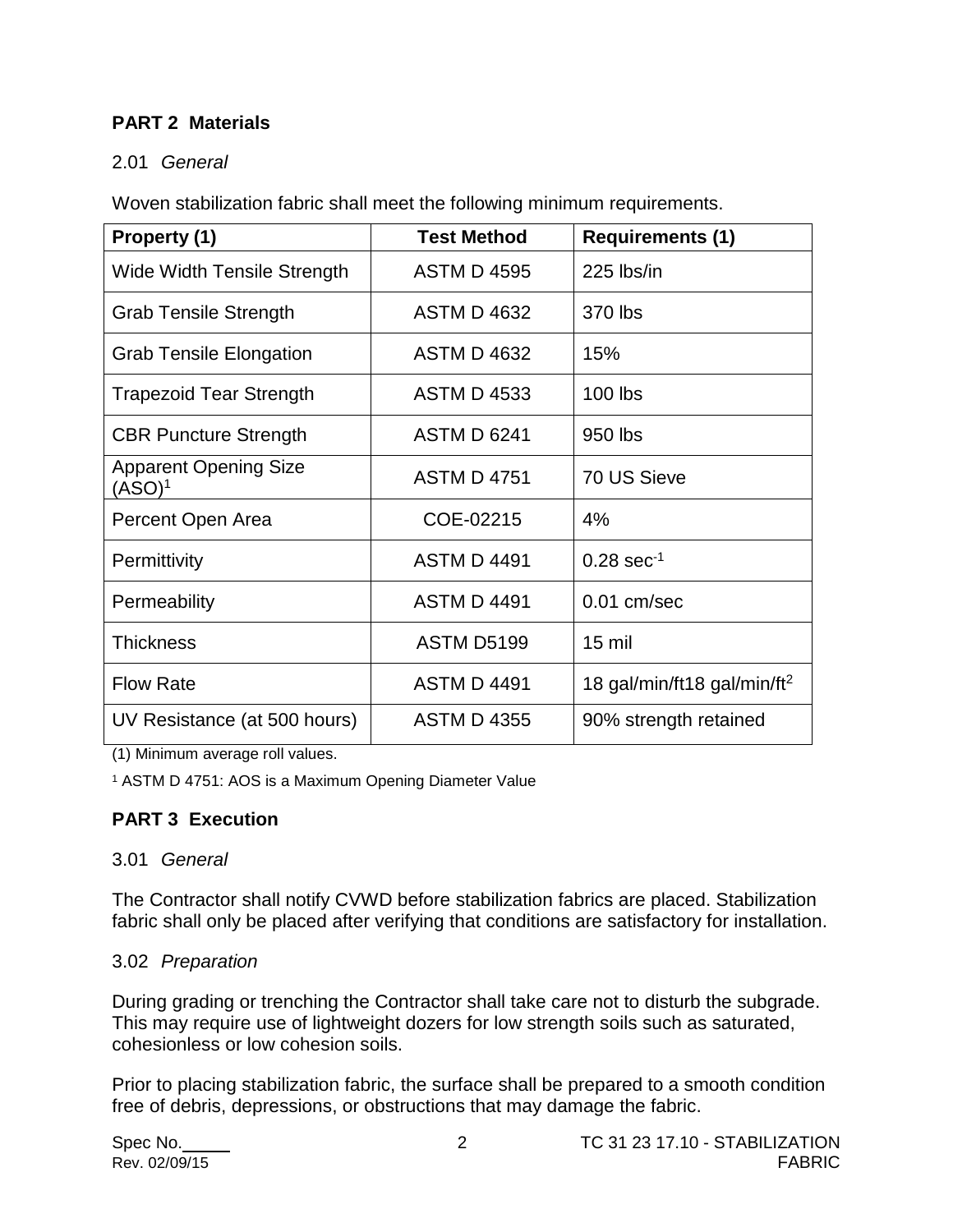#### 3.03 *Installation*

The Contractor shall place the stabilization fabric per the manufacture's instructions, as shown on the Approved Plans, or as recommended by the Geotechnical Engineer and Approved by the Owner's Representative. Stabilization fabric shall be placed free of tension, folds, wrinkles, or creases. Use special care when placing the stabilization fabric in contact with the soil so that no void spaces occur between the stabilization fabric and the prepared surface. Overlap the parallel rolls and ends of rolls a minimum of 24 inch and not less than recommended by the manufacture. Do not drag stabilization fabric across subgrade. Make overlaps at ends of roll in direction of the aggregate placement with the previous roll on top. Use lightweight dozers if necessary. Do not allow equipment directly on stabilization fabric.

Prior to backfill operations the condition of the fabric shall be observed by the CVWD Inspector to determine that no holes or rips exist in the fabric. Repair all holes or rips by placing a new layer of fabric extending beyond the defect in all directions a distance equal to the minimum overlap required for adjacent rolls. Twenty-four inch shall be the minimal overlap.

# **END OF SECTION 31 23 17.10**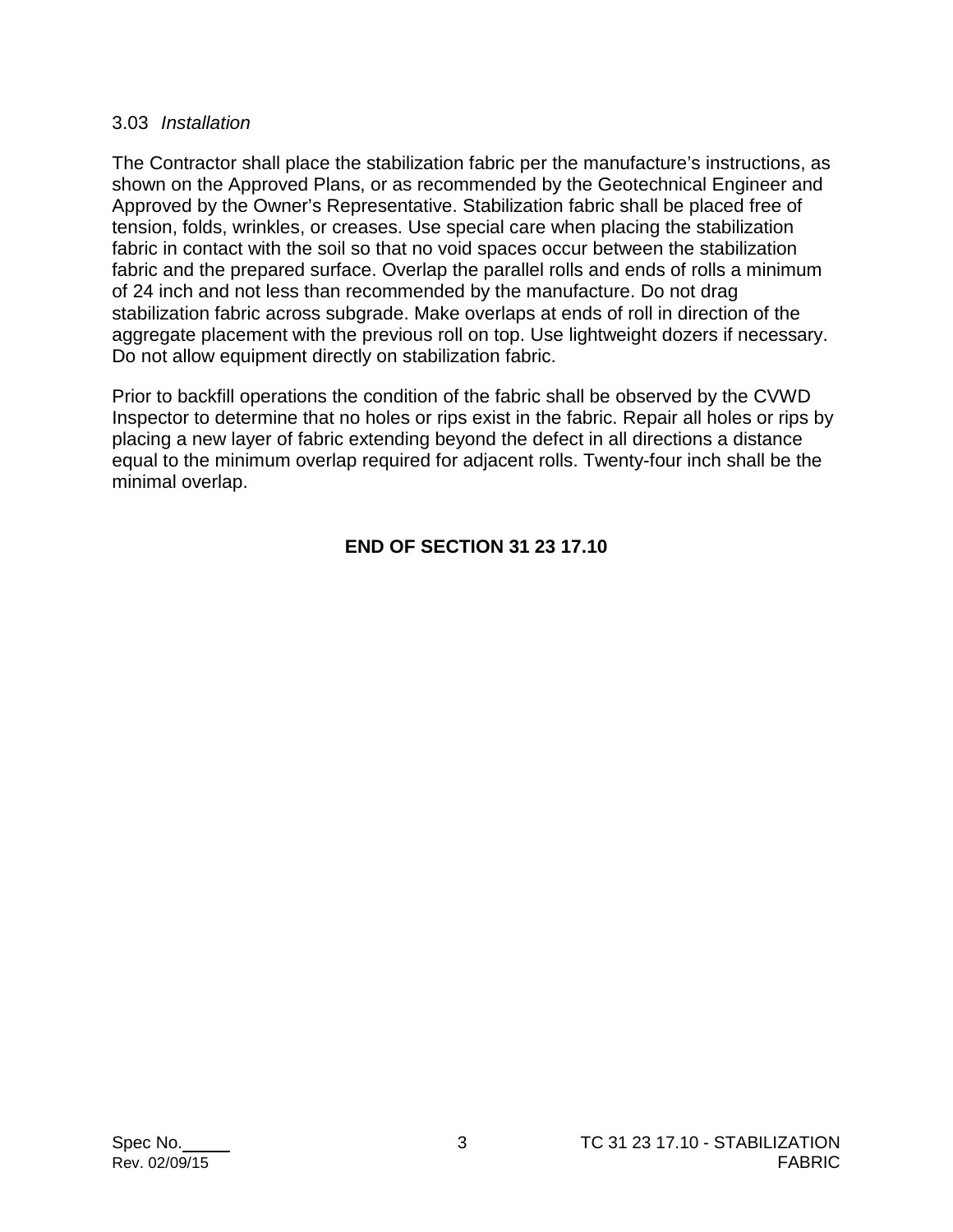PAGE INTENTIONALLY LEFT BLANK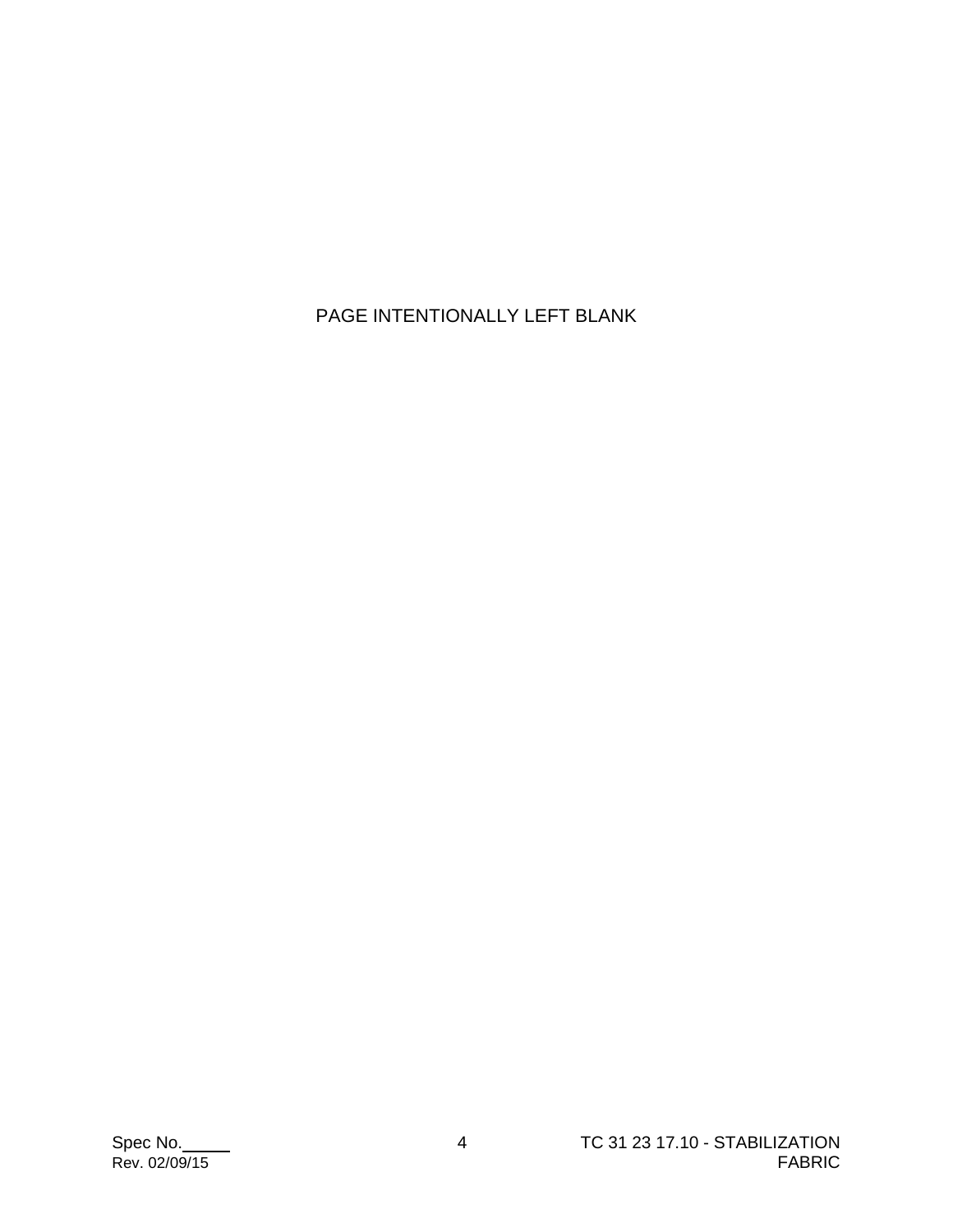# **31 23 17.20 GEOGRID REINFORCEMENT**

#### **PART 1 General**

#### 1.01 *Description*

This section consists of furnishing and placing Geogrid reinforcement material for subgrade enhancement in construction of structures and trenches as shown on the Approved Plans.

#### 1.02 *Submittals*

Submittals shall be provided by the Contractor for the following:

- A. Manufacturer materials specification and product literature.
- B. Manufacturer's certificate shall be provided to the Owner's Representative in accordance with SSPWC Subsection 213-1.3.

#### 1.03 *Protection and identification*

Each roll of geogrid shall be protected and marked to identify the manufacture, type, length, width, and production identification number in accordance with ASTM D 4873 and SSPWC Subsection 213-2.3. Treat geogrid to resist degradation from exposure to sunlight. Furnish geogrid in covers to protect against damage from moisture, sunlight, and shipping and storage.

## 1.04 *Storage and Handling*

Storage and handling shall comply with SSPWC Subsection 213-1.4.

## **PART 2 Materials**

## 2.01 *General*

Geogrid is a biaxial polymeric grid formed by a regular network of integrally connected tensile elements with apertures of sufficient size to allow interlocking with surrounding soil, rock, or earth to function primarily as reinforcement.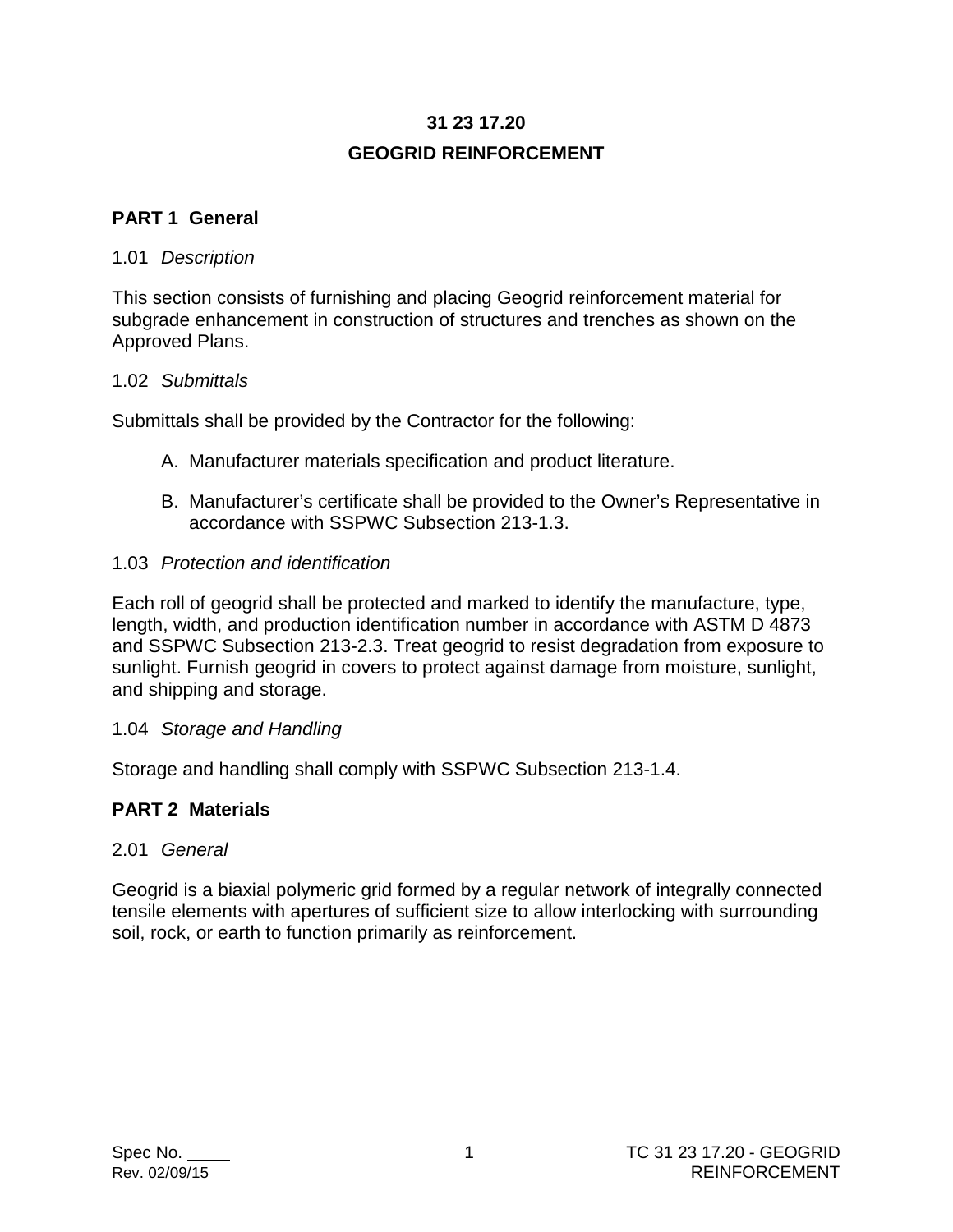## 2.02 *Geogrid*

Structural Soil Reinforcement Geogrid - The geogrid shall be integrally formed and deployed as a single layer having the following characteristics:

| Property (1)                                                                   | <b>Test Method</b>   | Requirements (1)             |  |
|--------------------------------------------------------------------------------|----------------------|------------------------------|--|
| <b>Aperture Stability Modulus at</b><br>20 cm-kg (2.0 m-N)                     | Kinney (2001)        | .65 $m-N/deg$                |  |
| <b>Rib Shape</b>                                                               | Observation          | <b>Rectangular or Square</b> |  |
| <b>Rib Thickness</b>                                                           | Callipered           | $0.05$ in.                   |  |
| <b>Nominal Aperture Size</b>                                                   | I.D. Callipered      | 1.0 to 1.5 in.               |  |
| <b>Junction Efficiency</b>                                                     | <b>GRI-GG2-87</b>    | 93%                          |  |
| <b>Flexural Rigidity</b>                                                       | <b>ASTM D1388-96</b> | 750,000 mg-cm                |  |
| Minimum True Initial Modulus In Use                                            | <b>ASTM D6637-01</b> |                              |  |
| Machine Direction (MD)                                                         |                      | 27,420 lb./ft.               |  |
| Cross Machine Direction (CMD)                                                  |                      | 44,550 lb./ft.               |  |
| (1) Minimum average roll values unless a range or characteristic is indicated. |                      |                              |  |

Alternate Structural Soil Reinforcement Materials - Alternate structural soil reinforcement materials will be considered in accordance with the following conditions:

Geotextile materials shall not be considered as an alternate to geogrid materials for subgrade improvement or base/sub-base reinforcement applications. A geotextile may be used in the cross-section to provide separation, filtration, or drainage; however, no structural contribution shall be attributed to the geotextile.

Alternate geogrid materials shall not be used unless recommended by the Geotechnical Engineer and approved by the Owner's Representative.

# **PART 3 Execution**

## 3.01 *General*

The Contractor shall notify CVWD before geogrid are placed. Geogrid shall only be placed after verifying that conditions are satisfactory for the installation of Geogrid.

## 3.02 *Preparation*

During grading or trenching the Contractor shall take care not to disturb the subgrade. This may require use of lightweight dozers for low strength soils such as saturated, cohesionless, or low cohesion soils.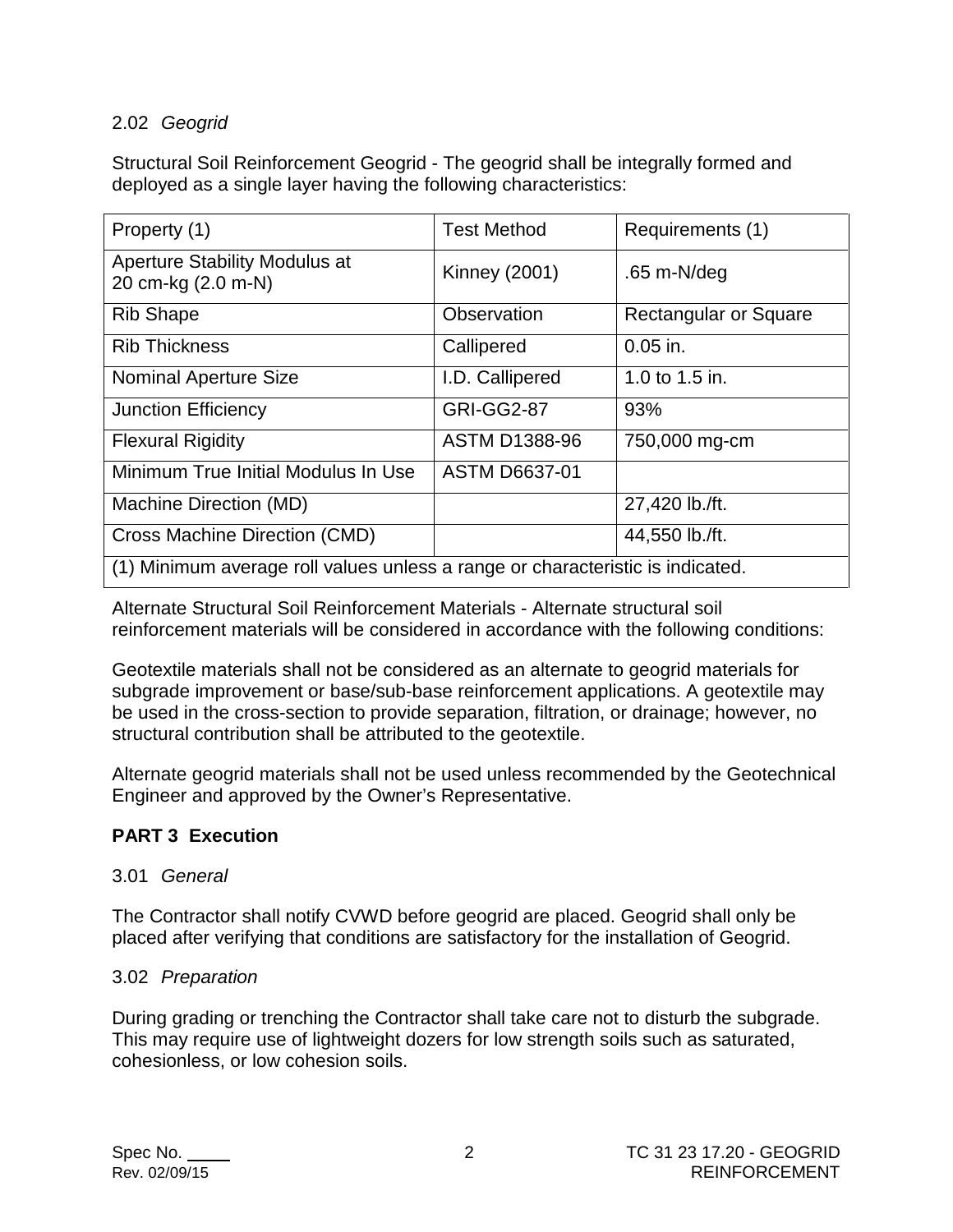Prior to placing geogrid, the surface shall be prepared to a smooth condition free of debris, depressions, or obstructions that may damage the geogrid.

# 3.03 *Installation*

Geogrid shall be laid to the proper elevation and alignment as shown on the Approved Plans, or as recommended by the Geotechnical Engineer and approved by the Owner's Representative.

The geogrid shall be installed in accordance with the installation guidelines provided by the manufacturer, or as recommended by the Geotechnical Engineer and approved by the Owner's Representative.

The geogrid may be temporarily secured in place with ties, staples, pins, sand bags or backfill as required by fill properties, fill placement procedures or weather conditions or as recommended by the Geotechnical Engineer and approved by the Owner's Representative.

## 3.04 *Granular Fill Placement over Geogrid*

Prior to backfill operations the condition of the geogrid may be observed by the CVWD Inspector to determine that geogrid is not damaged. Any damaged or defective geogrid (i.e. frayed coating, separated junctions, separated layers, tears, etc.) will be removed and replaced.

Granular fill material shall be placed in lifts and compacted as directed per the Contract Documents, or as recommended by the Geotechnical Engineer and approved by the Owner's Representative. Granular fill material shall be placed, spread, and compacted in such a manner that minimizes the development of wrinkles in the geogrid and/or movement of the geogrid.

A minimum loose fill thickness of 6 inches is required prior to operation of tracked vehicles over the geogrid. Turning of tracked vehicles should be kept to a minimum to prevent tracks from displacing the fill and damaging the geogrid. When underlying substrate is trafficable with minimal rutting, rubber-tired equipment may pass over the geogrid reinforcement at slow speeds (less than 10 mph) when integrally-formed geogrids are used. When woven, multi-layer, or welded-strip geogrids are used, rubbertired equipment shall not be allowed to pass directly on the geogrid. Sudden braking and sharp turning movements shall be avoided.

# **END OF SECTION 31 23 17.20**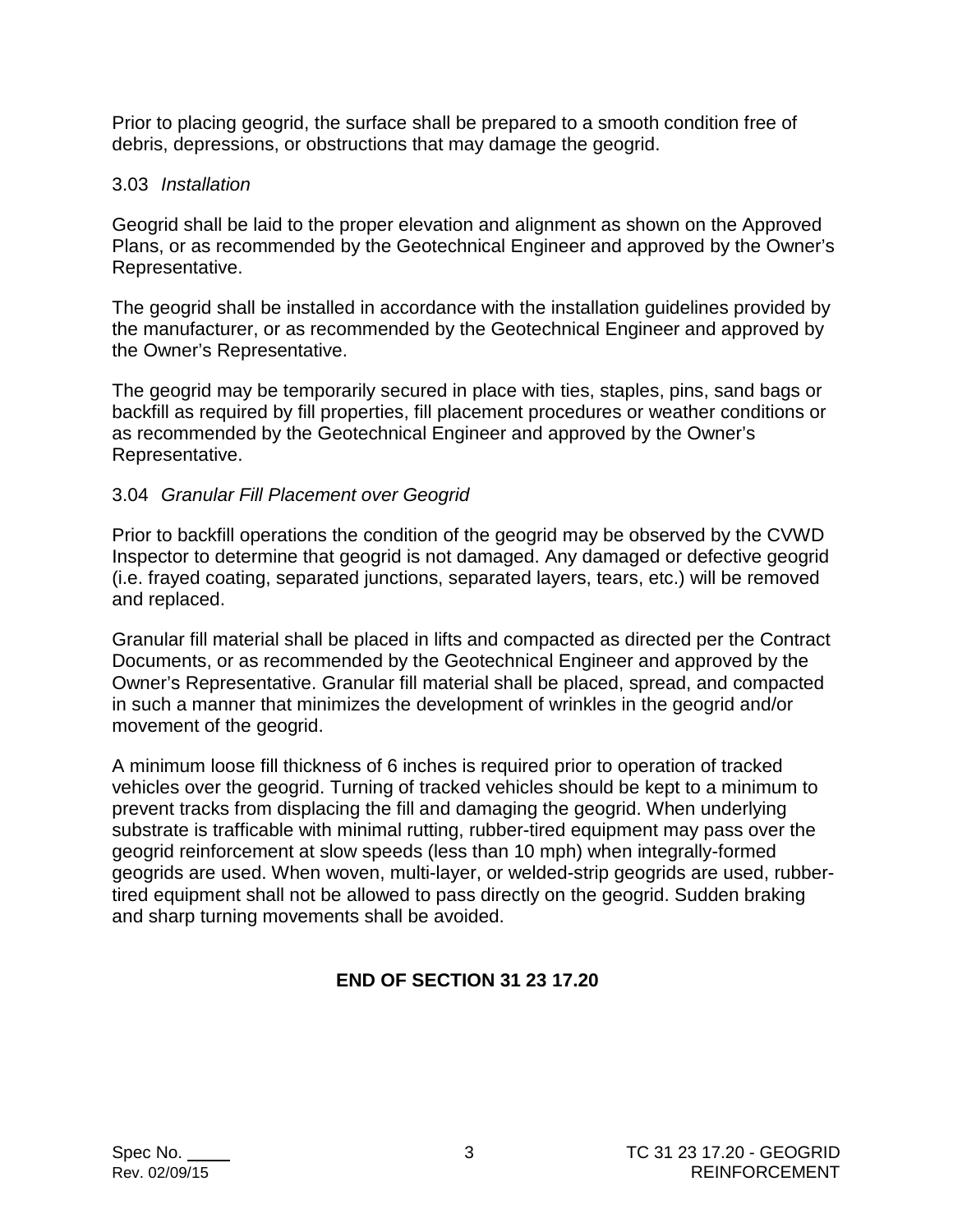PAGE INTENTIONALLY LEFT BLANK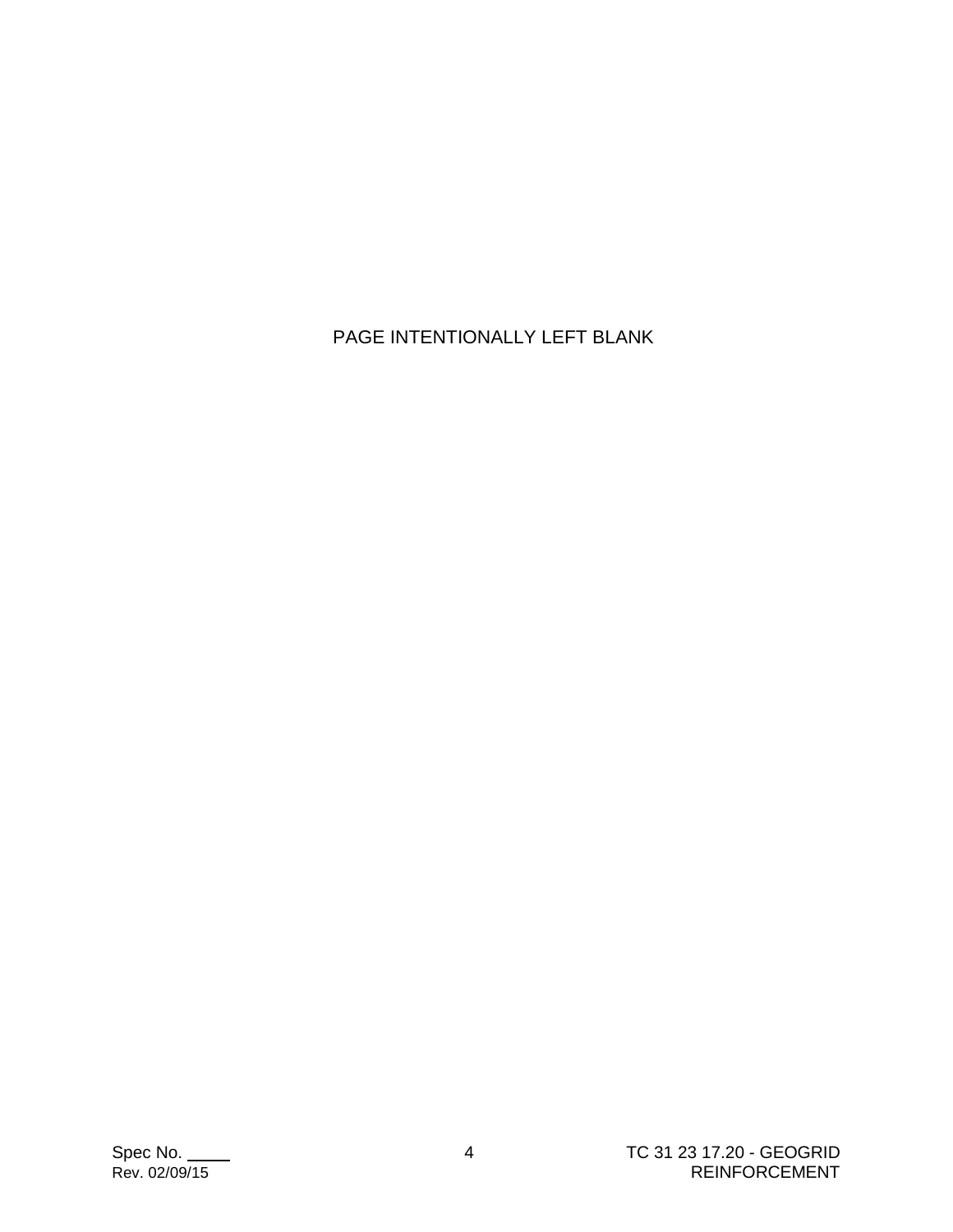# **SECTION 31 23 19 DEWATERING**

#### **PART 1 General**

#### 1.01 *Description*

- A. Design, furnish, install, operate, monitor, maintain and remove a temporary dewatering system as required to lower and control water levels at least 5 feet below subgrades of excavations and to permit construction to proceed in-thedry.
- B. Furnish and maintain temporary surface water runoff control measures adequate to capture and remove surface water entering excavations.
- C. Retain the services of a professional engineer registered in the State of California to prepare dewatering system designs and submittals described herein.
- D. Work shall include the design, equipment, materials, installation, protection, and monitoring of the performance of the dewatering system as required herein.
- E. Collect and properly dispose of all discharge water from the dewatering systems in accordance with all State, County, and Local requirements and applicable water quality standards. Under no circumstances shall water from dewatering systems be discharged into the existing or new sanitary sewer systems.
- F. Obtain and pay for all permits required for dewatering systems.
- G Repair damage caused by dewatering system operations.
- H. Remove temporary surface water runoff control measures after the completion of the excavation and backfilling work, and when approved by the Owner's Representative.
- 1.02 *Related Work*

Not used.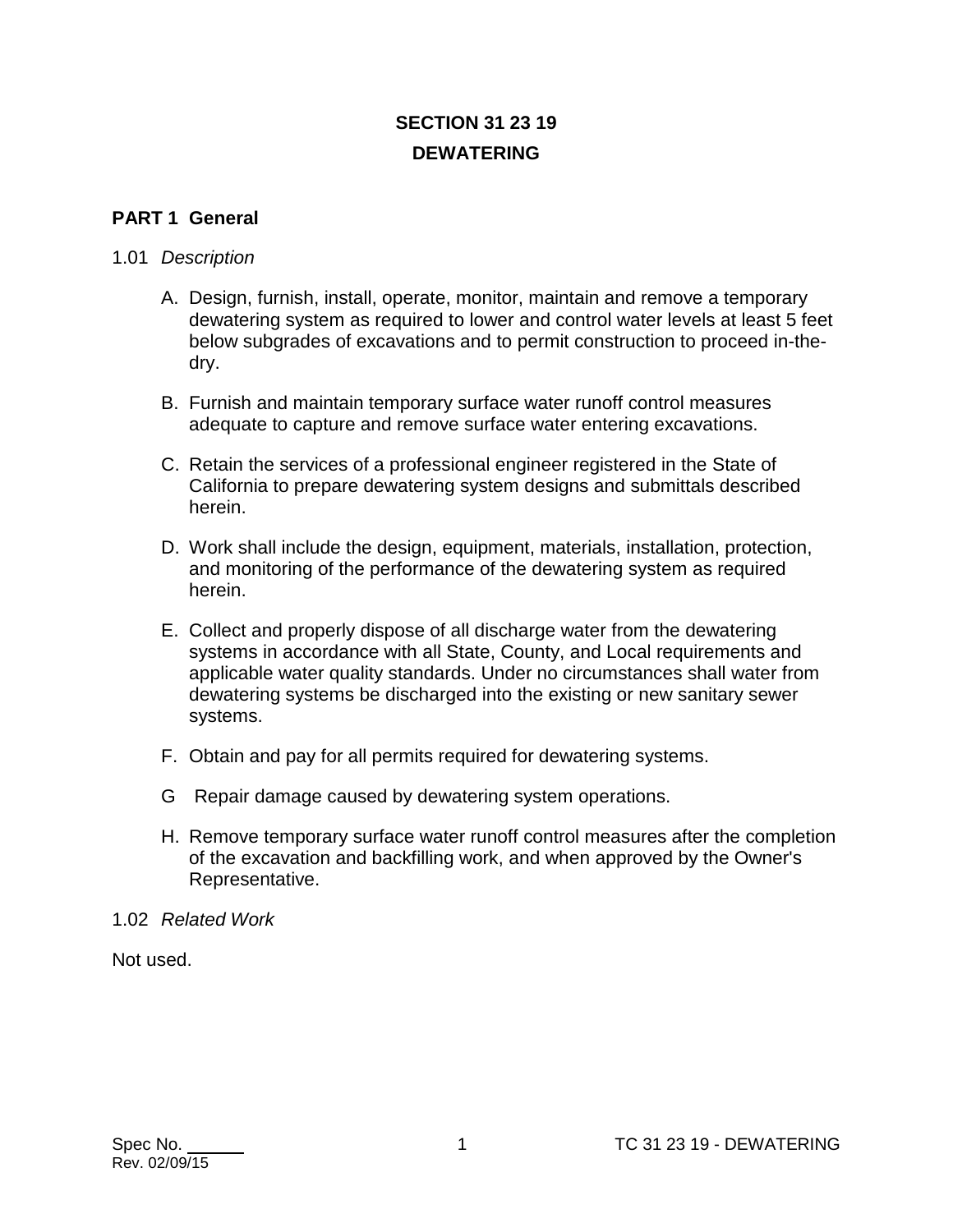#### 1.03 *Submittals*

- A. Dewatering system designs shall be prepared by a licensed professional engineer ("Dewatering Engineer") retained by the Contractor and shall, as a minimum, comply with recommendations and/or requirements in the project's Geotechnical Investigation Report. The Contractor is responsible for investigating the soil and groundwater conditions at the site prior to submitting a dewatering plan. The Contractor shall submit the Dewatering Engineer's and the dewatering subcontractor's qualifications for review and approval by CVWD's Representative and the Engineer of Record (CVWD/Engineer).
- B. The Contractor shall submit a dewatering system design plan developed and signed and sealed by the Dewatering Engineer. The plan shall include a description of the proposed dewatering system and include the proposed installation methods to be used for dewatering system elements and for observation wells. The plan shall include equipment, drilling methods, hole sizes, filter sand placement techniques, sealing materials, development techniques, the number and location of dewatering points and observations wells, headers, sumps, ditches, size and location of discharge lines, capacities of pumps and standby units, and detailed description of dewatering methods to be employed to convey the water away from the site to an adequate disposal area, etc. Include the dewatering system design calculations in the plan.
- C. The plan shall identify the anticipated area influenced by the dewatering system and address impacts to adjacent existing and proposed structures.
- D. Coordinate dewatering submittals with the excavation and support of excavation submittals. The dewatering submittal shall show the areas and depths of excavation to be dewatered.
- E. Submit drawings and data showing the method to be employed in dewatering excavated areas 30 days before commencement of excavation. Do not proceed with any excavation or dewatering activities until the dewatering submittal has been reviewed and accepted in writing by the CVWD/Engineer.
- F. Prior to excavation activities, the Dewatering Engineer shall certify in writing that the dewatering system has been installed according to the accepted plan and that it is functioning properly. However, acceptance by the CVWD/Engineer shall not relieve the Contractor of the responsibility for the adequacy of the dewatering system to achieve the required results.
- G. Include a written report outlining control procedures to be adopted if dewatering problems arise.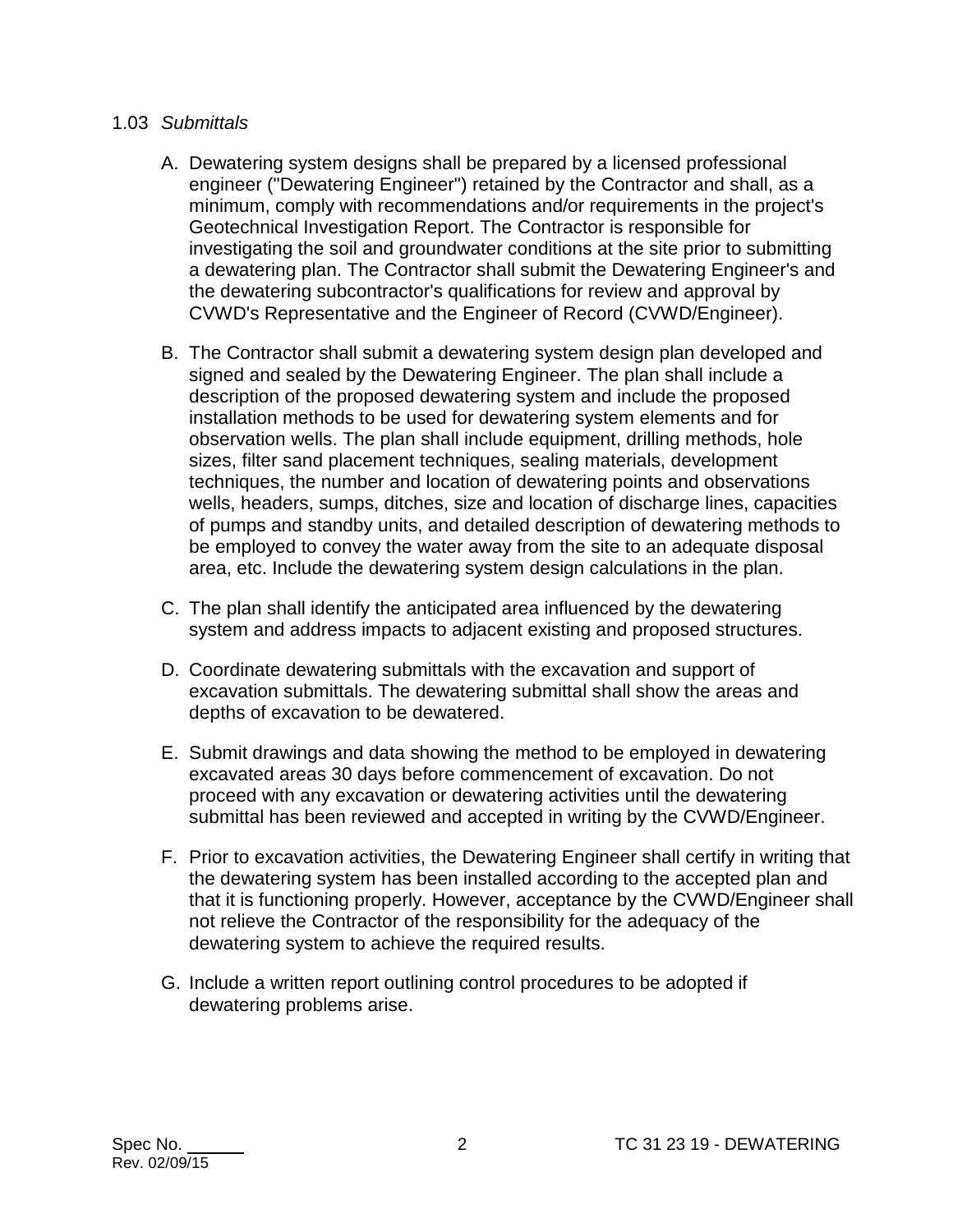- H. Materials submitted shall be in a format acceptable for inclusion in required permit applications to any and all regulatory agencies for which permits for discharge water from the dewatering system are required due to the discharge reaching regulated bodies of water.
- I. Insure compliance with all conditions of regulating permits and provide such information to the CVWD/Engineer. Obtain written approval from the CVWD/Engineer before discontinuing operation of the dewatering system.

#### 1.04 *References*

## Not used.

- 1.05 *Quality Assurances*
	- A Regulations: Perform all work in accordance with current applicable regulations and codes of all Federal, State and local agencies.
	- B. The Contractor shall have at least 5 years of experience with work compatible to the Work shown and specified, employing labor and supervisory personnel who are similarly experienced in this type of work.
	- C. The Contractor's Dewatering Engineer shall be registered in the State of California and have a minimum of five (5) years of professional experience in the design and construction of dewatering systems and shall have completed not less than five (5) successful dewatering projects of equal type, size, and complexity that is required for the work.
- 1.06 *Design Requirements*
	- A. The Contractor is responsible for the proper design and implementation of methods for controlling surface water and groundwater.
	- B. Prior to excavation, the Contractor shall lower the groundwater to at least 5 feet below the lowest excavation subgrade elevation. Additional groundwater lowering may be necessary beyond the 5-foot requirement, depending on construction methods and equipment used and the prevailing groundwater and soil conditions. The Contractor is responsible for lowering the groundwater as necessary to complete construction in accordance with the plans and specifications at no additional cost to CVWD.
	- C. Design wells, well points and sumps, and all other groundwater control system components to prevent loss of fines from surrounding soils. Sand filters shall be used with all dewatering installations unless screens are properly sized by the Contractor's Dewatering Engineer to prevent passage of fines from surrounding soils.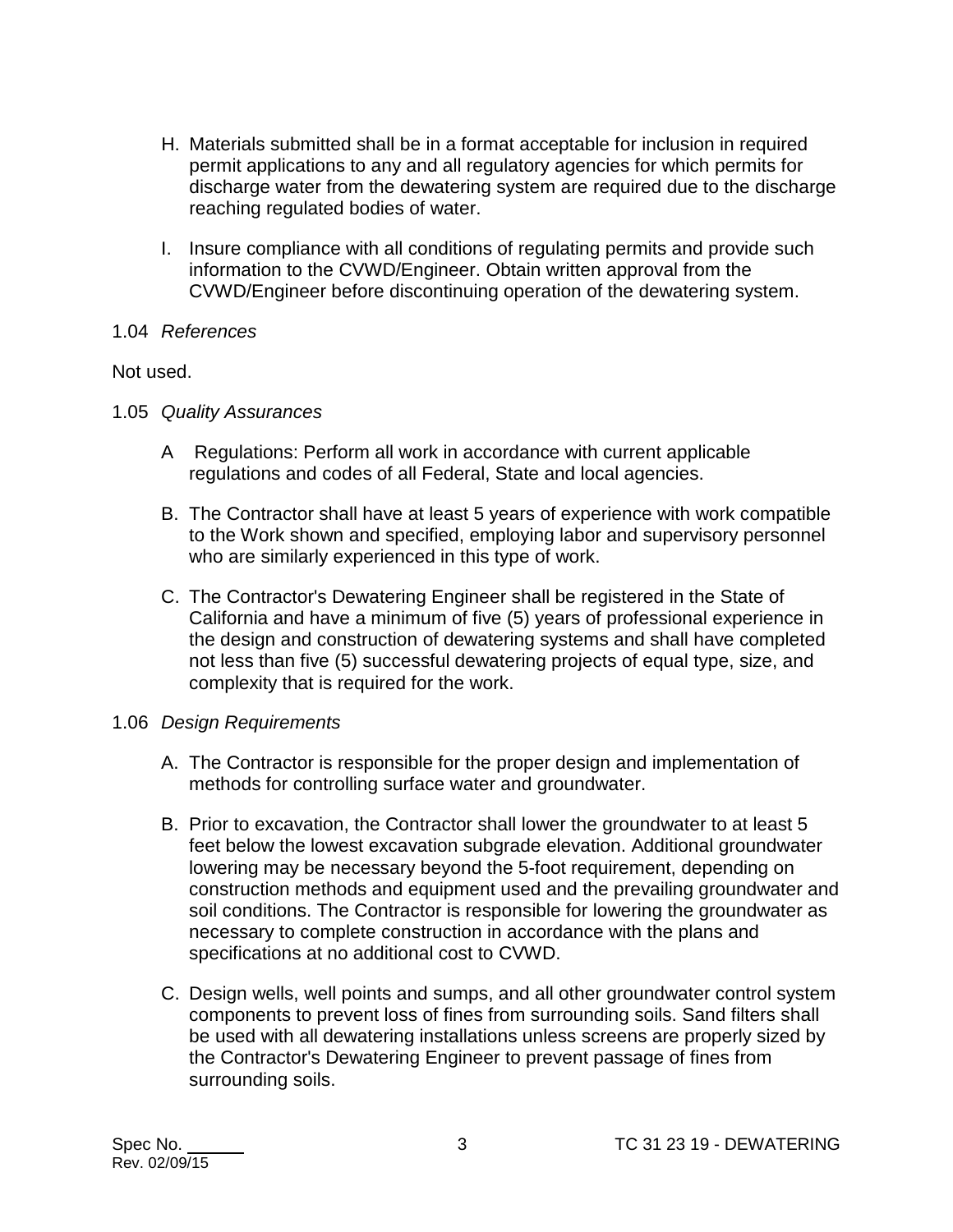- D. The Contractor shall be responsible for damage to properties, buildings or structures, wet wells, sewers and other utility installations, pavements and work that may result from dewatering or surface water control operations.
- E. Design review and field monitoring activities by CVWD/Engineer shall not relieve the Contractor of his/her responsibilities for the work.
- F. Plan the wells to meet the requirements of Section 1.06.B in the transverse and the longitudinal directions. Submit dewatering plan and calculations to identify the wells to be kept operational in front of, behind, and sides of the active excavation zone.
- G. The dewatering duration should be adequate to allow for soil to be exposed within the excavation bottom to adequately drain and attain stable moisture content prior to excavation.
- H The groundwater level should be maintained an adequate distance ahead and behind the working area to prevent water from migrating into the excavation during pipeline installation.
- 1.07 *Definitions*
	- A. Where the phrase "in-the-dry" is used in this Section, it shall be defined as an excavation subgrade where the groundwater level has been lowered to at least 5 feet below the lowest level of the excavation, is stable with no ponded water, mud, or muck, is able to support construction equipment without rutting or disturbance and is suitable for the placement and compaction of fill material and pipe.

# **PART 2 Products**

- 2.01 *Piping and Equipment*
	- A. Pipe for observation wells shall consist of a minimum 1-inch I.D., Schedule 40 PVC pipe and machine slotted PVC wellpoints, maximum slot size 0.020 inch or as shown on the dewatering Drawings.
	- B. Piping, pumping equipment and all other materials required to provide control of surface water and groundwater in excavations shall be suitable for the intended purpose.
	- C. Standby pumping systems and a source of standby power shall be maintained at all sites.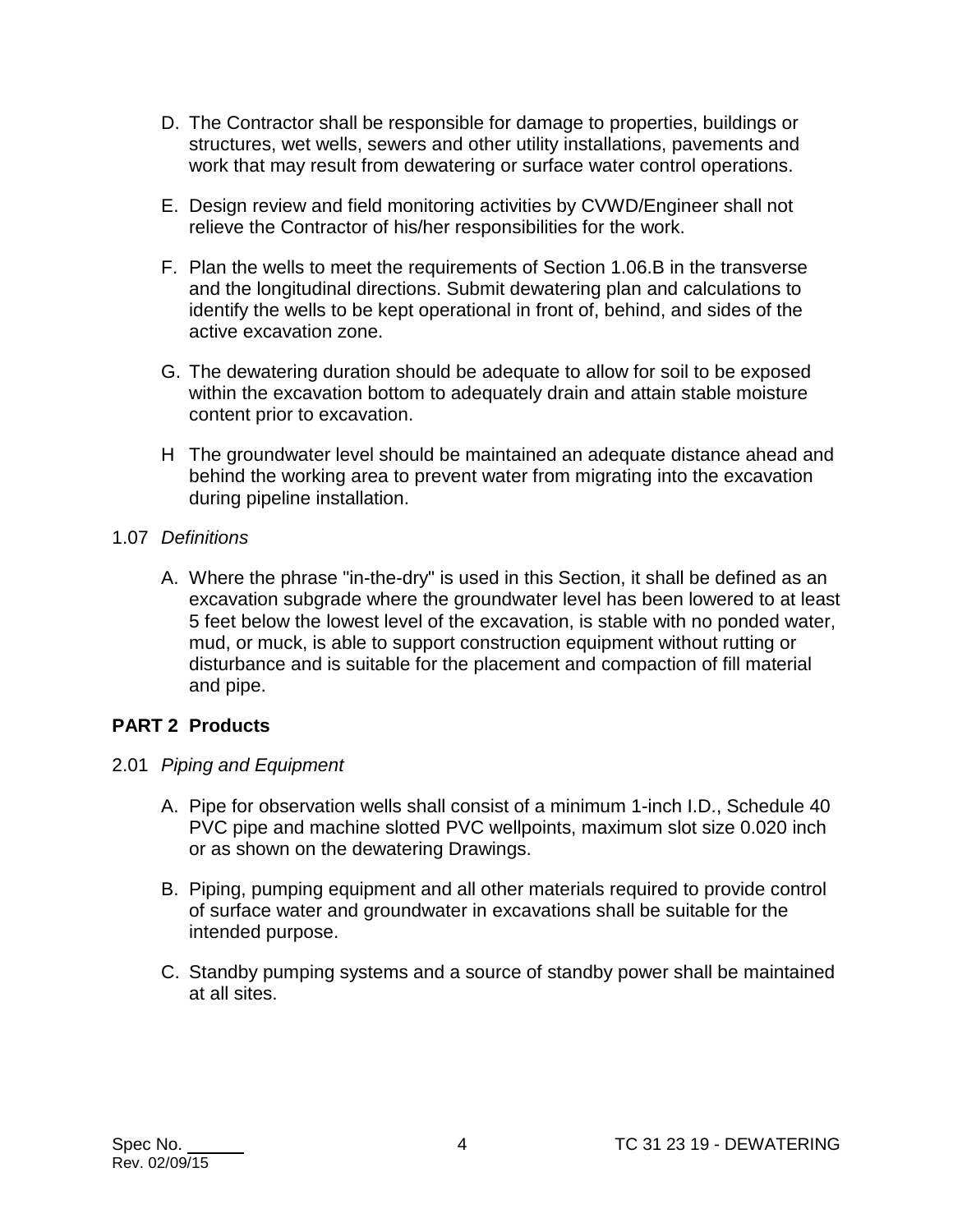## **PART 3 Execution**

#### 3.01 *General*

- A. Control surface water and groundwater such that excavation to final subgrade is made in-the-dry, the natural undisturbed condition of the subgrade soils are maintained, and softening and/or instability or disturbance due to the presence or seepage of water does not occur. All construction and backfilling shall proceed in-the-dry and flotation of completed portions of work shall be prohibited.
- B. The method and timing of groundwater control shall be such that the groundwater shall be lowered to the required levels starting at a minimum of 48 hours prior to excavation. Achieving the required dewatering level only after excavation (e.g. sump pumping inside an initially wet trench bottom) is not permitted.
- C. Where groundwater levels are above the proposed bottom of the excavation level, a pumped dewatering system will be required prior to excavation, and for maintaining the lowered groundwater level until construction has been completed to such an extent that the structure, pipeline or fill will not be floated or otherwise damaged.
- D. It is expected that the type of system, spacing of dewatering units and other details of the work will have to be varied depending on soil/water conditions at a particular location. Any such field changes or deviations shall be approved in writing by the Dewatering Engineer and CVWD/Engineer.
- E. All work included in this section shall be done in a manner which will protect adjacent structures and utilities and shall not cause loss of ground or disturbance to the pipe bearing soils, lateral pipe support soils, or to soils which support overlying or adjacent structures.
- F Install, monitor and report data from observation wells. Evaluate the collected data relative to groundwater control system performance and modify systems as necessary to dewater the site in accordance with the Contract requirements.
- G. Locate groundwater control system components where they will not interfere with construction activities adjacent to the work area or interfere with the installation and monitoring of observation wells. Excavations for sumps or drainage ditches shall not be made within or below slopes extending downward and out from the edges of existing or proposed foundation elements or from the downward vertical footprint of the pipe.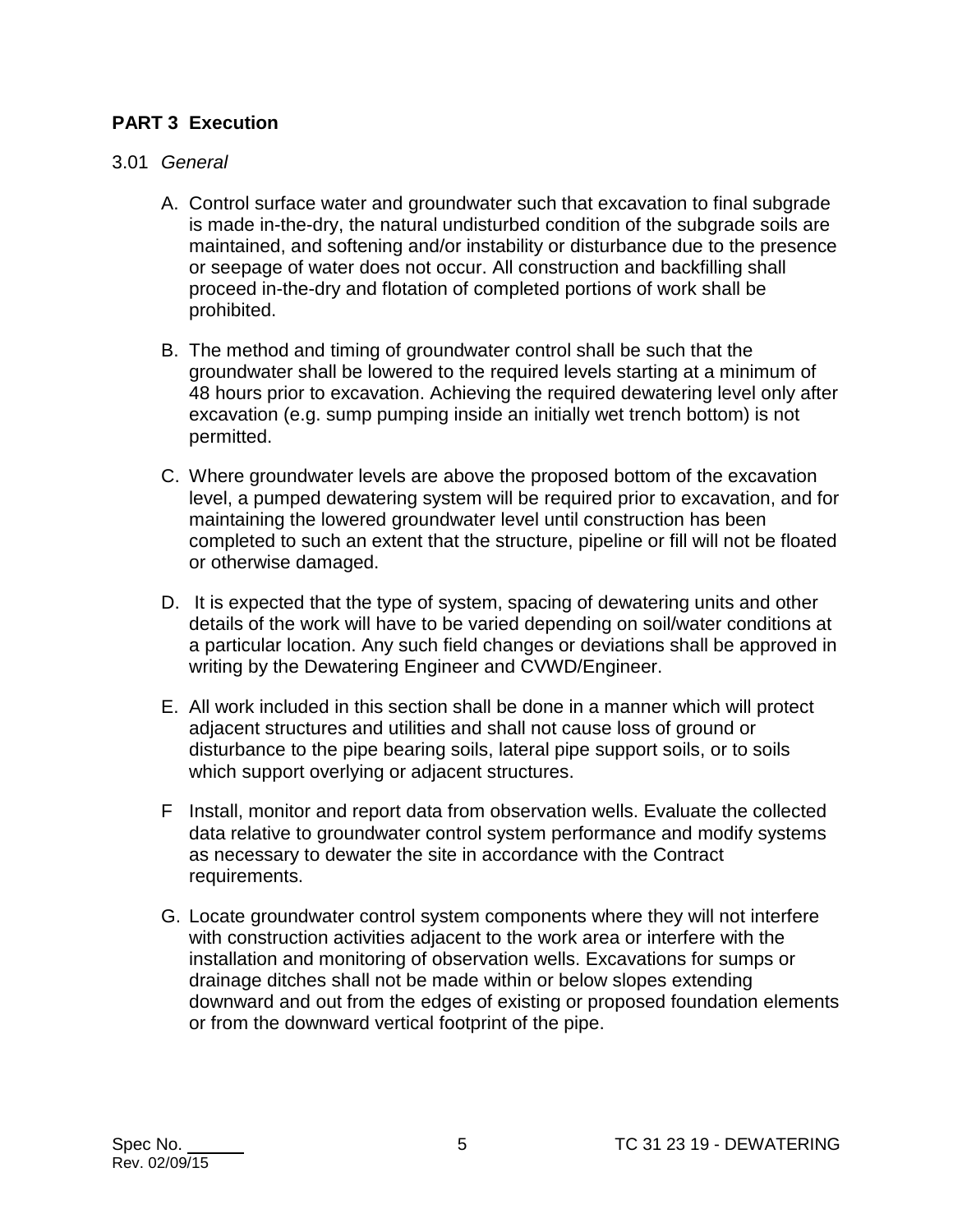#### 3.02 *Surface Water Runoff Control*

A. Construct surface water runoff control measures, including dikes, ditches, sumps and other methods to prevent, as necessary, flow of surface water runoff into excavations and to allow construction to proceed without delay.

#### 3.03 *Excavation Dewatering*

- A. At all times during construction, provide and maintain proper equipment and facilities to promptly remove and properly dispose of all water entering excavations. Excavations shall be maintained in-the-dry. Groundwater levels shall be kept at least 5 feet below the lowest *excavation* level.
- B. Excavation dewatering shall maintain the subgrade in a natural undisturbed condition and until the fill, structure or pipes to be built thereon have been completed to such extent that they will not be floated or otherwise damaged by allowing water levels to return to natural elevations.
- C. Pipe, fabric, bedding, Controlled Low Strength Material (CLSM), Controlled Density Fill (CDF), or concrete shall not be placed in water or water shall not flow over them, or any unbalanced water pressure exerted over them for a minimum of two (2) days after their placement.
- D. Dewatering shall at all times be conducted in such a manner as to preserve the in place condition of the subgrade soils at the proposed bottom of excavation.
- E If the subgrade of the trench or excavation bottom becomes disturbed due to inadequate dewatering or drainage, excavate below normal grade as directed by the CVWD/Engineer and refill with structural fill, CLSM, CDF or other material as approved by CVWD/Engineer at the Contractor's expense.
- F. The *initial* dewatering plan may have to be modified to suit the variable soil/water conditions to be encountered during construction. This modification shall be designed by the Dewatering Engineer and shall be accepted by CVWD/Engineer. Dewater and excavate, at all times, in a manner which does not cause loss of ground or disturbance to the pipe bearing soil or soil which supports overlying or adjacent structures.
- G. If the method of dewatering does not properly dewater the excavation as specified. install additional wells as required and do not place any pipe or structure until the readings obtained from the observation wells indicate that the groundwater has been lowered a minimum of 5 feet below the bottom of the final excavation within the excavation limits.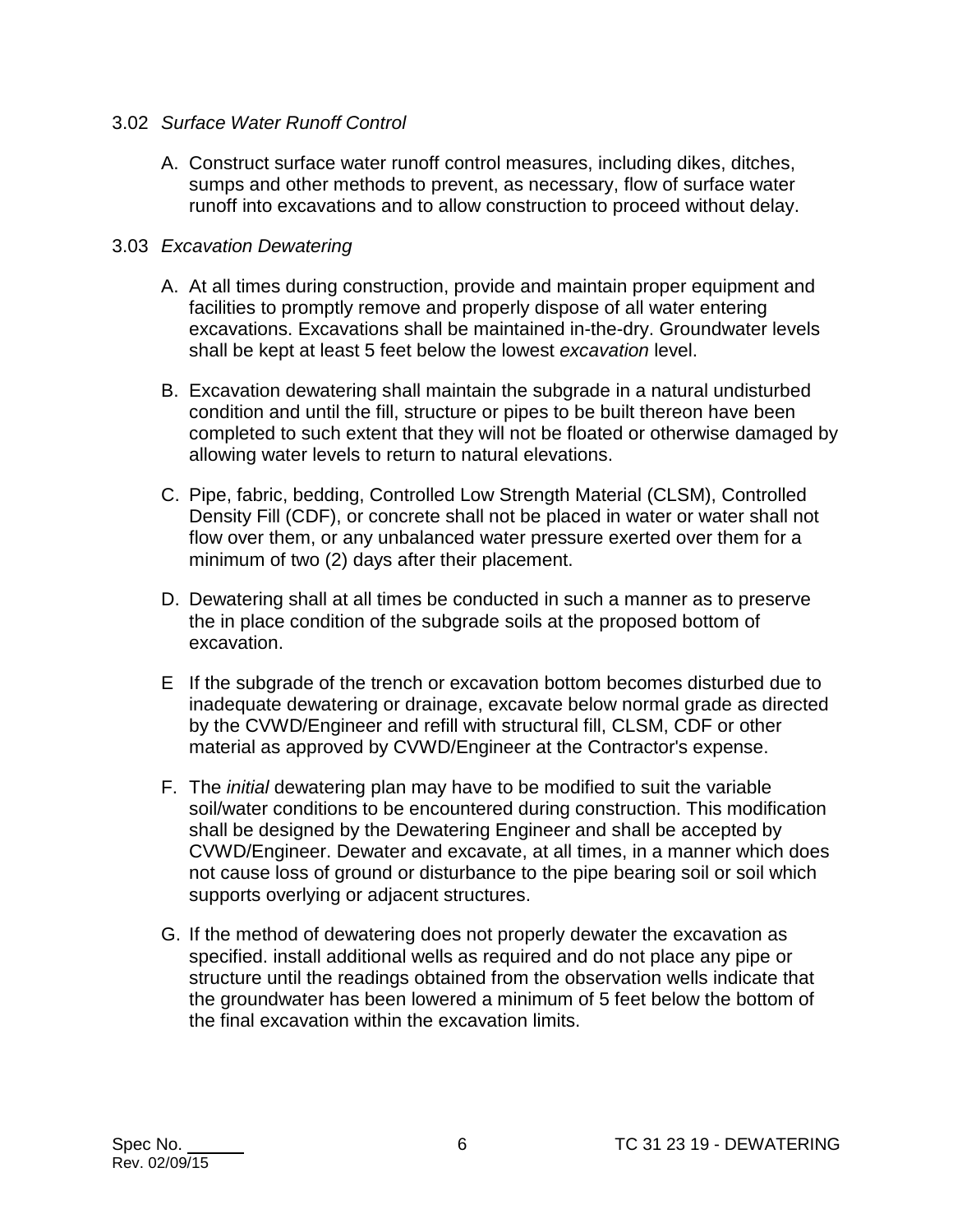- H. Dewatering units used in the work shall be surrounded by suitable filter sand and no fines shall be removed by pumping. Pumping from the dewatering system shall be continuous until pipe or structure is adequately backfilled. Stand-by pumps shall be provided.
- I. Water entering the excavation shall be drained to a sump and pumped from the excavation to maintain a bottom free from standing water. Surface runoff water shall be collected in shallow ditches around the excavation and prevented from entering the excavated area.
- J. Prior to any excavation below the ground water table, place the dewatering system into operation to lower the ground water table as required and provide CVWD/Engineer proof that the dewatering system is operating as required. The dewatering system shall operate continuously 24 hours a day, 7 days a week until utilities and structures have been satisfactorily constructed, which includes the placement of backfill materials and dewatering is no longer required.
- K. The Contractor shall provide complete standby equipment, installed and available for immediate operation. as may be required to adequately maintain dewatering on a continuous basis and in the event that all or any part of the system may become inadequate or fail.
- L. Water removed from dewatering operations shall be disposed of in an approved area in accordance' with local, state and federal requirements related to the discharge of dewatering water. Existing or new sanitary sewers shall not be used to dispose of dewatering.
- 3.04 *Well Point Systems*
	- A. Where necessary, install a vacuum wellpoint system around the excavation to dewater the excavation. Each wellpoint and riser pipe shall be surrounded by a sand filter. Sand shall be of such a gradation that, after initial development of the wellpoints, the quantity and size of soil particles discharged shall be negligible. Wellpoint systems shall be capable of operating continuously under the highest possible vacuum.
	- B. Installation of well point systems shall be in accordance with the accepted submittal in the presence of the CVWD/Engineer. The installation shall be certified in writing by the Dewatering Engineer that it complies with the design and that it is functioning properly.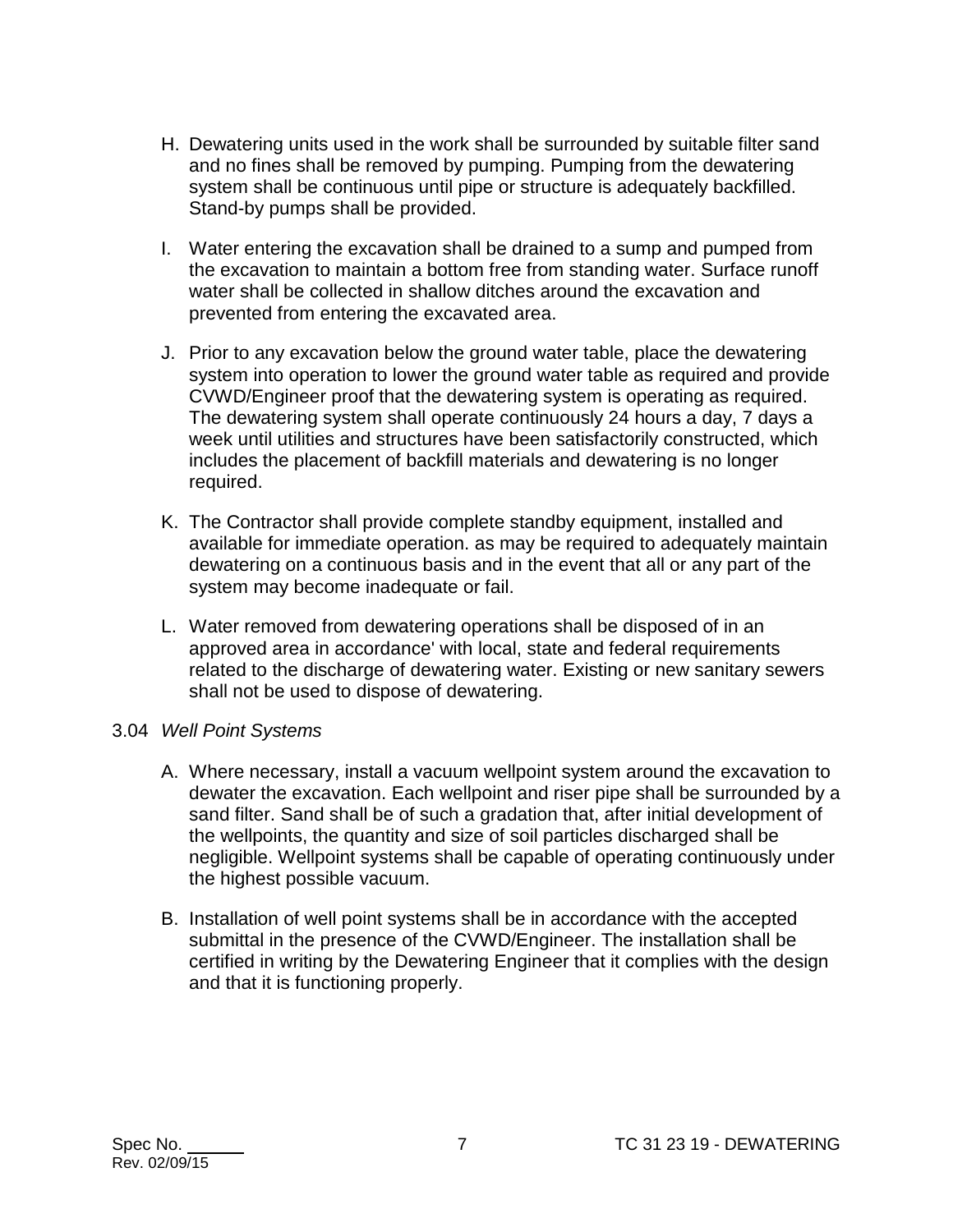#### 3.05 *Deep Wells*

- A. Where necessary, install a deep well system around the excavation to dewater the excavation. Each well shall be surrounded by a sand or gravel filter with adequate gradation such that after development, the quantity and size of soil particles discharged are negligible. A sufficient number of wells shall be installed to lower the groundwater level to allow excavation to proceed in-thedry.
- B. Installation of a deep well shall be in accordance with the accepted dewatering system design plan submittal. The installation shall be certified in writing by the Dewatering Engineer that it complies with the design and that it is functioning properly.

## 3.06 *Observation Wells*

- A. Install observation wells to monitor and measure the success of the dewatering prior to commencement of excavations. The number and location of the monitoring wells should be adequate to demonstrate that the water table has been lowered to the required level as required under this Section or in accordance with the accepted dewatering system design plan submittal. Monitor and verify adequately low groundwater levels beneath and around the excavated area until pipelines are completed and backfilled.
- B. Observation Well Locations and Depths:
	- 1. A minimum of one well every 500 feet of pipe shall be installed within approximately 5 feet (+ 1 foot) of the pipe centerline, staggered in an alternating fashion on either side of the pipe to monitor performance of dewatering systems designed by the Contractor's Dewatering Engineer.
	- 2. Observation wells required shall be installed to a depth of at least 10 feet below the deepest level of excavation, unless otherwise approved by the CVWD/Engineer, and to whatever depth is necessary to indicate that the groundwater control system designed by the Contractor's Dewatering Engineer is performing as intended. Additional observation wells may be required by the CVWD/Engineer if deemed necessary to monitor the performance of the Contractor's groundwater control system.
	- 3. Locations and depths of observation wells are subject to approval by CVWD/Engineer.
- C. Protect the observation wells at the ground surface by providing a lockable box or outer protective casing with lockable top and padlock. Design the surface protection to prevent damage by vandalism or construction operations and to prevent surface water from infiltrating.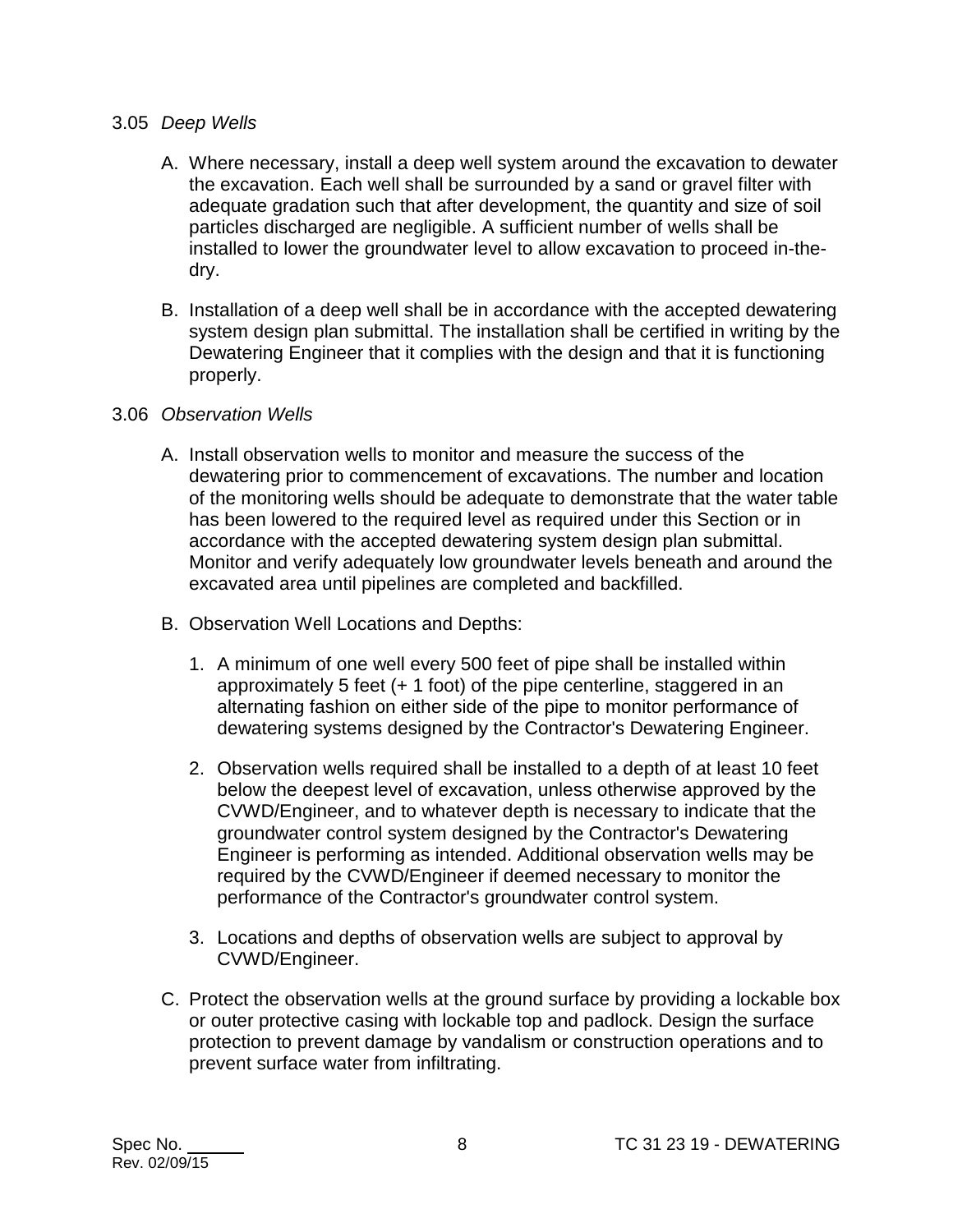- 1. Provide two copies of keys for each padlock to the CVWD/Engineer for access to each well.
- 2. Observation wells shall be developed so as to provide a reliable indication of groundwater levels. Wells shall be re-developed if well clogging is observed, in the event of apparent erroneous readings, or as directed by the CVWD/Engineer.
- 3. Submit observation well installation logs, top of casing elevation, and well locations to CVWD/Engineer within 24 hours of completion of well installation.
- D. Observation Well Maintenance:
	- 1. The Contractor shall maintain each observation well until pipelines are completed and backfilled. Clean out or replace any observation well which ceases to be operable before adjacent work is completed.
	- 2 It is the Contractor's obligation to maintain observation wells and repair or replace them at no additional cost to CVWD, whether or not the observation wells are damaged by the Contractor's operations or by third parties.
- E. Monitoring and Reporting of Observation Well Data:
	- 1. The Contractor shall begin daily monitoring of groundwater levels in work areas prior to initial operation of the dewatering system. Daily monitoring in areas where groundwater control is in operation shall continue until the time that adjacent pipelines are completed and backfilled and until the time that groundwater control systems are turned off.
	- 2. The Contractor is responsible for processing and reporting observation well data to the CVWD/Engineer on a daily basis. Data shall be provided to the CVWD/Engineer on a form that includes the following information: observation well number, depth to groundwater, total depth of well, top of casing elevation, groundwater level elevation and date and time of reading.

# 3.07 *Removal of Systems*

A At the completion of the excavation and backfilling work, and when approved by CVWD/Engineer, all pipe, deep wells, wellpoints, pumps, generators, observation wells, other equipment and accessories used for the groundwater and surface water control systems shall be removed from the site. All materials and equipment shall become the property of the Contractor. All areas disturbed by the installation and removal of groundwater control systems and observation wells shall be restored to their original condition.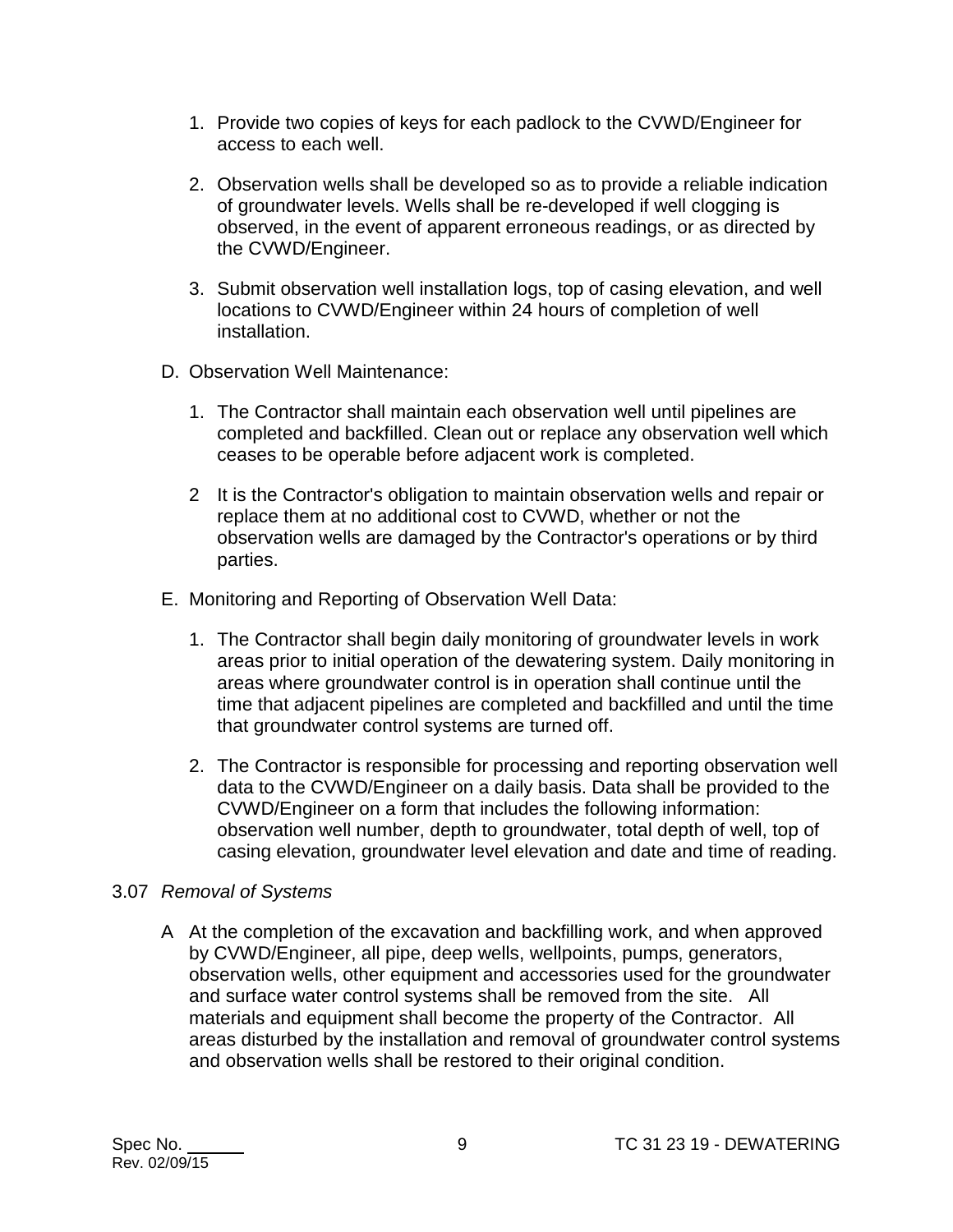- B. Leave in place any casings for deep wells, wellpoints or observation wells located within the plan limits of pipelines or within the zone below 1 H:1 V planes extending downward and out from the downward vertical footprint of the pipe, or where removal would otherwise result in ground movements causing adverse settlement to adjacent ground surface, utilities installed pipe, or existing structures.
- C. Where casings are pulled, holes shall be filled with sand or cement slurry. Where left in place, casings shall be filled with cement grout and cut off a minimum of 3 feet below finished ground level.
- D. When directed by the CVWD/Engineer, observation wells shall be left in place for continued monitoring. When so directed, cut casings flush with final ground level and provide protective lockable boxes with locking devices. The protective boxes shall be suitable for traffic and for any other conditions to which the observation wells will be exposed.
- E. Well abandonment or removal shall comply with all conditions of permits required for the dewatering systems and the County well abandonment requirements.
- 3.08 *Water Disposal*
	- A. The Contractor shall be responsible to dispose of water removed from the excavations in such a manner that will
		- 1. Not endanger portions of work under construction or completed.
		- 2. Not cause any inconvenience to others working or residing near site.
		- 3. Not cause or contribute to a violation of water quality standards.
		- 4. Comply with the stipulations of required permits for disposal of water.
		- 5. Control runoff in all work areas including, but not limited to, excavations, access roads, parking areas, laydown, and staging areas. The Contractor shall provide, operate, and maintain all ditches, basins, sumps, culverts, site grading, and pumping facilities to divert, collect, and remove all water from the work areas. All water shall be removed from the immediate work areas and shall be disposed of in accordance with applicable permits.
	- B. Excavation Dewatering:
		- 1. The Contractor shall be responsible for providing all facilities required to divert, collect, control, and remove water from all construction work areas and excavations.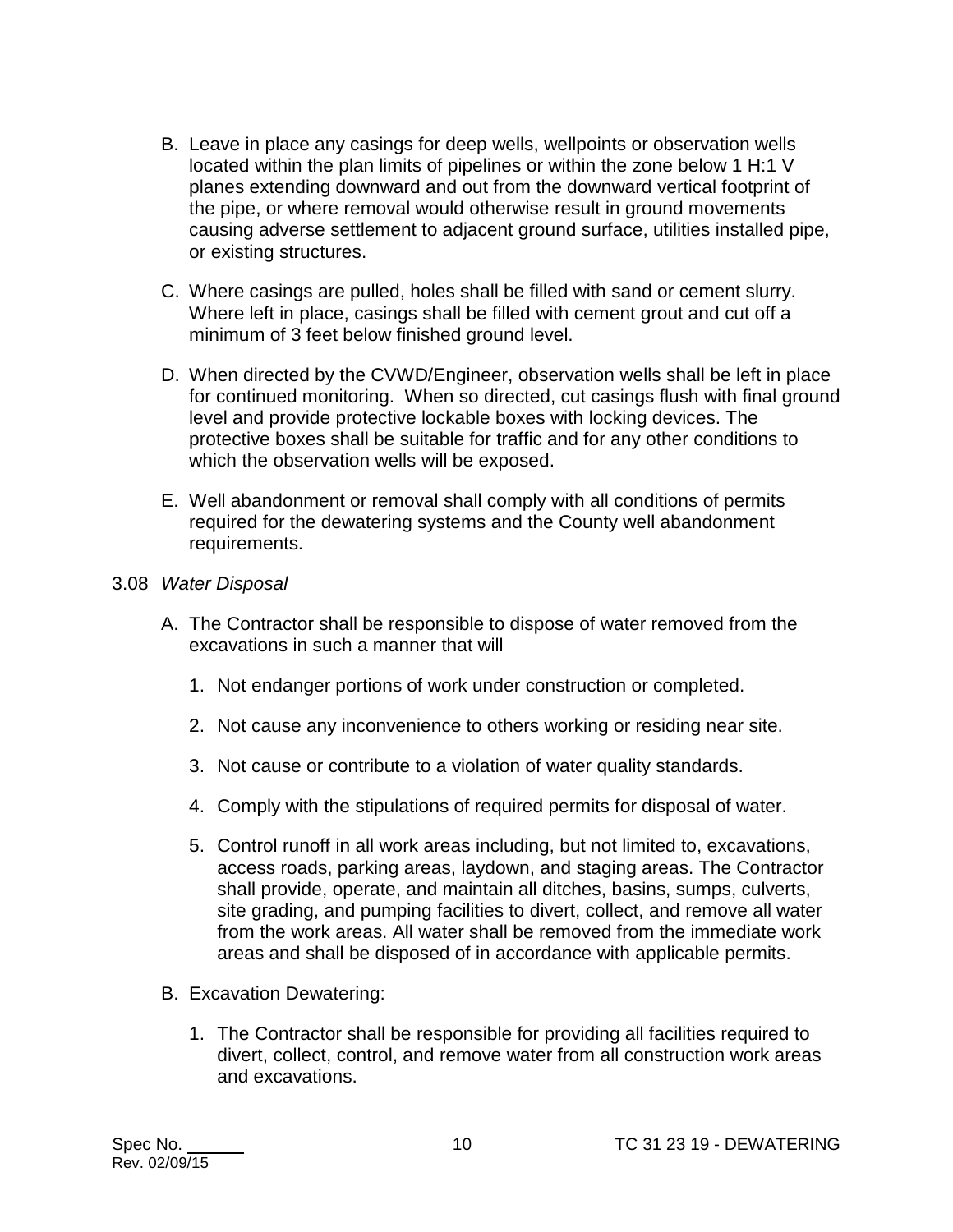- 2. Drainage features shall have sufficient capacity to avoid flooding of work areas.
- 3. Drainage features shall be arranged and altered as required to avoid degradation of the final excavated surface(s).
- 4. The Contractor shall utilize all necessary erosion and sediment control measures as described herein to avoid construction related degradation of the natural water quality.
- C. The Contractor shall comply with best management practices as described in the storm water pollution prevention plan for the project. Dewatering fluids shall be disposed of in an approved area in accordance with local, state and federal requirements. Existing or new sanitary sewers shall not be used to dispose of dewatering water or surface runoff water.
- D. Water removed from the dewatering operation and conveyed to a municipal separate storm sewer system or receiving water shall not cause or contribute to an exceedance of the current Colorado River Basin Water Quality Control Plan. The Contractor will be responsible for obtaining appropriate local, state and federal permits related to the discharge of dewatering water.

## 3.09 *Corrective Action*

- A. If dewatering requirements are not satisfied due to inadequacy or failure of the dewatering system (loosening of the foundation strata, or instability of slopes, or damage to foundations or structures), the Contractor shall be responsible to perform the necessary work for remediation, repair or strengthening of foundation soil and damaged structure resulting from such inadequacy or failure by Contractor, at no additional cost to CVWD.
- B. As the Contractor obtains information about the soil and groundwater conditions in the field, the Contractor is responsible to update and revise the dewatering plan and dewatering system to continue to meet the requirements of this specification.
- C. All corrective actions and applicable repairs of damages caused by dewatering operations shall be completed immediately, at no cost to CVWD.

# **END OF SECTION 31 23 19**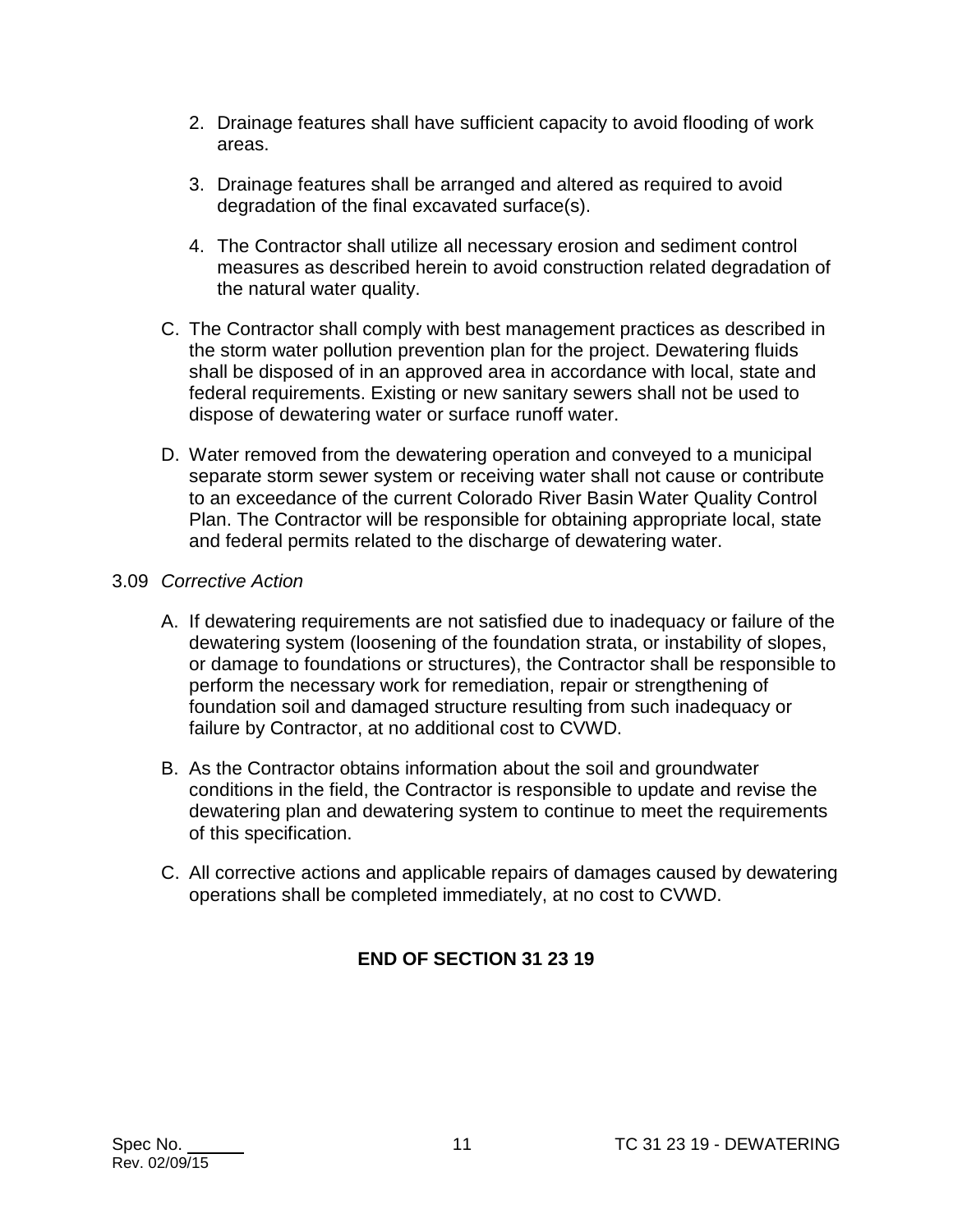PAGE INTENTIONALLY LEFT BLANK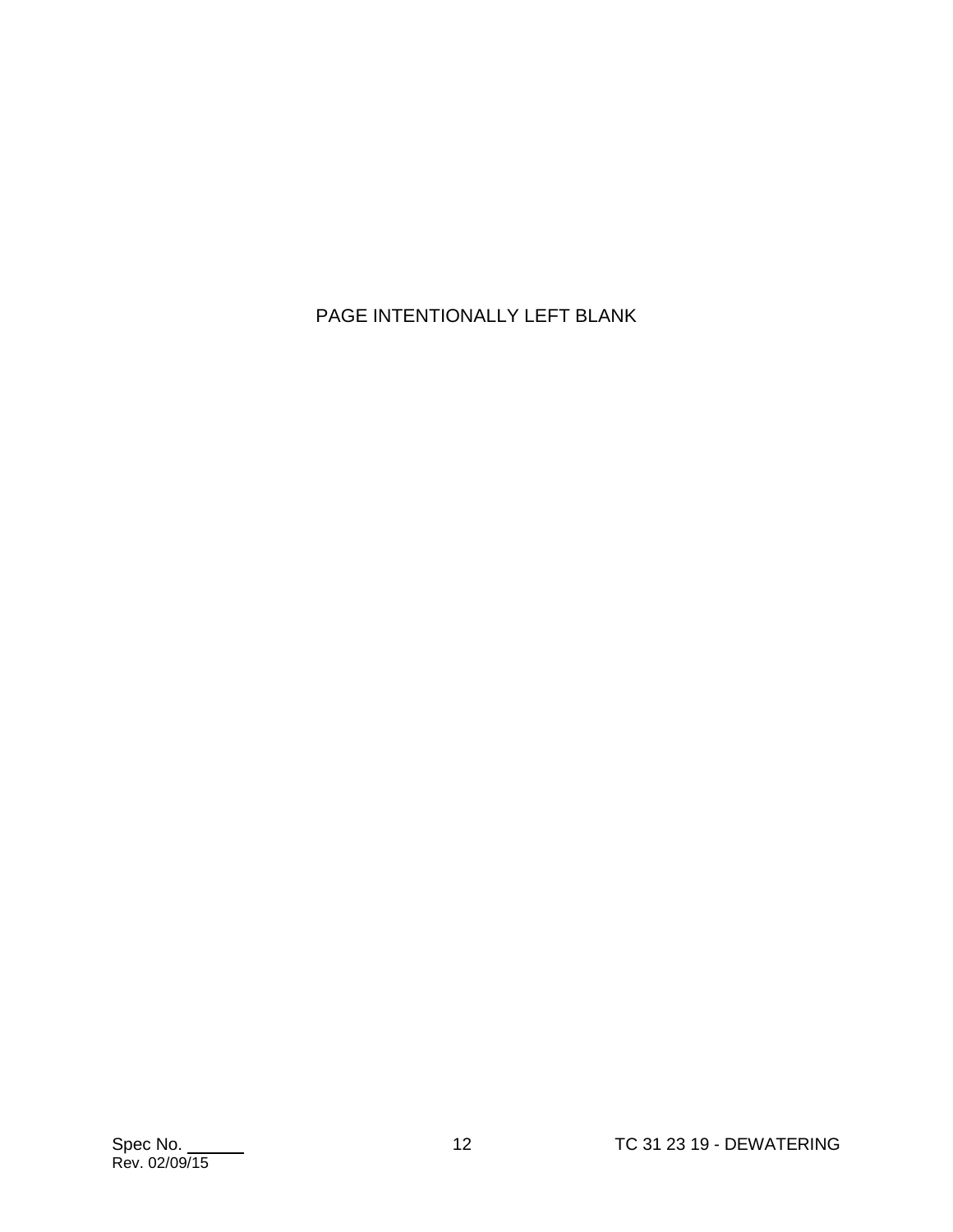# **33 05 23**

# **JACKED PIPE CASING**

# **PART 1 General**

#### 1.01 *Description*

This section includes materials, and all equipment to perform all operations necessary for the installation of jacked pipe casing.

## 1.02 *Service Application*

Generally, pipe casings are used for the protection of CVWD facilities (carrier pipes) and may also be installed for future utility purposes. Pipe casings shall be used for the installation of potable water, non-potable water, sewer mains, agriculture irrigation line, agricultural drain line and where shown on the Approved Drawings or as required by CVWD.

#### 1.03 *Design Requirements*

Pipe casings shall be provided for carrier piping where shown on the Approved Drawings or as required by CVWD. The sizes and material type for pipe casing shall be as detailed in Part 2 of this Section.

The Owner's Representative may select a greater steel thickness and diameter as appropriate for the intended application.

## 1.04 *Submittals*

If required by the Owner's Representative, the following items shall be submitted to CVWD for review and approval prior to the start of the casing work:

Configuration of the jacking pits and jacking pit bracing or shoring. Pit excavations deeper than 20 feet require the shoring system to be certified by a Registered Civil Engineer.

The pipe casing material to be used include casing material type, thickness, and welding details.

Casing spacers and end seals.

Jacking plan and profile drawing detailing the placement of the jacked casing.

The jacking machinery and jacking head proposed to be used.

Installation procedure and summary of backfilling method.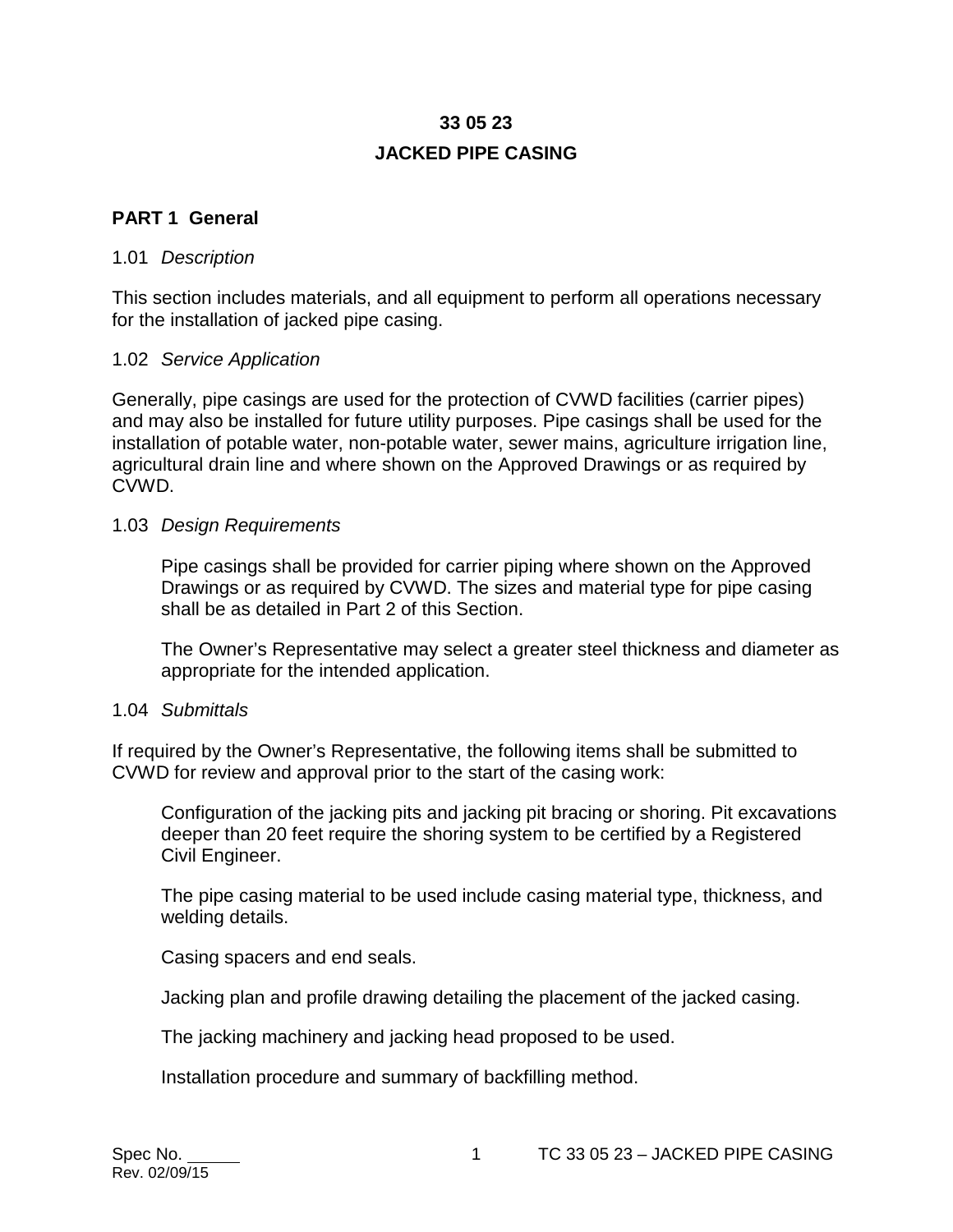Welding procedure.

Epoxy coating repair procedure as recommended by the manufacture. Manufactures recommendation of an epoxy accelerant to reduce curing time during jacking operations.

Workers Protection and Safety Plan.

Cathodic Protection.

## **PART 2 Materials**

#### 2.01 *Steel Pipe Casing*

Steel pipe casing diameter and casing wall thickness shall be in accordance with the Approved Standard Drawings.

Steel pipe casings, unless otherwise approved by CVWD, shall be butt welded sheets (spiral welding of pipe not allowed) conforming to ASTM A 36/A 36M, ASTM A 283/ A 283M, Grade D, or ASTM A 568/A 568M, Grade 33. Other steel grades may be used upon approval of the Engineer.

## 2.02 *Epoxy Coating for Steel Casing*

This specification covers the requirements for the plant application of fusion bonded epoxy coatings to steel pipe casings. The fusion bonded epoxy coated steel pipe casing shall be used in locations where both open trench excavation and jack and bore operations are utilized for construction. The coating shall be placed on the outside and inside of the steel casings.

Epoxy coating for steel pipe casing shall be selected from the Approved Materials List. Standard products of manufacturers other than those shown on the Approved Materials List will only be accepted when it is proved to the satisfaction of the Owner's Representative they are equal in composition, durability, and usefulness for the purpose intended.

The Contractor shall perform the work in accordance with the latest editions of the following Steel Structures Painting Council (SSPC) publications.

## 2.03 *Surface Preparations*

Prior to blast cleaning, surfaces shall be inspected and pre-cleaned according to SSPC-SP1 to remove oil, grease and loosely adhering deposits.

The exterior pipe surface shall be blast cleaned to SSPC-SP10 near-white finish using steel grit or steel grit-shot mixture after pre-heating of pipe to sufficient temperature to remove all moisture.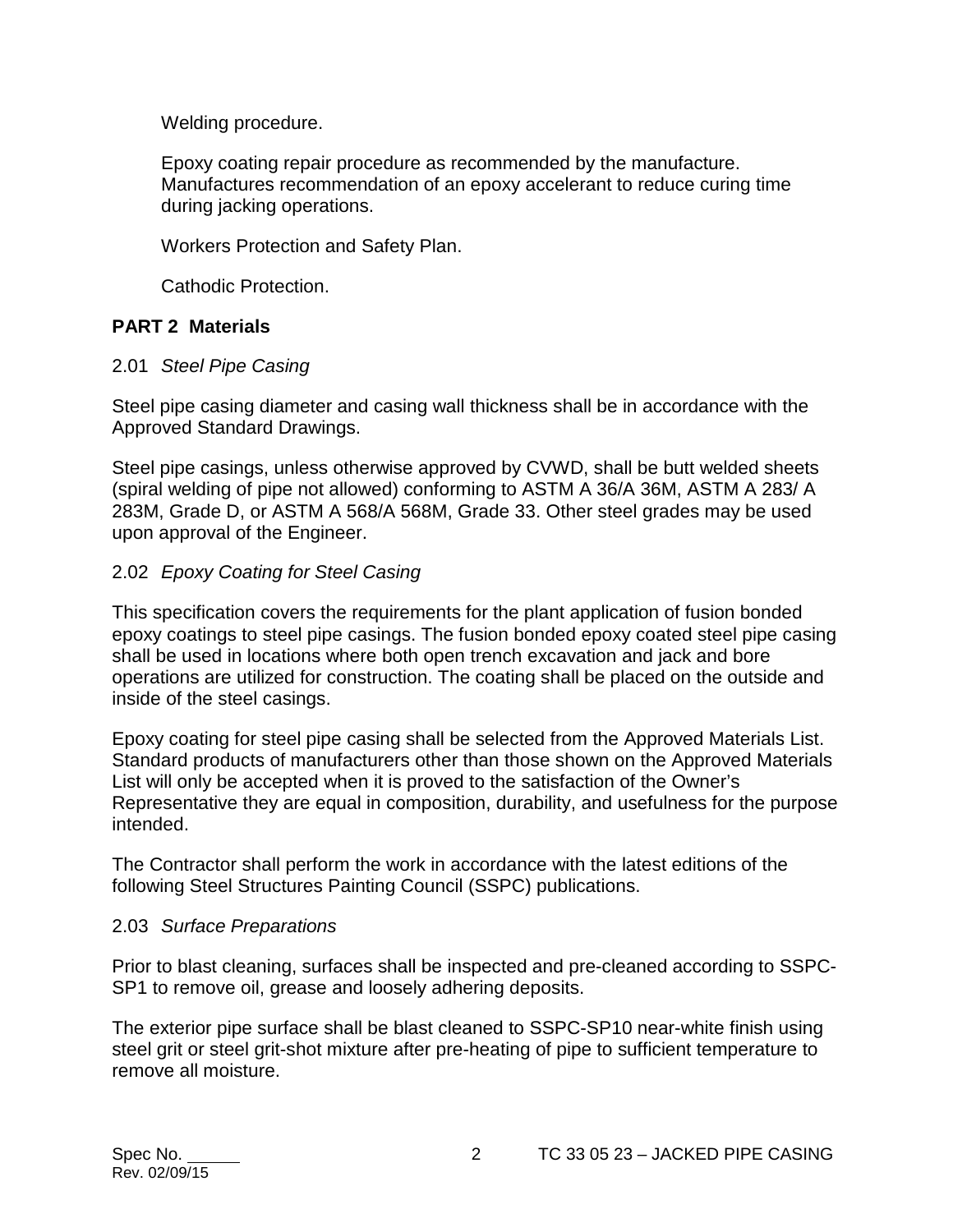The abrasive cleaning media shall be selected to achieve an anchor profile of not less than 1.5 mils or more than 4.0 mils.

Any raised slivers, scabs, laminations or bristles of steel remaining on the newly cleaned surfaces, including on welds, shall be removed using abrasive grinders or hand filing. Care shall be taken not to destroy the anchor pattern.

Prior to coating, the cleaned pipe shall be inspected to ensure that all cleaning steps have been adequately performed. Presence of contaminants shall be cause for rejection of the surface preparation.

#### 2.04 *Coating Materials*

The coating shall be comprised of 100 percent pure thermosetting epoxy coating powder. The coating shall be applied in a multi-step process to a common maximum of three coats. The first and second coats (undercoat) shall consist of a one part Epoxy Coating, heat curable, coating designed for corrosion protection of pipe. The third coat (topcoat) shall consist of Epoxy Coating.

The steel casings that will be jacked shall include a three coat epoxy system. The steel casings installed by trench excavation shall include a two coat epoxy system with no topcoat. On the inside of both steel casing applications, the Contractor shall apply the two coat epoxy system.

The undercoat material shall be selected from the Approved Materials List and applied to the prepared steel surfaces in two coats to a maximum of 12 to 16 mils by electrostatic spray in strict accordance with the manufacturer's written instructions.

The topcoat material shall be selected from the Approved Materials List and applied over the gel coat cycle of the undercoating (206N) in one coat to a maximum of 15 to 30 mils by electro-static spray in strict accordance with the manufacturer's written instructions.

After the electro-static application, the coatings shall be cured in accordance with the written instructions of the manufacturer.

## 2.05 *Casing Spacers*

The casing spacers shall be stainless steel insulator to be selected from the Approved Materials List. The spacers shall have 2-inch wide runners and the height shall provide a 1-inch clearance above the mechanical pipe joint restraint system.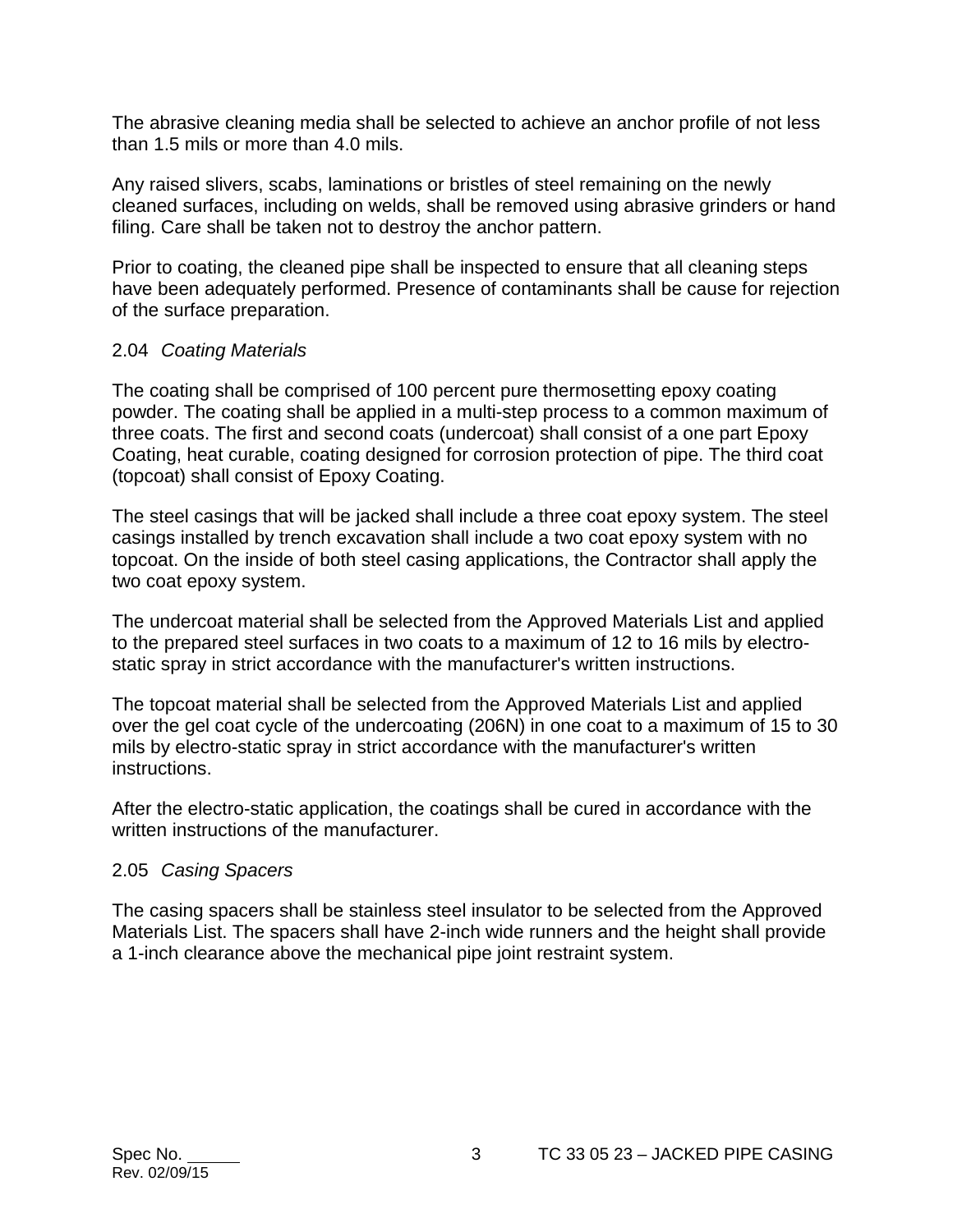# 2.06 *Casing End Seals*

An 8-inch thick brick and mortar bulkhead shall be constructed unless shown otherwise on the plans. Where indicated on the plans, all end seals shall be a minimum 1/8 inch thick synthetic rubber with stainless steel bands for securing the end seal to the steel casing. The end seal shall be selected from the Approved Materials List. In areas where groundwater is present in the pipe zone, a concrete thrust block will be installed around the end seal 2.06 POLYETHYLENE MATERIALS.

A polyethylene sleeve shall be placed around the steel casing that will be placed under the open trenching method to serve as additional protection against corrosion. Polyethylene sleeves shall be a minimum 8 mil (0.008 inch) thick in accordance with AWWA 105.

# **PART 3 Execution**

## 3.01 *Excavation, Trenching, Backfill and Compaction*

All excavation, trenching, bedding, backfilling and compaction operations shall be performed in accordance with Section 31 23 17.

#### 3.02 *Dewatering*

The Contractor shall provide and maintain at all times during construction ample means and devices to promptly remove and dispose all water from any source entering trench excavations or other parts of the work in accordance with Section 31 23 19. Any damage caused by flooding of the trench shall be the Contractor's responsibility.

Dewatering shall be performed by methods that will maintain a dry excavation, preservation of the final lines, and grades and protection of all utilities. If flooding of the trench does occur, the Contractor shall immediately dewater and restore the trench. Damaged or altered pipeline appurtenances or trench materials shall be repaired or replaced as directed by the Owner's Representative.

## 3.03 *Jacking and Receiving Pits*

The approach trench, jacking and receiving pit excavations shall be adequately shored and comply with Section 31 23 17, Subsection 1.03 "Regulation Compliance". At all times the Contractor shall safeguard existing subgrade facilities and surface improvements against ground movement in the vicinity of jacking and boring operations.

Placement of equipment in the approach trench and jacking pit shall be firmly bedded on the required line and grade to accurately control the jacking alignment and grade. Adequate space shall be provided to insert the casing lengths to be jacked. Jacking equipment shall be properly anchored during jacking operations to maintain the lines and grades shown on the Approved Plans.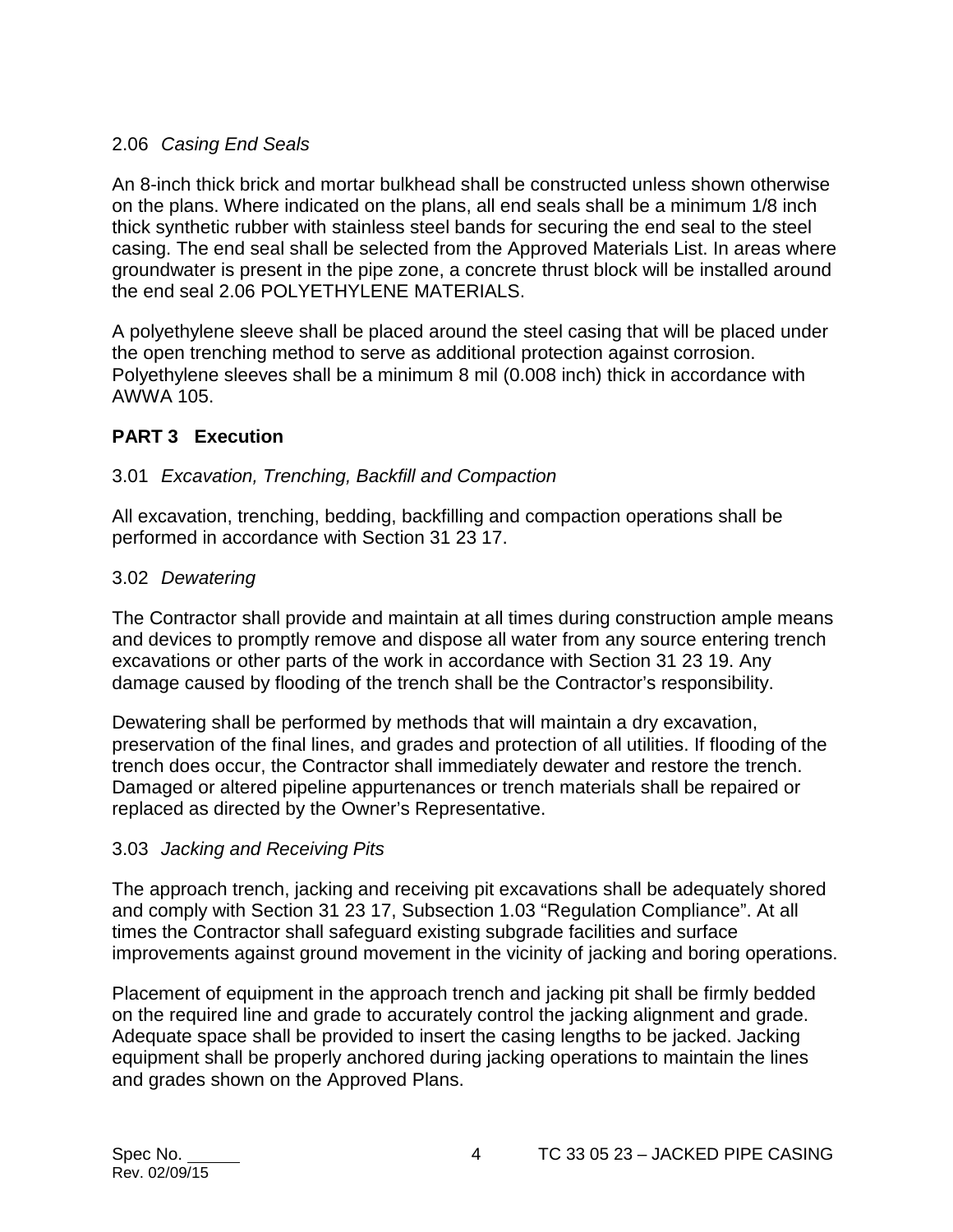After jacking operations have been completed and all equipment, cuttings, and debris have been removed from the approach trench, jacking and receiving pits, the excavated areas shall be completed in accordance with Section 31 23 17.

#### 3.04 *Jacked Pipe Casing Installation*

Installation of jacked pipe casings shall be as described below and in accordance with SSPWC Section 306-2.3 and the Approved Standard Drawings. Only workers experienced in jacking operations shall be used in performing the work of jacking and boring.

Jacked casing for gravity flow pipelines shall be installed to the lines and grade as shown on the Approved Plans. The Contractor's attention is directed to casings for gravity pipelines as they are designed to grades that rarely permit variances from the line and grade that are shown on the Approved Plans.

The leading section of casing shall be equipped with a jacking head to prevent variation in alignment during jacking operations.

Steel casing sections shall be joined by full-circumference butt welding in the field. Steel casing shall have all areas of damaged coating repaired.

Ductile-iron carrier pipe joints shall be restrained.

Upstream and downstream elevations of the carrier pipe shall be verified prior to sealing the casing ends.

The portion of carrier pipes installed within casings shall have pressure, leakage, and infiltration testing completed in accordance with Section 33 14 00 prior to sealing the casing ends.

#### 3.05 *Carrier Pipe Installation*

The installation of carrier pipe shall be as described below.

Carrier pipe shall be pushed into the casing incorporating the use of casing spacers as described below.

Ductile-iron carrier pipe joints shall be fully restrained.

Upstream and downstream elevations of the carrier pipe shall be verified prior to sealing the casing ends.

The portion of carrier pipes installed within casings shall have pressure, leakage, and infiltration testing completed in accordance with Sections 33 14 00 prior to sealing the casing ends.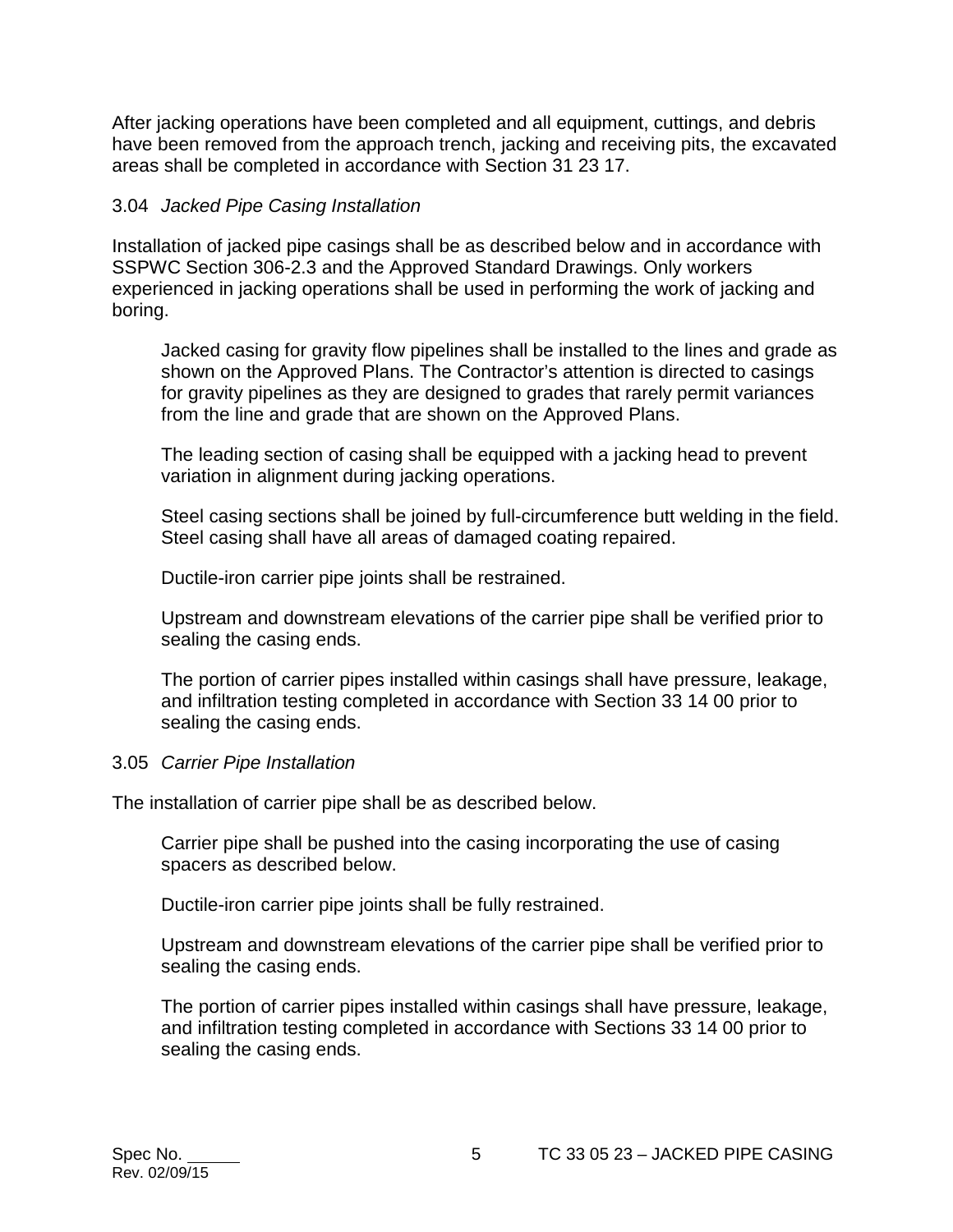The annular space between the carrier pipe and casing for domestic water, nonpotable force mains that carry product shall be filled with sand unless otherwise noted on the Approved Plans. The annular space between the carrier pipe and casing for gravity flow pipe systems when constructed below the water table shall be backfilled with gunite sand as approved by the Owner's Representative.

#### 3.06 *Casing Spacers*

Casing spacers shall be used to prevent the carrier pipe bell from touching the casing and to maintain a uniform space between the carrier pipe and casing interior. A minimum of three casing spacers shall be installed, equally spaced, on each carrier pipe section at intervals recommended by the manufacturer.

#### 3.07 *Casing End Seals*

Brick and mortar bulkheads shall be constructed in accordance with the SSPWC. Where indicated on the Approved Plans, casing end seals shall be installed in accordance with the manufacturer's recommendations.

Carrier pipe shall pass hydrostatic or leakage tests in accordance with Sections 33 14 00 prior to the installation of casing end seals, brick and mortar bulkheads or backfilling operations.

## **END OF SECTION 33 05 23**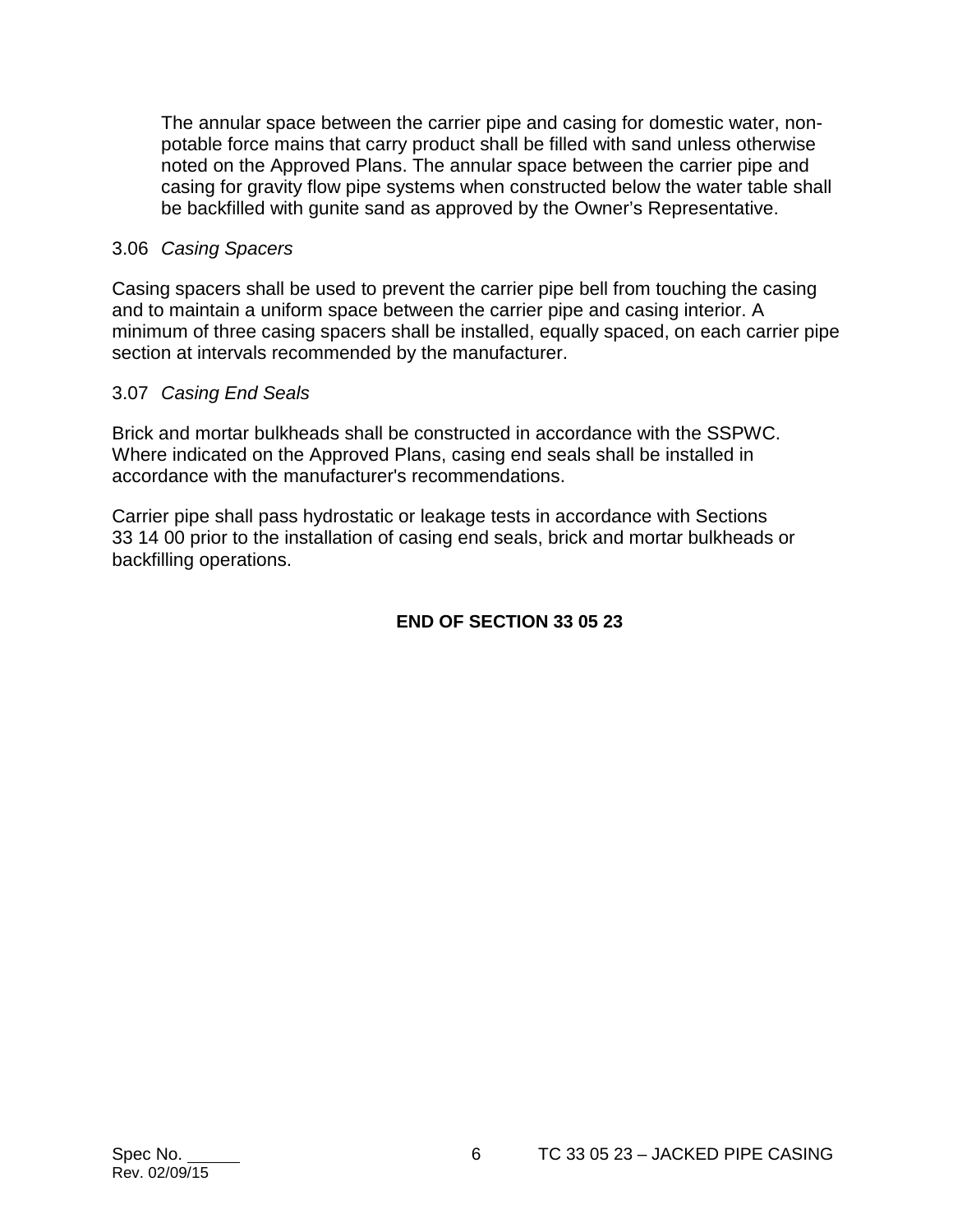# **33 05 23.10 OPEN TRENCH PIPE CASING**

#### **PART 1 General**

#### 1.01 *Description*

This section includes materials for and installation of open trench pipe casings.

#### 1.02 *Service Application*

Generally, pipe casings are used for the protection of CVWD facilities (carrier pipes) and may also be installed for future utility purposes. Pipe casings shall be used for the installation of potable water, non-potable water, sewer mains, agriculture irrigation line, agricultural drain line and where shown on the Approved Drawings or as required by CVWD.

#### 1.03 *Design Requirements*

Pipe casings shall be provided for carrier piping where shown on the Approved Drawings or as required by CVWD. The sizes and material type for pipe casing shall be as detailed in Part 2 of this Section.

The Owner's Representative may select a greater steel thickness and diameter as appropriate for the intended application.

#### 1.04 *Submittals*

If required by the Owner's Representative, the following items shall be submitted to CVWD for review and approval prior to the start of the casing work:

The pipe casing material to be used include casing material type, thickness, and welding details.

Casing spacers and end seals.

Installation procedure.

Welding procedure.

Epoxy coating repair procedure as recommended by manufacturer.

Cathodic Protection.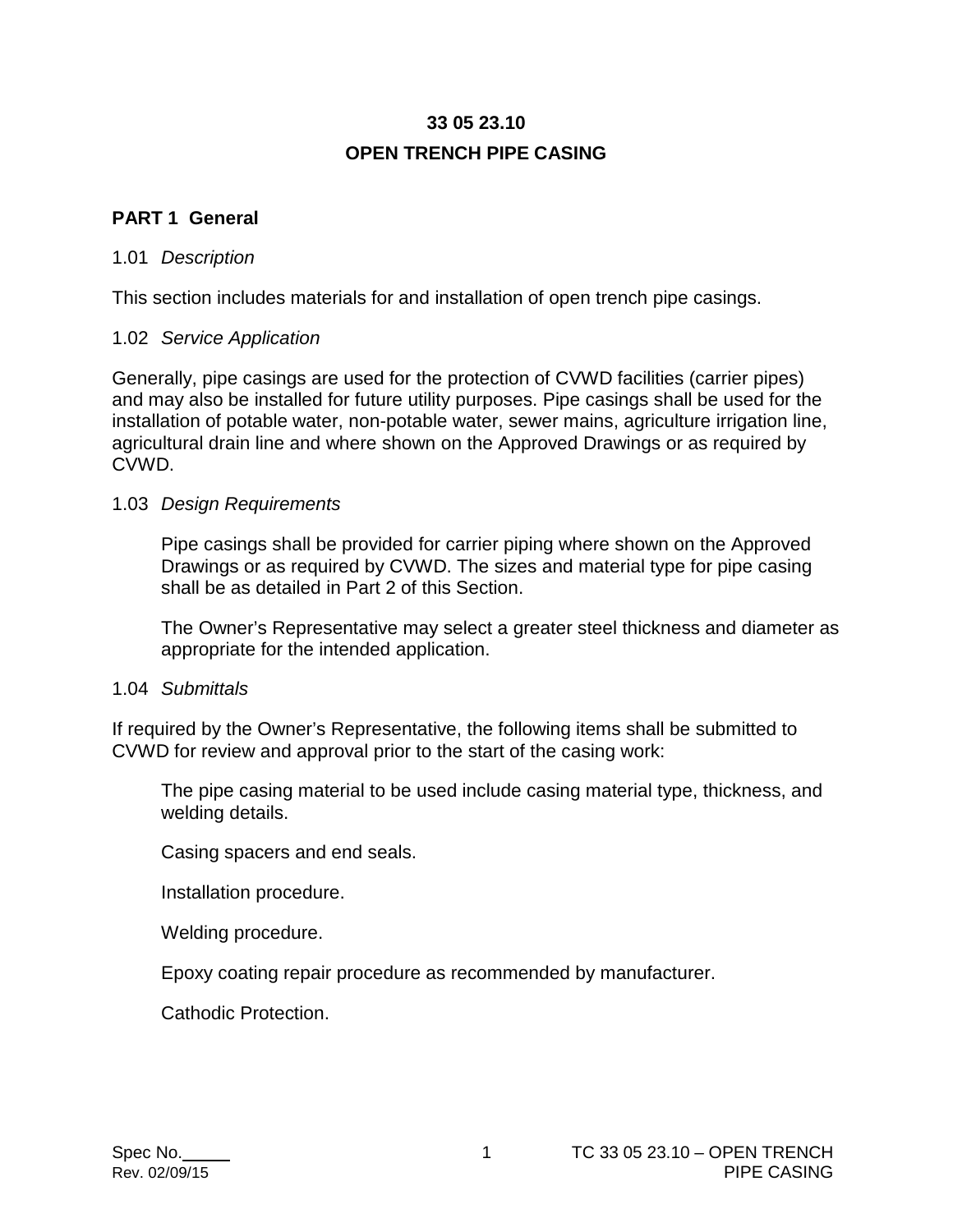## **PART 2 Materials**

#### 2.01 *Steel Pipe Casing*

Steel pipe casing diameter and casing wall thickness shall be in accordance with the Approved Standard Drawings.

Steel pipe casings, unless otherwise approved by CVWD, shall be butt welded sheets (spiral welding of pipe not allowed) conforming to ASTM A 36/A 36M, ASTM A 283/ A 283M, Grade D, or ASTM A 568/A 568M, Grade 33. Other steel grades may be used upon approval of the Engineer.

#### 2.02 *Epoxy Coating for Steel Casing*

This specification covers the requirements for the plant application of fusion bonded epoxy coatings to steel pipe casings. The epoxy coated steel pipe casing shall be used in locations where both open trench excavation and jack and bore operations are utilized for construction. The coating shall be placed on the outside and inside of the steel casings.

Epoxy coating for steel pipe casing shall be selected from the Approved Materials List. Standard products of manufacturers other than those shown on the Approved Materials List will only be accepted when it is proved to the satisfaction of the Owner's Representative they are equal in composition, durability, and usefulness for the purpose intended.

The Contractor shall perform the work in accordance with the latest editions of the following Steel Structures Painting Council (SSPC) publications.

#### 2.03 *Surface Preparations*

Prior to blast cleaning, surfaces shall be inspected and pre-cleaned according to SSPC-SP1 to remove oil, grease and loosely adhering deposits.

The exterior pipe surface shall be blast cleaned to SSPC-SP10 near-white finish using steel grit or steel grit-shot mixture after pre-heating of pipe to sufficient temperature to remove all moisture.

The abrasive cleaning media shall be selected to achieve an anchor profile of not less than 1.5 mils or more than 4.0 mils.

Any raised slivers, scabs, laminations or bristles of steel remaining on the newly cleaned surfaces, including on welds, shall be removed using abrasive grinders or hand filing. Care shall be taken not to destroy the anchor pattern.

Prior to coating, the cleaned pipe shall be inspected to ensure that all cleaning steps have been adequately performed. Presence of contaminants shall be cause for rejection of the surface preparation.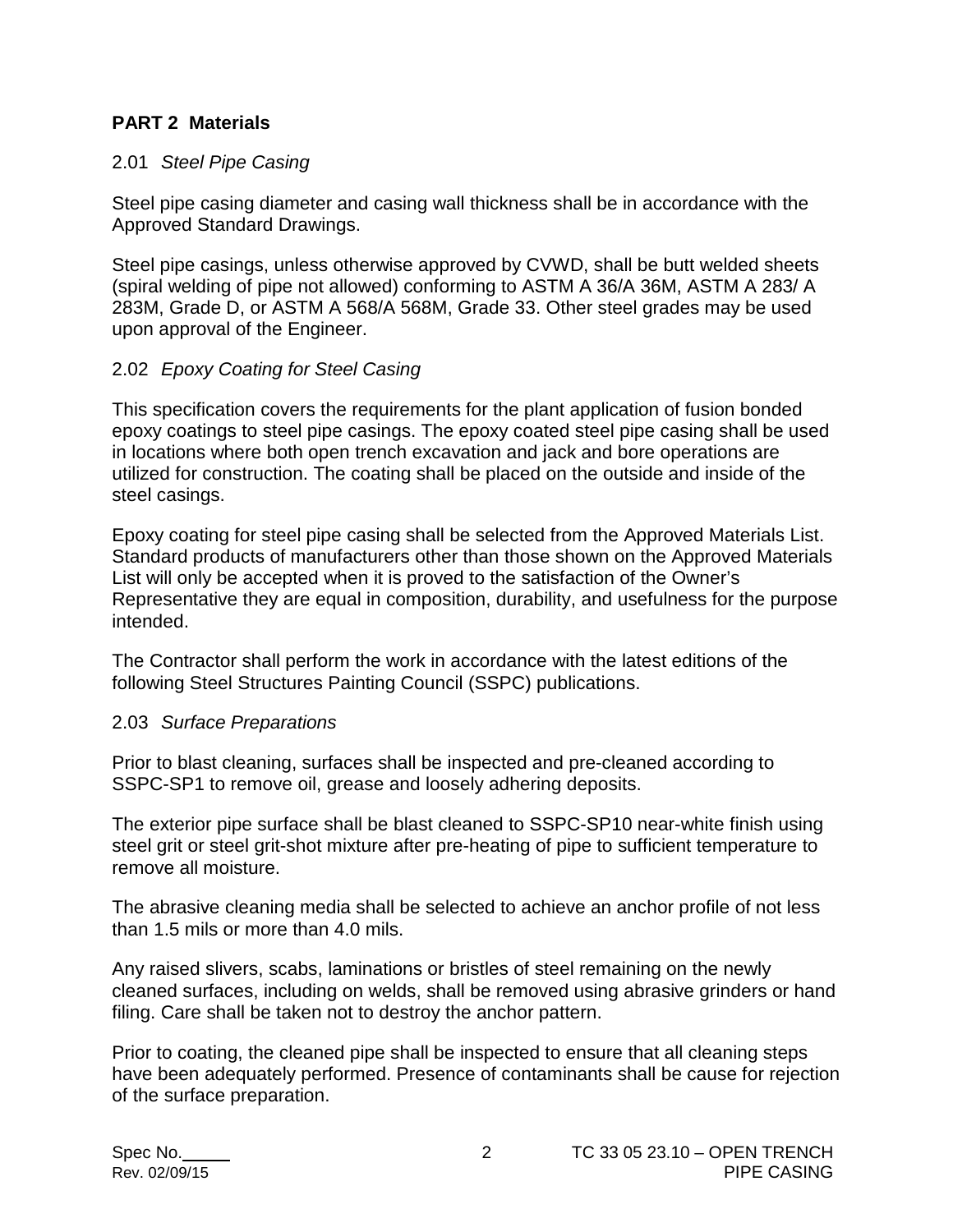## 2.04 *Coating Materials*

The coating shall be comprised of 100 percent pure thermosetting epoxy coating powder. The coating shall be applied in a multi-step process to a common maximum of three coats. The first and second coats (undercoat) shall consist of a one part Epoxy Coating, heat curable, coating designed for corrosion protection of pipe. The third coat (topcoat) shall consist of Epoxy Coating.

The steel casings that will be jacked shall include a three coat epoxy system. The steel casings installed by trench excavation shall include a two coat epoxy system with no topcoat. On the inside of both steel casing applications, the Contractor shall apply the two coat epoxy system.

The undercoat material shall be selected from the Approved Materials List and applied to the prepared steel surfaces in two coats to a maximum of 12 to 16 mils by electrostatic spray in strict accordance with the manufacturer's written instructions.

The topcoat material shall be selected from the Approved Materials List and applied over the gel coat cycle of the undercoating in one coat to a maximum of 15 to 30 mils by electro-static spray in strict accordance with the manufacturer's written instructions.

After the electro-static application, the coatings shall be cured in accordance with the written instructions of the manufacturer.

#### 2.05 *Casing Spacers*

The casing spacers shall be stainless steel insulator selected from the Approve Materials List. The spacers shall have 2-inch wide runners and the height shall provide a 1-inch clearance above the mechanical pipe joint restraint system.

## 2.06 *Casing End Seals*

The end seals should be 1/8 inch thick synthetic rubber with stainless steel bands for securing the end seal to the steel casing and PVC pipe. The end seal shall be selected from the Approved Materials List. In areas where groundwater is present in the pipe zone, a concrete thrust block will be installed around the end seal. An 8-inch thick brick and mortar bulkhead may be substituted for the synthetic rubber end seal when approved by the Owner's Representative.

## 2.07 *Polyethylene Materials*

A polyethylene sleeve shall be placed around the steel casing that will be placed under the open trenching method to serve as additional protection against corrosion. Polyethylene sleeves shall be a minimum 8 mil (0.008 inches) thick in accordance with AWWA 105.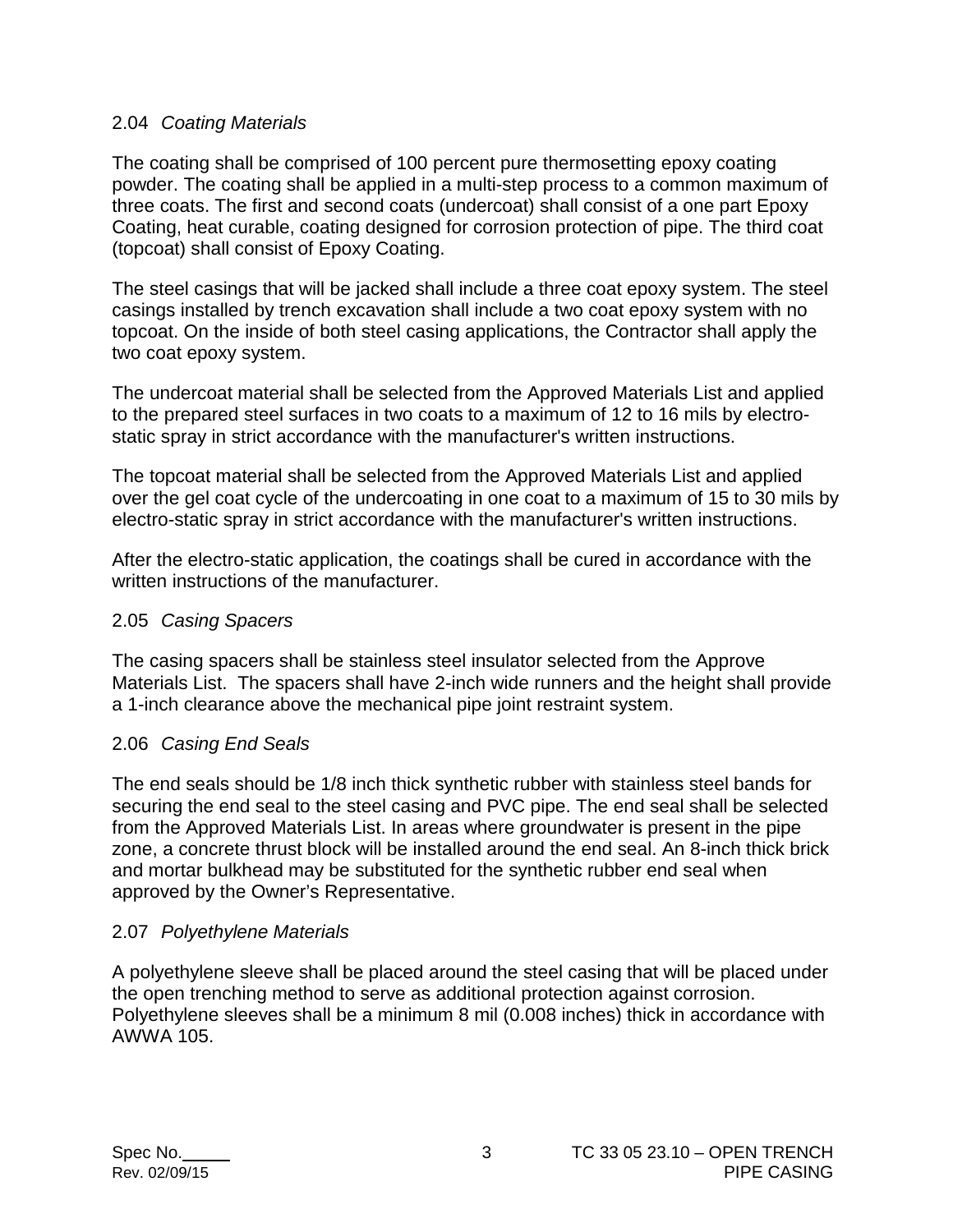# **PART 3 Execution**

## 3.01 *Trench Excavation, Backfill and Compaction*

Trenching, bedding, backfilling and compaction operations shall be performed in accordance with Section 31 23 17.

#### 3.02 *Dewatering*

The Contractor shall provide and maintain at all times during construction ample means and devices to promptly remove and dispose all water from any source entering trench excavations or other parts of the work in accordance with Section 31 23 19. Any damage caused by flooding of the trench shall be the Contractor's responsibility.

Dewatering shall be performed by methods that will maintain a dry excavation, preservation of the final lines and grades and protection of all utilities. If flooding of the trench does occur, the Contractor shall immediately dewater and restore the trench. Damaged or altered pipeline appurtenances or trench materials shall be repaired or replaced as directed by the Owner's Representative.

#### 3.03 *Pipe Casing Installation*

Installation of pipe casing and carrier pipe shall be as described below and in accordance with the Approved Standard Drawings.

Pipe casing shall be installed in an open trench type excavation.

Pipe casings shall be lowered onto the bedding of the proper lines and grades called for on the Approved Plans.

Pipe casings shall have firm bearing along their full length.

Steel casing sections shall be joined by full-circumference butt welding in the field. Steel casing shall have all areas of damaged coating repaired.

Carrier pipe shall be pushed into the casing incorporating the use of casing spacers as described below.

Ductile-iron carrier pipe joints shall be fully restrained.

Upstream and downstream elevations of the carrier pipe shall be verified prior to installing the end seals.

The portion of carrier pipes installed within casings shall have pressure, leakage, and infiltration testing completed in accordance with Section 33 14 00 prior to installation of the end seals.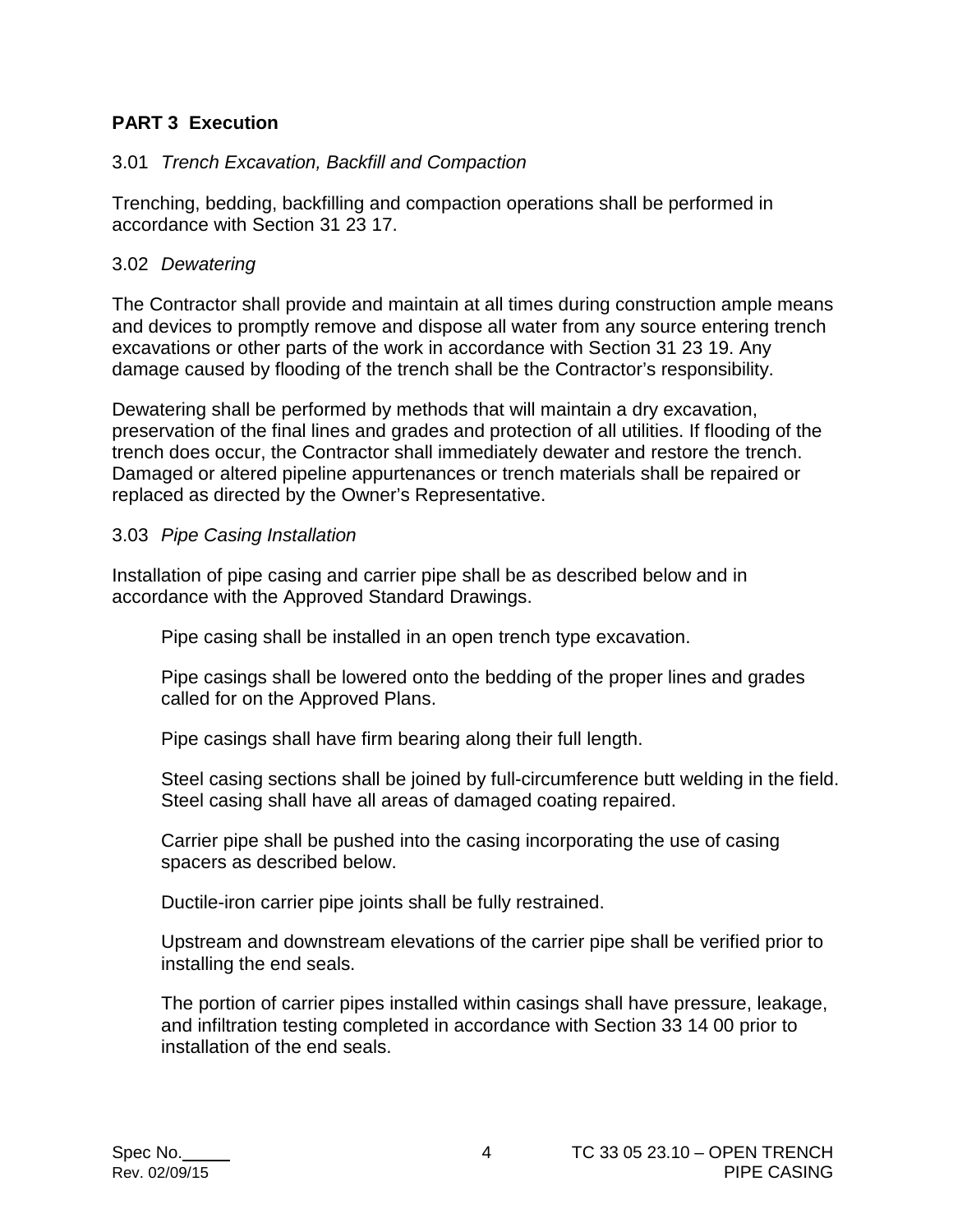The annular space between the carrier pipe and casing for domestic water nonpotable force mains that carry product shall not be filled with any material unless otherwise noted on the Approved Plans. The annular space between the carrier pipe and casing for gravity flow pipe systems, when constructed below the water table, shall be backfilled with gunite sand as approved by the Owner's Representative.

#### 3.04 *Casing Spacers*

Casing spacers shall be used to prevent the carrier pipe bell from touching the casing and to maintain a uniform space between the carrier pipe and casing interior. A minimum of three casing spacers shall be installed, equally spaced, on each carrier pipe section at intervals recommended by the manufacturer.

#### 3.05 *Casing End Seals*

Casing end seals shall be installed in accordance with the manufacturer's recommendations. Where approved by the Owner's Representative, brick and mortar bulkheads shall be constructed in accordance with the SSPWC.

Carrier pipe shall pass hydrostatic or leakage tests in accordance with Section 33 14 00 prior to the installation of casing end seals, brick and mortar bulkheads or backfilling operations.

## **END OF SECTION 33 05 23.10**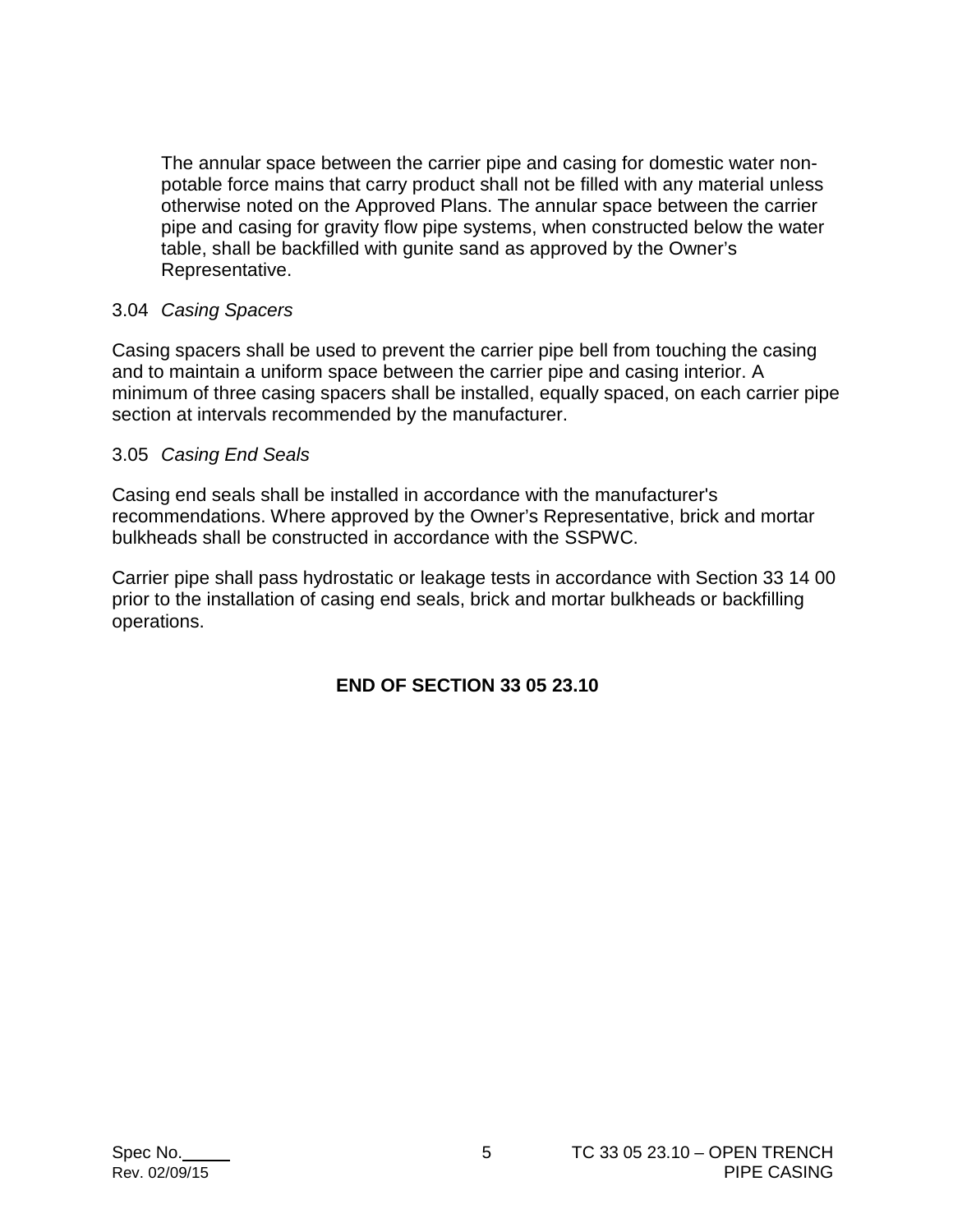PAGE LEFT INTENTIONALLY BLANK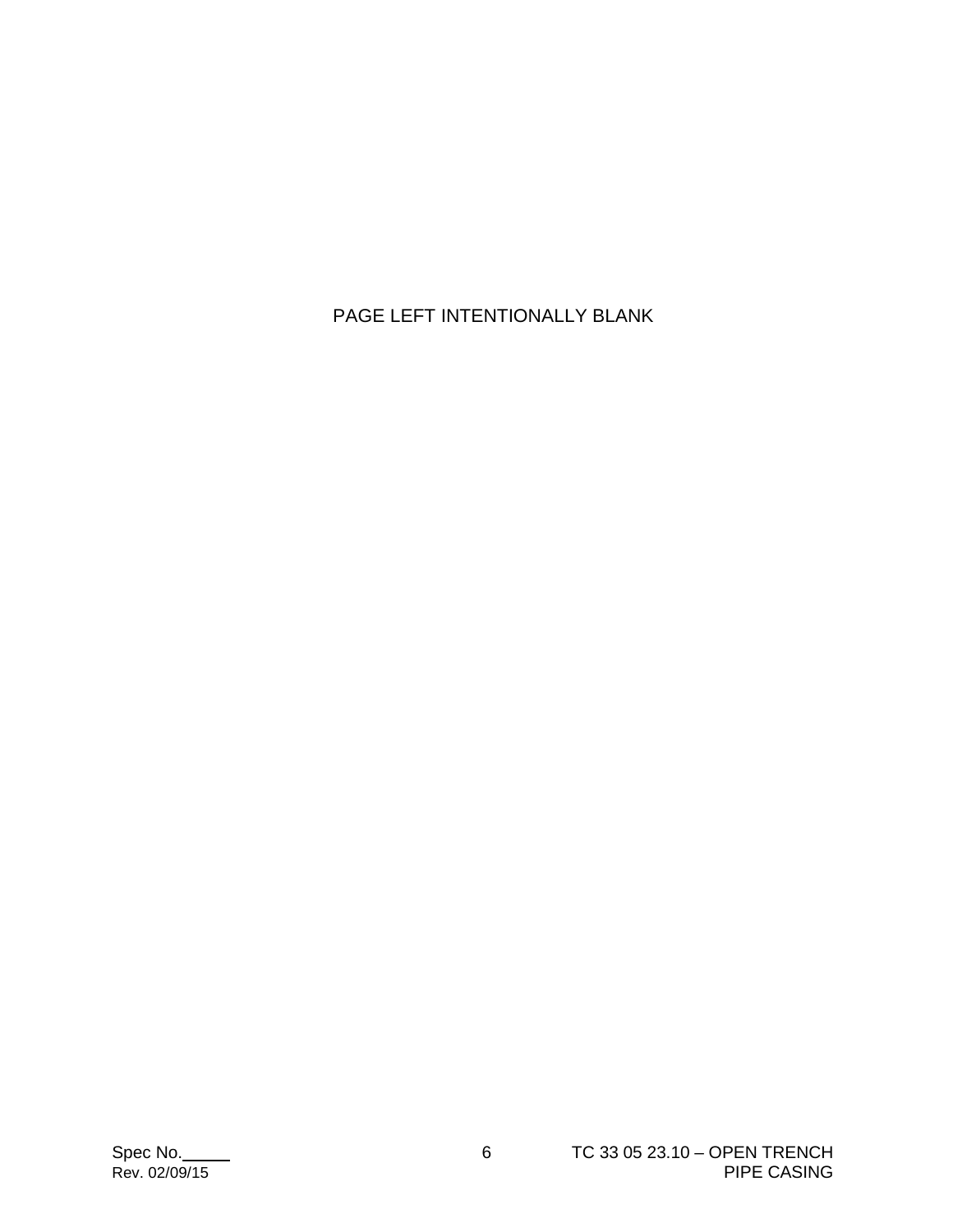# **SECTION 33 11 13 PIPING SYSTEMS AND APPURTENANCES**

# **PART 1 General**

## 1.01 *Description*

As specified herein, the Contractor shall furnish all labor, materials, equipment and tools required for the complete installation and testing of the pipe system, appurtenances and structures as shown in the Bid Schedule Sheets, as shown on the Approved Plans and within the contract time allotted.

The piping shown on the Approved Plans is intended to define the general layout, configuration, routing, and method of support, pipe size and type. The plans are not intended as pipe fabrication drawings. It is the Contractor's responsibility to develop the details necessary to construct all mechanical piping systems, to accommodate the specific equipment provided and to provide and install all spools, spacers, adapters, connectors, and other appurtenances in order to provide a complete and functional system.

The work includes, but is not limited to, all excavation, backfill, disposal, resurfacing of roads and driveways, verification of utilities, installation of all pipe and pipeline fittings/specials such as crosses, tees, elbows, bends, restrained joint systems, couplings, reducer, increasers, bolts, nuts, polyethylene encasement, valve wells and extensions, meter boxes and all necessary cuts and welds. All thrust forces in the pipe, such as at the ends of lines, closed valves, at crosses, tees, elbows, bends, reducers, etc., shall be sufficiently restrained to withstand all unbalanced forces. Unless otherwise approved by the Owner's Representative, restrained fittings for ductile iron pipe shall be used as shown on the Approved plans, as indicated in these Specifications and as directed by the Owner's Representative. All pipe restraint systems shall be included in the bid price for the installation of pipe.

## 1.02 *Quality Assurance*

The Contractor shall be responsible for the quality of all work of his forces and that of his subcontractors, for adherence to all laws and regulations, for all public relations regarding the contract work and as set forth elsewhere in these Specifications.

## 1.03 *Submittals*

Submittals shall be submitted pursuant to the requirements of these Specifications and shall show the materials, dimensions, stations and relevant details.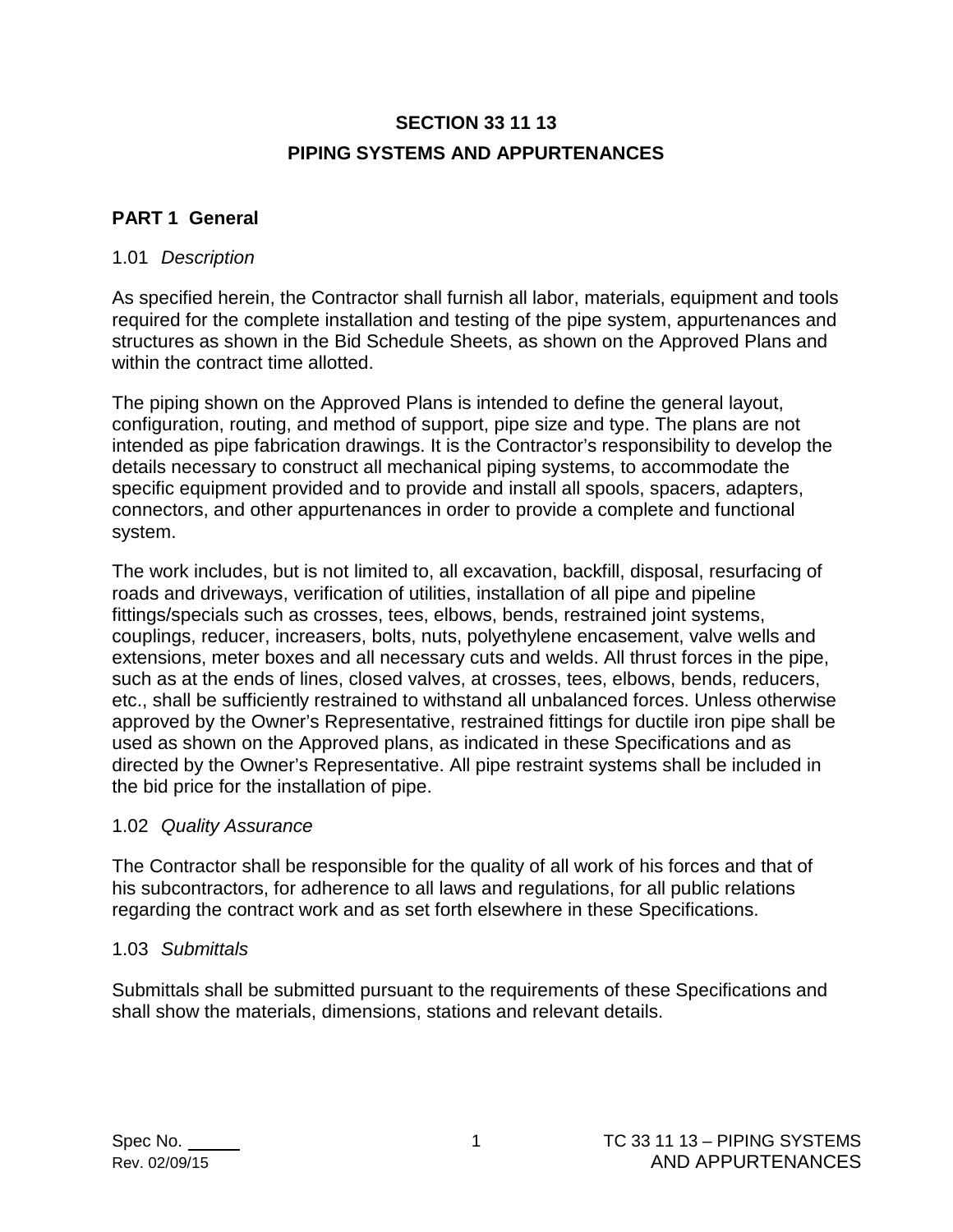# 1.04 *Delivery, Storage, and Handling*

All piping materials, fittings, valves and appurtenances shall be delivered in clean and undamaged condition and shall be stored off the ground. All defective or damage material shall be replaced with new materials by the Contractor at Contractor's expense.

# **PART 2 Materials**

#### 2.01 *Restrained Joint System*

Restrained joint systems shall be designed for ductile-iron pipe and shall be selected from the Approved Materials List.

- 2.02 *Bolts and Nuts*
	- A. Bolts and nuts shall be selected from the Approved Materials List.
	- B. Cadmium/Zinc plated or fluoropolymer coated bolts and nuts shall be used for the installation of pipelines up to 18-inch diameter and shall be carbon steel conforming to ASTM A307, Grade A Bolts and A307 2H heavy hex nuts, unless otherwise indicated on the Approved Plans.
	- C. Stainless steel bolts and nuts shall be used for the installation of pipelines 24-inch diameter and larger and for submerged flanges. Bolts and nuts shall be Type 316 stainless steel conforming to ASTM A193, Grade B8M for bolts and Grade 8M for nuts, unless otherwise indicated on the Approved Plans.
	- D. All bolt heads shall be hexagonal conforming to ASME B18.2.1 and nuts shall be hexagonal conforming to ASME B18.2.2, except where special shapes are required. Bolts shall be of such length that a minimum of two threads shall protrude past the nut when fully tightened.

## 2.03 *Polyethylene Encasements*

Polyethylene encasement shall be as indicated below.

- A. Encasement material shall be V-Bio Enhanced Polyethylene with a minimum of 0.008 inch (8 mils) thickness from linear low-density polyethylene film (LLDPE) in accordance with ANSI/AWWA C105/A 21.5.
- B. Polyethylene encasement wrap or tubes shall be clear or white for potable water and purple for use with non-potable water.
- C. Polyethylene encasement material shall be clearly marked in accordance with AWWA/C105/A 21.5 with manufactures name, year manufactured, AWWA C105/A 21.5, film thickness and material type LLDPE.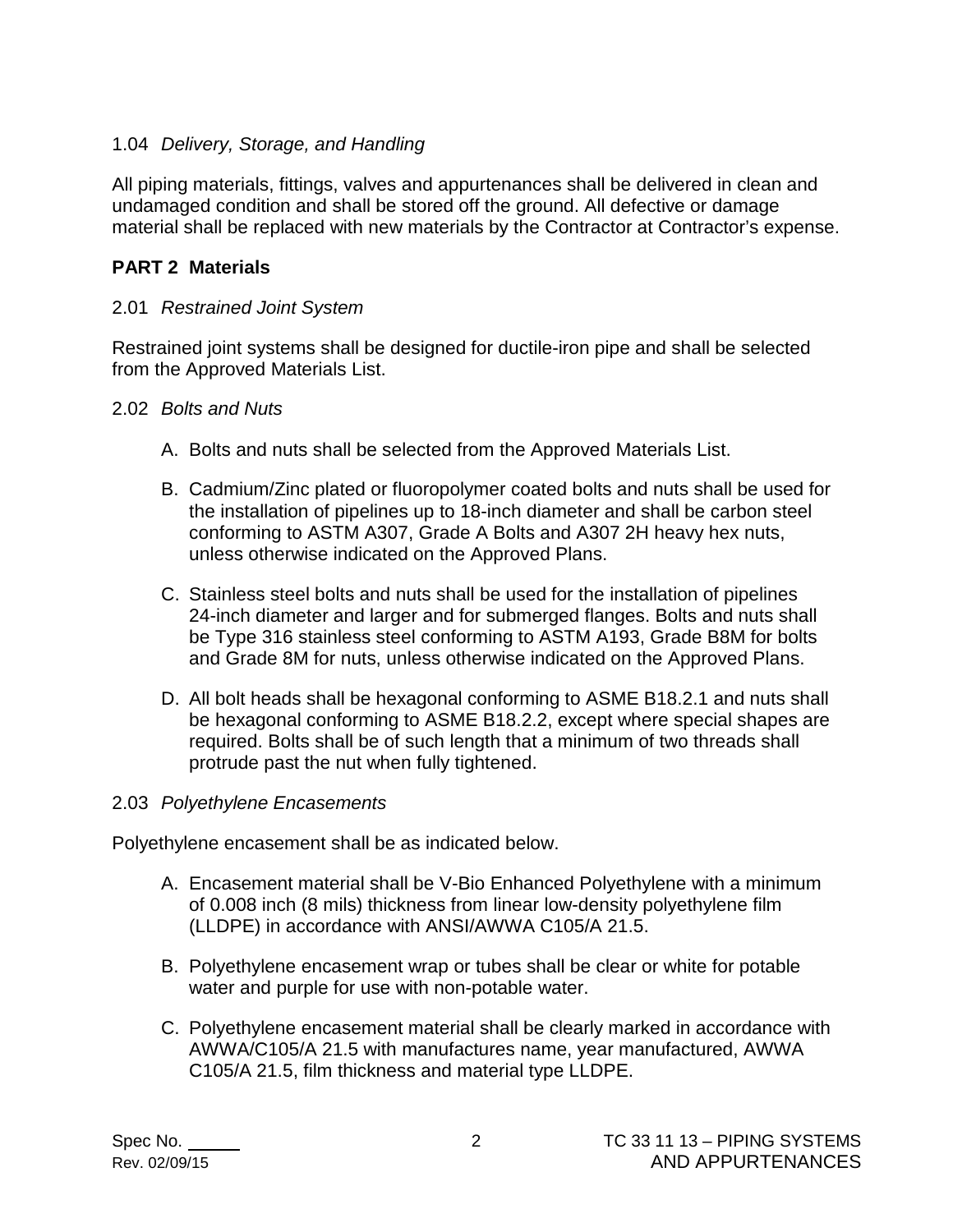- D. Polyethylene encasement wrap or tubes shall be secured with 2-inch wide polyethylene or vinyl adhesive tape.
- E. Polyethylene encasement shall be only tube type for pipe and shall be installed per methods A per AWWA C105/A 21.5.
- 2.04 *Valve Operator Wells*
	- A. Valve operator wells shall consist of 8-inch polyvinyl chloride (PVC), AWWA C900-07 DR-18 pipe, concrete valve can, cast iron triangular cover and concrete collar selected from the Approved Materials List and as shown on the Approved Standard Drawings.
	- B. Valve operator wells 8-inch PVC, AWWA C900-07 DR-18 for potable water system applications shall be white or blue.
	- C. Valve operator well lids shall be triangular ductile iron selected from the Approved Materials List. Lids shall be cast as shown on the Approved Standard Drawings.
- 2.05 *Valve Operator Nut Extension*

Valve operator nut extensions shall be selected from the Approved Materials List.

- 2.06 *Meter Boxes*
	- A. Meter boxes shall be selected from the Approved Materials List.
	- B. Meter box lids for use for potable water systems shall be gray in color.
	- C. Meter box lid for uses in non-potable systems shall be purple in color.

# **PART 3 Execution**

## 3.01 *Restrained Joint System*

Restrained joint system shall be installed as shown on the Approved Plans and in accordance with the manufacturer's recommendations and as directed by the Owner's Representative.

## 3.02 *Bolts and Nuts*

- A. All bolts and nuts shall be new and unused. Bolts shall not be reused once tightened. All used bolts and nuts shall be discarded and removed from the job sites. Rusted or oxidized bolts and nuts shall not be used and are to be discarded.
- B. Bolts and nuts shall be clean and lubricated prior to assemble.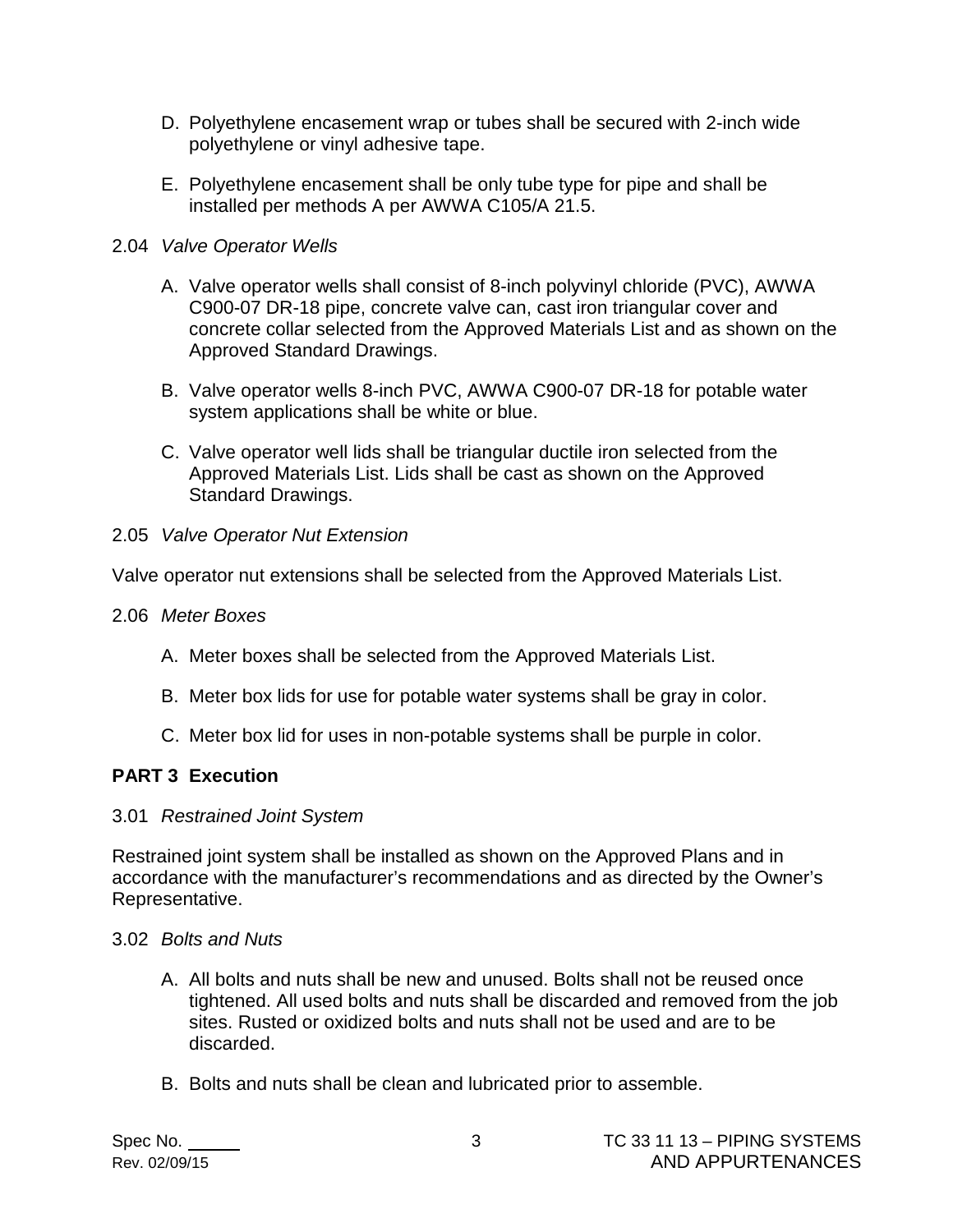- C. Tighten bolts and nuts per the manufacture's recommended bolt tightening sequence and torque procedure.
- D. All stainless steel bolts shall be coated with anti-seize compound selected from the Approved Materials List.

## 3.03 *Polyethylene Encasement Installation*

Polyethylene encasement shall completely encase and cover all metal surfaces in accordance with AWWA C105.

A. Pipe:

All ductile-iron pipe shall be encased with polyethylene tubes in accordance with Method A as described in AWWA C105.

B. Pipe-Shaped Appurtenances:

All ductile-iron pipe-shaped appurtenances such as bends, reducers and offsets shall be encased with polyethylene tubes in accordance with Method A as described in AWWA C105.

C. Odd-Shaped Appurtenances:

Odd-Shaped Appurtenances such as tees and crosses shall be encased with polyethylene wrap in accordance with AWWA C105.

D. Valves:

Valves shall be encased with polyethylene wrap in accordance with AWWA C105. Valves shall be wrapped such that only the stem and operator nut are exposed and the wrap shall be attached so that the valve operation will not disturb or tear the polyethylene wrap sealing the valve. The exposed valve stem and operator nut above the polyethylene wrap shall be coated with NO-OX-ID protective grease selected from the Approved Materials List.

E. Securing Polyethylene Tubes:

Polyethylene sleeves shall be secured with polyethylene or vinyl adhesive tape at the ends and quarter points along the tube in such a manner that will hold the tube securely in place during backfill operation.

F. Securing Polyethylene Wrap:

Polyethylene wrap shall be secured with polyethylene or vinyl adhesive tape in such a manner that will hold the wrap securely in place during backfill operation.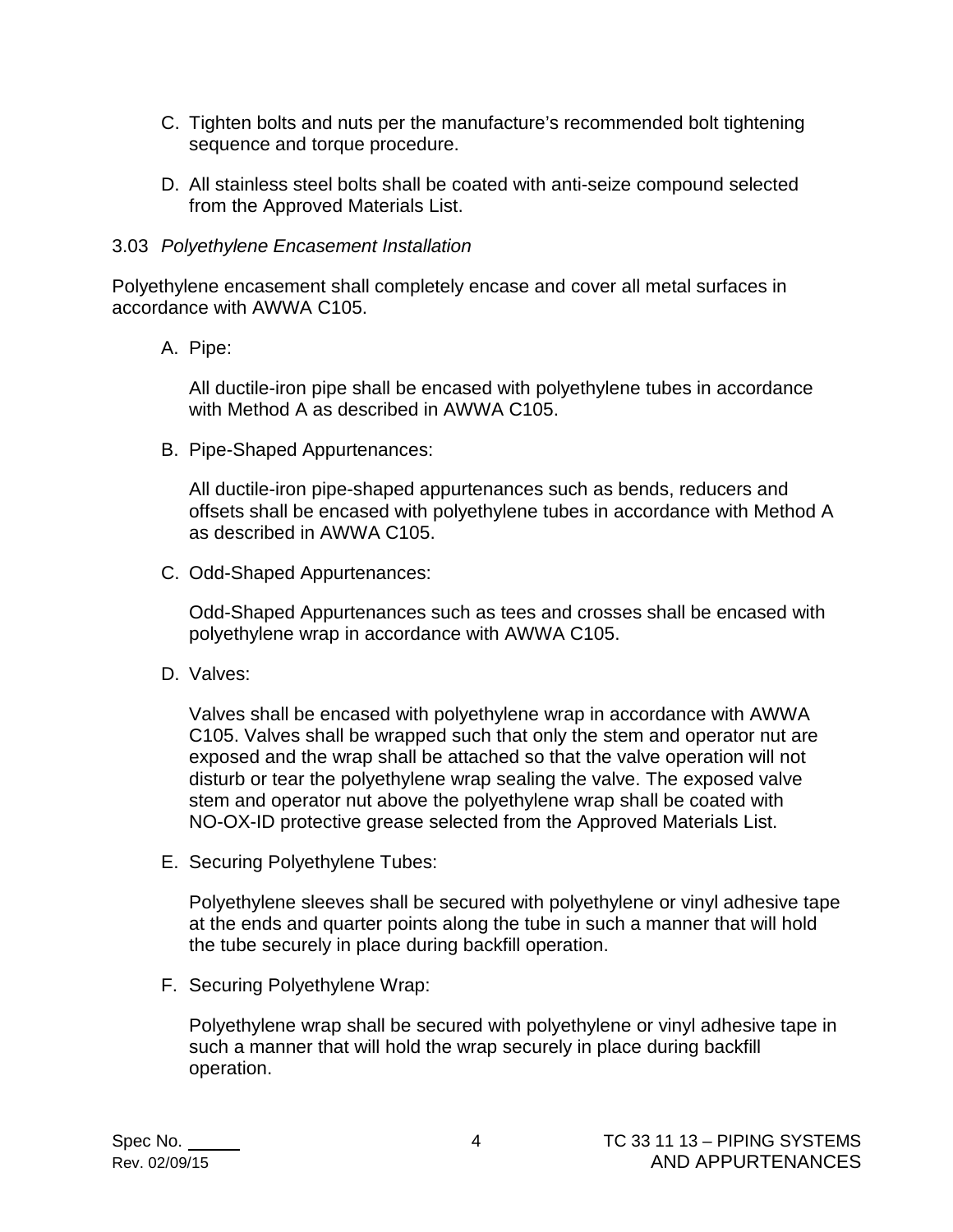G. All holes, tears or abrasions to the polyethylene wrap shall be taped over or covered with a second layer of polyethylene wrap. The polyethylene surface shall be clean to allow full adhesion of the tape to the surface.

#### 3.04 *Valve Operator Wells*

Valve operator wells shall be installed as shown on the Approved Standard Drawings and as described below.

- A. The valve operator well frame and lid shall be raised to final pavement grade.
- B. The valve operator well shall be centered over the valve operator nut. The valve operator well shall be free of all soil and debris for access to the valve operator nut prior to progressing the valve for service.
- C. The contractor shall make the final adjustment to caps as per the manufacturer's instruction and to the satisfaction of CVWD's representative. The cap shall not rock, shake or rattle when the roadway is open to vehicle traffic.
- D. The concrete collar shall be constructed of 560-C-3250 concrete with fiber reinforcing.
- E. Valve operator well caps shall be color-coded to identify the valves normal position of closed or open.

| Color       | Valve Well Cap                      |
|-------------|-------------------------------------|
| Red         | <b>Normally Closed System Valve</b> |
| Yellow      | Normally Open System Valve          |
| <b>Blue</b> | <b>Butterfly Valve</b>              |
| Silver      | Blow-off                            |
| Purple      | Non-potable                         |
| Green       | Sanitation                          |

## 3.05 *Valve Operator Nut Extension*

All valve operator nut extensions shall be fabricated and installed in accordance with the Approved Standard Drawings when the operator nut is more than 4 feet below the roadway or finished grade. Valve operator nut extensions shall be installed where necessary to maintain the depth below finish grade to the operator nut to no more than four feet. The design of the valve operator nut extension shall be such to ensure the centering of the operator nut within the valve operator well. The stem extensions shall be complete with operator nut, location ring, and lower socket to fit valve operator nut. The configuration of the extension stem socket shall match that of the valve it operates.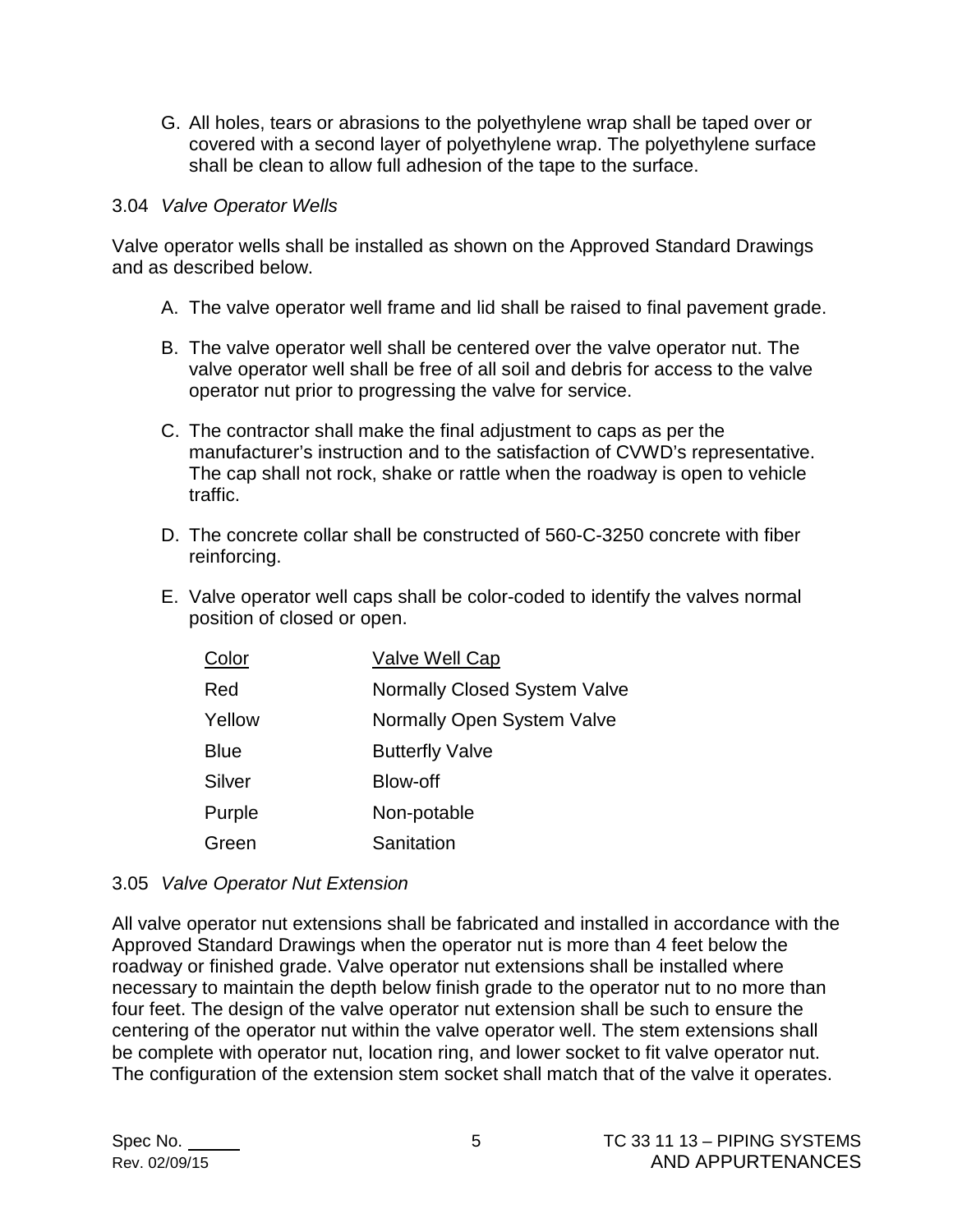## 3.06 *Meter Box Installation*

Meter boxes shall be installed at the elevations and locations as shown on the Approved Plans and in accordance with the Approved Standard Drawings. After sidewalk, curb and gutter have been installed a final meter box adjustment to finished grade may be required. Water meters shall not be installed until final adjustments are made to the meter box and are approved by the Owner's Representative.

# 3.07 *Installation of Water Pipeline*

Installation of pipeline shall be per the latest edition of the "Standard Specifications for Public Work Construction" (SSPWC) unless supplemented by this specification.

The pipe shall be accurately laid to the alignment and grade shown on the Approved Plans or as established by the Owner's Representative. Prior to placing the pipe in the trench, the contractor shall remove any material that may damage the pipe or the pipe polyethylene encasement including sharp rocks, lumber, nails, sheet metal or other sharp objects. The pipe ends shall be covered at the end of each day or when work activity has ceased on a particular section of pipe. The pipe is to remain free and clear of any dirt and foreign objects. The contractor shall be responsible for protecting the pipeline from mud and trench water during the construction of pipeline.

# 3.08 *Permanent Abandonment of Pipelines and Appurtenances*

When indicated on the Approved Plans or when directed by the Owner's Representative, existing pipelines to be abandoned shall be disconnected from all source pipelines in accordance with the modifications and instructions listed below:

- A. All above-ground appurtenances connected to pipelines to be abandoned shall be removed and disposed of or salvaged in accordance with this Section.
- B. All piping and appurtenances buried at a depth of 24-inch or less and connected to pipelines to be abandoned shall be removed and disposed of or salvaged in accordance with this Section. Remaining pipe ends, gate wells and other appurtenances cut at a depth of 24-inch shall be removed entirely or pressure grout or blown sand filled. Excavated areas shall be replaced with compacted backfill and surfaces shall be repaired in accordance with these Standard Specifications.
- C. All pipelines and appurtenances buried at a depth greater than 24-inch shall be pressure grout or blown sand filled or the pipeline crushed in place and appurtenances removed or as directed by the Owner's Representative.
- D. Abandoned pipe 16-inch and larger shall be entirely filled by pressure-grouting or by blown sand.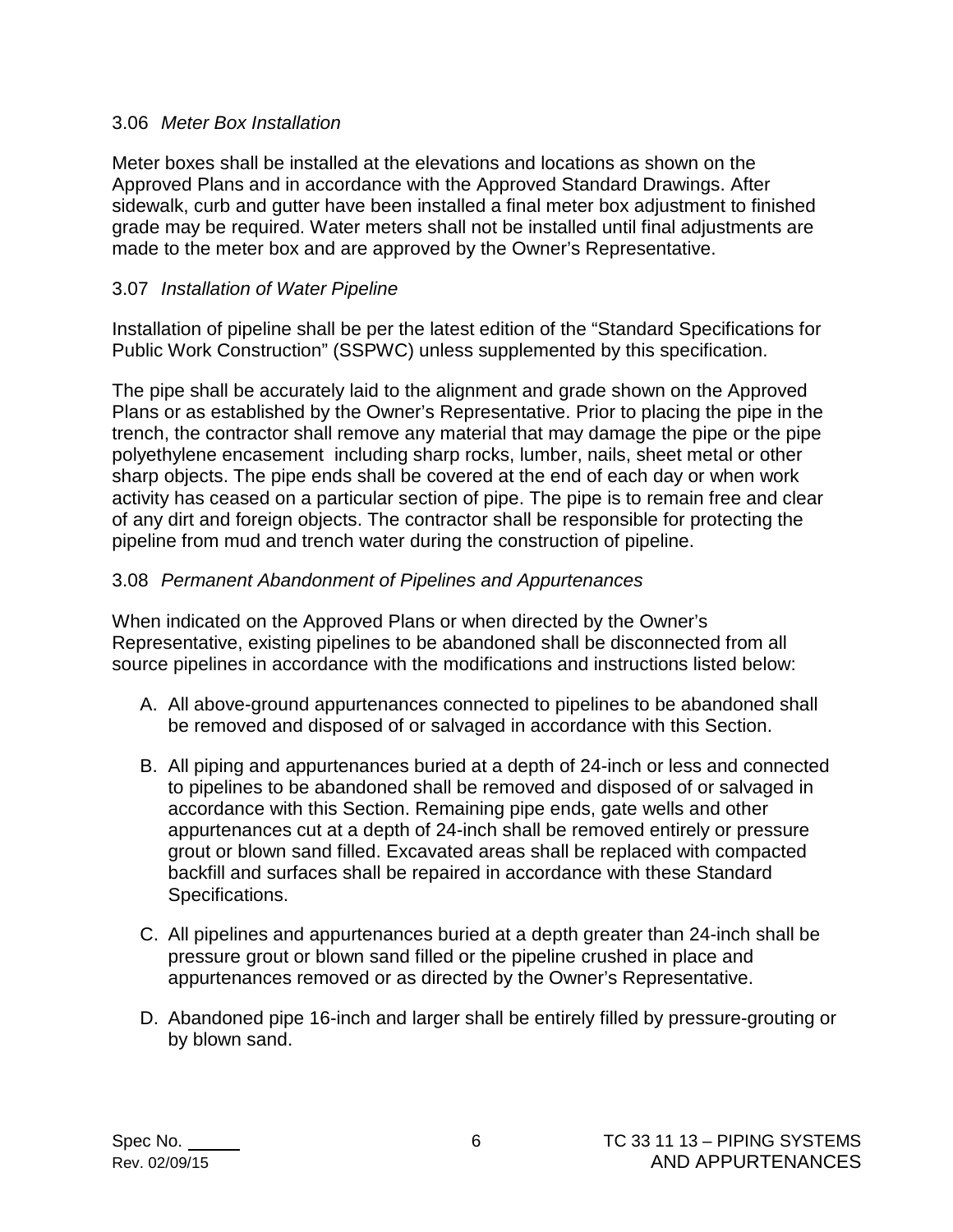- E. All valves buried at a depth greater than 24-inch on pipelines to be abandoned and are not shown to be salvaged on the Approved Plans shall be turned to the closed position, the valve stem shall be severed and the operator nut removed. All valves to be abandoned regardless of depth shall have the valve can, concrete collar, lid and frame removed and the street repaired.
- F. Water services to be abandoned that are connected to pipelines that will remain in service shall be abandoned in-place and deactivated at the corporation. Water services connected to pipelines to be abandoned shall be abandoned in-place and cut ends shall be crimped.
- G. Sewer laterals connected to sewer mains to be abandoned or laterals to be abandoned shall be pressure grout or blown sand filled as directed by the Owner's Representative for the specific circumstance and material type identified.
- H. Sewer manholes shall have the cover and frame, concrete ring, grade rings and cone section removed to the depth indicated on the Approved Plans. Inlet and outlet piping shall be plugged with concrete, manhole void shall be filled with sand, and a 12-inch thick, reinforced concrete slab shall be poured over the top of remaining manhole. The Contractor shall backfill hole to ground surface with compacted select fill.
- I. Sewer and Storm Drain manhole covers and frames shall be salvaged and remain the property of CVWD in accordance with Section 3.11 Salvage.

#### 3.09 *Removal of Pipelines and Appurtenances*

- A. Existing pipe and appurtenances shall be completely removed when indicated on the Approved Plans or as directed by the Owner's Representative. All materials removed during construction operations shall be salvaged or disposed of in accordance with this Section.
- B. When fittings, appurtenances, or pipe segments are removed from pipelines that are to remain in service, the removed portions shall be replaced with straight segments of pipe and appropriate couplings selected from the Approved Materials List.
- C. Contractor shall provide measures that allow for the removal of existing sewer mains and appurtenances with no leakage of raw sewage. Transportation of sewer mains and appurtenances removed from service shall be in waterproof trucks to prevent raw sewage from leaking on public streets.
- D. Removal of asbestos-cement pipe (ACP) and sewer mains and appurtenances shall be in accordance with all applicable State and Federal requirements, and disposal shall be in accordance with the requirements of this Section.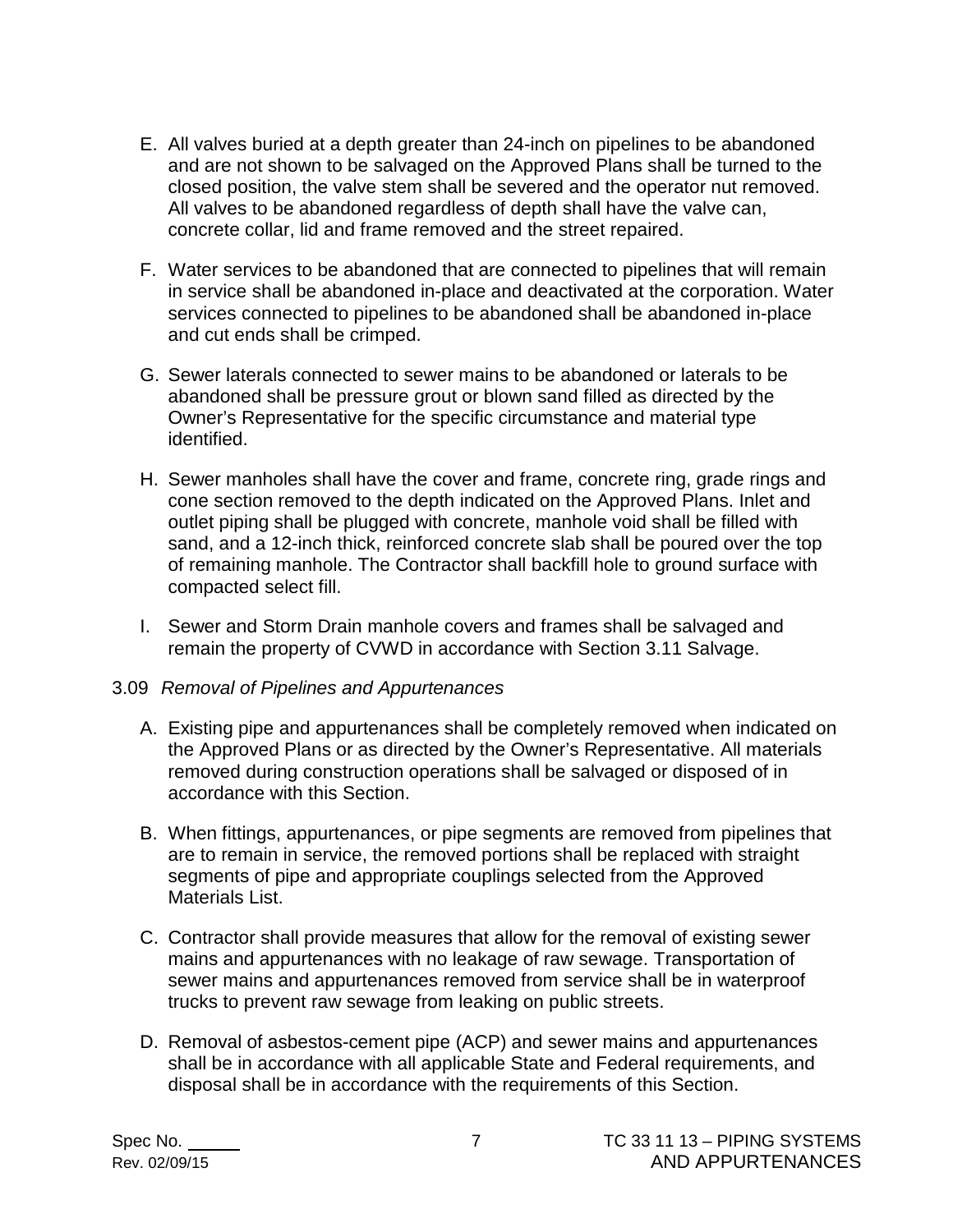E. Backfill, compaction, and surface repair of all excavations for removal of pipe and appurtenances shall be made in accordance with the Approved Plans, these Standard Specifications, or as directed by the Owner's Representative.

## 3.10 *Reconnections*

Existing water service lines or appurtenances shall be connected to new pipelines as shown on the Approved Plans or as directed by the Owner's Representative.

# 3.11 *Salvage*

When the Contractor is required to remove existing pipe and appurtenances, such materials may, when shown on the Approved Plans or directed by the Owner's Representative, be considered salvage. All materials identified as salvage are considered property of CVWD. The Contractor shall temporarily stockpile all material identified as salvage in a location that will not disrupt traffic or otherwise create an unsafe condition and shall deliver salvaged material to the CVWD's materials yard in Coachella. The Contractor shall provide all transportation and equipment to offload such materials as directed by the Owner's Representative.

# 3.12 *Disposal*

All materials removed during construction operations and not identified by the Owner's Representative as salvage shall be legally disposed of in accordance with all applicable Local, State, and Federal requirements.

Disposal of asbestos-cement pipe requires special handling and attention, including but not limited to, encapsulation within airtight packaging, submittal of certification letters and/or waste profile statements, and the use of a Cal-OSHA registered asbestos abatement contractor to transport and dispose of such wastes. The Owner's Representative shall be provided with copies of all applicable documentation regarding the transportation and disposal of asbestos-cement pipe. Contractor shall comply with all applicable regulations and all requirements of the disposal site. Contractor is responsible for all costs associated with disposal of materials, specifically including any materials that may contain asbestos.

# **END OF SECTION 33 11 13**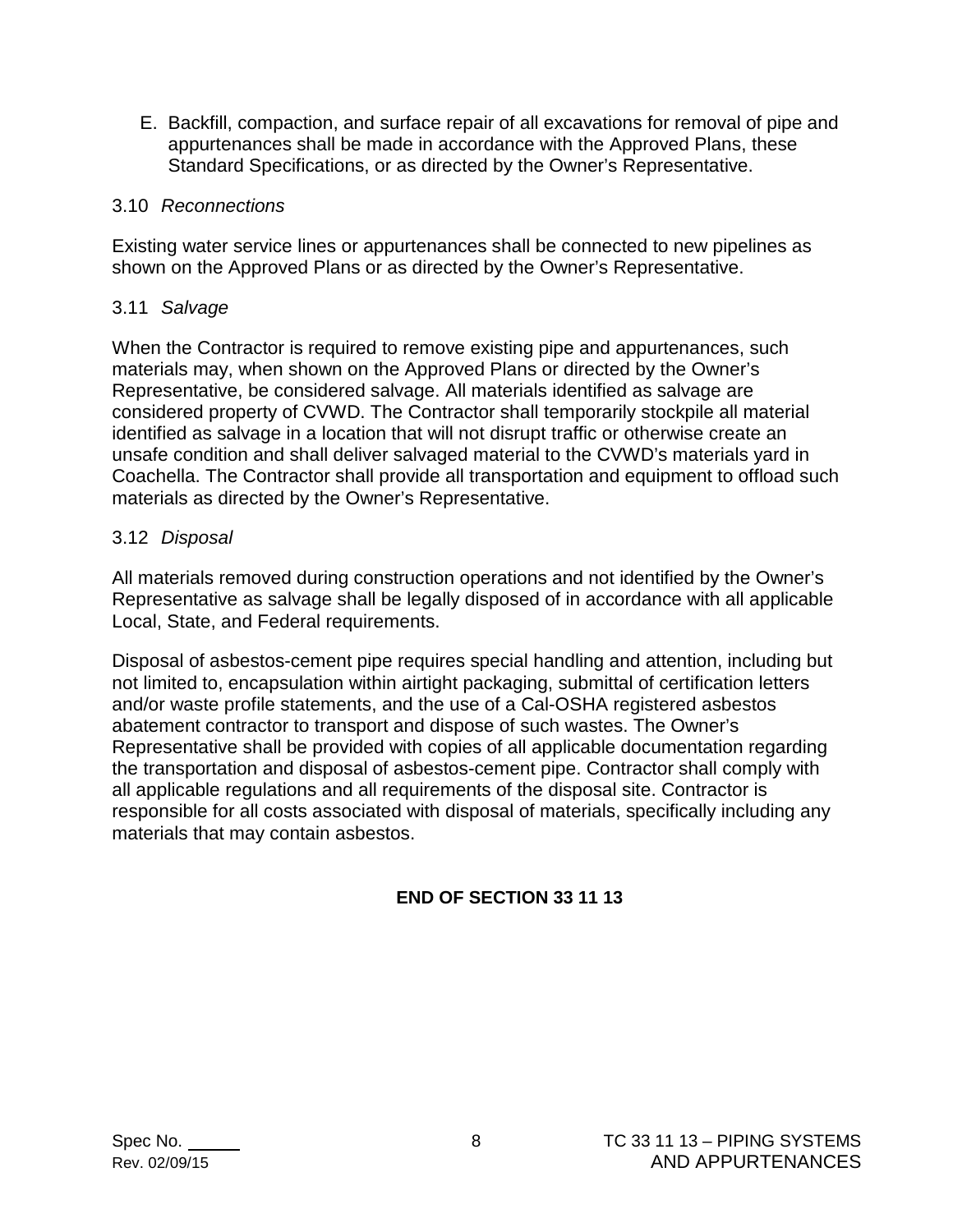# **SECTION 33 11 13.10 DUCTILE IRON WATER PIPE AND FITTINGS**

# **PART 1 General**

## 1.01 *Requirements*

It is required that the contractor shall furnish, unload and string along the trench site, all pipe and material as hereinafter described in these specifications. All fabrication, workmanship, material, and testing of pipe shall conform to the latest revision of the Specifications.

#### 1.02 *Delivery*

- A. Transport, deliver, unload, store and handle all materials in a manner to prevent damage to the materials or the work.
- B. All damaged, broken or otherwise defective materials will be rejected.
- C. Store all circular rubber gaskets and special lubricants in packaged materials with the manufacturer's name, brand and all other applicable data plainly marked thereon.
- 1.03 *Quality Assurance*
	- A. American Water Works Association (AWWA).
		- 1. Ductile iron pipe centrifugally cast in metal molds or sand-lined molds for water or other liquids ANSI A21.51 (AWWA C151).
		- 2. Cement mortar lining for ductile iron pipe and fittings for water ANSI A21.4 (AWWA C104).
		- 3. Rubber gasket joints for ductile iron pressure pipe and fittings (ANSI A21.11 (AWWA C111).
		- 4. Standard for disinfecting water mains ANSI/AWWA C651.
		- 5. Installation of ductile cast iron water mains and appurtenances ANSI/AWWA C600.
		- 6. Thickness design of ductile iron pipe ANSI A21.50 (AWWA C150).

#### 1.04 *Measurement and Payment*

Payment for pipe shall be made on a unit price basis per lineal foot of pipe.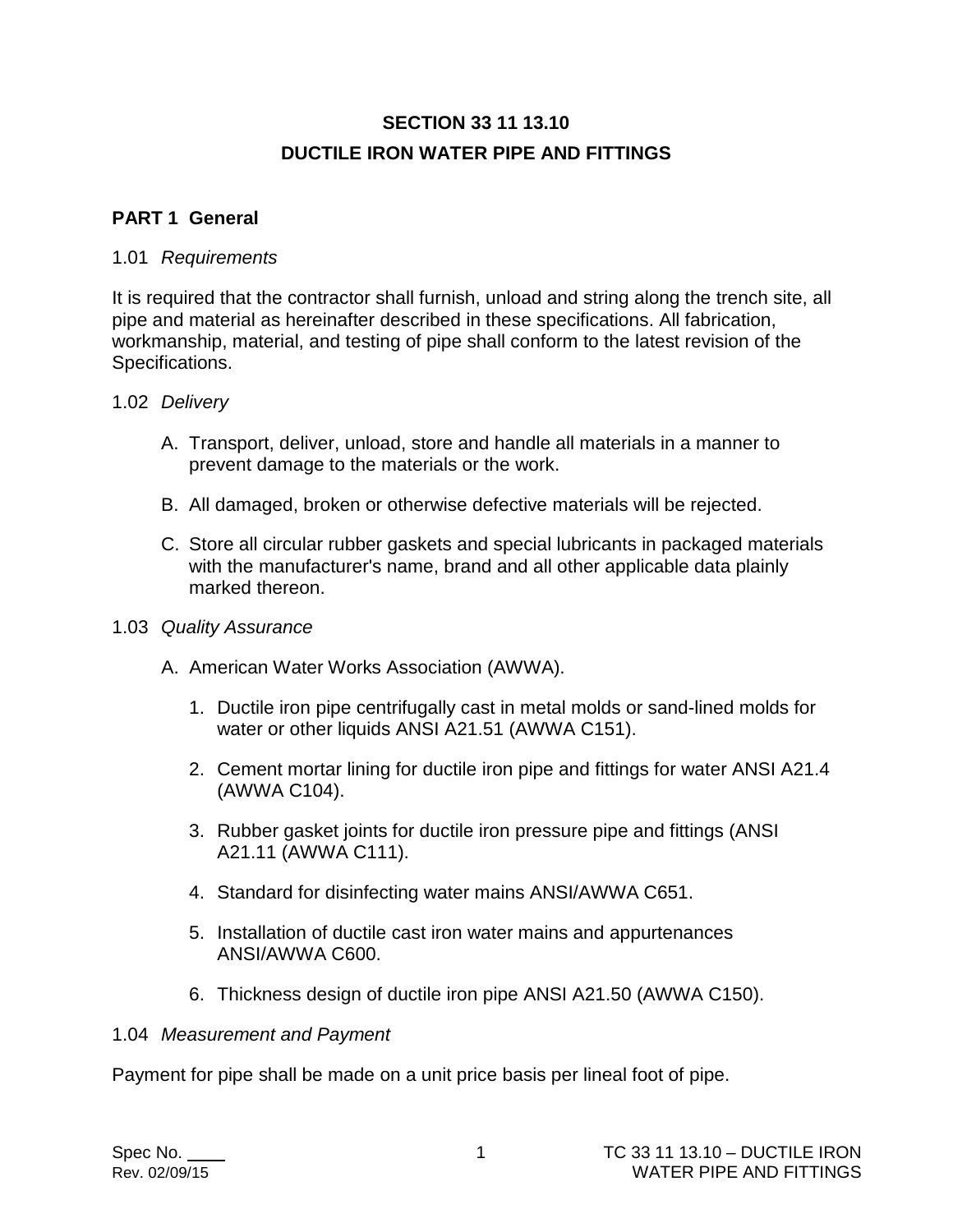# **PART 2 Product**

## 2.01 *Type of Pipe*

Ductile iron pipe shall conform to ANSI A21.51 (AWWA C151) class to thickness designed per ANSI 21.50 (AWWA C150), Tar (Seal) coated and cement mortar lined per ANSI A21.4 (AWWA C104) unless otherwise specified, with bolted mechanical joints or push-on joints as indicated on the plans or special provisions. The minimum laying lengths for DIP shall be 18 feet. Cut sections of pipe (pups) shall not be less than 2 feet in length for pipe diameters 12-inch and smaller and not less than 3 feet for pipe diameters 18-inch and larger. Delivered pipe to include 5% +/- short joints.

#### 2.02 *Class of Pipe*

Ductile iron pipe shall be minimum pressure class 350 for pipe diameters 12-inch and smaller, Class 250 for 18-inch and larger unless indicated differently on the plans.

## 2.03 *Type of Fittings*

Fittings shall be ductile iron and shall conform to ANSI A21.10 (AWWA C110) or A21.53 (AWWA C153), and ANSI A21.11 (AWWA C111). Fittings shall be bolted mechanical joints or push-on joints unless otherwise indicated on the plans, bid items, or the special provisions. All bends shall use mechanical joints for 18-inch and above. Fittings shall be tar (seal) coated and cement mortar lined per ANSI A21.4 (AWWA C104). Above grade fittings shall be flanged and from the Approved Materials List.

## 2.04 *Service Connection Outlets*

Service connection outlets shall be bronze service saddles with CS (Mueller) threads for receiving a bronze corporation stop in accordance with CVWD Standard Drawings W-7, W-9, and W-11. Service Saddle shall be Mueller, Jones or approved equal, for piping up to 18-inch. Piping 24-inch and larger shall not be tapped for domestic services unless approved on the plans.

## 2.05 *Polyethylene Encasement*

All ductile iron pipe and fittings shall be polyethylene encased at the time of installation. Polyethylene encasement and installation shall be in accordance with ANSI/AWWA C105.

## 2.06 *Restrained Systems*

Restrained systems for ductile iron pipe shall be installed in accordance with Section 33 11 13, Part 2 of CVWD Specifications.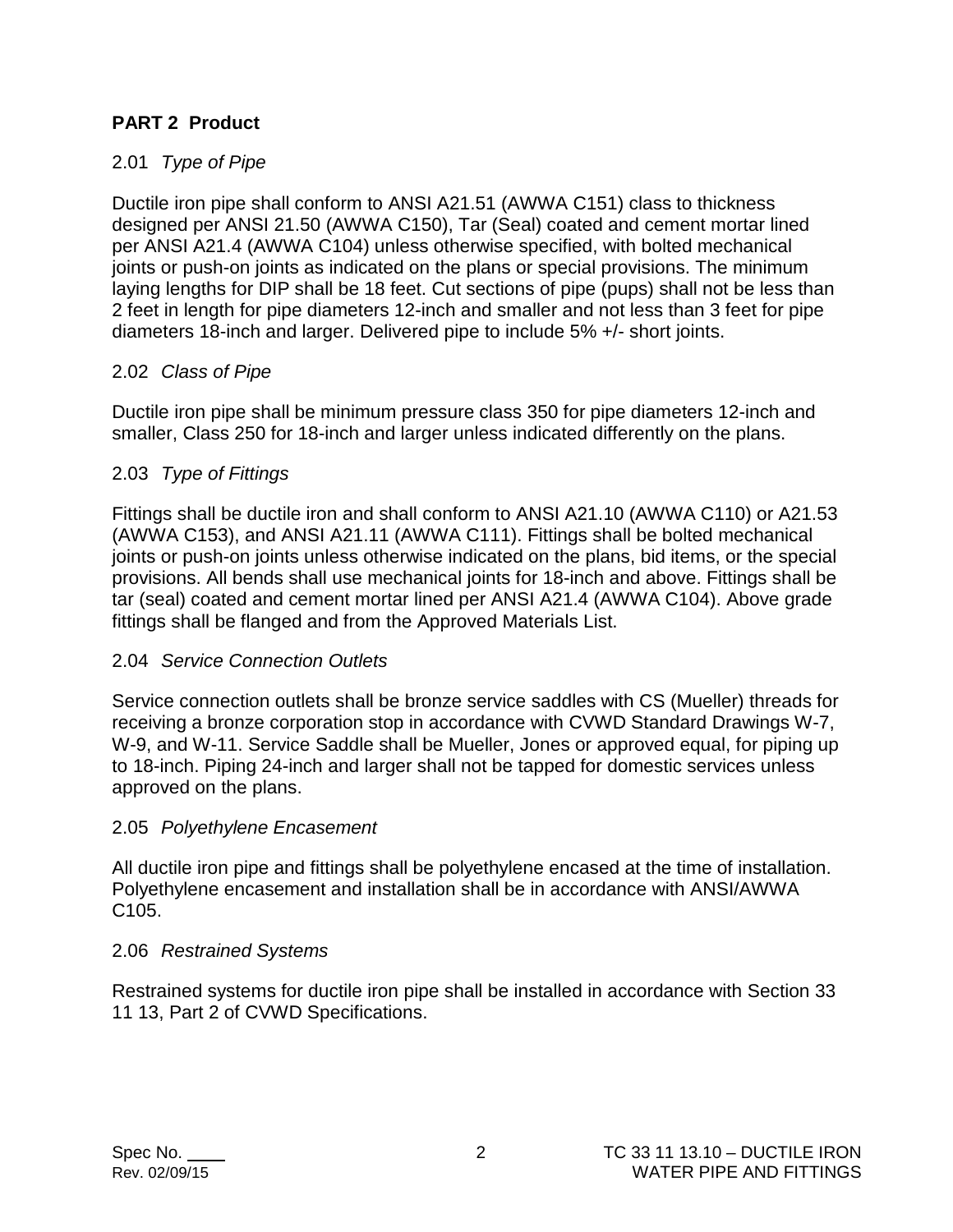# **PART 3 Execution**

#### 3.01 *Installation*

Ductile iron pipe shall be installed in accordance with ANSI/AWWA C600 and Section 33 11 13 of these Specifications.

# **END OF SECTION 33 11 13.10**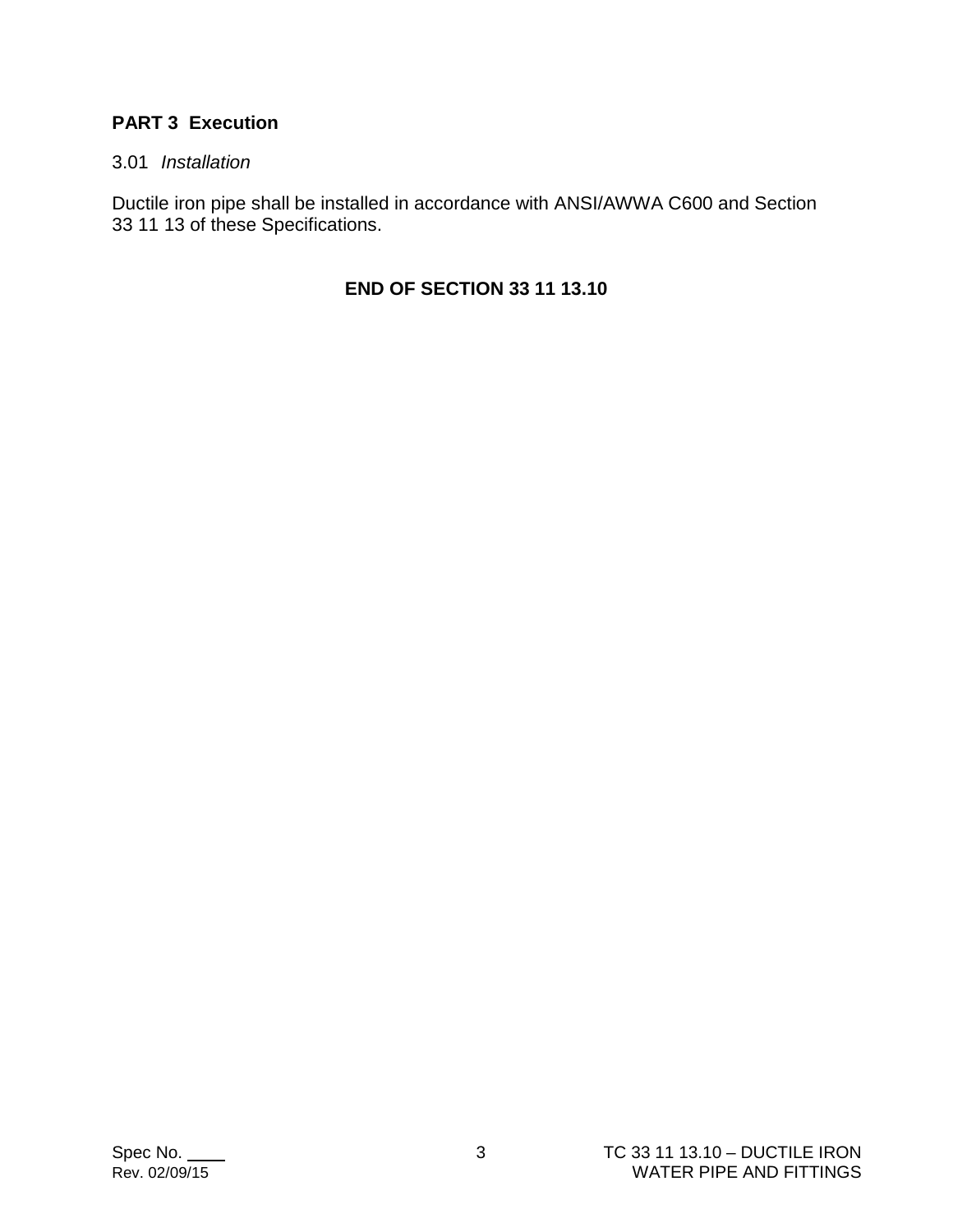PAGE INTENTIONALLY LEFT BLANK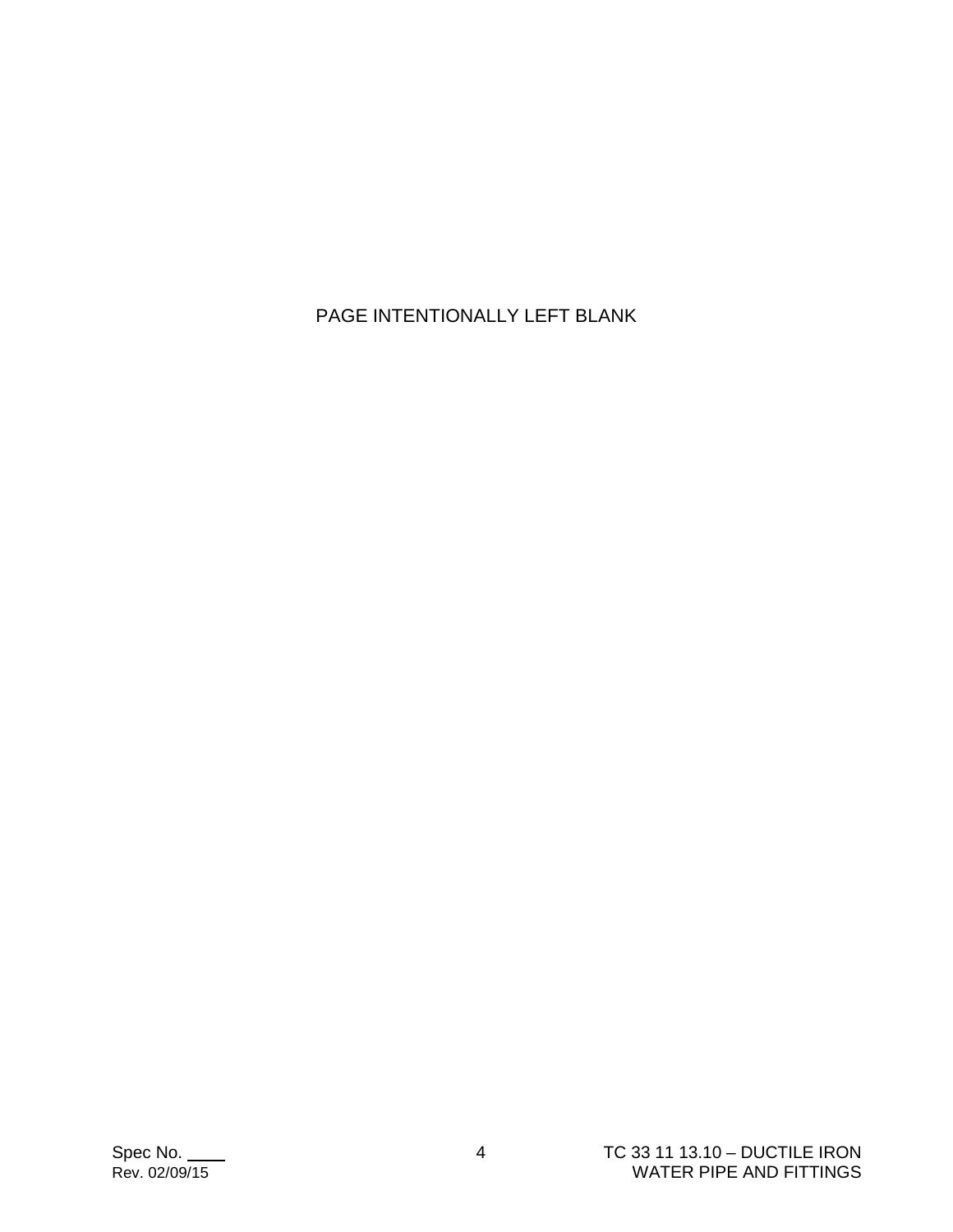# **SECTION 33 12 13 COPPER PIPE, TUBING, BRASS AND BRONZE PIPE FITTINGS**

# **PART 1 General**

## 1.01 *Description*

This section includes materials and installation of copper tubing, brass and bronze pipe fittings and appurtenances. All copper services and fittings shall conform to AWWA C800 and these Specifications.

# 1.02 *Service Lateral Hot/Wet Tap Connections*

CVWD will perform all hot/wet tap connections to existing pipelines in accordance with Section 33 11 13.

## 1.03 *Submittals*

If required by the Owner's Representative, the following items shall be submitted to CVWD for review and approval prior to ordering or delivery.

A. The manufacture shall provide proof of compliance with NSF/ANSI 61 Annex G, NSF/ANSI 372 and conform with the lead content requirements for "leadfree" plumbing as defined by California's statute §116875.

# **PART 2 Materials**

## 2.01 *Copper Pipe and Tubing*

Copper tubing shall conform to ASTM B 88 and shall be Type K soft (annealed). Copper tubing in 1-inch diameter and smaller may be delivered in coils. Copper 1 ½ inch and over shall be delivered in 20 foot straight lengths (not coils).

# 2.02 *Brass Pipe, Nipples, and Fittings*

Threaded nipples, brass pipe and fittings shall conform to ASTM B 43, regular wall thickness. Threads shall conform to ANSI B1.20.1. Fittings shall be compression type. Cast brass or bronze pipe fittings shall conform to ANSI / ASME B1.20.1 for thickness and pressure tests. Pipe threads for cast brass pipe fittings shall conform to ANSI / ASME B1.20.1.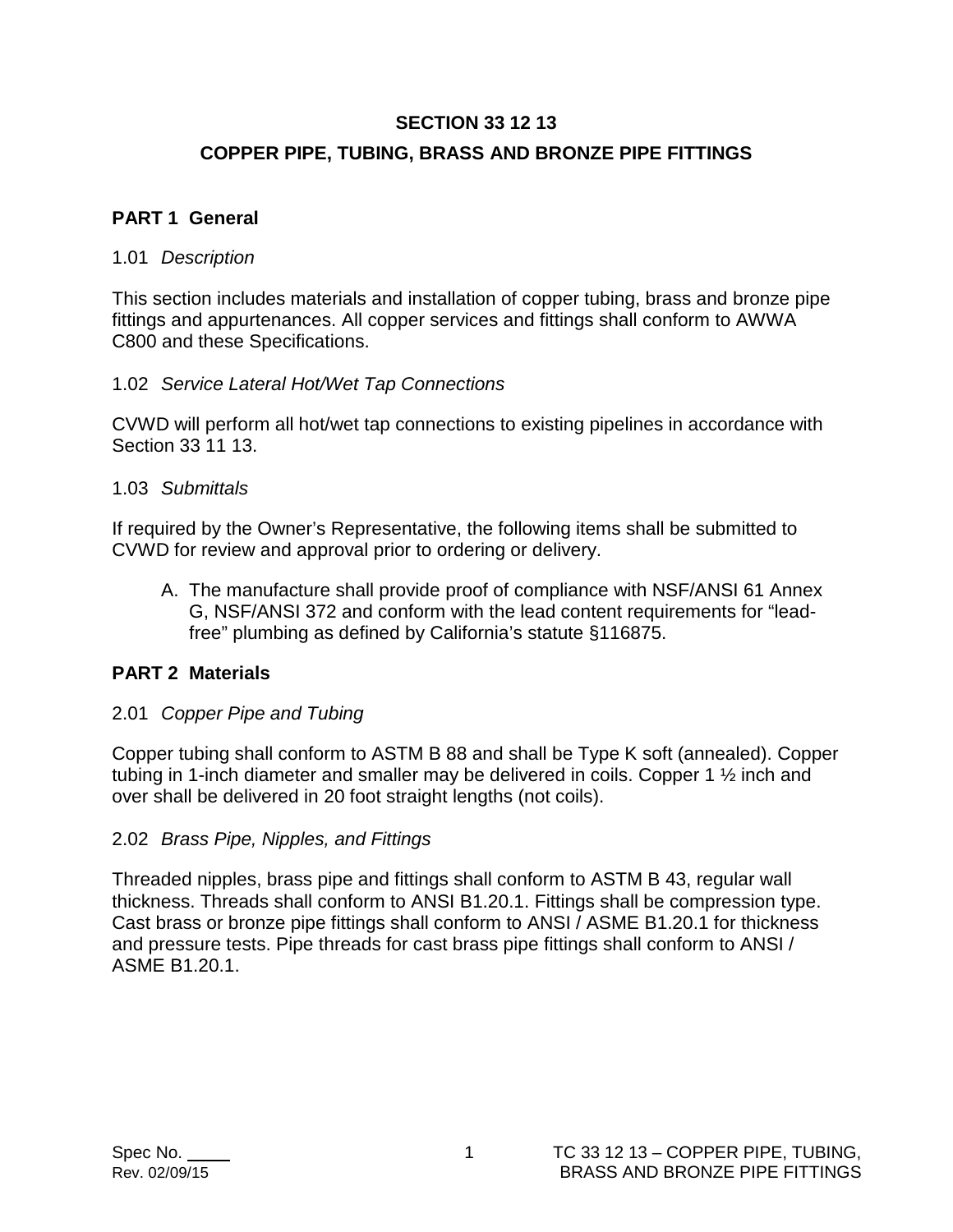- 2.03 *Bronze Appurtenances*
	- A. Corporation stops, curb stops, meter and angle meter stops, meter flange adapters, and bronze-bodied service saddles shall be selected from the Approved Materials List in accordance with the Standard Drawings.
	- B. Fittings intended to connect to copper tubing shall be compression type.
	- C. All items specified herein shall be manufactured of bronze conforming to ASTM B 62.
	- D. Service saddles for Ductile Iron Pipe (DIP) shall be the double strap type.
- 2.04 *Bolts and Nuts for Flanges*

Bolts and nuts shall be in accordance with Section 33 11 13 and the Approved Materials List.

# **PART 3 Execution**

- 3.01 *Copper Tubing and Fittings*
	- A. Trenching, bedding, backfilling and compacting shall be performed in accordance with Section 31 23 17 and the Standard Drawings. Provide a minimum cover of 30-inch below finished street grade.
	- B. Cut tubing true and square and remove burrs.
	- C. Bends in soft copper tubing shall be a long sweep. Shape bends with shaping tools. Form bends without flattening, buckling, or thinning the tubing wall at any point.
	- D. Assemble copper tubing and fittings per the manufacturer's recommendation in accordance with the Approved Standard Drawings.
- 3.02 *Service Saddles*
	- A. Service saddles shall be located a minimum of 24-inch from any pipe joint or fittings.
	- B. Service saddles for connections shall be located a minimum of 24-inch from other saddles. Additionally, multiple service saddles for connections that are installed on the same side of a single pipe length shall be alternately staggered between 10 degrees and 30 degrees to prevent a weak plane in the pipe.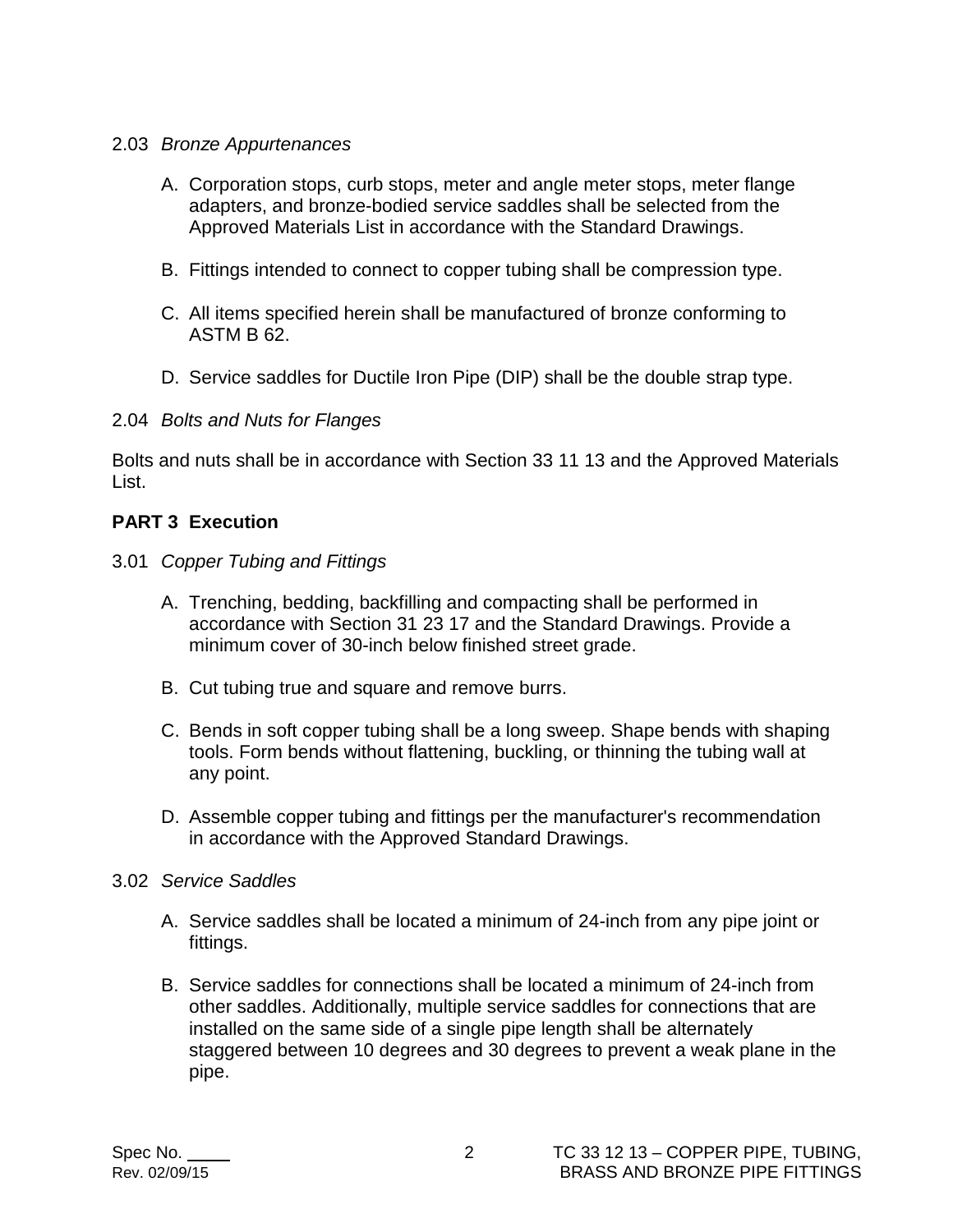- C. The surface of the pipe shall be clean and all loose material shall be removed to provide a hard, clean surface.
- D. The service saddle shall be tightened in accordance with the manufacturer's recommendations to ensure a tight seal, using care to prevent damage or distortion of the service saddle or corporation stop due to over-tightening.
- E. The service saddle hole into the pipe shall be made in accordance with the pipe manufacturer's recommendation. Tools and/or shell cutters with internal teeth or double slots that will retain the coupon shall be used.

# 3.03 *Disinfection and Bacteriological Testing*

Disinfection, bacteriological testing, and flushing shall be performed in accordance with Section 33 13 00.

# 3.04 *Hydrostatic Testing*

Field hydrostatic testing shall be performed in accordance with Section 33 14 00.

# **END OF SECTION 33 12 13**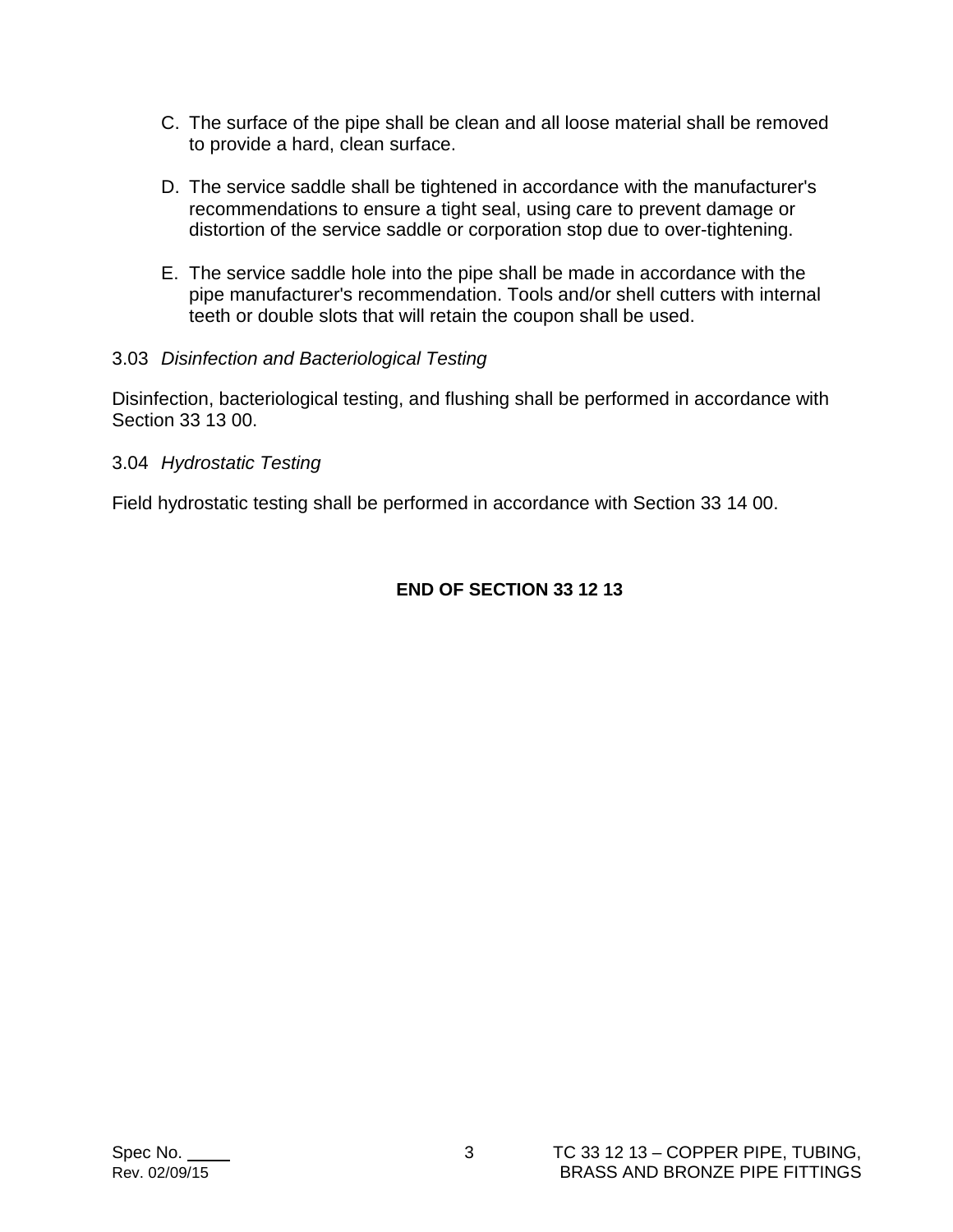PAGE INTENTIONALLY LEFT BLANK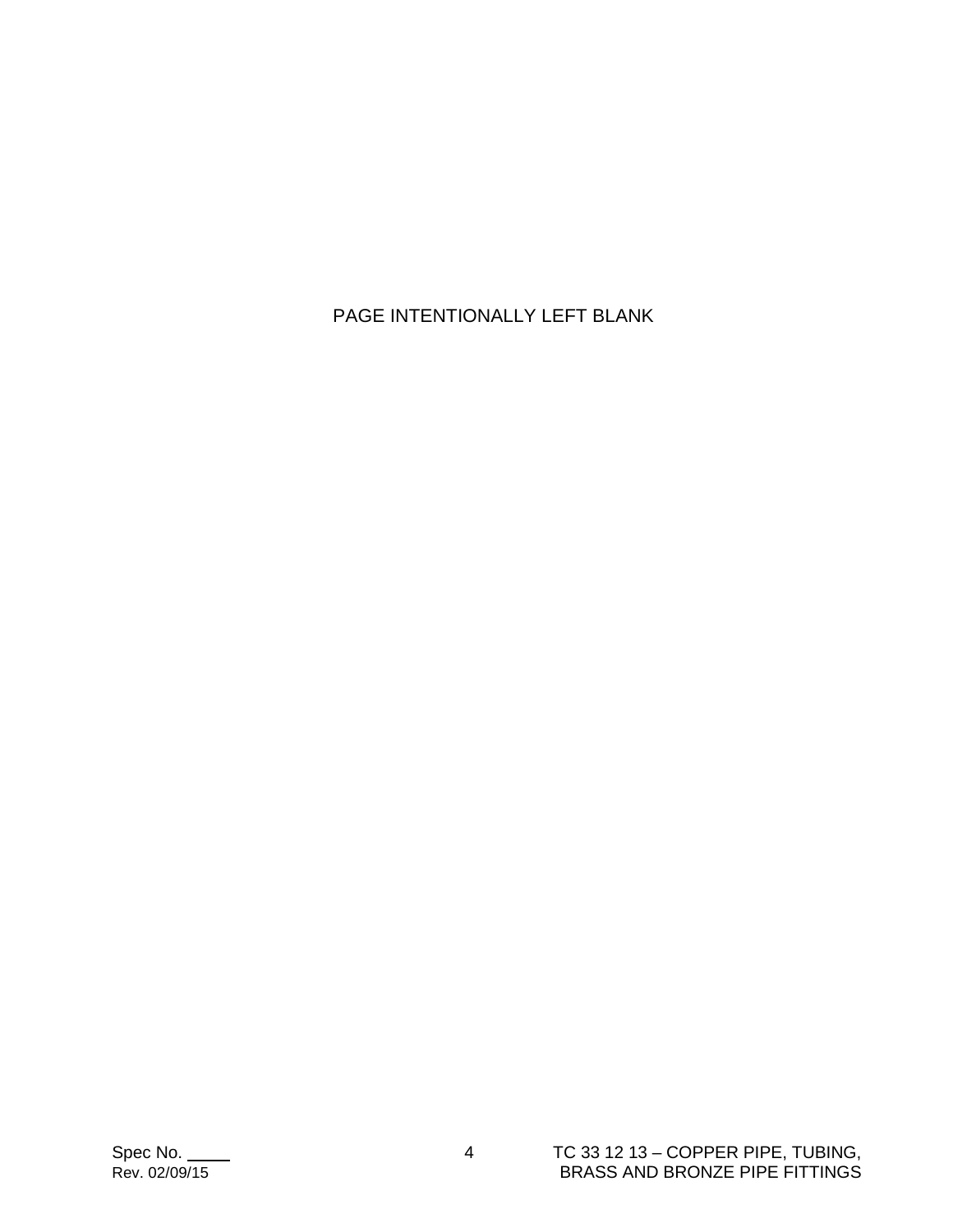# **33 12 16.10 RESILIENT-SEATED GATE VALVES**

### **PART 1 General**

#### 1.01 *Description*

This section includes materials, testing, and installation of manually-operated Resilient-Seated Gate Valves (RSGVs).

### 1.02 *Service Application*

- A. RSGVs shall be installed on potable and recycled water mains and appurtenances in accordance with the Approved Plans and the Approved Standard Drawings.
- B. RSGVs shall be used to isolate and depressurize pipeline segments for repairs, modifications, inspections or maintenance.
- C. In general, RSGVs shall be used when valves are required on pipelines and appurtenances sized 4-inch through 12-inch.
- D. Valves for pipelines sized 14-inch and larger generally require the use of butterfly valves (BFV's) in accordance with Section 33 12 16.20.
- E. Valves 3-inch and smaller shall be in accordance with Section 33 12 16.40.
- 1.03 *Submittals*

If required by the Owner's Representative, the following items shall be submitted to CVWD for review and approval prior to ordering or delivery of valves.

- A. RSGVs 12-inch and smaller shall be selected from the Approved Materials List.
- B. RSGVs 14-inch and larger require CVWD Approval. Submittals shall include catalog data showing conformance to AWWA C509, size(s) proposed for use, valve dimensions, pressure rating, and materials of construction, and such valves shall also conform to all other requirements specified herein.
- C. The manufacture shall provide proof of compliance with NSF/ANSI 61 Annex G, NSF/ANSI 372 and conform with the lead content requirements for "leadfree" plumbing as defined by California's statute §116875.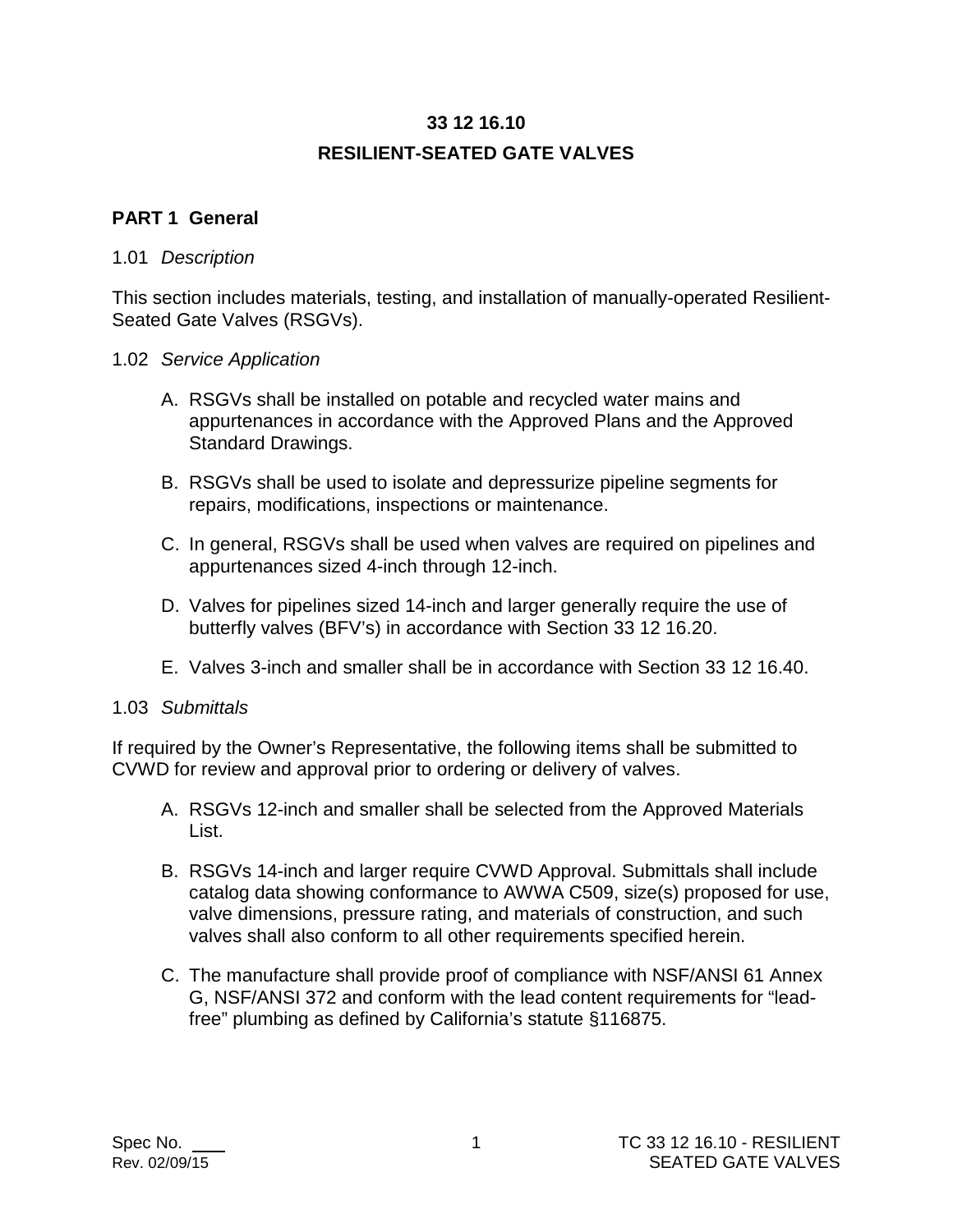### 1.04 *Sizing of Valves*

Valves shall be the same size as the line in which they are installed unless otherwise noted on the Approved Plans.

# 1.05 *Valve Ends*

RSGVs shall be furnished with flanged ends. Ductile-iron flanges shall be in accordance with Section 33 11 13.10.

# 1.06 *Valve Testing*

RSGVs shall be hydrostatically leak tested and coatings shall be holiday detected prior to shipment to the field. Valves delivered to the site prior to successful hydrostatic testing and holiday detection shall be rejected.

# 1.07 *Delivery, Storage and Handling*

Valves shall be delivered and stored in accordance with AWWA C550. The port openings shall be covered with plastic, cardboard or wood while in transit and during storage in the field. These covers shall remain in place until valves are ready to be installed. Valves shall not be stored in contact with bare ground. Valves shall not be stacked.

# 1.08 *Polyethylene Wrap*

Polyethylene wrap shall be used for the buried installation of RSGVs in accordance with Section 33 11 13.

# **PART 2 Materials**

# 2.01 *Resilient-Seated Gate Valves (RSGVs)*

- A. RSGVs shall be ductile-iron in accordance with AWWA C509 and C515 except as modified herein.
- B. RSGVs shall have smooth unobstructed waterways free from any sediment pockets.
- C. RSGVs shall be leak-tight at their rated pressure.
- D. RSGVs shall have a non-rising low-zinc bronze or stainless steel stem, opened by turning left (counterclockwise).
- E. Stem seals shall be the O-ring type incorporating a minimum of two rings as required by AWWA C509.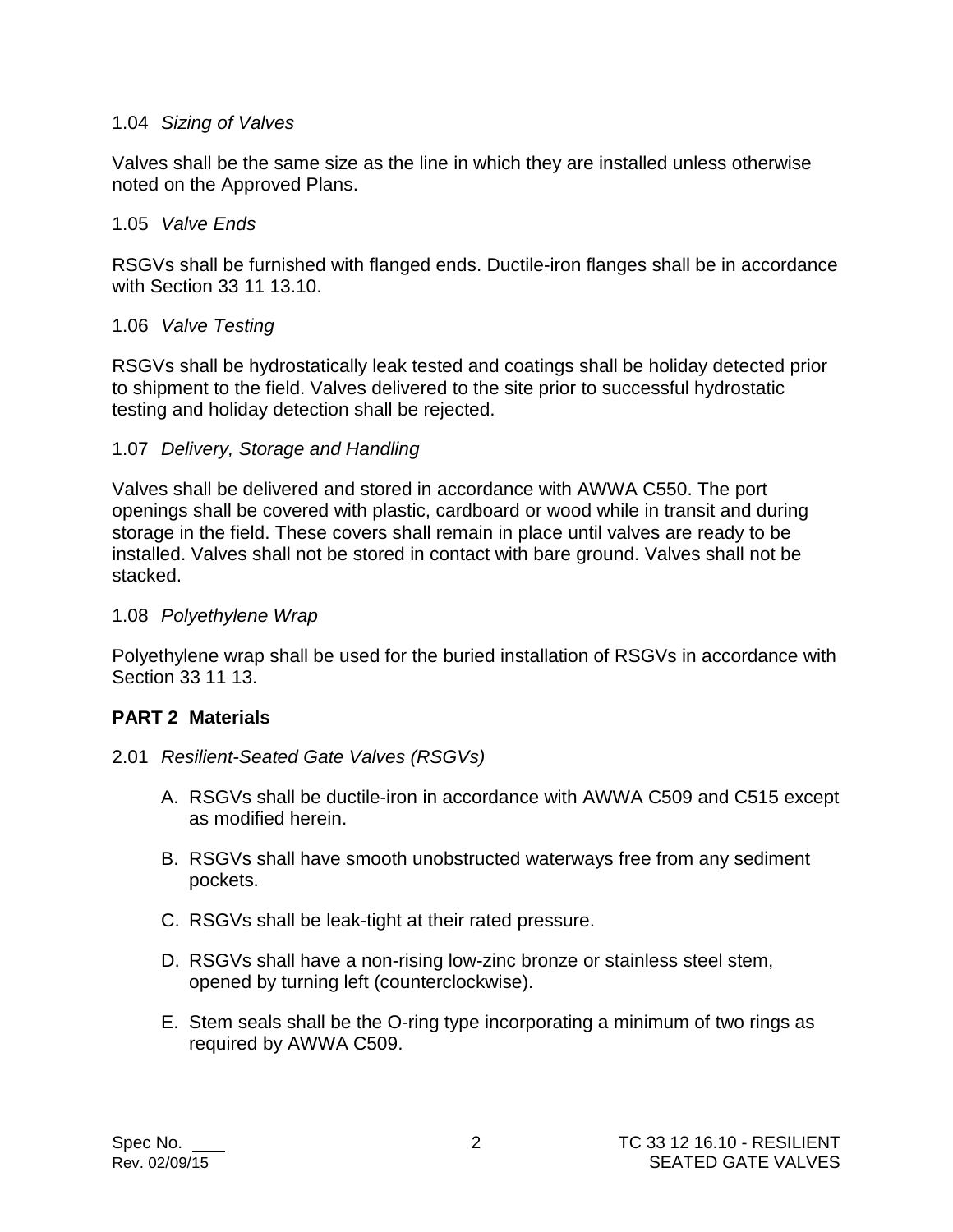- F. Low-friction torque-reduction thrust washers or bearings shall be provided on the stem collar.
- G. Wedge (gate) shall be fully encapsulated with a bonded-in-place Ethylene Propylene Diene Monomer (EPDM) elastomeric covering. Minimum thickness of the rubber seating area shall be  $\frac{1}{4}$  inch.
- H. Valves for buried applications shall be provided with a 2-inch square operating nut, and valves located above ground or in structures shall be equipped with a minimum 12-inch diameter hand wheel in accordance with AWWA C509 unless otherwise indicated on the Approved Plans or required by the Owner's Representative.
- I. RSGV interior and exterior surfaces (except for the encapsulated disc) shall be coated as described below.
- J. All bolts and nuts used in the construction of RSGVs shall be Type 316 stainless steel.

# 2.02 *Epoxy Lining and Coating*

Epoxy linings and coatings for valves shall be provided in accordance with AWWA C210, C213 and C550, with the following modifications:

- A. Epoxy lining and coating of valve surfaces shall be performed by the valve manufacturer by qualified personnel in a facility where the environment can be controlled. Epoxy lining and coating of valves in the field is prohibited.
	- 1. Surface preparation shall be as detailed in SSPC-SP5, White-Metal Blast Cleaning.
	- 2. The manufacture shall provide proof of compliance with NSF/ANSI 61 Annex G, NSF/ANSI 372 and conform with the lead content requirements for "lead-free" plumbing as defined by California's statute §116875.
	- 3. The minimum dry film thickness for epoxy linings shall be 0.008-inch or 8 mils. Liquid epoxy lining shall be applied in two (2) coats in accordance with AWWA C210 and application shall conform to the coating manufacturer's recommendations.
	- 4. Powder epoxy lining and coating materials shall contain one hundred percent (100%) solids in accordance with AWWA C213, shall be applied in one or more coats, and shall conform to the coating manufacturer's recommendations.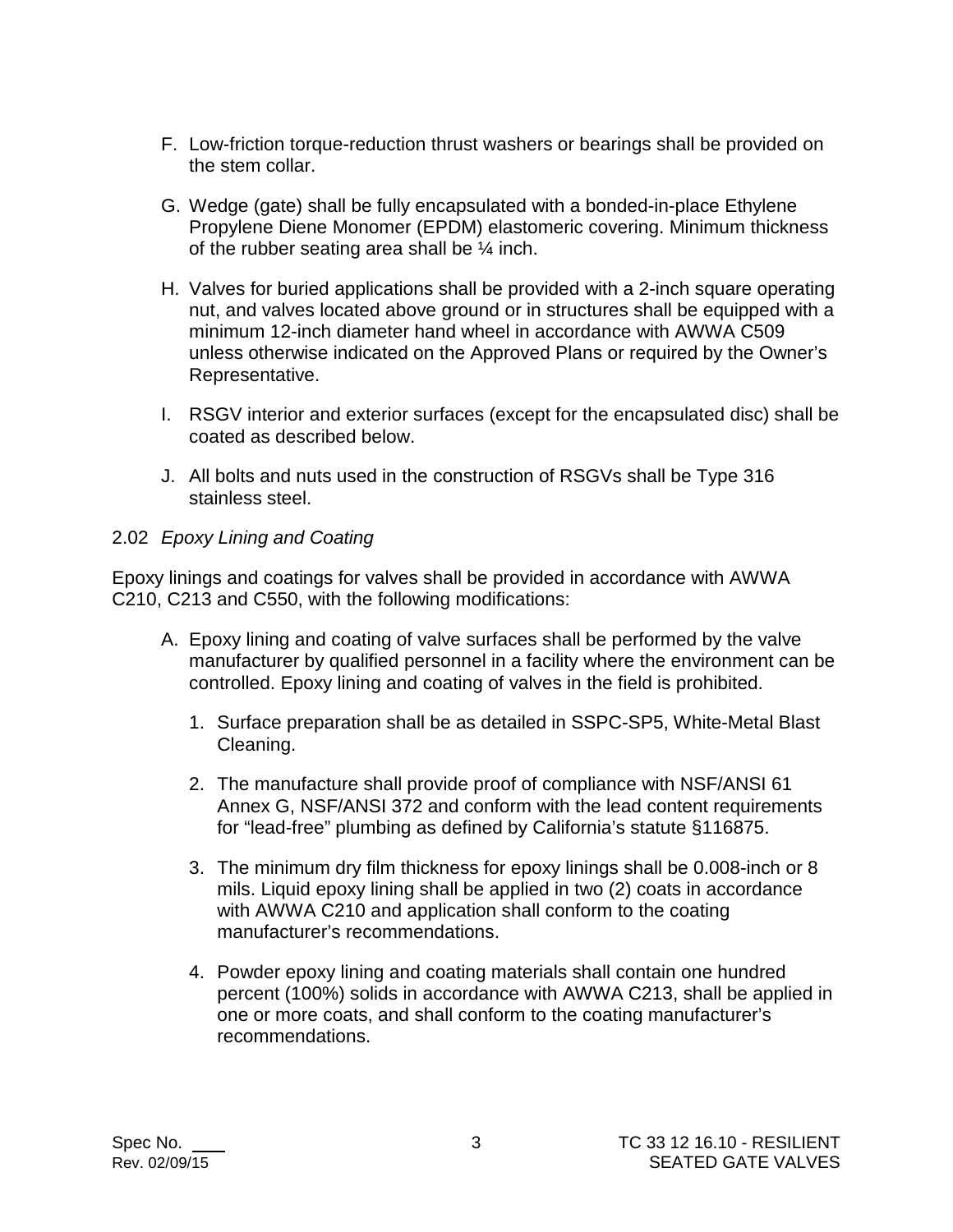- 5. Repairs made to manufacturer's applied linings shall be performed by a company approved by the valve manufacturer, by qualified personnel, and in a facility where the environment can be controlled.
- 2.03 *Valve Wells and Extension Stems*

Valve wells and extension stems for buried valves shall be in accordance with Section 33 11 13 and selected from the Approved Materials List.

### 2.04 *Concrete*

Concrete used for thrust, anchor, and support blocks shall be in accordance with Section 03 30 00.

# **PART 3 Execution**

### *3.01 Installation*

- A. Install valves with the bolt holes straddling the vertical centerline of pipe and the operating nut in the vertical position unless otherwise noted on the Approved Plans.
- B. Valves shall be installed in accordance with the manufacturer's recommendations and the applicable section of these specifications for the piping material and joint type being used.

#### 3.02 *Disinfection of Valves*

Disinfection and flushing shall be in accordance with Section 33 13 00, as part of the process of disinfecting the main pipeline. The valves shall be operated during the disinfection period to completely disinfect all internal parts.

# 3.03 *Hydrostatic Testing*

Valves shall be subject to pressure during the hydrostatic test of the pipelines in accordance with Section 33 14 00.

# **END OF SECTION 33 12 16.10**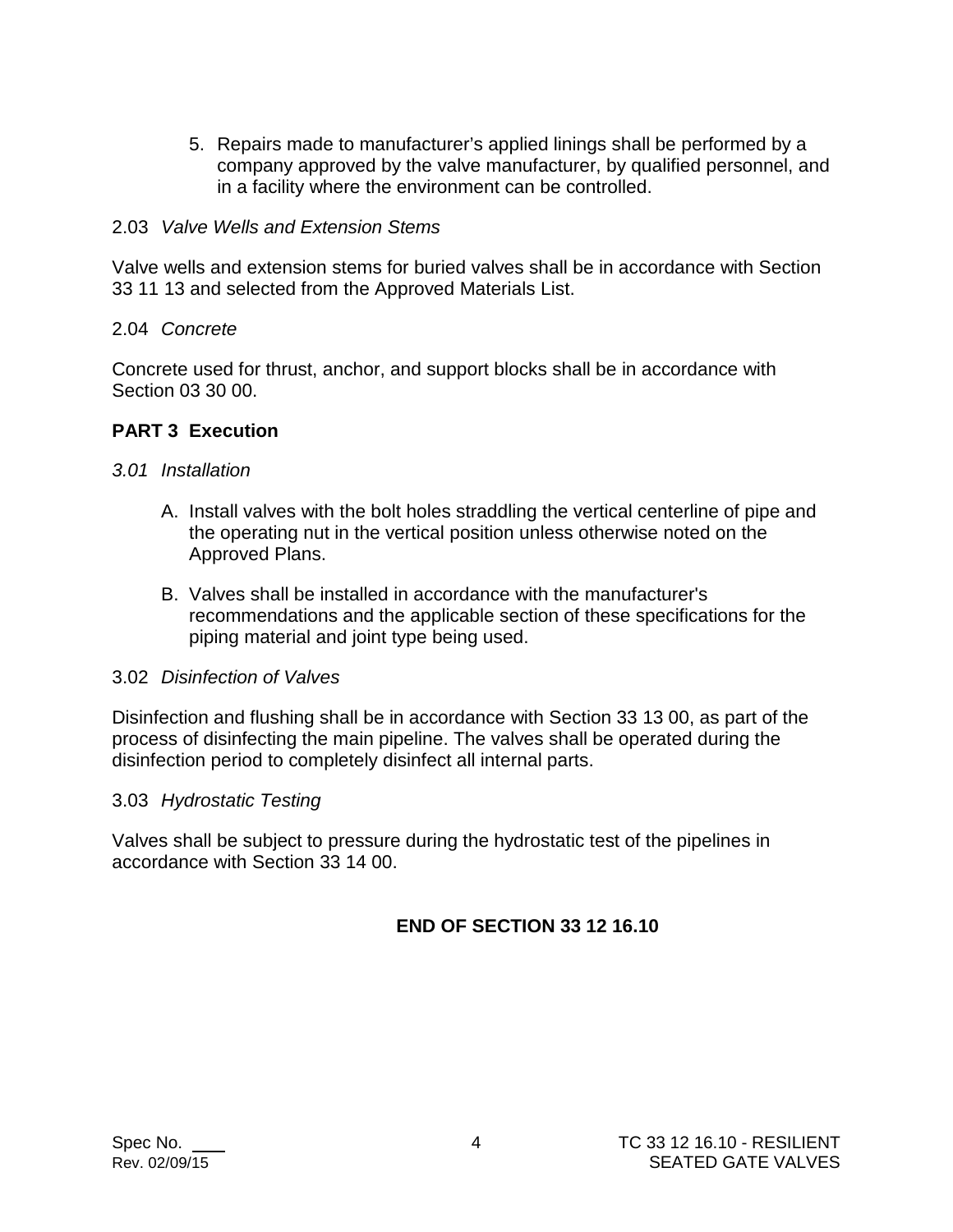# **33 12 16.20 BUTTERFLY VALVES**

#### **PART 1 General**

#### 1.01 *Description*

This section includes materials, testing, and installation of manually operated butterfly valves (BFV).

#### 1.02 *Service Application*

- A. Butterfly valves (BFV) shall be installed on potable and non-potable water mains and appurtenances where shown on the Approved Plans and in accordance with the Standard Drawings.
- B. Butterfly valves shall be used for open/closed operations.
- C. Valves discontinued by the manufacturer as of the bid opening date will not be accepted.
- D. In general butterfly valves shall be used when valves are required on pipelines 18-inch and larger and where the use of a motor-operated valve is required as shown on the Approved Plans. Butterfly valves smaller than 18-inch shall only be used as indicated on the Approved Plans or with the prior approval of the Owner's Representative.
- E. Valves for pipelines sized 12 inch and smaller generally require resilient wedge gate valves (RWGVs) in accordance with Section 33 12 16.10.
- F. Valves 3-inch and smaller shall be in accordance with Section 33 12 16.40.

# 1.03 *Submittals*

If required by the Owner's Representative, the following items shall be submitted to CVWD for review and approval prior to ordering or delivery of valves.

- A. An affidavit from the valve manufacturer shall be provided for the following:
	- 1. The valve manufacturer shall certify that all actuators were furnished and installed by the valve manufacturer.
	- 2. Submit all calculations for valve break and dynamic torque for butterfly valves operation from 0 to 90 degrees, at full open, the valves full rated pressure, and for bi-directional velocity. Pressure shall be 150 pounds per square inch (psi) at 16 feet per second (fps) unless otherwise noted. Where applicable, electric actuators shall be sized for a minimum safety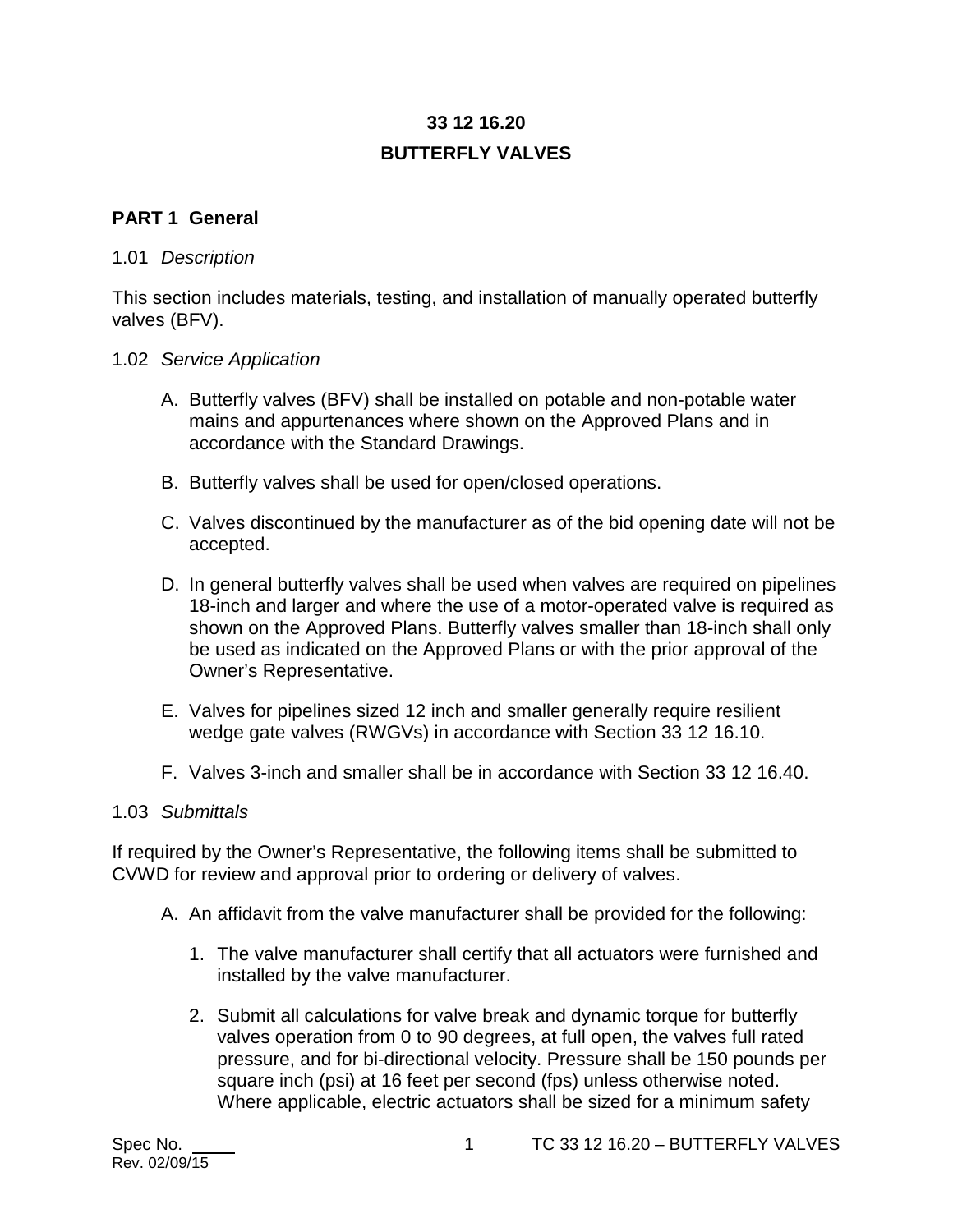factor of 2.0 applied to the maximum dynamic torque for modulating valves or a safety factor of 1.5 applied to both break and dynamic torque for either open, closed or modulating valves. Calculations shall be provided for both methods in sizing electric actuators with the greater of the two methods governing.

- 3. Valves have successfully passed hydrostatic testing per AWWA C504 and coatings testing by the valve manufacturer.
- 4. Provide copies of all test results certifying compliance with all applicable AWWA valve standards and as required in these specifications.
- B. The valve manufacturer's catalog data showing the size to be used, valve dimensions, pressure rating and materials of construction.
- C. Upon the request of the Owner's Representative for butterfly valves 30-inch and larger, each valve body shall be pressure tested to the equal to twice the design water-working pressure, unless specified otherwise. Leak test each valve at 200 psi for class 150B valves and 250 psi for class 250B valves. Provide signed and dated certificates of conformance.
- D. Actuator manufacturer's catalog data and detail construction sheets showing the dimensions, materials, number of turns, and required torque input of the actuator to be used.
- E. The manufacture shall provide proof of compliance with NSF/ANSI 61 Annex G, NSF/ANSI 372 and conform with the lead content requirements for "leadfree" plumbing as defined by California's statute §116875.

#### 1.04 *Sizing of Valves*

Valves shall be the same size as the line in which they are installed unless otherwise noted on the Approved Plans.

#### 1.05 *Valve Ends*

Valve ends shall be flanged ductile-iron unless otherwise called for on the Approved Plans or as directed by the Owner's Representative.

Ductile-iron flanges shall generally be in accordance with AWWA C115, and rated at a working pressure of 250 psi. When Class 250 butterfly valves are shown on the Approved Plans or are otherwise required, ductile-iron flanges shall be compatible with AWWA C207, Class "F".

Maximum working pressure of the flange shall as specified in AWWA or ASME/ANSI. Flanges shall be integrally cast per AWWA C110.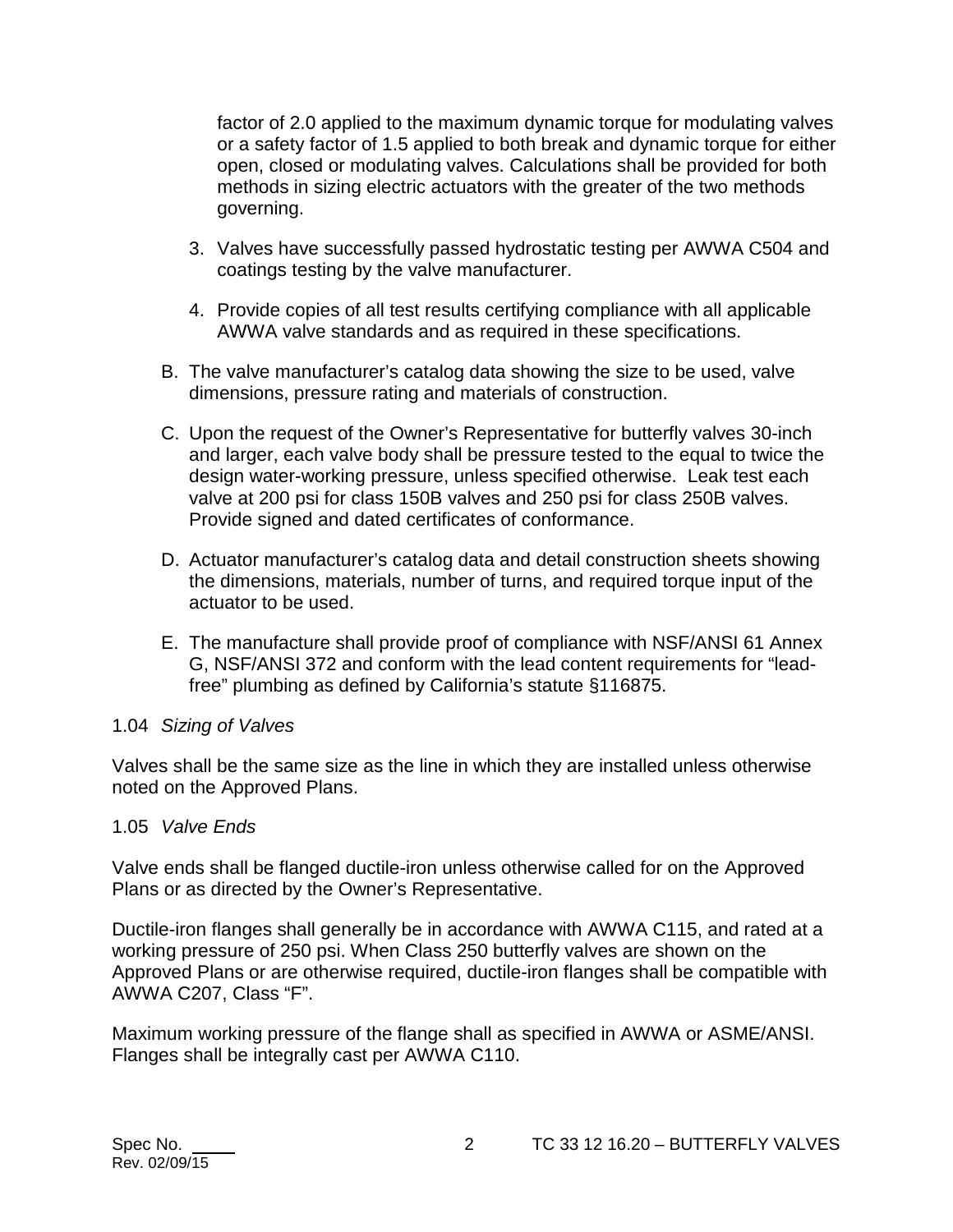#### 1.06 *Valve Testing*

Each valve body shall be tested by the manufacturer under a test pressure equal to twice its design water working pressure, and shall be shop-operated three (3) times in accordance with the requirements of AWWA Standard C-504.

#### A. Butterfly Valves Larger Than 18-Inches

Butterfly Valve Testing. Butterfly valves with size greater than 18 inches shall be hydrostatically tested per AWWA C504 in both directions. This test shall be conducted within 50 miles of the CVWD office and shall be performed in the presence of CVWD Inspection. No valve shall be installed until this testing has been completed and approved by CVWD.

Each valve shall be tested as detailed in the CVWD Standard Specifications and as specified below:

- 1. Visually inspect each valve and its actuator for compliance with the submittal.
- 2. Visually inspect each valve for obvious damage or substandard construction.
- 3. The testing medium shall be water. Under no circumstances is air to be used as the test medium.
- 4. Each valves is to be tested at its rated pressure.
- 5. Both sides of each valve are to be tested.
- 6. The test duration on each side of the valve is 5 minutes. A passing test is one where there is no visible leakage and no decrease on the initial test pressure.
- 7. A valve which fails the pressure test shall be either repaired or replaced. Repaired valves shall be retested. Replacement valves shall be tested using this procedure.
- 8. Valves shall only be repaired by personnel authorized by the valve manufacturer to do the necessary repairs. Unless they have been authorized by the valve manufacturer, supplier or contractor shall not be permitted to perform repairs.

# 1.07 *Delivery, Storage and Handling*

Valves shall be delivered and stored in accordance with AWWA C504 and AWWA C550. The port openings shall be covered with plastic, cardboard or wood while in transit and during storage in the field. These covers shall remain in place until the valve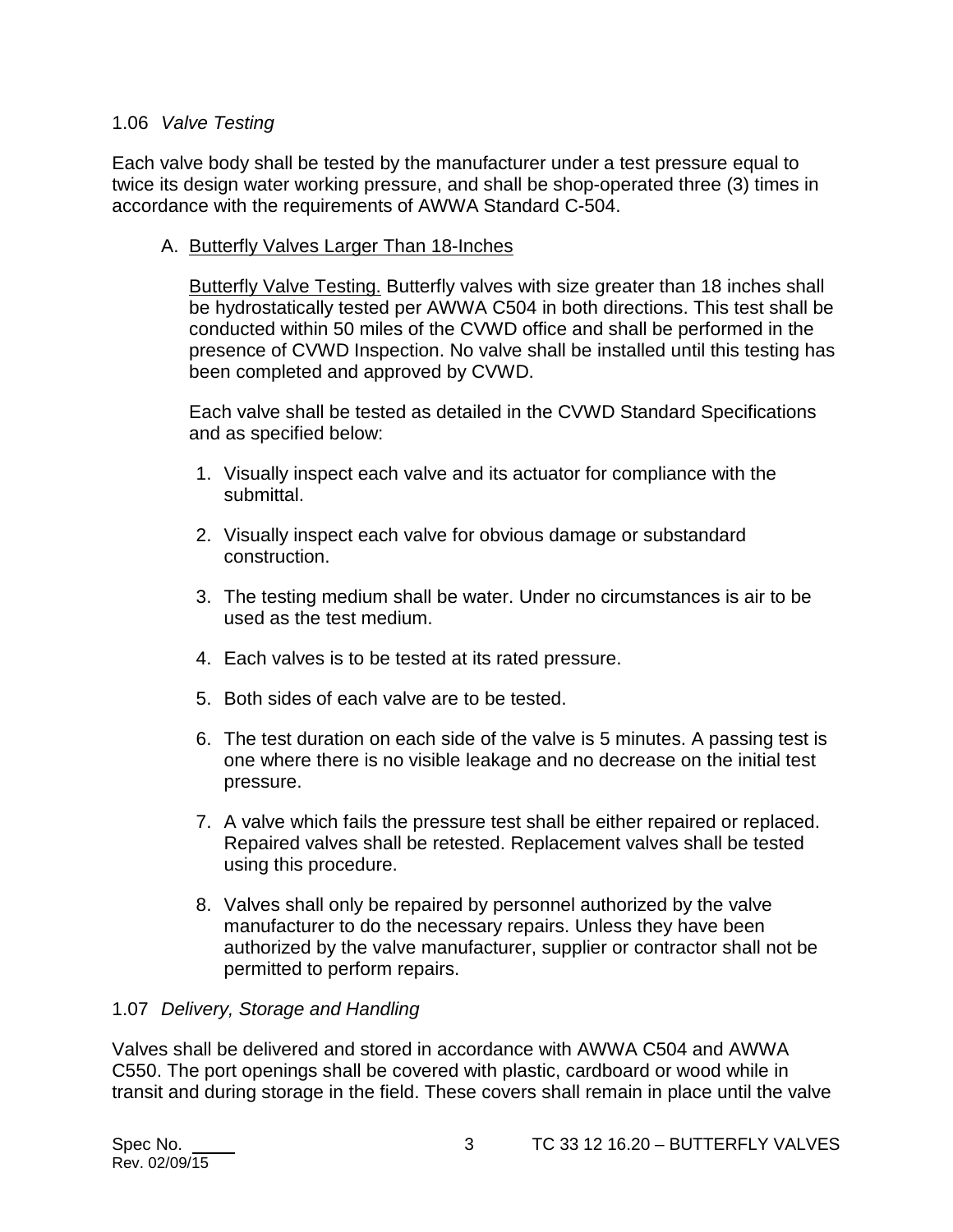is ready to be installed. Valves shall not be stored in contact with bare ground. Valves shall not be stacked.

#### 1.08 *Polyethylene Wrap*

Polyethylene wrap shall be used for buried installation of butterfly valves in accordance with Section 33 11 13.

# **PART 2 Materials**

#### 2.01 *Butterfly Valves (BFV)*

- A. Butterfly valves and appurtenant components and materials shall be selected from the Approved Materials List.
	- B. Butterfly valves shall be short body, leak-tight closing, and rubber-seated in accordance with AWWA C504 except as modified herein.
	- C. Butterfly valve bodies shall be ductile-iron as defined within AWWA C504.
	- D. Except as modified below, BFVs shall be Class 150B in accordance with AWWA C504, rated for a flow velocity of 16 feet per second (fps).
	- E. Where the static pressure of the pipeline in which the BFV is to be installed exceeds 150 psi, a Class 250B butterfly valve in general conformance with AWWA C504 shall be required. Class 250B butterfly valves shall be submitted to the Owner's Representative for approval prior to ordering or delivery.
	- F. Butterfly valves shall open by turning left (counterclockwise). Valve disc shall rotate ninety degrees (90°) from the full open position to the tight shut position.
	- G. Butterfly valve interior and exterior surfaces shall be coated as described below.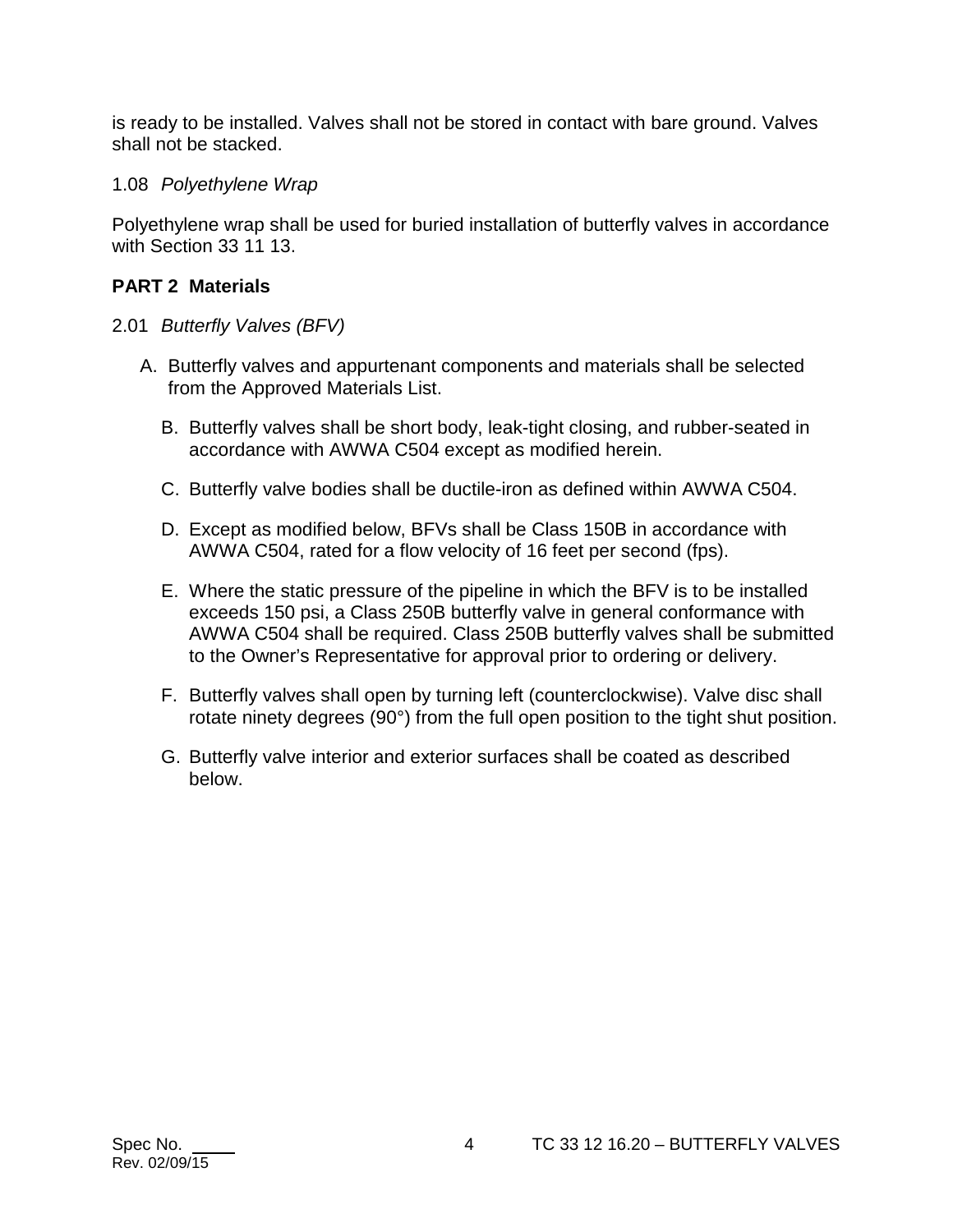### 2.02 *Butterfly Valve Discs*

- A. The butterfly disc shall be ductile-iron as defined within AWWA C504.
- B. The butterfly disc shall be secured to shaft with Type 304 stainless steel, straight through taper pins and locking nuts.

#### 2.*03 Rubber Seat*

- A. Butterfly valve shall be seat on body construction only.
- B. Seat material shall be peroxide cured EPDM. Buna-N and Sulfur cured EPDM seat material are not acceptable.
- C. The seat shall not be mechanically retained with bolts, clamps or rings.

# 2.04 *Butterfly Valve Disc Seating Edge*

The butterfly valve disc seating edge shall be stainless steel type 304 or 316, or nickelchromium alloy and attached to the disc. Seat edge material shall completely cover the leading edge of disc and shall be installed prior to application of coating. Valves disc seating edge shall be free of paint, overspray or coating.

#### 2.05 *Shaft Seal*

Shaft seals shall be of a standard split "V" design and shall be self-adjusting and wear compensating. Valves with manual packing glands are not acceptable.

#### 2.06 *Manual Valve Actuators*

# A. General:

- 1. Operators and component parts: AWWA C504, unless otherwise specified in these Specifications.
- 2. All valve actuators shall be watertight, designed for buried or submerged uses. Actuators shall be fully gasketed, sealed, and factory packed with grease.
- 3. As directed by the Owner's Representative, actuators for valves located above ground or in vaults and structures may have hand wheels or chain wheels. Minimum hand wheel diameter shall be 12-inch. The actuator shall be equipped with a dial indicator, which shows the position of the valve disc. The Owner's Representative may require the use of a 2-inch squareoperating nut in some cases.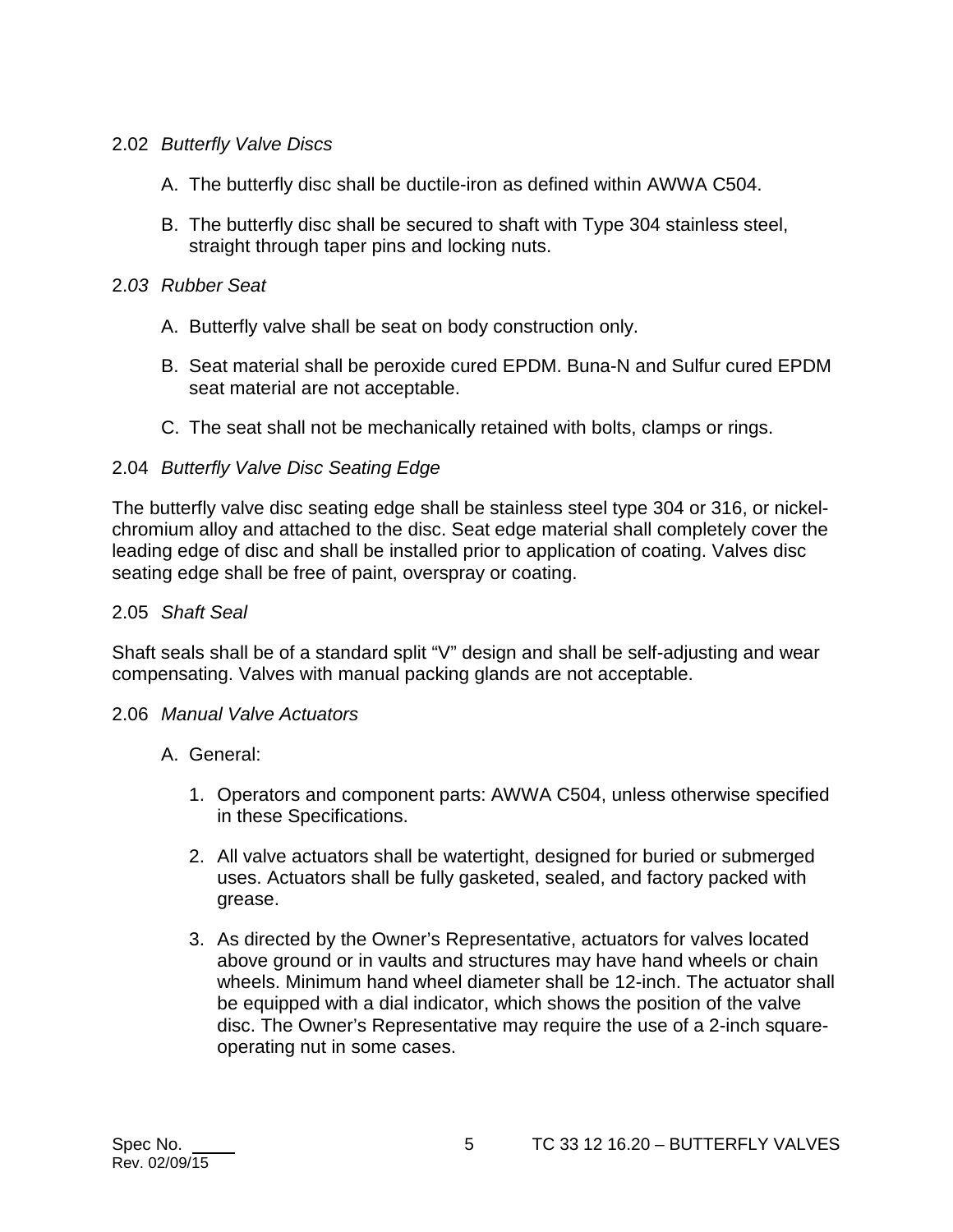- 4. Actuators for valves shall be provided with a 2-inch square-operating nut when buried or when indicated on the Approved Plans.
- 5. Actuators shall have travel stops, which can be adjusted in the field without having to remove the actuator from the valve.
- 6. Actuators shall accept a minimum of 450 foot-pounds of input torque at the full open and full closed positions without damage to the actuator or the valve.
- 7. Actuators equipped with 2-inch operator nuts shall require a maximum input torque of 150 foot-pounds to operate the valve. A maximum input torque of 80 foot-pounds shall be required to operate valves with hand wheels.
- 8. Actuators shall be installed, adjusted, tested and certified by the valve manufacturer prior to shipping.
- 9. Actuators shall require a maximum of one hundred (100) input turns for the complete ninety-degree (90°) movement of the disc.
- 10.Actuators shall receive an epoxy coating on the exterior surface as described below.
- B. Traveling Nut Actuators:
	- 1. Actuators for butterfly valves sizes 18-inch through 24-inch may be the manual traveling nut type. Traveling nut actuators shall not be used on valves requiring motor driven actuators or where CVWD has specified a worm gear type actuator.
- C. Worm Gear Type Actuators:
	- 1. Actuators for butterfly valves 30-inch or larger shall be the worm gear type. In addition, worm gear type actuators shall be used on butterfly valves requiring motor driven actuators or where CVWD has specified a worm gear actuator.
	- 2. Worm gear actuators shall be totally enclosed and self-locking.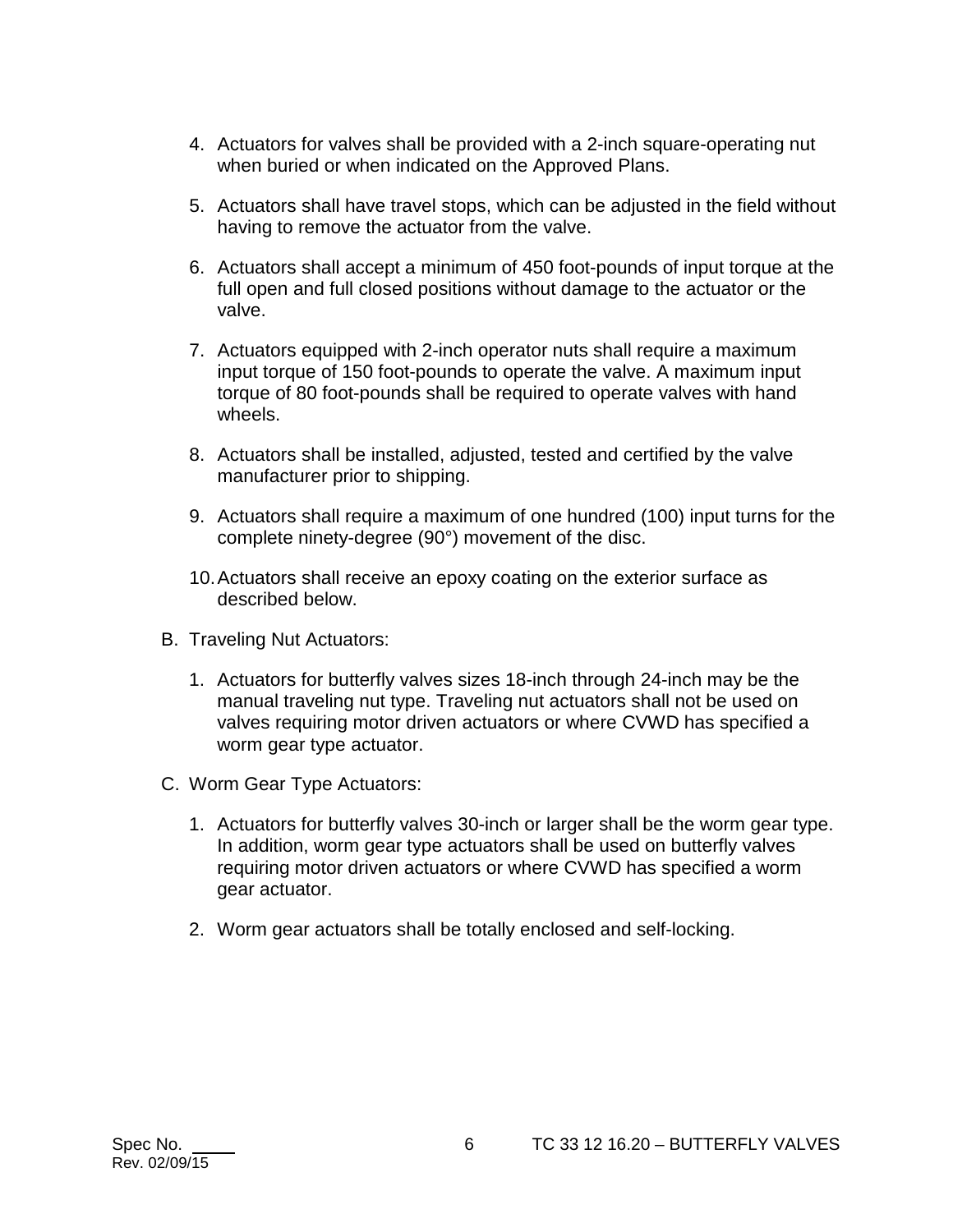# 2.07 *Epoxy Lining and Coating*

Epoxy linings and coatings for valves shall be provided in accordance with AWWA C213 and C550, with the following modifications:

- A. Epoxy lining and coating of valve surfaces shall be performed by the valve manufacturer by qualified personnel in a facility where the environment can be controlled. Epoxy lining and coating of valves in the field is prohibited.
	- 1. Epoxy lining materials shall be listed in the NSF Listing for Drinking Water Additives, Standard 61, and certified for use in contact for potable water.
	- 2. The minimum thickness for epoxy linings shall be 0.012-inch or 12 mils.
	- 3. Powder epoxy lining and coating materials shall contain one hundred percent (100%) solids in accordance with AWWA C213, shall be applied in three coats, and shall conform to the coating manufacturer's recommendations.
	- 4. Repairs made to manufacturer's applied linings shall be performed by a company approved by the valve manufacturer, by qualified personnel, and in a facility where the environment can be controlled.

#### 2.08 *Valve Wells and Extension Stems*

Valve wells and extension stems for buried valves shall be in accordance with Section 33 11 13 and selected from the Approved Materials List.

#### 2.09 *Concrete*

Concrete used for thrust, anchor, and support blocks shall be in accordance with Section 03 30 00.

# **PART 3 Execution**

# 3.01 *Installation*

- A. Install valves with the bolt holes straddling the vertical centerline of pipe and the operating nut in the vertical position unless otherwise noted on the Approved Plans.
- B. Valves shall be installed in accordance with the manufacturer's recommendations and the applicable section of these specifications for the piping material and joint type being used.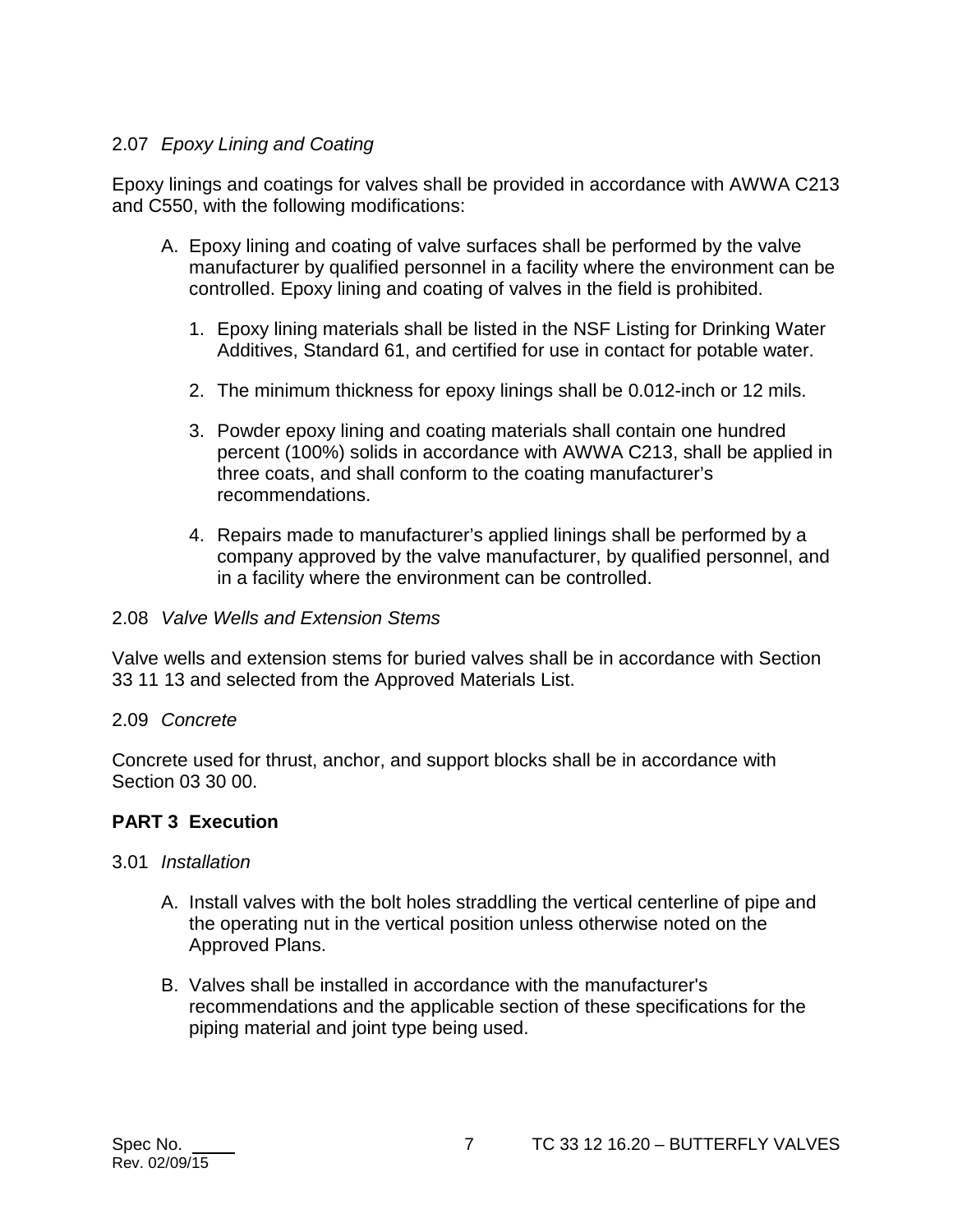C. Aboveground valves shall be rigidly held in place using supports and hangers in accordance with the Approved Plans and Standard Drawings. The stem orientation of valves in elevated piping shall be as approved by the Owner's Representative for accessibility, except that no valves shall be installed with stems aligned below horizontal. Saddle type valve supports shall be provided. Supports shall be of rugged construction providing at least one hundred twenty degrees (120°) under support for the valve body. Valve supports shall be constructed of steel, and shall be anchored to the foundations using stainless steel anchor bolts.

#### 3.02 *Disinfection of Valves*

Disinfection and flushing shall be in accordance with Section 33 13 00, as part of the process of disinfecting the main pipeline. The valves shall be operated during the disinfection period to completely disinfect all internal parts.

### 3.03 *Hydrostatic Testing*

Valves shall be subject to pressure during the hydrostatic test of the pipelines in accordance with Section 33 14 00.

### **END OF SECTION 33 12 16.20**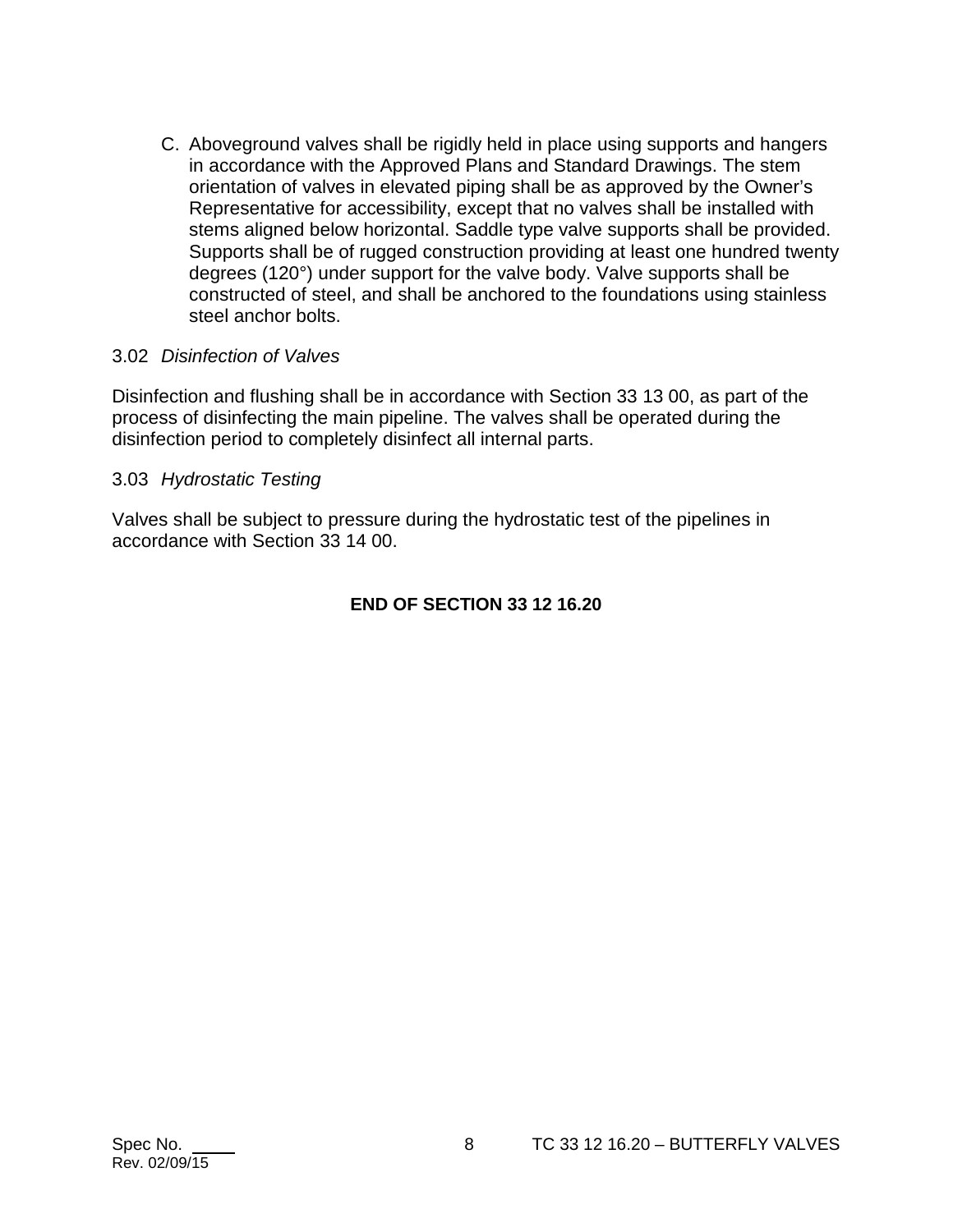PAGE INTENTIONALLY LEFT BLANK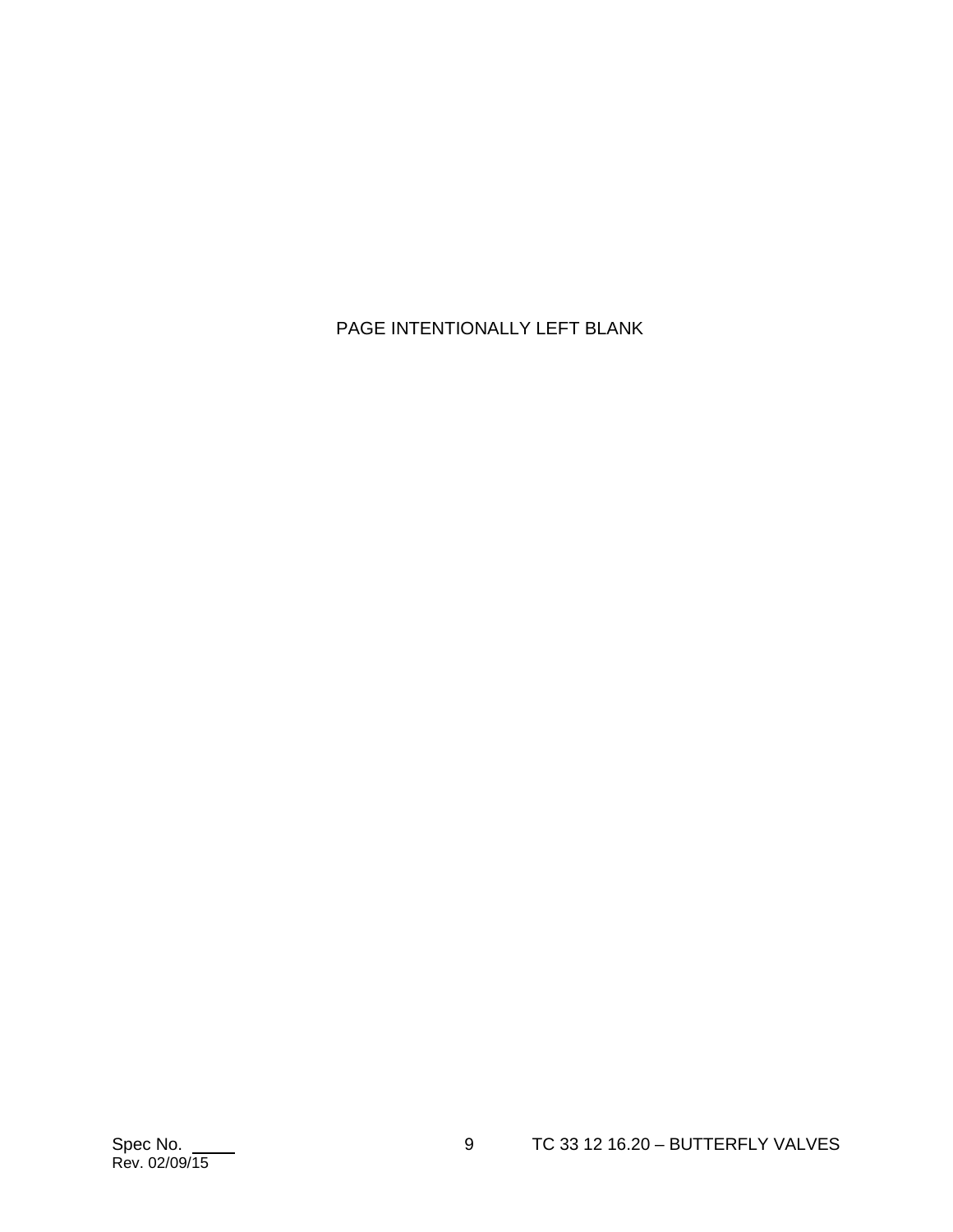# **SECTION 33 12 16.40 MISCELLANEOUS VALVES (3-inch and Smaller)**

# **PART 1 General**

### 1.01 *Description*

This section includes materials and installation of manually operated valves such as check valves, corporation stops, meter stops and ball valves.

### 1.02 *Submittals*

If required by the Owner's Representative, the following items shall be submitted to CVWD for review and approval prior to ordering or delivery of valves.

- A. The valve manufacturer's product data sheet showing the size to be used, valve dimensions, pressure rating and material construction.
- B. The manufacture shall provide proof of compliance with NSF/ANSI 61 Annex G, NSF/ANSI 372 and conform with the lead content requirements for "leadfree" plumbing as defined by California's statute §116875.
- C. Manufacturer's installation instructions or procedures including field adjustments as required.

# 1.03 *Sizing of Valves*

Valves shall be the same size as the appurtenance in which they are to be installed with unless otherwise called for on the Approved Plans or indicated on the Standard Drawings.

#### 1.04 *Valve Ends*

Valve ends shall be compatible with the piping system or appurtenance in which they are to be installed or as called for on the Approved Plans or indicated on the Standard Drawings.

# 1.05 *Delivery, Storage and Handling*

Valves shall be delivered and stored in accordance with the manufacturer's recommendations. Valves shall remain in factory packaging until ready for installation. Valves shall not be stored in contact with bare ground.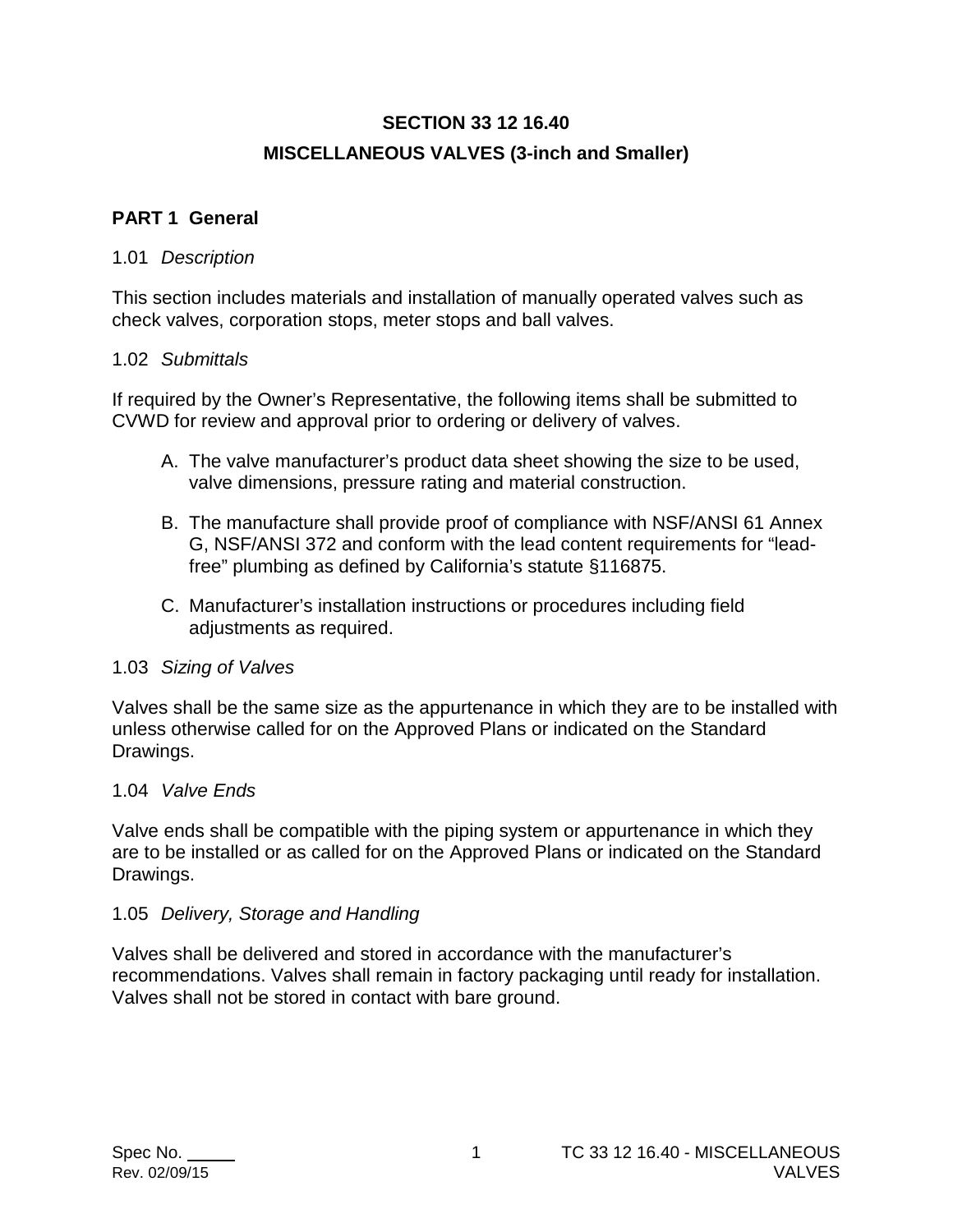### 1.06 *Polyethylene Wrap*

Polyethylene wrap shall be used for the buried installation of valves in accordance with Section 33 11 13.

# **PART 2 Materials**

### 2.01 *Check Valve*

Water service straight single check valves shall be selected from the Approved Materials List.

# 2.02 *Corporation Stops*

Corporation stops shall be the ball type with a copper alloy body and T-Head operator. Valve ends shall be compatible with the piping system in which they are being installed or as called for on the Approved Plans or indicated on the Standard Drawings. Corporation stops shall be rated for a minimum pressure of 200 pound per square inch (psi). Corporation stops shall be selected from the Approved Materials List. A submittal will be required as described in this section.

### 2.03 *Angle Meter Stops*

Angle meter stops shall be the ball type with a copper alloy body and 90° lockwing. Valve ends shall be 110-style compression inlet and swivel meter nut for 1-inch and meter flange for 2-inch outlets. Angle meter stops shall be rated for a minimum pressure of 200 psi. Angle meter stops shall be selected from the Approved Materials List. A submittal will be required as described in this section.

#### 2.04 *Ball Valve*

Ball valves 2-inch and smaller shall be of copper alloy construction conforming to ASTM B62 and equipped with a lever handle operator as required. Valve ends shall be compatible with the piping system in which they are being installed or as indicated on the Approved Plans or Standard Drawings. Ball valves shall be rated for a minimum pressure of 200 psi. Ball valves shall be selected from the Approved Materials List. A submittal will be required as described in this section.

# **PART 3 Execution**

#### *3.01 Miscellaneous Valves*

A. Valves shall be set in true alignment straddling the centerline of pipe with the valve operator in the vertical position unless otherwise noted on the Approved Plans or shown on the Standard Drawings.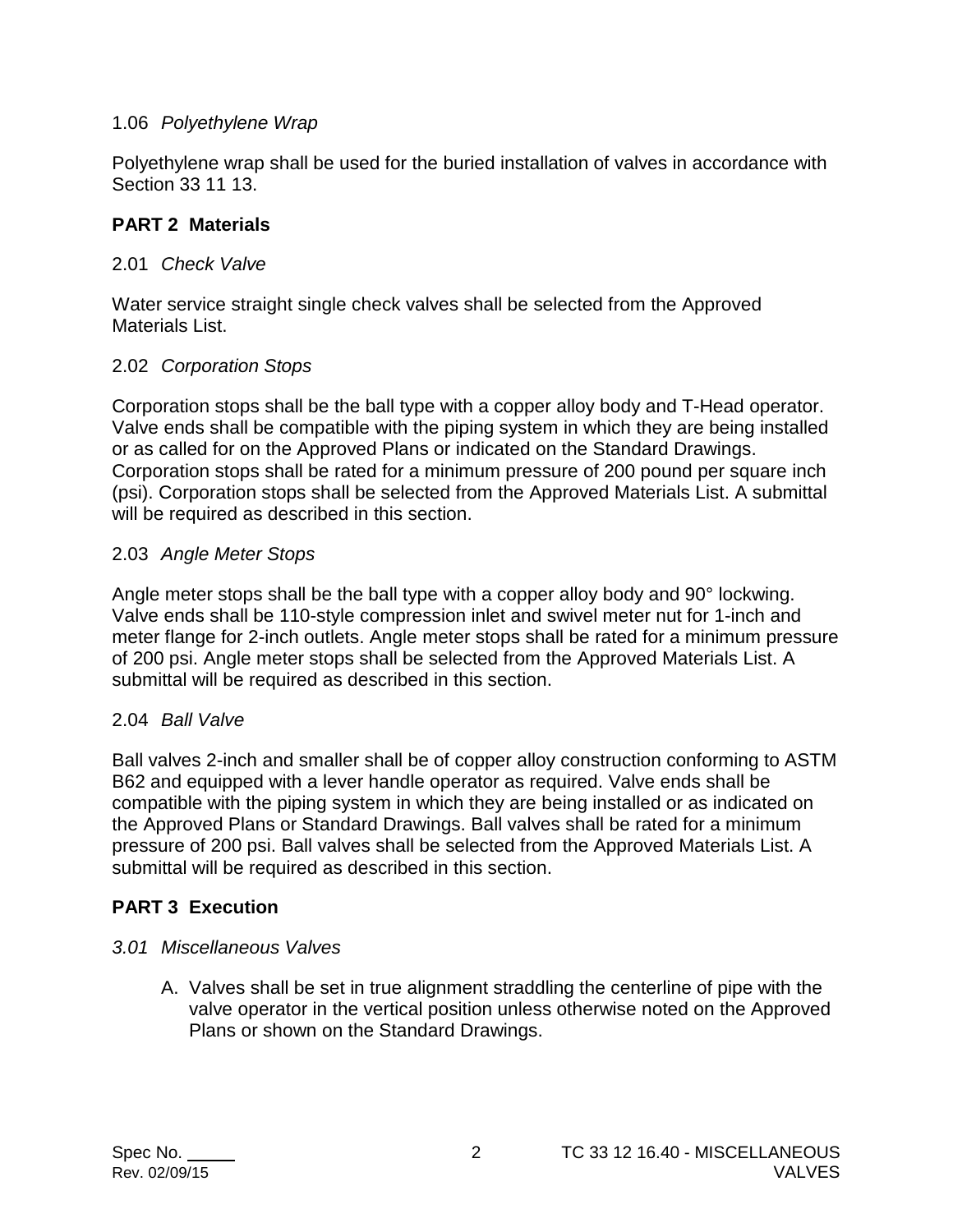- B. Valves shall be installed in accordance with the manufacturer's recommendations and the applicable section of these specifications for the piping material and joint type being used.
- C. Aboveground valves shall be rigidly held in place using supports and hangers in accordance with the Approved Plans and Standard Drawings. The stem orientation of valves in elevated piping shall be as approved by the Owner's Representative for accessibility, except that no valves shall be installed with stems aligned below horizontal. Saddle type valve supports shall be provided. Supports shall be of rugged construction providing at least one hundred twenty degrees (120°) under support for the valve body. Valve supports shall be constructed of steel, and shall be anchored to the foundations using stainless steel anchor bolts.

### 3.02 *Disinfection of Valves*

Disinfection and flushing shall be in accordance with Section 33 13 00 as part of the process of disinfecting the main pipeline. The valves shall be operated during the disinfection period to completely disinfect all internal parts.

#### 3.03 *Hydrostatic Testing*

Valves shall be hydrostatically tested in conjunction with the pipelines in which they are installed in accordance with Section 33 14 00.

# **END OF SECTION 33 12 16.40**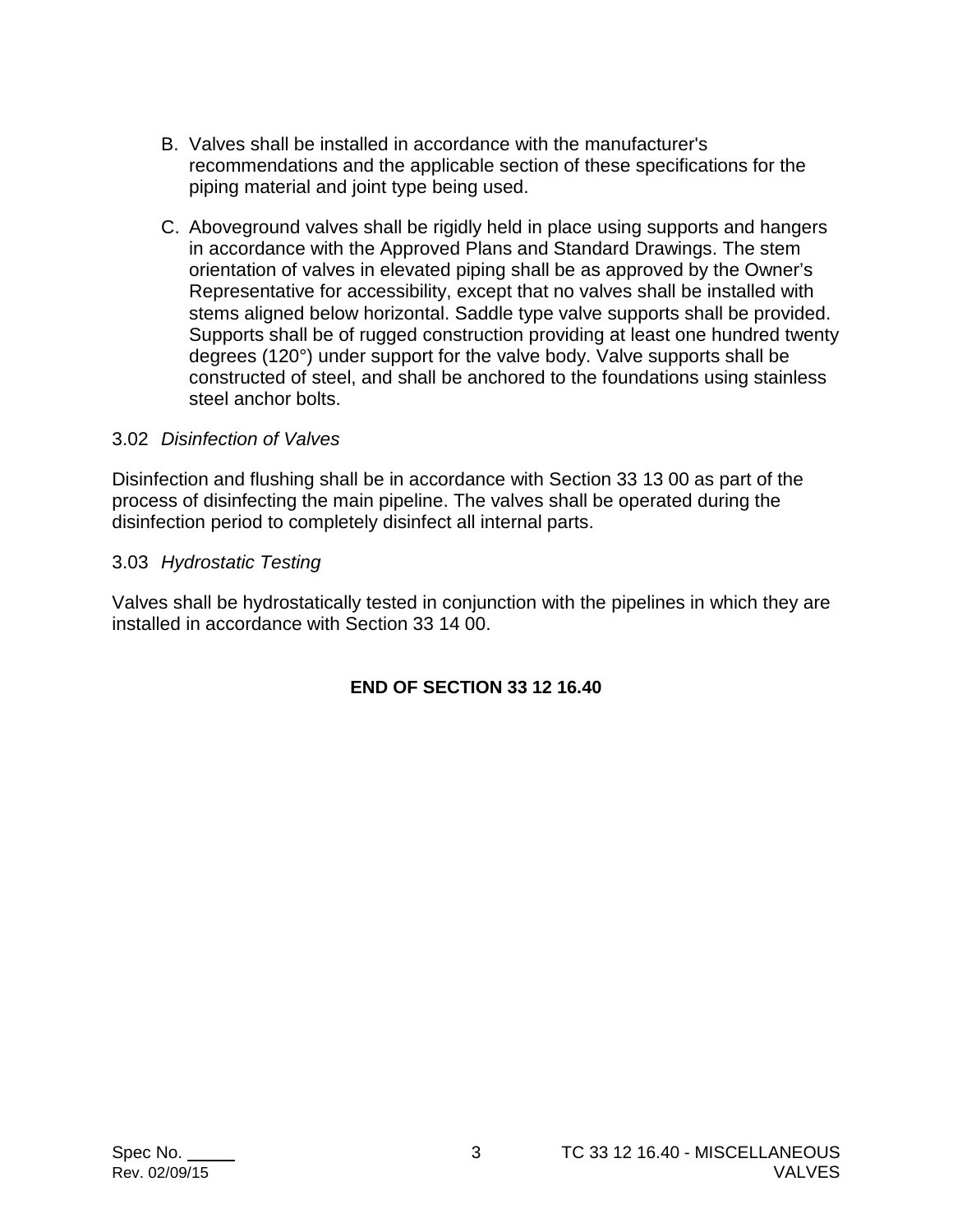PAGE INTENTIONALLY LEFT BLANK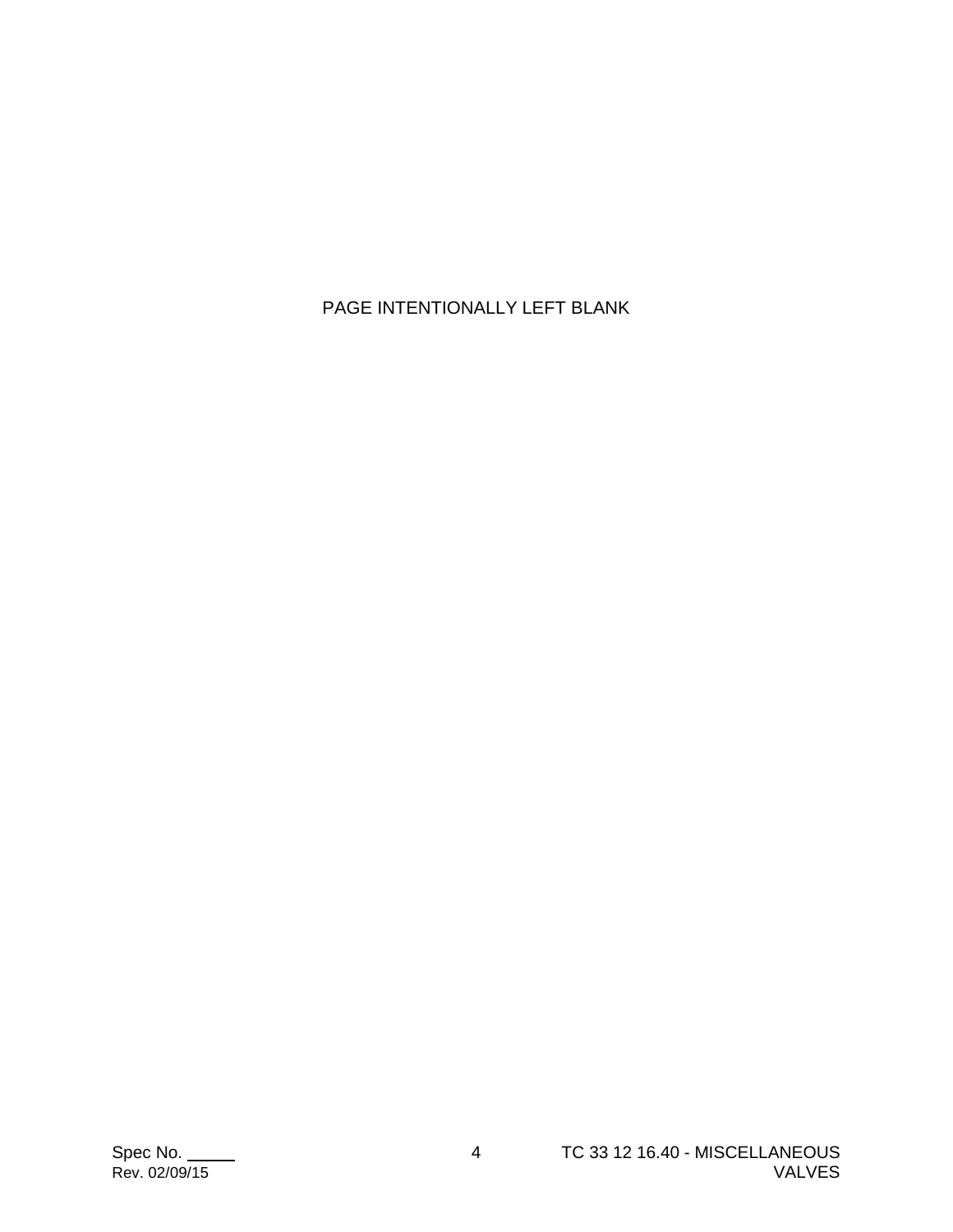# **33 12 17 BLOWOFF ASSEMBLIES**

# **PART 1 General**

#### 1.01 *Description*

This section includes materials, testing, and installation of blowoff assemblies.

### 1.02 *Service Application*

- A. Blowoff assemblies shall be installed on potable and recycled water mains.
- B. Blowoff assemblies shall be sized and located as shown on the Approved Plans. In general, blowoff assemblies will be installed at the ends and at low points of pipelines as shown below:
	- 1. 2-inch blowoff assemblies will be required on pipelines for temporary use or as otherwise directed by the Owner's Representative.
	- 2. 4-inch blowoff assemblies will be required on pipeline sizes 16-inch and smaller.
	- 3. 6-inch blowoff assembly will be required on pipeline sizes 18-inch and larger.

# **PART 2 Materials**

# 2.01 *General*

Blowoff assemblies and appurtenant components and materials shall be selected from the Approved Materials List.

# 2.02 *Concrete*

Concrete used for thrust or anchor blocks shall be in accordance with Section 03 30 00.

# 2.03 *Polyethylene Wrap*

Polyethylene wrap shall be used for buried installation of blowoff piping and appurtenances in accordance with Section 33 11 13.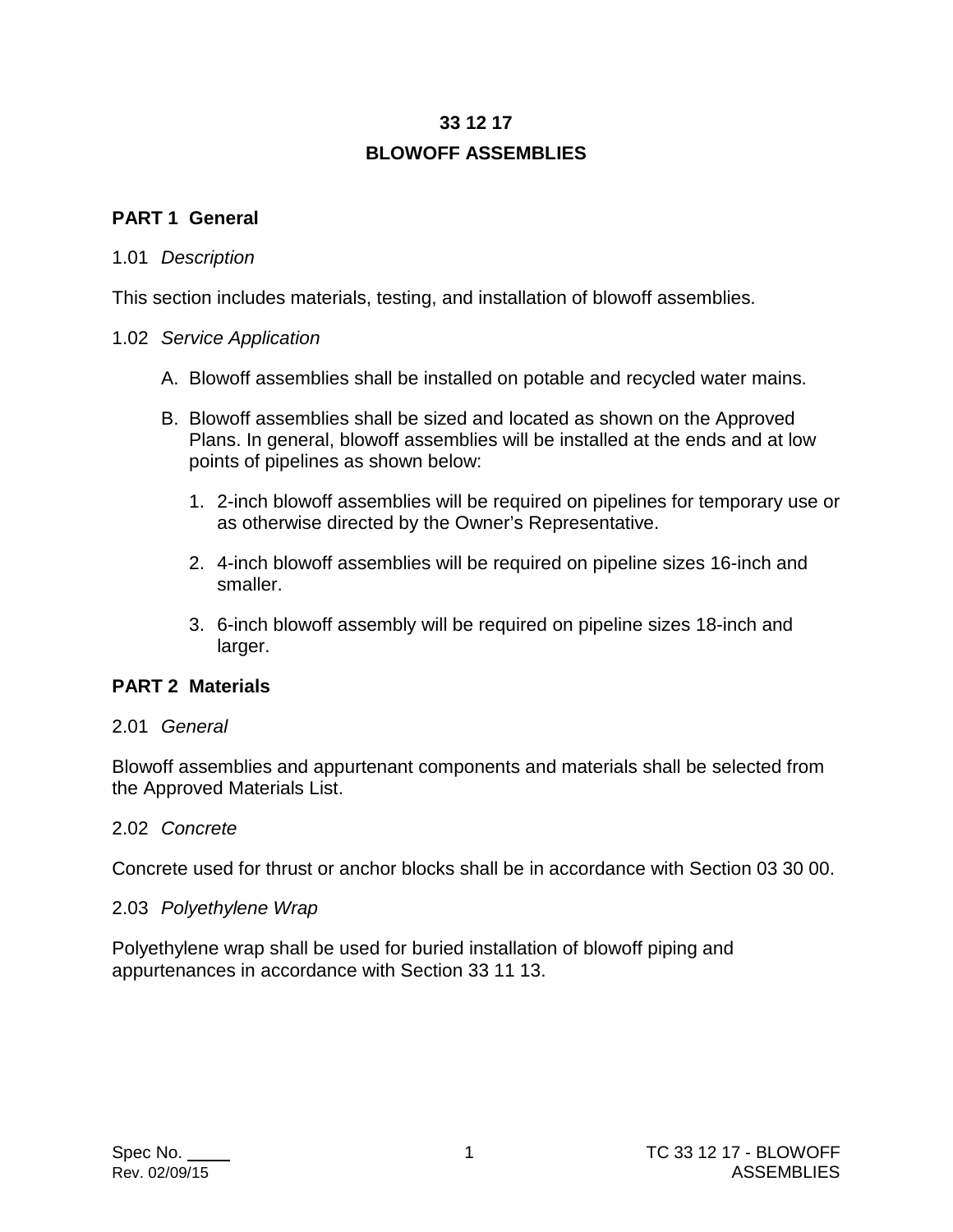# **PART 3 Execution**

#### *3.01 Installation*

- A. Blowoff assemblies shall be installed at locations shown on the Approved Plans or as directed by the Owner's Representative in accordance with the Standard Drawings.
- B. Blowoff assemblies shall be connected to water mains no closer than 24-inch to a bell, coupling, joint or fitting.
- C. Locations of blowoff assembly valve operator well shall be in accordance with the Approved Standard Drawings.
- D. If a blowoff is installed as a future point of connection (POC) the size of Blowoff control valve shall be equal to the size of the main if appurtenances are or will be installed between the blowoff and the nearest isolation valve.
- E. All blowoffs shall be restrained and all piping leading up to the assembly shall follow CVWD's restrained joint guidelines, see Appendix "A".

### 3.02 *Concrete*

Concrete thrust and restraint joints shall be installed in accordance with Section 03 30 00 and the Standard Drawings. Refer to Section 03 30 00 for the minimum concrete curing time required.

#### 3.03 *Disinfection of Blowoff Assemblies*

Blowoff assemblies shall be disinfected in accordance with Section 33 13 00 in conjunction with disinfecting the main to which it is connected. Blowoff assembly valves shall be operated and the assembly shall be flushed to completely disinfect all internal parts.

#### 3.04 *Hydrostatic Testing*

Blowoff assemblies shall be hydrostatically tested in accordance with Section 33 14 00 in conjunction with hydrostatically testing the pipeline to which it is connected.

# **END OF SECTION 33 12 17**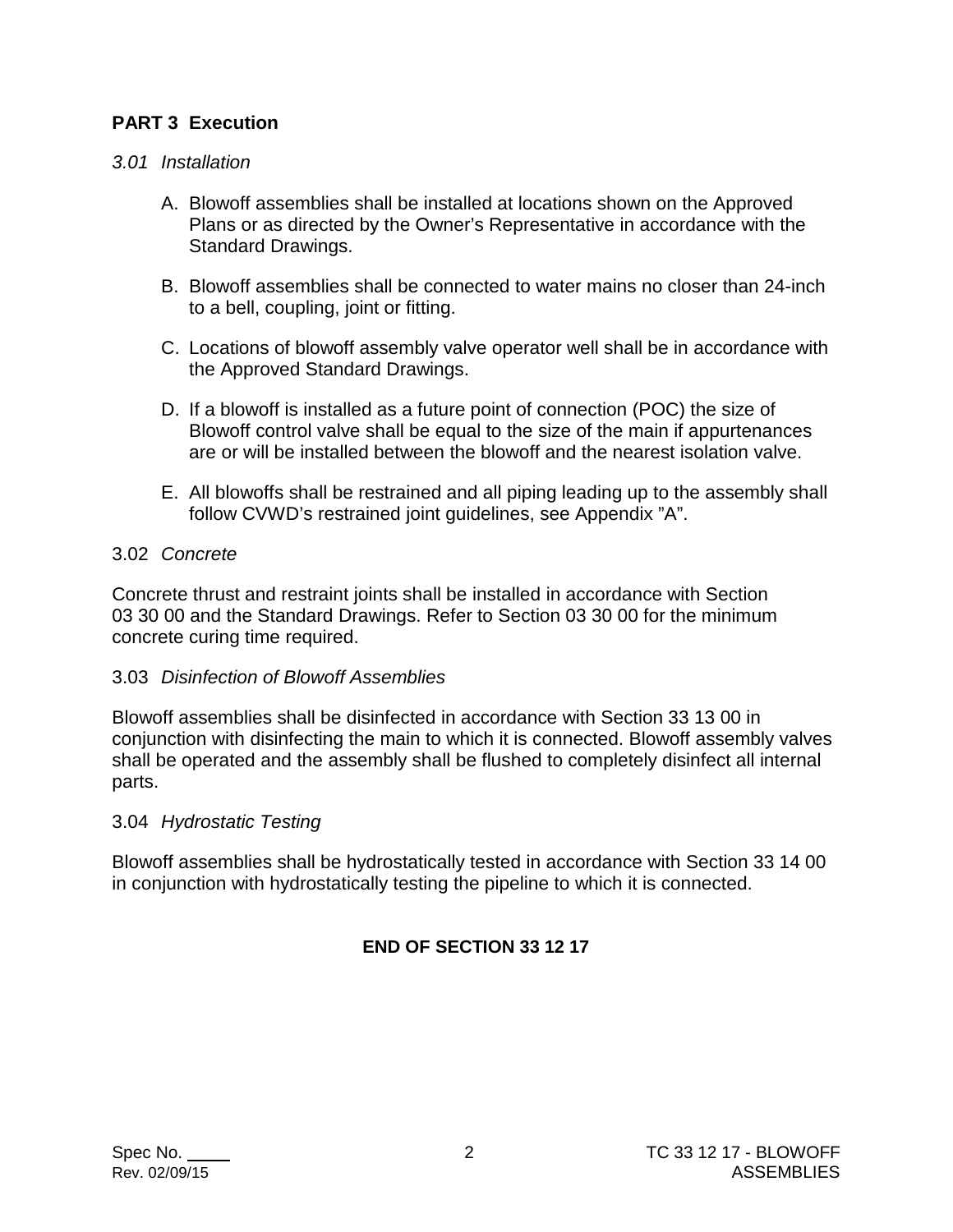# **SECTION 33 12 18 COMBINATION AIR/VACUUM VALVE ASSEMBLIES**

### **PART 1 General**

#### 1.01 *Description*

This section includes materials, testing, and installation instructions for above ground combination air/vacuum valve assemblies (air/vac).

#### 1.02 *Service Application*

- A. Combination air/vac valves are installed on all mains where shown on the Drawings and in accordance with the Standard Drawings and as directed by the Owner's Representative.
- B. Unless otherwise directed by the Owner's Representative, combination air valves will be required as shown below:
	- 1. 1-inch air/vac assemblies shall be installed on pipelines sizes 6-inch through 8-inch.
	- 2. 2-inch air/vac assemblies shall be installed on pipelines sizes 12-inch through 24-inch.
	- 3. 4-inch air/vac assemblies shall be installed on pipelines sizes 30-inch and larger.

# 1.03 *Submittals*

The manufacturer shall provide proof of compliance with California's lead free statute §116875 by providing certification from the independent American National Standards Institute (ANSI) or NSF International.

# 1.04 *Delivery, Storage and Handling*

Valves shall be delivered and stored in accordance with AWWA C550. The port openings shall be covered with plastic, cardboard or wood while in transit and during storage in the field. These covers shall remain in place until valves are ready to be installed. Valves shall not be stored in contact with bare ground. Valves shall not be stacked.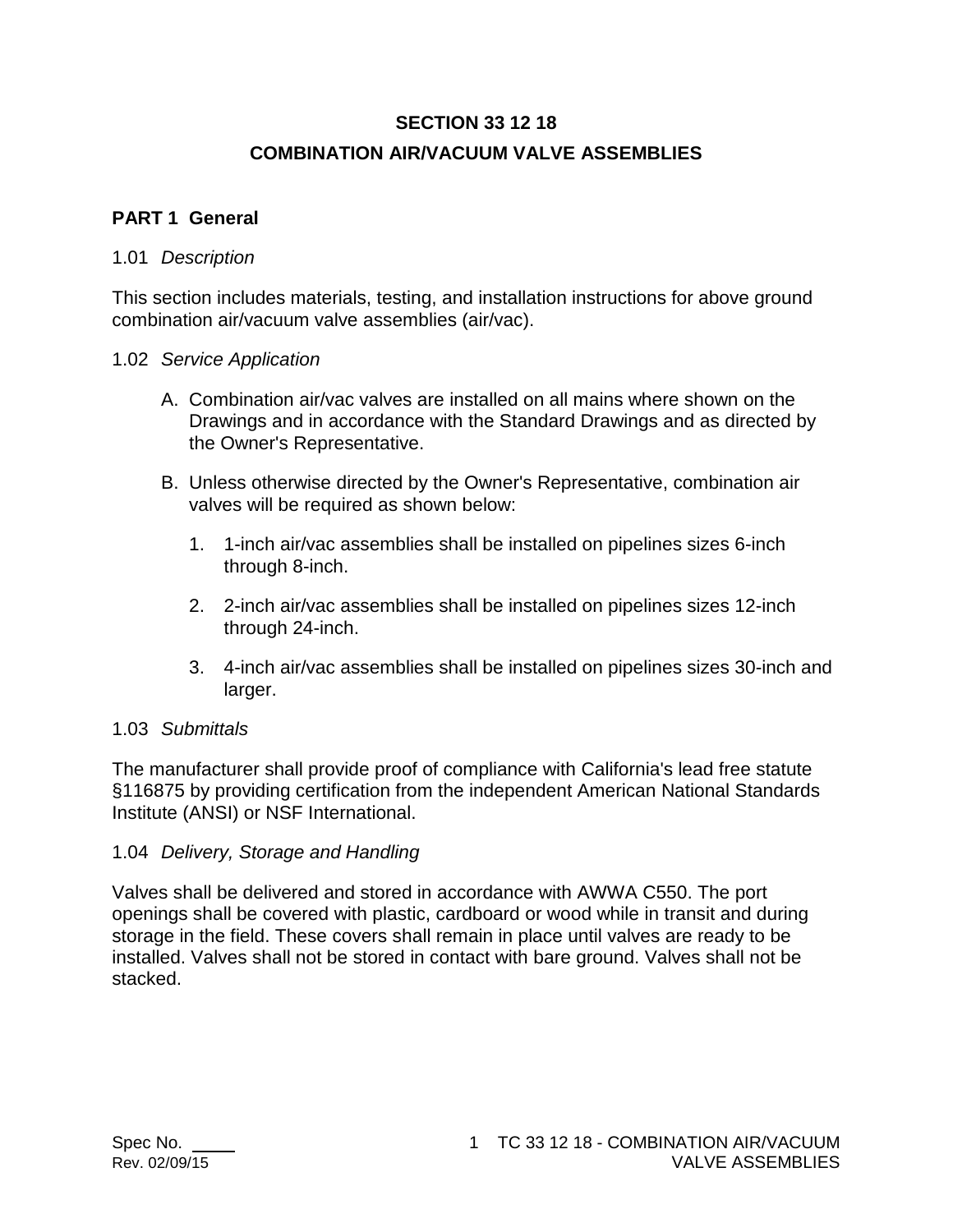# **PART 2 Products**

#### 2.01 *General*

Combination air/vac valve assemblies shall comply with AWWA C512 except as modified herein. Combination air/vac valve assemblies and appurtenant components and materials suitable for the system pressure shall be selected from the Approved Materials List.

Combination air/vac valve assemblies shall conform to the following:

- A. Valves shall be of the sizes indicated on the Drawings, with flanged or threaded ends to match the adjacent piping.
- B. Seat washers and gaskets shall be of a material ensuring water tightness with a minimum of maintenance.

### 2.02 *Epoxy Lining and Coating*

Epoxy lining and coating for valves shall be provided in accordance with AWWA C550.

- A. Liquid epoxy lining materials shall be listed in the NSF Listing for Drinking Water Additives, Standard 61, certified for use in contact for potable water and shall also be in conformance with California's lead free statute § 116875.
- B. The minimum dry film thickness for epoxy linings shall be 0.008-inch or 8 mils. Liquid epoxy lining shall be applied in two (2) coats in accordance with AVWVA C210.

#### 2.03 *Enclosures*

Air/Vac enclosures shall be selected from the Approved Materials List.

#### 2.04 *Concrete*

Concrete used for anchor or thrust blocks and equipment pads shall be in accordance with Section 03 30 00.

# **PART 3 Execution**

- 3.01 *Installation*
	- A. Air/Vac valve assemblies shall be provided as shown on the Drawings. Additional air/vac valve assemblies may be required in areas of potential air entrapment, at the discretion of the Owner's Representative.
	- B. Air/Vac valve assemblies shall be installed relative to street improvements in accordance with the Approved Standard Drawings.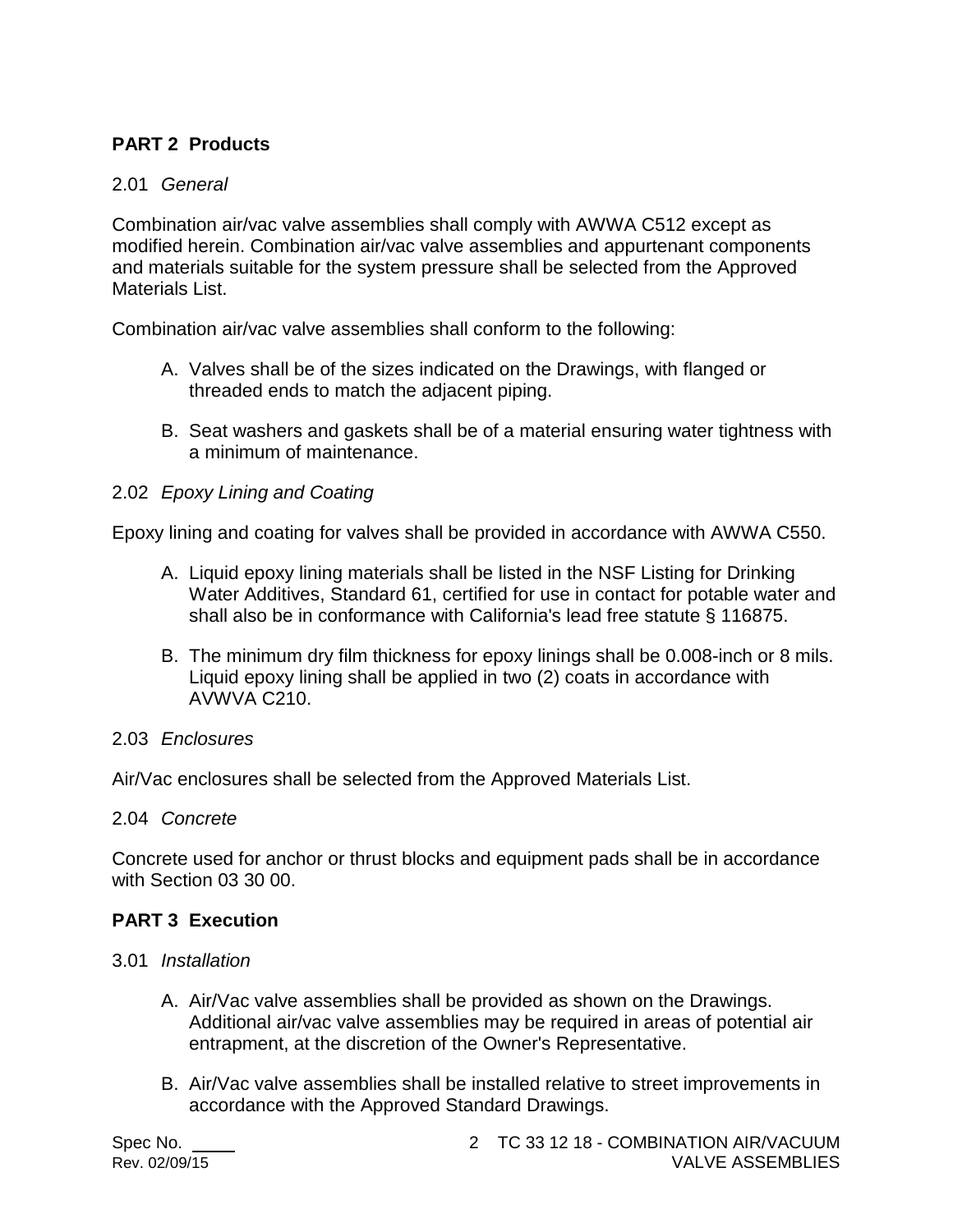- C. Connection for the air/vac valve assemblies shall be made within a section of the main line no closer than 24-inches of a bell, joint or fitting.
- D. The air/vac service line shall slope continuously upward from the main to the air/vac relief valve.
- E. The air/vac valves appurtenances shall be installed in accordance with the Approved Standard Drawing Nos. W-21A, 21B, 22A and 22B.
- F. Air/Vac valve assemblies 4-inch and larger shall not be hot taped or direct taped. The service line shall be connected to main with a tee, the tee and service line shall be equally sized to match the size of the air/vac valve in accordance with the Approved Standard Drawing.
- G. Air/Vac valve assemblies 4-inch and larger shall have a butterfly valve (BFV) to isolate the air/vac valve assemblies for repairs and maintenance. The minimum size BFV shall be equal to the size of air/vac or the next size larger as directed by the Owner's Representative.

### 3.03 *Disinfection*

Air/Vac valve assemblies shall be disinfected in accordance with Section 33 13 00 in conjunction with disinfecting the main to which it is connected. Air/Vac valve assembly shall be operated and the assembly shall be flushed to completely disinfect all internal parts.

#### *3.04 Hydrostatic Testing*

Air/Vac valve assemblies shall not be hydrostatically tested in conjunction with testing of the pipeline. The isolation valve shall be closed or the air/vac valve assemblies can be installed in the riser after the pipeline hydrostatic test is accepted.

#### 3.05 *Field Tests*

After installation of air/vac valve assemblies and before acceptance thereof, the Contractor shall perform such tests as may be necessary to assure proper operation of all components. All defects disclosed by such testing shall be repaired to the satisfaction of the Owner's Representative.

# **END OF SECTION 33 12 18**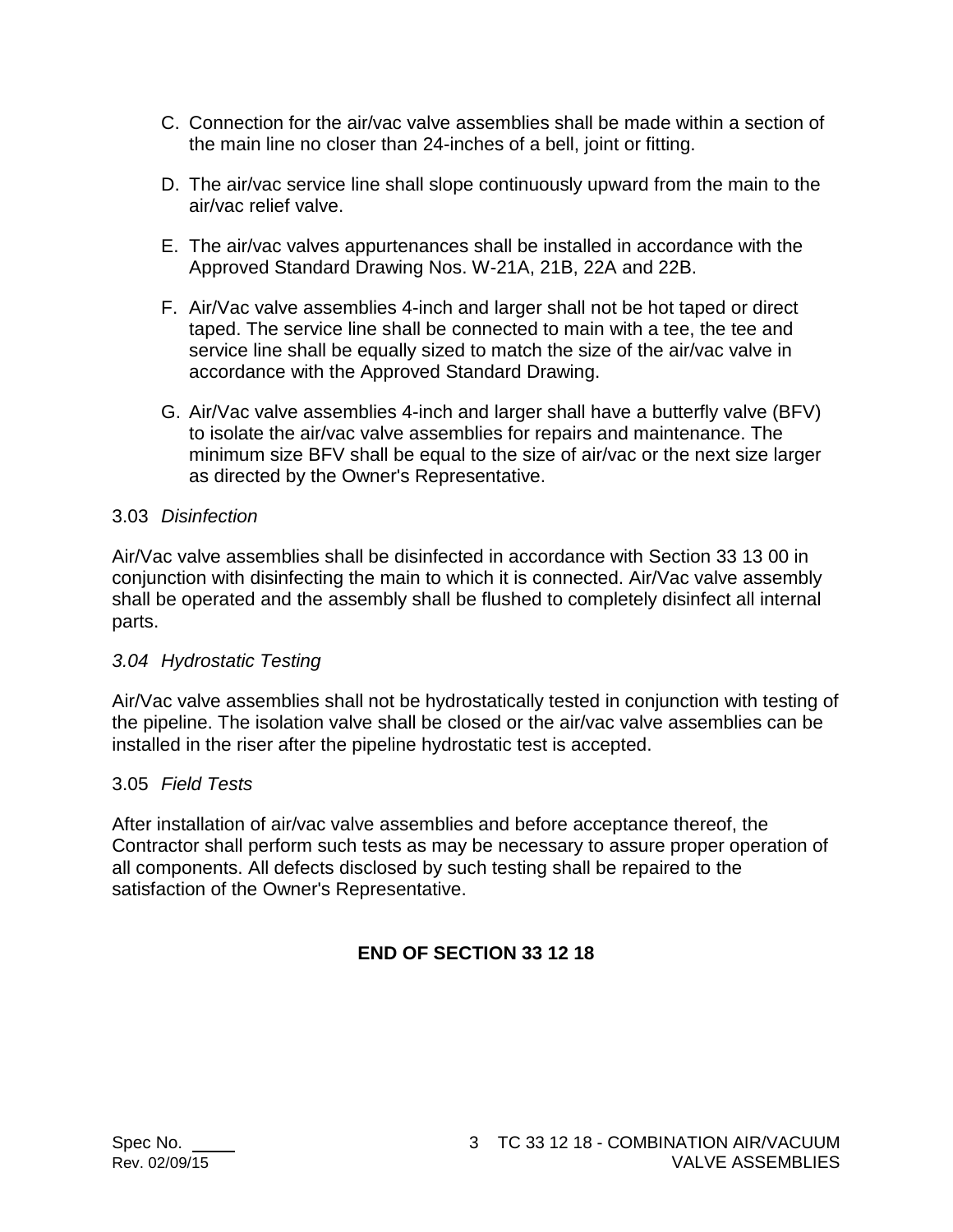PAGE INTENTIONALLY LEFT BLANK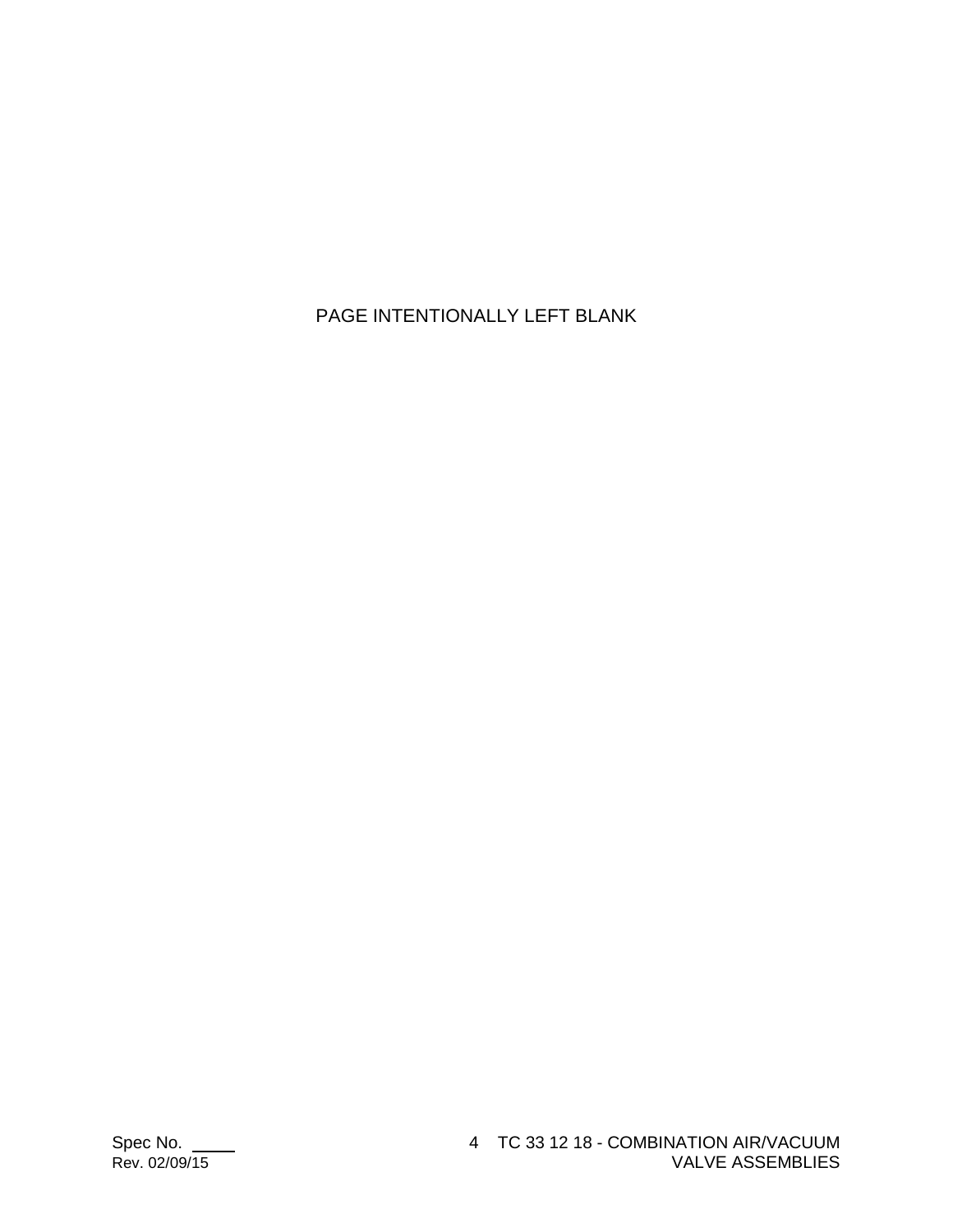# **33 13 00 DISINFECTION OF PIPING**

# **PART 1 General**

# 1.01 *Description*

This section describes the requirements for flushing and disinfection of potable water mains, services, pipe appurtenances and connections.

The Contractor shall flush and disinfect potable water mains and appurtenances, complete, including providing the water and the disposal thereof.

### 1.02 *Service Application*

- A. All existing water mains and appurtenances taken out of service for inspection, repairs or other construction activities that might lead to contamination shall be disinfected prior to connection to CVWD's existing system.
- B. All new water mains and appurtenances shall be disinfected prior to placing the facilities into CVWD's system.
- C. All components incorporated into a connection to CVWD's existing system shall be disinfected prior to installation.
- D. Disinfection of piping shall be done after passing hydrostatic testing of pipelines in accordance with Section 33 14 00.

# 1.03 *Submittals*

A written schedule shall include plans for water conveyance, control and disinfection shall be submitted in writing for approval a minimum of 7 days before commencing flushing and disinfection operations. The submittal shall also include the Contractor's plan for obtaining sufficient flow to flush disinfected water, neutralization of water from the pipeline, and release of water from pipelines after testing and disinfection has been completed.

# **PART 2 Materials**

- 2.01 *Material Requirements*
	- A. All test equipment, chemicals for chlorination, temporary valves, temporary blow-offs, or other water control equipment and materials shall be determined and furnished by the Contractor.
	- B. Liquid chlorine for disinfection shall be used.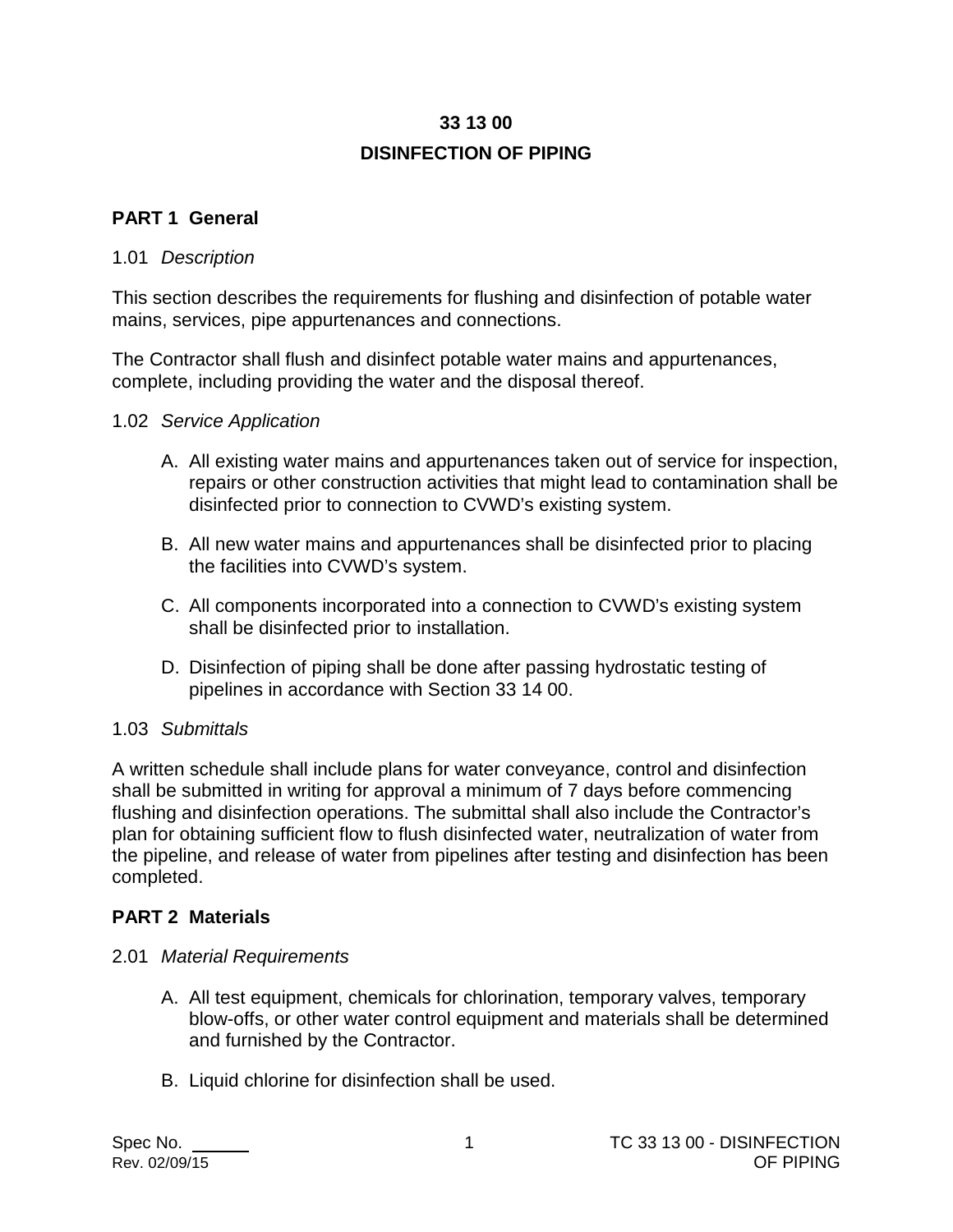- C. Liquid chlorine shall be in accordance with the requirements of AWWA B301.
- D. The placing of HTH capsules, tablets or powder in pipe sections during the laying process is not acceptable.

# **PART 3 Execution**

# 3.01 *General*

- A. The disinfection requirements under Title 17 and 22 of the California Code of Regulations, Article 5, §64580 Disinfection of New or Repaired Mains, shall be in accordance with AWWA C651.
- B. Disinfection of pipelines shall not proceed until all appurtenances and any necessary sampling ports have been installed and the Owner's Representative provides authorization.
- C. The Contractor shall make every effort to keep the water main and its appurtenances clean and dry during the construction installation process.
- D. All potable water pipelines, valves, fitting and appurtenances which become contaminated during installation shall be cleaned, rinsed with potable water, and then sprayed or swabbed with a 5 percent sodium hypochlorite chlorine disinfecting solution prior to installation.
- E. Water mains under construction that become flooded by storm water, runoff, or ground water shall be cleaned by draining and be flushed with metered potable water until clear water is evident. Upon completion, the entire main shall be disinfected using a method approved by the Owner's Representative.

# 3.02 *Preliminary Flushing*

Prior to disinfection, water mains 12-inches and smaller shall be flushed in accordance with AWWA C651. The flushing velocity in the main shall not be less than 2.5 feet per second (fps) for main sizes up to 16-inches in diameter. Flushing shall be sustained for a period of time not less than twice the minimum theoretical time necessary to flush the entire length of main. If so directed by the Owner's Representative, portions of certain appurtenances may be required to be temporarily reconfigured for flushing purposes. In the event of possible adverse effects of flushing on system operations, flushing shall be conducted during the hours of least demand or as directed by the Owner's Representative. CVWD shall not be responsible for loss or damage resulting from flushing operations.

For mains 18-inches and larger, an acceptable alternative to flushing shall be approved by the Owner's Representative.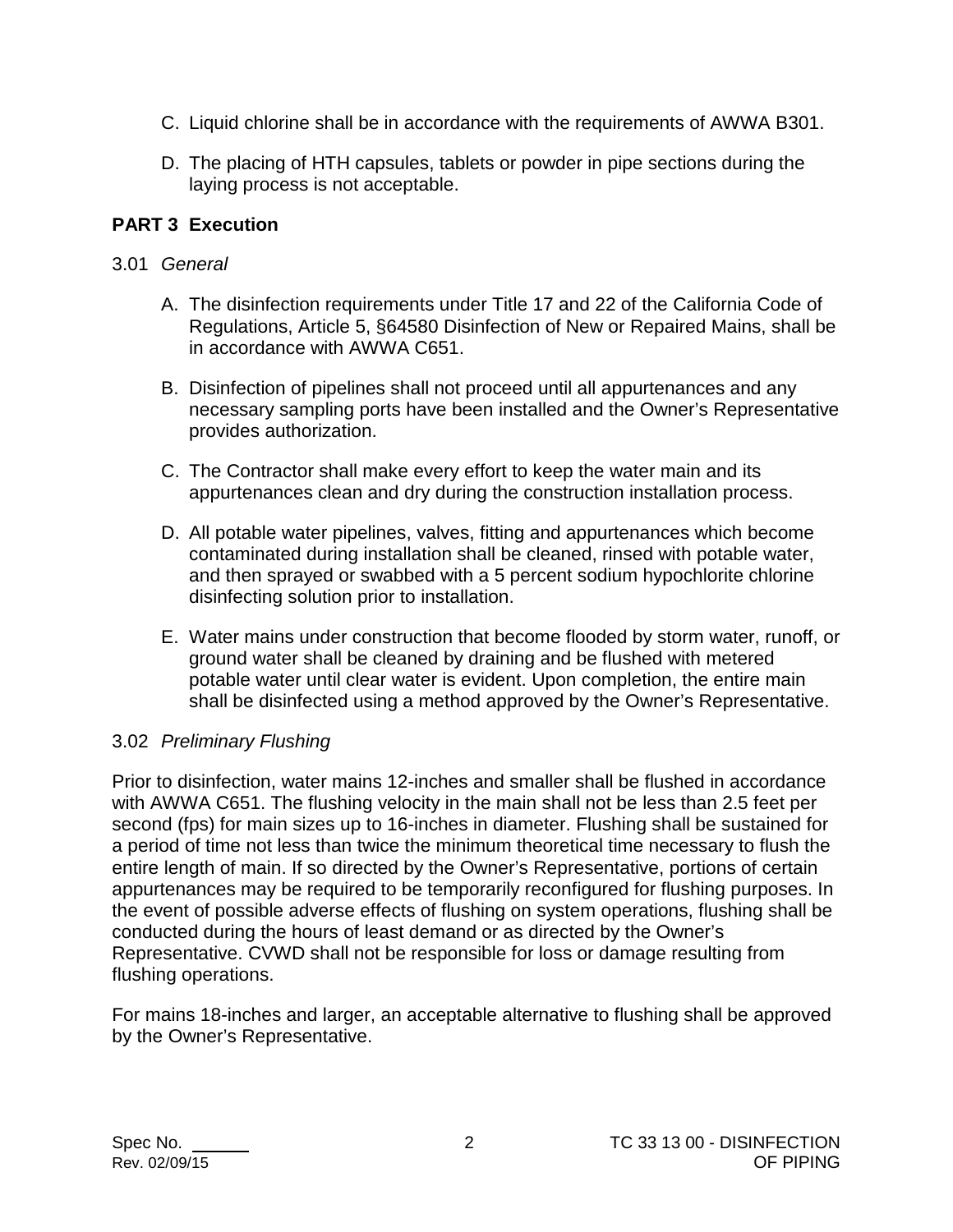### 3.03 *Disinfecting Potable Water Pipelines*

- A. All pumping equipment, piping, appurtenances and all other equipment in contact with the potable water shall be disinfected in accordance with the requirements of AWWA C651 using the Continuous-Feed Method as modified herein.
- B. The chlorine solution shall be introduced at one end of the pipeline through a tap in such a manner that as the pipeline is filled with water, the dosage applied to the water entering the pipe shall be a minimum 50 mg/l. Where pumping equipment is used with an injector, a backflow device shall be installed and connected to the potable water supply.
- C. The Owner's Representative will verify the presence of the chlorine disinfection solution throughout the system by sampling and testing for acceptable chlorine concentrations at various appurtenances and/or at test ports provide by the Contractor.
- D. The chlorinated water shall be retained in the system for a minimum of 24 hours. The Owner's Representative will test the total chlorine residual and will notify the Contractor of the test results. At the end of the 24 hour period the chlorine residual at the pipeline extremities and at other representative points shall be at least 25 mg/l.
- E. During the process of chlorinating the pipelines, all valves and other appurtenances shall be operated while the pipeline is filled with the heavy chlorinated water.
- F. If the initial test fails to produce satisfactory results the disinfection process shall be repeated. Two consecutive satisfactory test results shall be required after any unsatisfactory test results.
- G. Final flushing shall be done by the Contractor after being notified of a satisfactory chlorine residual test by the Owner's Representative. The chlorinated water shall be flushed from the pipeline until chlorine measurements show that the concentration in the water leaving the pipeline is no greater than what generally prevails in the system or is acceptable for its intended use.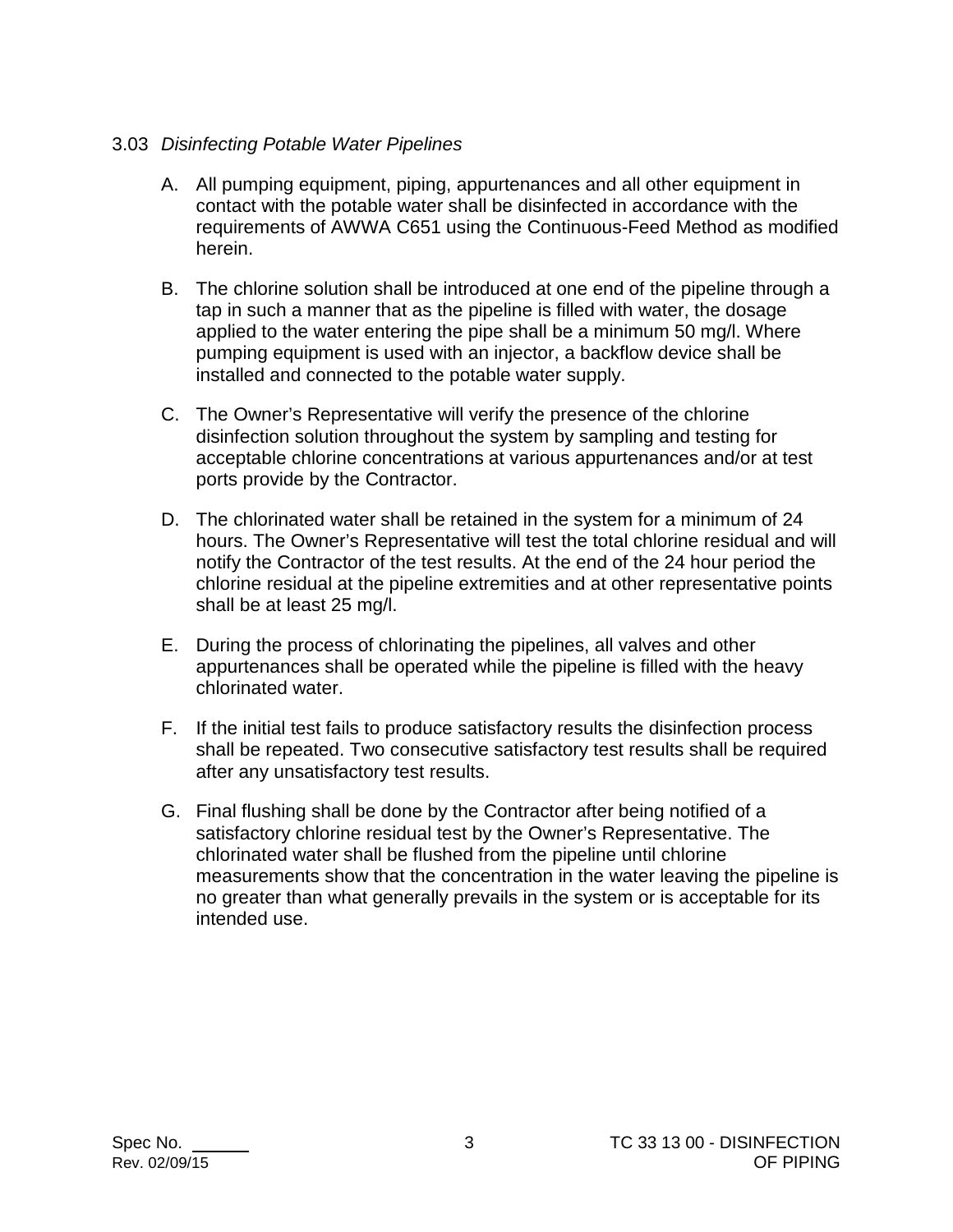# 3.04 *Disposal of Testing Water*

- A. All water used in testing and disinfecting the portions of pipeline or water system component, including that used for retesting, shall be disposed of following such testing, retesting, and disinfecting by the Contractor at Contractor's sole expense. The disposal of water shall, in all cases, be carried out in compliance with the water quality objectives and discharge permit restrictions established by the California Regional Water Quality Control Board.
- B. For contracts administered by CVWD, the Contractor will be authorized to discharge test water to the storm drain under the National Pollution Discharge Elimination System (NPDES) permit issued to CVWD if all requirements and procedures per such permit are followed. For all other projects, including Developer projects, Contractor or Developer shall obtain an NPDES permit and comply with that permit.
- C. Disposal of test water or chlorinated water used for disinfection will require the Contractor to apply a reducing agent (i.e. sodium thiosulfate, or ascorbic acid, etc.) to the test water in order to neutralize residual chlorine to meet the discharge limitation of "Non-Detect" (ND). Reducing agents used in neutralizing chlorinated water shall be in accordance with Appendix "C" of AWWA C651. Additionally, the flow of water from the portions of pipeline shall be controlled to prevent erosion of surrounding soil, damage to vegetation, and altering of ecological conditions in the area and shall not contribute to silt, mud, debris, or other contaminants entering storm drains or surface waters.
- 3.05 *Bacteriological Sampling Ports*
	- A. Bacteriological sampling ports shall be installed in accordance with AWWA C651 and the Approved Standard Drawings.
	- B. Bacteriological sampling ports shall be installed at intervals no greater than 1,200 feet on new water main, plus one port located at the end of the line and one port for each branch line. Under special conditions outlined under AWWA C651, the Owner's Representative may require additional bacteriological sample ports at no additional cost to CVWD.
	- C. No hose or fire hydrant shall be used in the collection of samples.
	- D. When approved by the Owner's Representative, Air/Vac's and Blow-off assemblies maybe modified to be used as a sampling port with a riser modification in accordance with AWWA C651 Figure 2. Upon the completion of collecting samples, all modified Air/Vac and Blow-off assemblies shall be returned to its previous condition and shall be in conformance with all sections of this specification and the Approved Standard Drawings.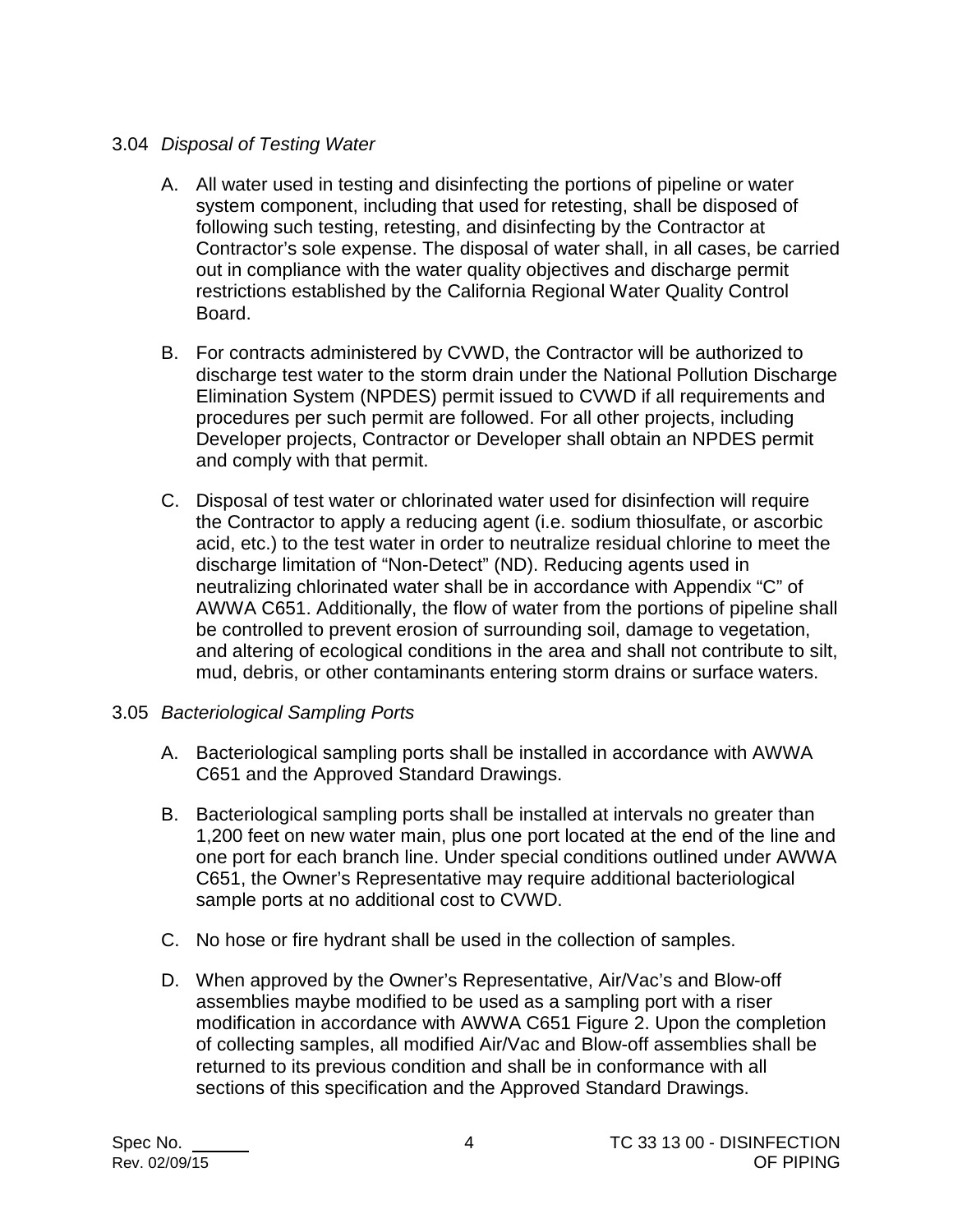E. After samples have been collected, all temporary sampling port assemblies including the corporation stop at the main shall be removed and capped with a threaded plug of similar metal type (saddle or direct tap). Polyethylene encasement shall be repaired after the removal of sampling ports as per AWWA C105.

# 3.06 *Bacteriological Testing of Disinfected Potable Water Pipelines*

- A. After the chlorinated water has been flushed from the system, CVWD will perform bacterial analysis on the water samples from the disinfected system. The Contractor shall install necessary temporary bacterial sample risers in accordance with the Approved Standard Drawings. Only after successfully passing bacterial analysis shall temporary bacterial sample risers be removed and abandoned as directed by the Owner's Representative.
- B. Before the new water main is connected to the distribution system, two consecutive sets of acceptable samples, taken at least 24 hours apart, shall be collected from the new main. At least one set of samples shall be collected from every 1,200 feet of new water main, plus one set from the end of the line and at least one set from each branch line.
- C. If the initial disinfection fails to produce satisfactory bacteriological results or if other water quality is affected, the new main may be reflushed and shall be resampled. If check samples also fail to produce acceptable results, the main shall be re-chlorinated by the continuous-feed method until satisfactory results are obtained-that being two consecutive sets of acceptable samples taken 24 hours apart.
- D. The Contractor shall be responsible for all repeat flushing, disinfecting, disposal, dechlorination and bacteriological testing costs.

# **END OF SECTION 33 13 00**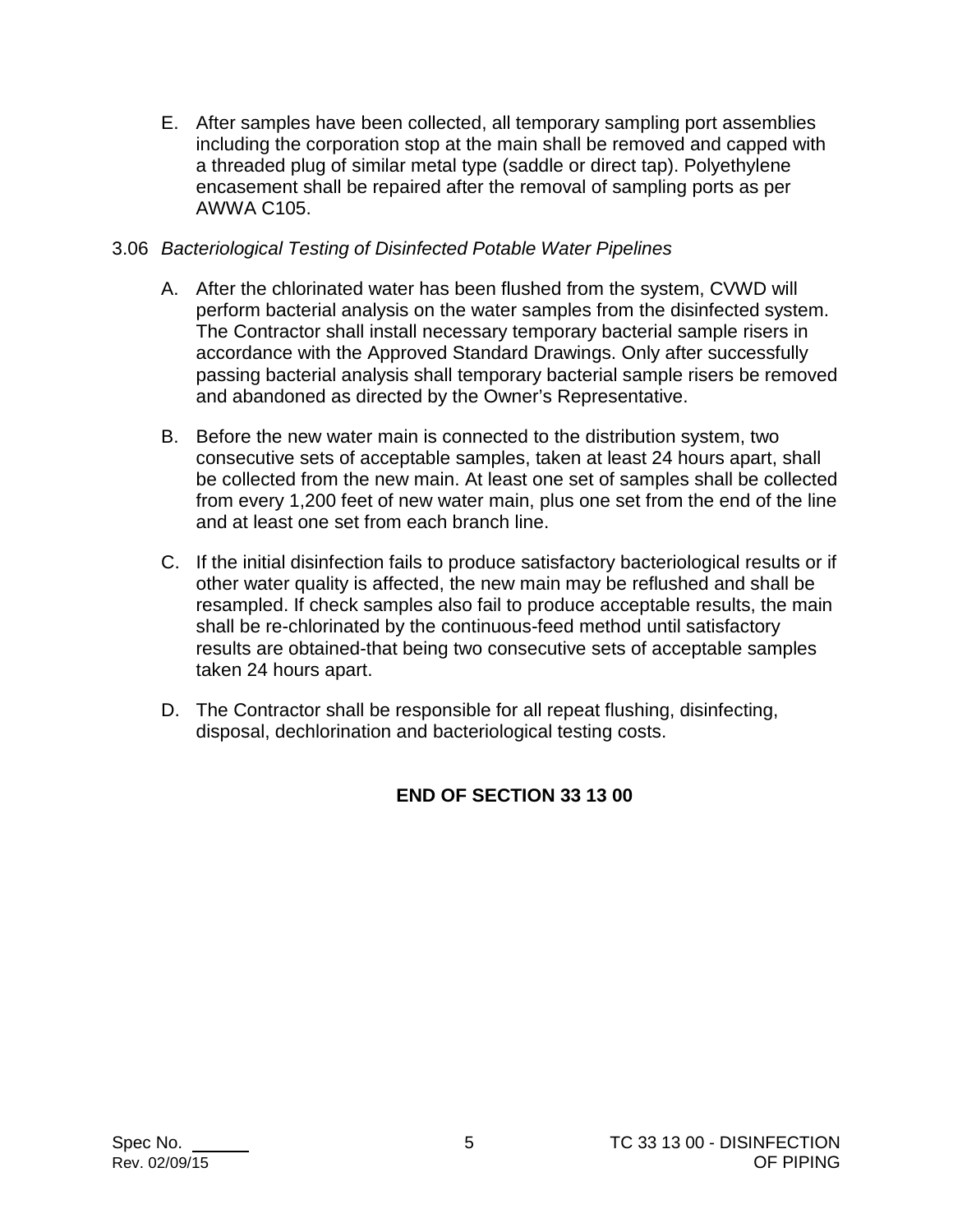PAGE INTENTIONALLY LEFT BLANK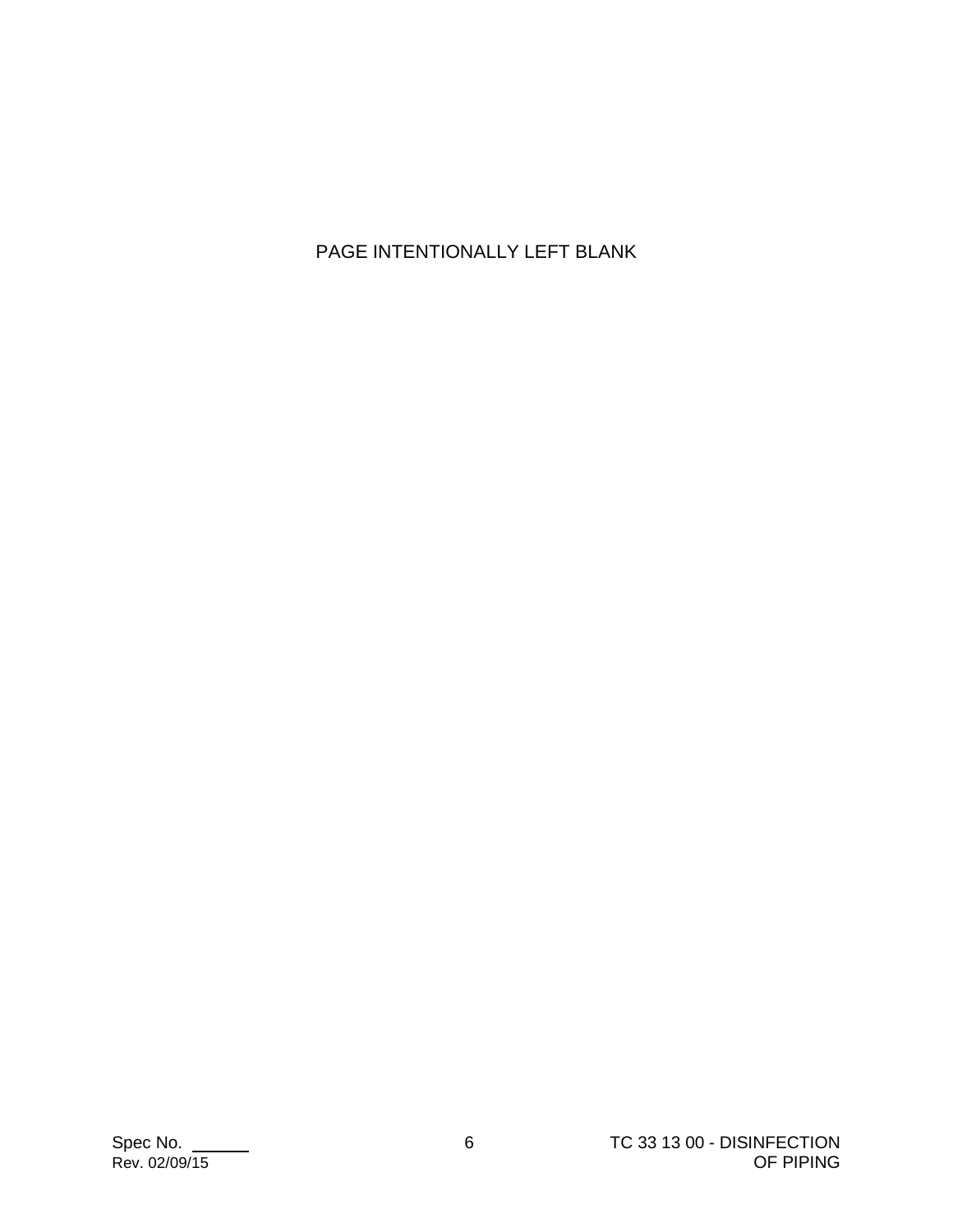# **33 12 19 FIRE HYDRANTS**

### **PART 1 General**

#### 1.01 *Description*

This section includes materials and installation of wet-barrel fire hydrant assemblies. All wet-barrel fire hydrants shall conform to AWWA C503 and these specifications.

#### 1.02 *System Description*

Hydrants shall generally have the follow number and size of outlets as follows:

- 1. One 6-inch bottom connection
- 2. Two 2 ½ inch hose connections
- 3. One 4-inch pumper connection

#### 1.03 *Service Application*

- A. Fire hydrants shall be installed on potable water mains only.
- B. Wet-barrel hydrants shall generally be used for pressures up to 200 pounds per square inch (psi). System pressures up to and including 150 psi requires standard wet-barrel hydrants and pressures up to 200 psi shall require highpressure wet-barrel hydrants in accordance with the Approved Materials List.
- C. Break-off check valve assemblies shall be installed on all wet-barrel hydrants.

#### 1.04 *Submittals*

If required by the Owner's Representative, the following items shall be submitted to CVWD for review and approval prior to ordering or delivery of hydrants.

- A. Fire hydrants assembly shall be selected from the Approved Materials List.
- B. Provide manufacturer's catalog data.
- C. The manufacture shall provide proof of compliance with NSF/ANSI 61 Annex G, NSF/ANSI 372 and conform with the lead content requirements for "leadfree" plumbing as defined by California's statute §116875.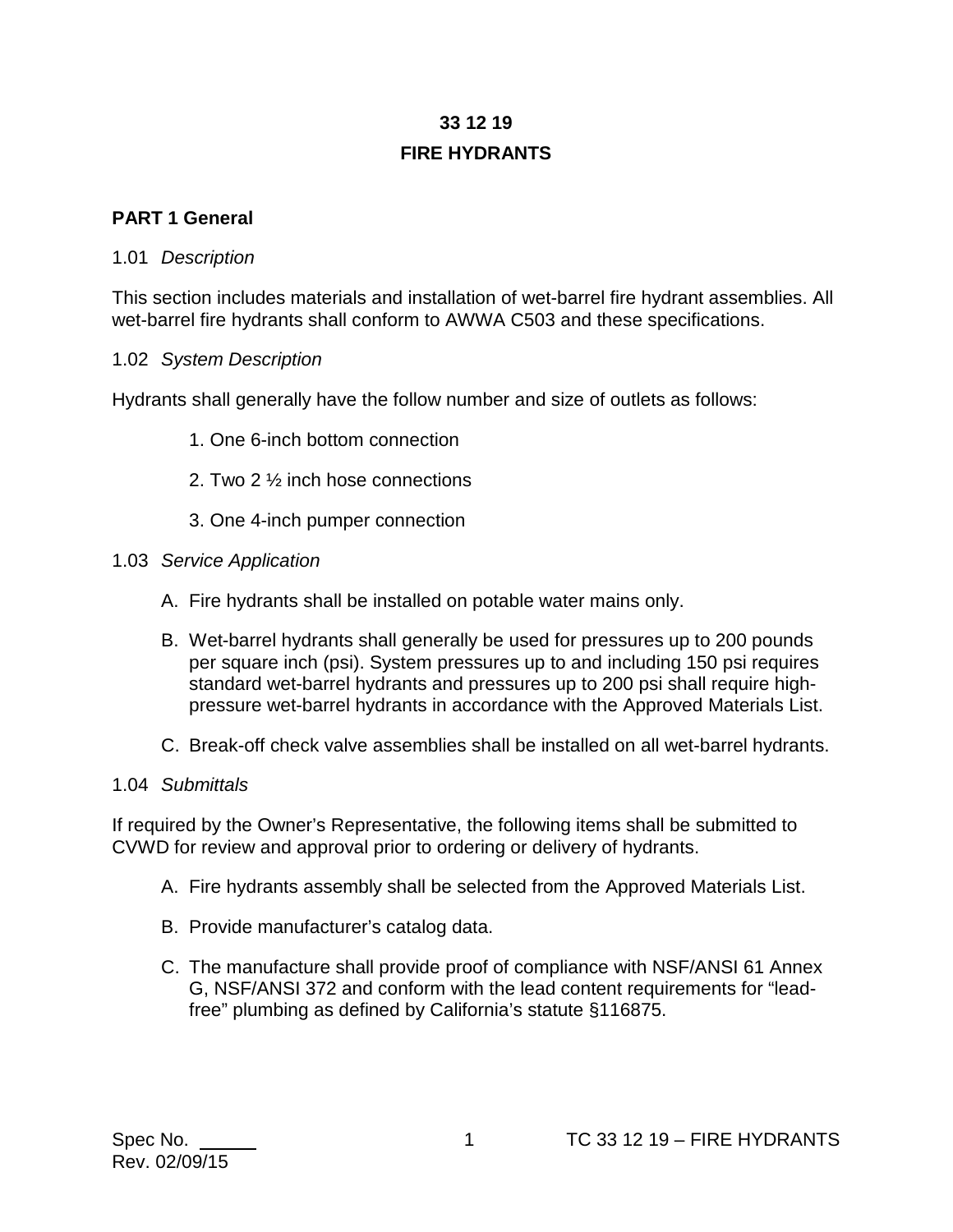# 1.05 *Fire Hydrant Assembly Joints and Fittings*

Fire hydrant assembly shall be installed in accordance with the Approved Standard Drawing.

# 1.06 *Delivery, Storage and Handling*

Fire hydrants shall be delivered and stored in accordance with AWWA C210, AWWA C213, and AWWA C550. The port openings shall be covered with plastic, cardboard or wood while in transit and during storage in the field. These covers shall remain in place until the hydrant is ready to be installed. Fire hydrants shall not be stored in contact with bare ground. Fire hydrants shall not be stacked at the project site.

# 1.07 *Polyethylene Wrap*

Polyethylene wrap shall be used for all of buried fire hydrant assemble, hydrant pipe runs and valves in accordance with Section 33 11 13.

# **PART 2 Materials**

- 2.01 *Fire Hydrant Assembly*
	- A. Fire hydrants shall be selected from the Approved Materials List.
	- B. Wet-barrel fire hydrants shall comply with AWWA C503 and these specifications unless otherwise indicated on the Approved Plans.
	- C. The interior of ductile-iron hydrants and break-off check valve assembly shall be fusion-epoxy lined per C213 and C550.
	- D. Epoxy lining materials shall be listed in the NSF Listing for Drinking Water Additives, Standard 61, certified for use in contact for potable water.
	- E. All outlets shall be provided with National Standard Fire-Hose Threads. Outlets shall be provided and equipped with brass or ductile iron caps and chains.
	- F. Wet-barrel fire hydrant flange, 90-degree bury ells and riser shall incorporate a six-hole bolt pattern to match the break-off riser and break-off check valve.
	- G. Fire hydrants shall be opened by turning left (counterclockwise) unless otherwise indicated on the Approved Plans.
	- H. Break-off check valves shall be selected from the Approved Materials List.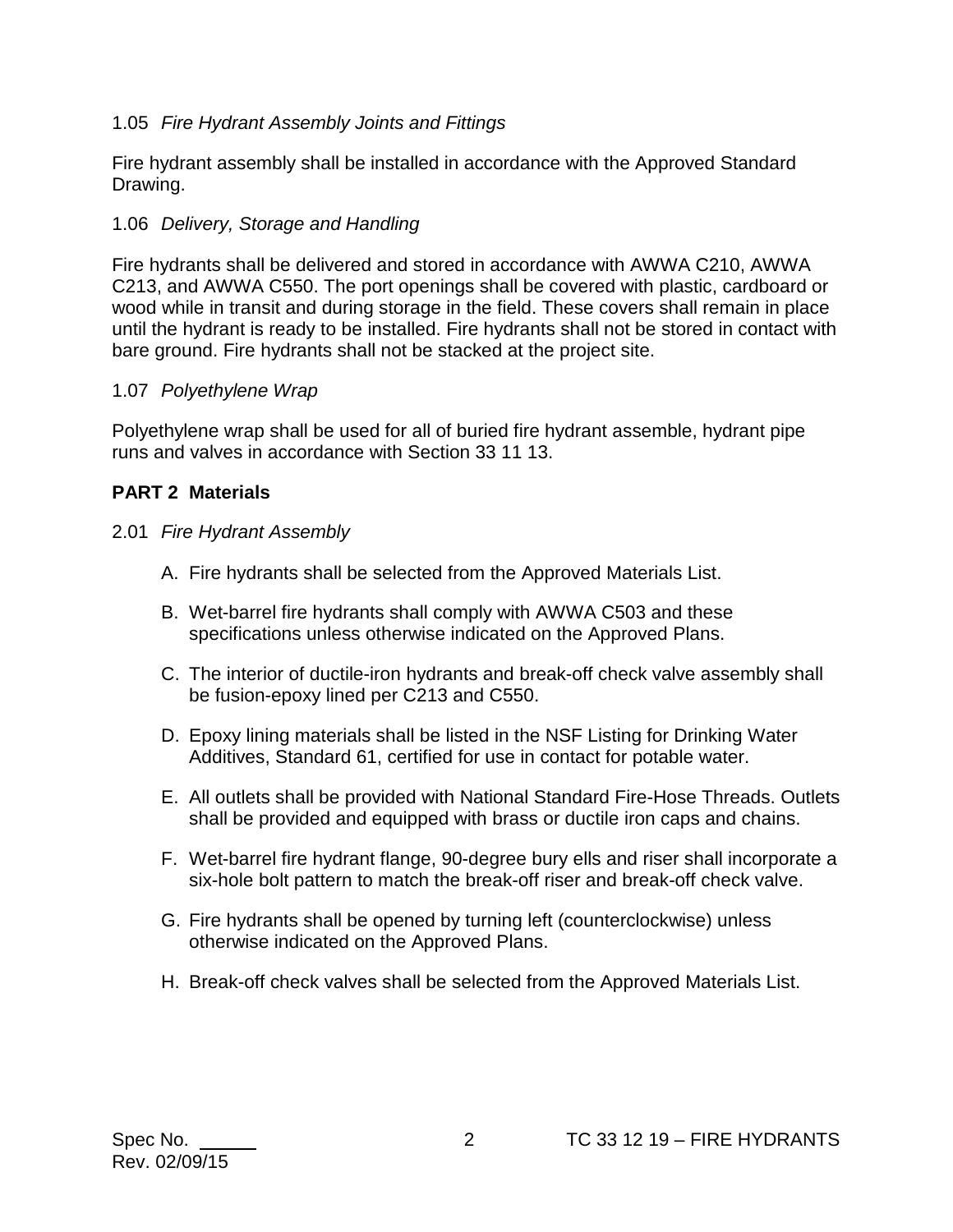#### 2.02 *Bolts and Nuts*

- A. Hydrant flange bolts and nuts shall be selected from the Approved Materials List.
- B. When indicated on the Approved Plans or with the prior approval of the Owner's Representative, wet barrel fire hydrants not equipped with break-off check valves shall be installed with break-away flange bolts selected from the Approved Materials List.

# 2.03 *Concrete*

Concrete used in the construction of the fire hydrant assembly for splash pads, thrust or anchor blocks shall be in accordance with Section 03 30 00.

# 2.04 *Field Painting and Coating*

Field painting and coating material shall be in accordance with the Approved Materials List.

The color scheme for fire hydrants shall follow AWWA C503 and NFPA 291, Chapter 3 and as modified herein.

**Body Color**

Fire hydrant body shall be painted as follows:

**Supply**

| $U$                    | <b>DUUY UUIUI</b>    |
|------------------------|----------------------|
| <b>CVWD System:</b>    | <b>Chrome Yellow</b> |
| <b>Private System:</b> | Red                  |

Fire hydrant bonnets shall be as follows:

| <b>COLOR</b>  | <b>CLASS</b> | Available Flow @ 20 psi Residual       |
|---------------|--------------|----------------------------------------|
| <b>GREEN</b>  | A            | 1,000 gallons per minute (gpm) or more |
| <b>ORANGE</b> | В            | $500 - 999$ gpm                        |
| <b>RFD</b>    | C.           | Below 500 gpm                          |

# 2.05 *Fire Hydrant Pavement Markers*

Fire hydrant pavement markers shall be blue and shall be selected from the Approved Materials List.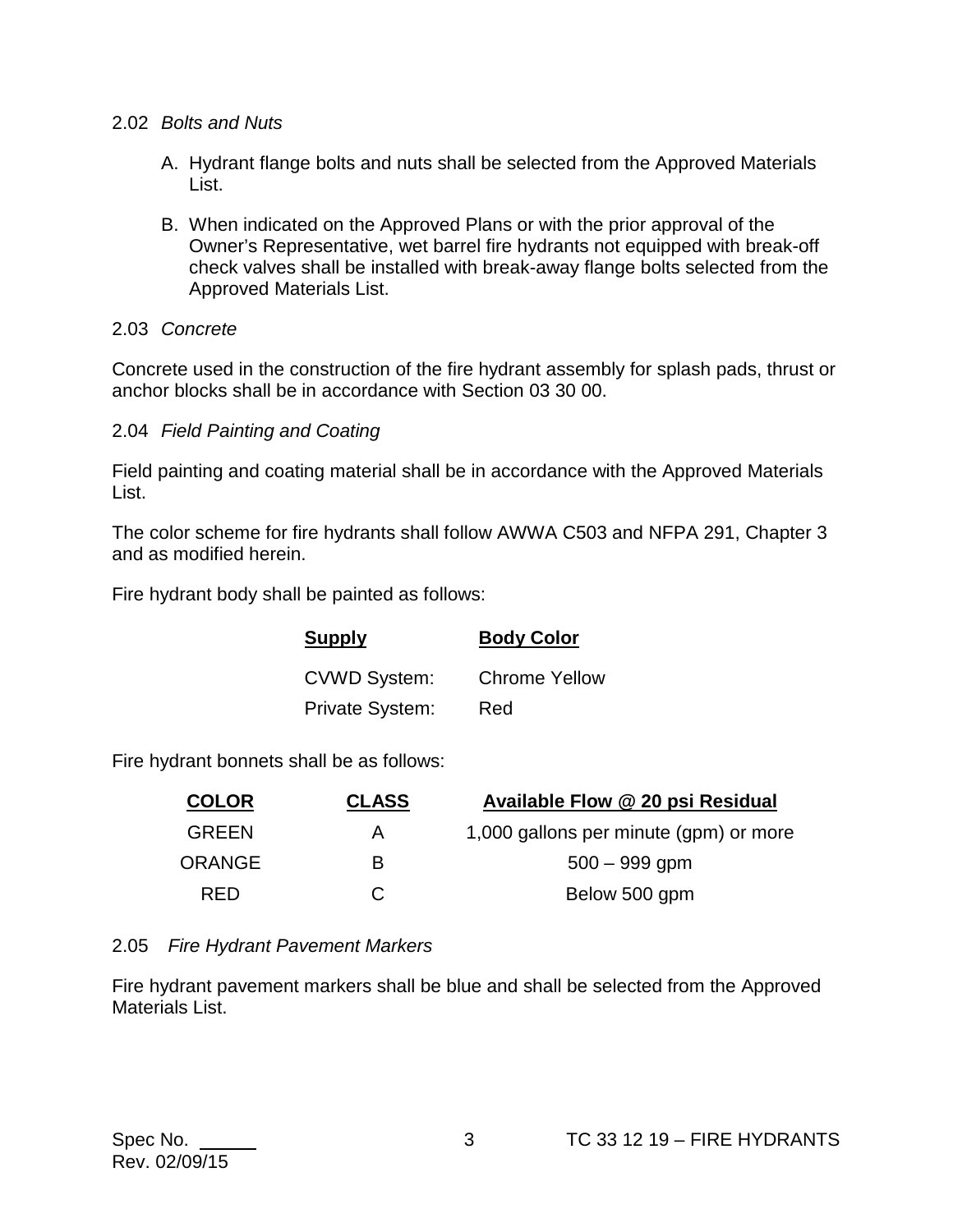# **PART 3 Execution**

#### 3.01 *Installation*

- A. Fire hydrant assemblies shall be installed at locations shown on the Approved Plans and in accordance with the Approved Standard Drawings.
- B. The fire hydrant outlet ports shall be orientated as shown on the Approved Standard Plans.
- C. Fire hydrants depending on the location may require marker posts, protection posts or concrete retaining wall (if located in landscape slopes). When required by the Owner's Representative, or when shown on the Approved Plans the addition of marker posts, protection posts or retaining walls shall be installed in accordance with the Approved Standard Drawings.
- D. Trenching, bedding, backfilling and compacting shall be performed in accordance with Section 31 23 17, 33 11 13 and the Approved Standard Drawings.
- E. Blue hydrant reflective pavement markers shall be placed on all thoroughfares to mark fire hydrant locations. Markers shall be placed directly opposite each fire hydrant approximately three inches from the centerline of the street on the side of the street nearest the hydrant. Markers shall be selected from the Approved Materials List. Markers not listed on the Approved Materials List shall be approved by the Riverside County Fire Marshall.

#### 3.02 *Disinfection of Fire Hydrant Assembly*

Disinfection and flushing shall be in accordance with Section 33 13 00 as part of the process of disinfecting the main pipeline. The fire hydrant shall be operated during the disinfection period to completely disinfect all internal parts.

#### 3.03 *Hydrostatic Testing*

The fire hydrant assembly shall be subject to pressure during the hydrostatic test of the pipelines in accordance with Section 33 14 00.

# **END OF SECTION 33 12 19**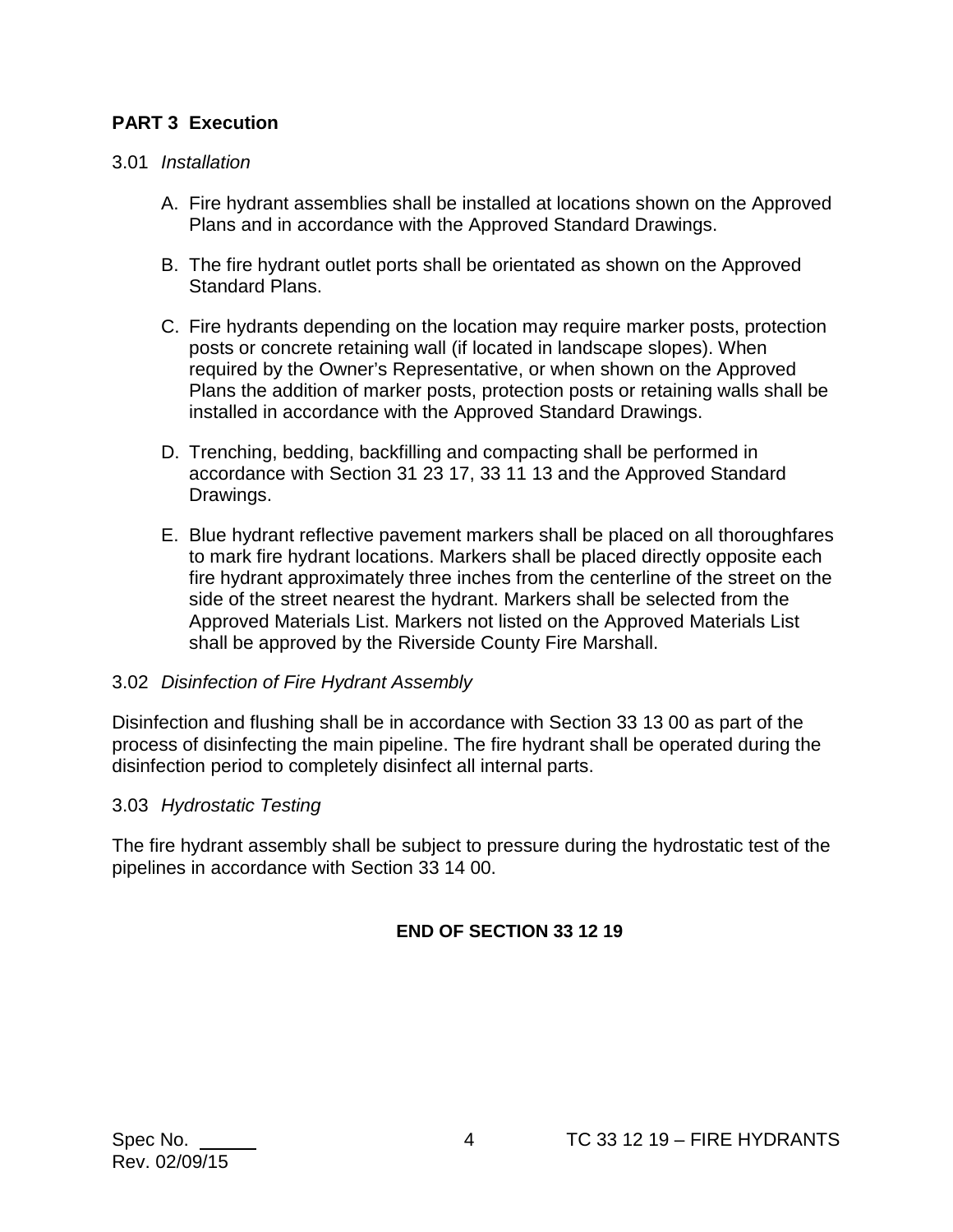# **SECTION 33 14 00 HYDROSTATIC TESTING OF PRESSURE PIPELINES**

### **PART 1 General**

#### 1.01 *Description*

This section describes the requirements and procedures for pressure and leakage testing of all pressure mains. Hydrostatic testing shall conform to AWWA C600 and these specifications.

#### 1.02 *Requirements Prior to Testing*

- A. All thrust blocks and anchor blocks shall be allowed to cure in accordance with Section 03 30 00.
- B. All piping, valves, fire hydrants, services, and related appurtenances shall be installed.
- C. Pressure tests on exposed, aboveground and vault installed piping shall be conducted only after the entire piping system has been installed and attached to pipe supports, hangers or anchors as shown on the Approved Plans.

### 1.03 *Hydrostatic Testing of Pipelines*

Hydrostatic testing of pipelines shall be performed prior to disinfection operations in accordance with Section 33 13 00. In the event repairs are necessary, as indicated by the hydrostatic test, the Owner's Representative may require additional flushing in accordance with Section 33 13 00.

### 1.04 *Connection to Existing Mains*

The Contractor shall install test plates at each valve that is connected to an active water main. Hydrostatic testing shall be performed prior to placing the facilities into service in CVWD's system. Test plates shall be removed by the Contractor after the pressure test has been accepted. CVWD authorization for connection to existing system shall be given only on the basis of acceptable hydrostatic testing, disinfection and bacteriological test results. Connection to existing mains shall be performed in accordance with Section 33 11 13, under direct CVWD inspection.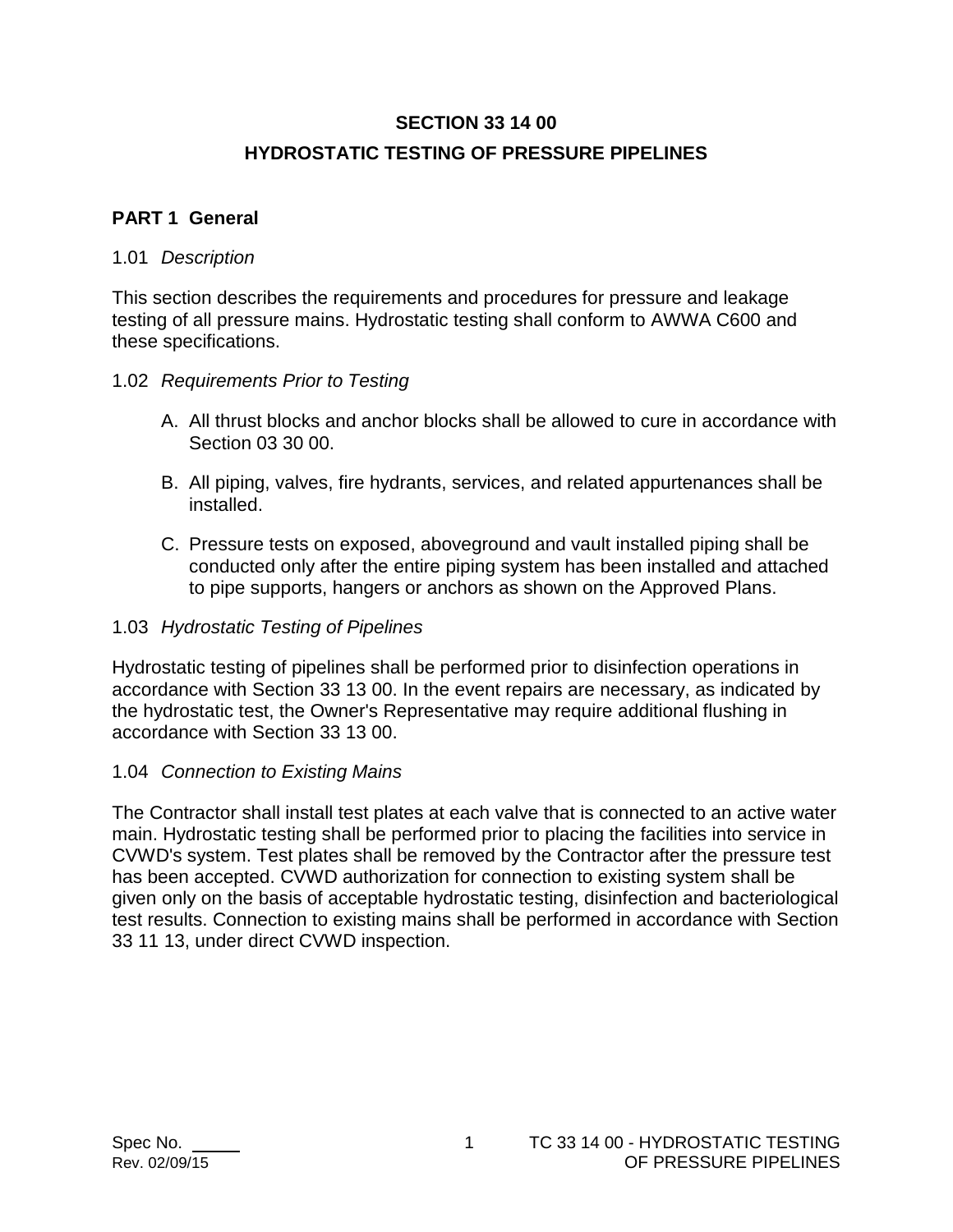### 1.05 *Valve Locks*

The Contractor shall install valve-locking devices on all valves at stub-outs or where a valve connects directly to an active domestic water main. Locking devices shall also be installed on the control valves at newly constructed detector checks. The locking device shall be provided by the Contractor and the padlock provided by CVWD. At the time the new water system is progressed for service, locking devices will be removed by the Contractor under direct inspection by a CVWD inspector. Locking devices located on detector check valves shall be removed by CVWD's forces and returned to the Contractor or developer after the detector check has been installed.

## **PART 2 Products**

### 2.01 *Water*

Potable water, supplied by a source approved by the Owner's Representative, shall be used for all hydrostatic testing of potable pipelines.

### 2.02 *Connections*

- A. Testing water shall be supplied through a metered connection equipped with a backflow prevention device in accordance with Section 33 13 00 at the point of connection to the potable water source used.
- B. The Contractor shall provide any temporary piping needed to deliver potable water to the piping that is to be tested. Temporary piping shall be in accordance with Section 33 11 13.

## **PART 3 Execution**

### 3.01 *General*

- A. The Contractor shall provide CVWD with a minimum of 24 hours notice prior to the requested date and time for hydrostatic tests.
- B. The Contractor shall furnish all labor, materials, tools, and equipment for testing.
- C. Test pressure shall not exceed rated working pressure of gate or butterfly valves.
- D. Corporation stops shall be rated the same as the design pressure of the pipeline.
- E. Temporary blocking during the test will be permitted only at temporary plugs, caps or where otherwise directed by the Owner's Representative.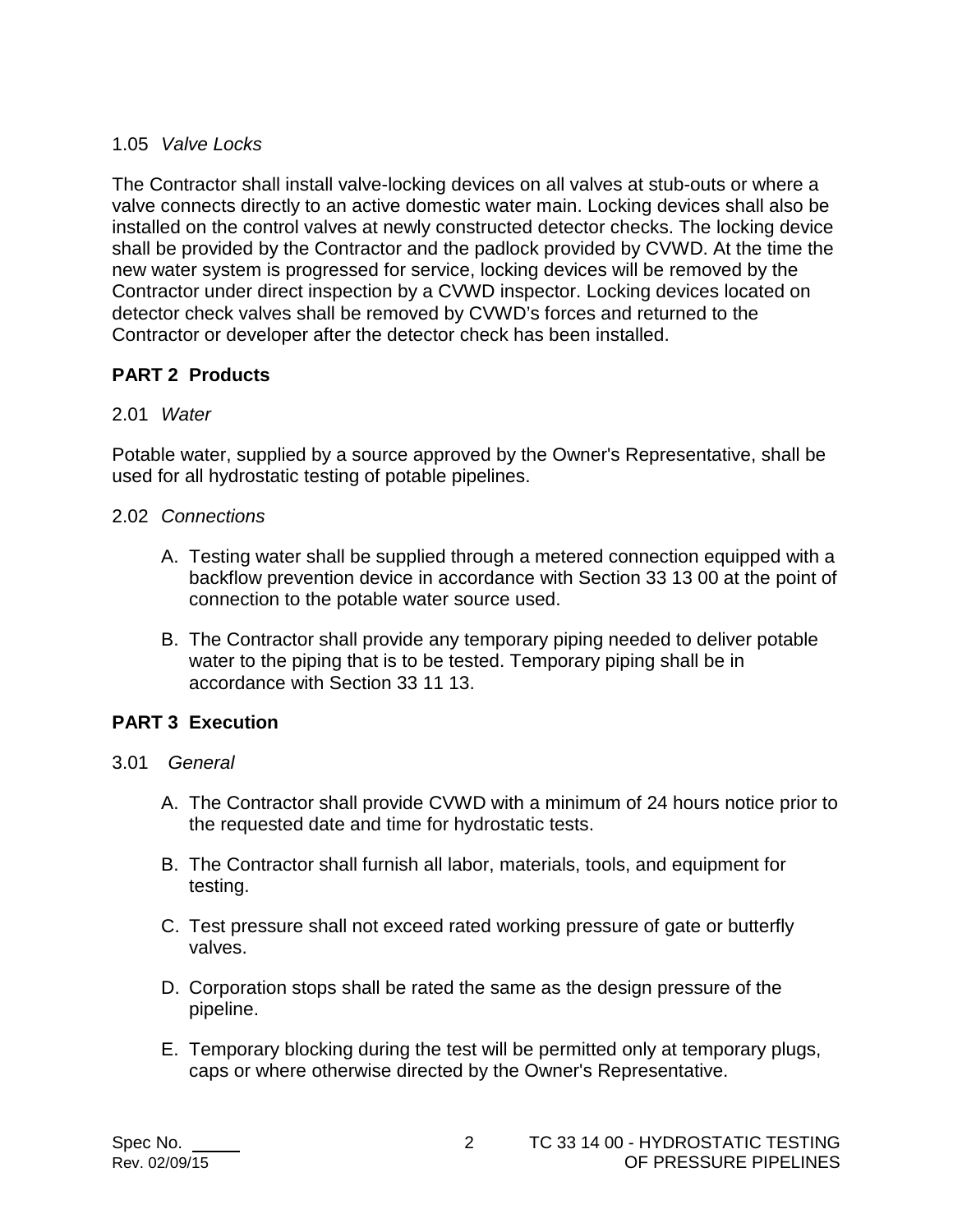- F. The test pressure shall not exceed the thrust restraint design pressure or 1.5 times the pressure rating of the pipe or joint, whichever is less (as specified by the manufacture).
- G. While filling the pipeline, care shall be taken to release all air within the pipe and appurtenances to be tested. Air shall be released through services, fire hydrants, air release valves, or other approved locations. After filling the pipeline and before application of test pressure, test section shall be maintained at the working pressure for a minimum of one (1) hour to allow the pipeline to stabilize with respect to line movement under pressure, water absorption by the lining and for an initial leak inspection.
- H. The pressure shall be increased to 1.5 times the stated system pressure, or 150 pounds per square inch (psi), whichever is greater, to a maximum of 300 psi. Pressure shall be measured at, or corrected to, the lowest point in the portion of the pipeline being tested.

The test pressure for the entire section under test (if no leaks have been found, or if found, have been repaired and re-subjected to test pressure) shall be maintained for four (4) hours between ±5 psi of the stated test pressure for the duration of the test. During the test time the amount of leakage shall be determined by measuring the quantity of water which must be added to maintain the test pressure. The maximum allowable leakage per 1,000 feet of pipe, in gallons per hour, shall conform to the hydrostatic testing table in the Approved Standard Drawings.

If the leakage exceeds the allowable loss, the leak points shall be located and repaired as required by the Owner's Representative. All defective pipes, fittings, valves and other appurtenances discovered shall be removed and replaced with sound material. The hydrostatic test shall be repeated until the leakage does not exceed the rate specified. All visible leaks shall be similarly repaired.

### **END OF SECTION 33 14 00**